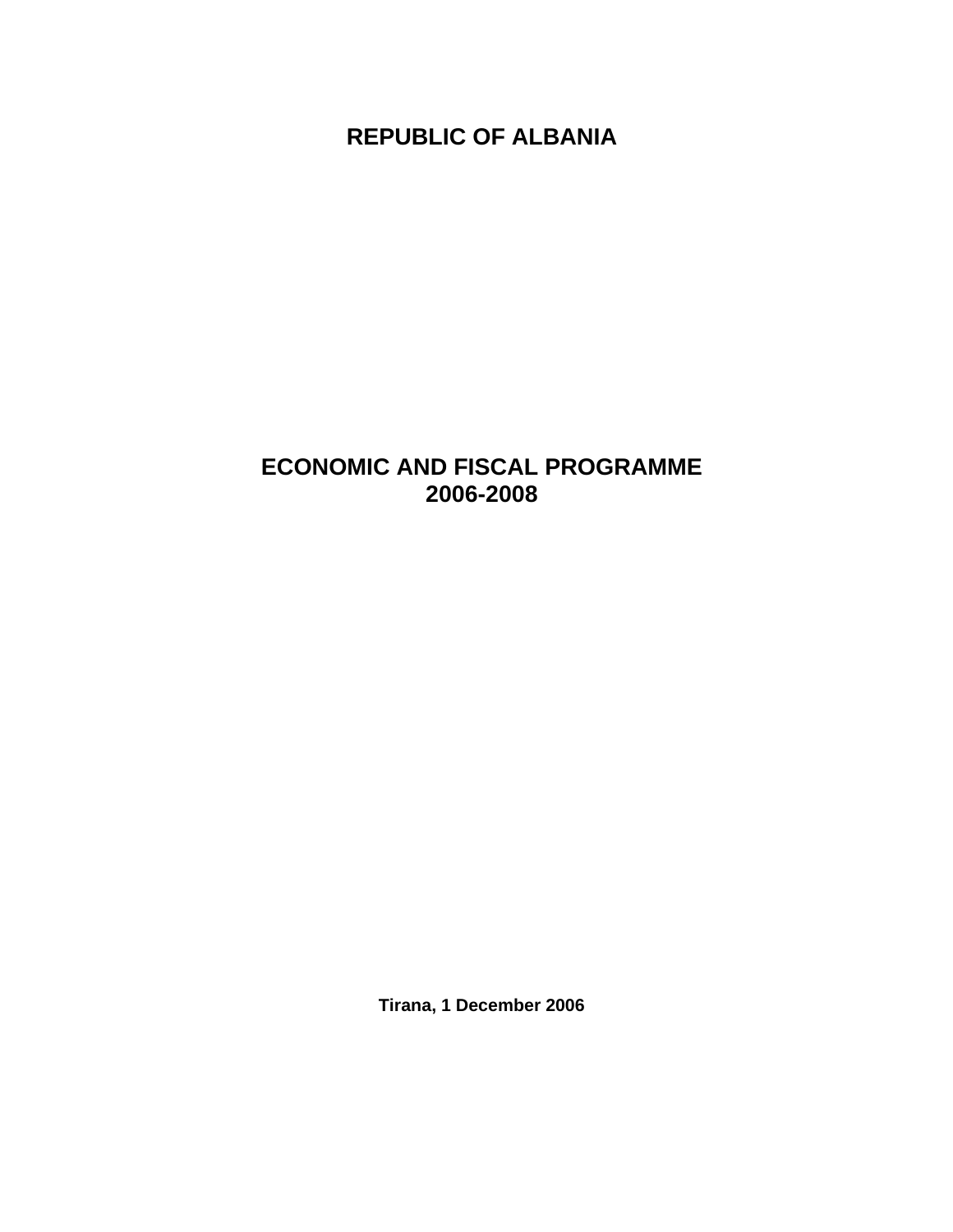## **TABLE OF CONTENTS**

| $\mathbf 1$ .  |     |  |  |
|----------------|-----|--|--|
| 2.             |     |  |  |
|                | 2.1 |  |  |
|                | 2.2 |  |  |
|                | 2.3 |  |  |
|                | 2.4 |  |  |
|                |     |  |  |
|                |     |  |  |
|                |     |  |  |
|                |     |  |  |
|                |     |  |  |
|                |     |  |  |
| 4 <sub>1</sub> |     |  |  |
|                | 4.1 |  |  |
|                | 4.2 |  |  |
|                | 4.3 |  |  |
|                | 4.4 |  |  |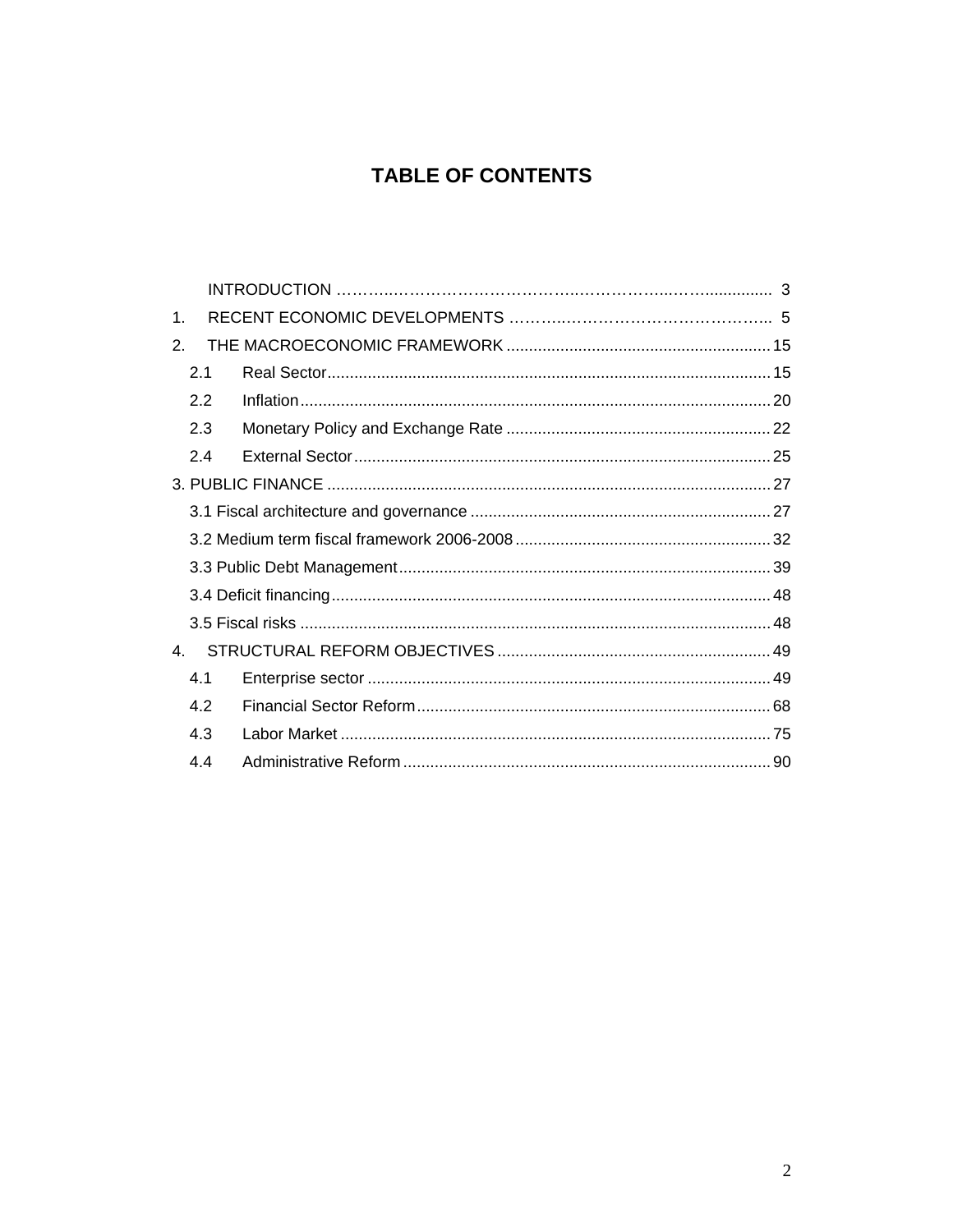## **INTRODUCTION**

As of 2006, the potential candidate countries for accession into the European Union, Albania being one of them, in the framework of increased economic cooperation with the European Union shall forward a medium-term Economic and Fiscal Program. This Program is one of the most important documents which includes the formulation of economic, and fiscal policies as well as structural reforms for the medium-term period. It prepares the necessary institutional and analytical capabilities required for participation in the economic and monetary supervision procedures of the European Union.

The Economic and Fiscal Program (EFP) 2006 is a document drafted by the Albanian Government and Bank of Albania, which presents an assessment of the economic situation of Albania and efficiency of the structural reforms undertaken in the course of 2006. This document gives clear information on the economic policies and medium term priorities of the country in the framework of the structural reforms which are programmed to be implemented during 2007-2008, aiming at macro-economic stabilization and ensuring a high economic growth, as well as the establishment of a regulatory framework and sector policies in accordance with the European standards.

The Economic Program contained in this document pertaining to the period 2006-2008 is based on the Government Program 2006-2009, the Medium-Term Budgetary program 2007-2009, the National Strategy for Economic and Social Development (NSSED) of November 2001 and on Progress Reports of NSSED May 2003, May 2004 and July 2005. The 2006-08 economic and fiscal program will be in full compliance with the new National Strategy, called the National Strategy for Development and Integration (NSDI). The medium term economic and fiscal policy is in full compliance with the policies of the program supported by the three year agreement PRGF/EFF financed by IMF.

The NSDI, with a planning horizon of 7 years, determines the strategies and short and long term objectives of each sector based on a national perspective. NSDI shall rely on a comprehensive sector strategy and shall be oriented by a selected group of intersector strategies. The national strategy shall come up as a synthesis of the strategic

3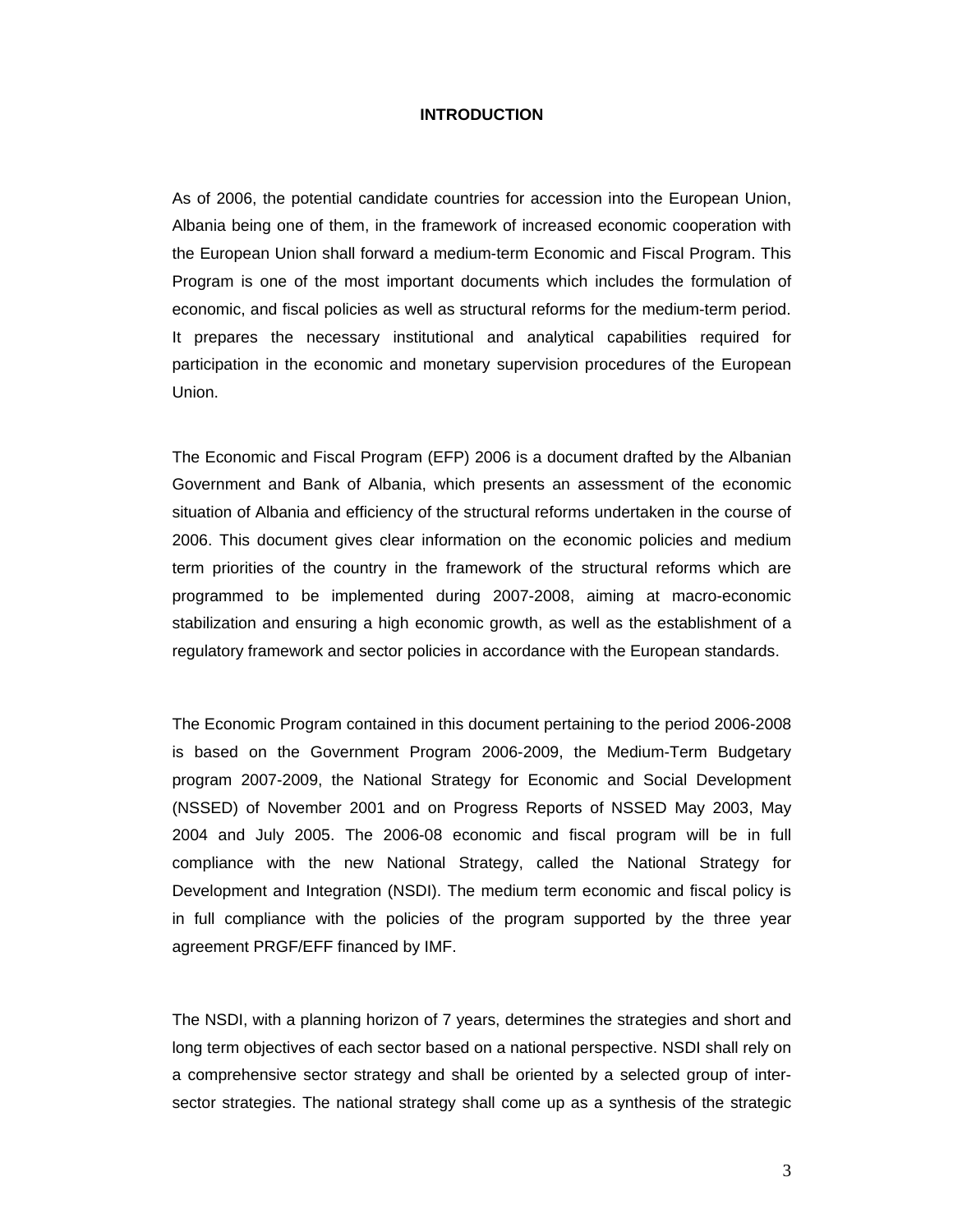sector documents prepared for all the sectors. The planning processes for European integration and accession into NATO shall be constituent part of the reviewed and amended national strategy. NSDI is in the process of preparation and shall be available in the first semester of 2007.

The EFP document contains the main priorities of Albanian economy. In the first chapter it is described the present situation and economic developments of the real sector, of the monetary sector, fiscal and external sector. In the second chapter, there is introduced the medium term program of the economy broken down into three parts, dealing with the forecasts of the real sector, inflation, monetary developments and exchange rate course and the external sector. In chapter 3 a detailed description of the medium term framework of the public finance is given. This chapter starts with a short description of the relationship existing among the different levels of governance and their development in the upcoming years. This chapter focuses specifically on the forecasts of budgetary revenues and expenses for the medium term period, as well as a treatment of the public debt strategy. The chapter ends with the sources of the financing of the deficit and fiscal risks which the economy might encounter in the medium-term period. Chapter 4 presents the most important structural reforms which shall be undertaken by Government of Albania in the field of competition, reforms for attracting foreign investment, privatization of strategic sectors, financial sector, labor market and administrative reforms.

The implementation of the economic and structural reforms provided in EFP 2006 shall ensure a more rapid economic growth and a swifter and safer economic and social development; it will support foreign investments in the country; will boost the competing capability of our economy thus ensuring a better living standard towards a quicker convergence to the European economy.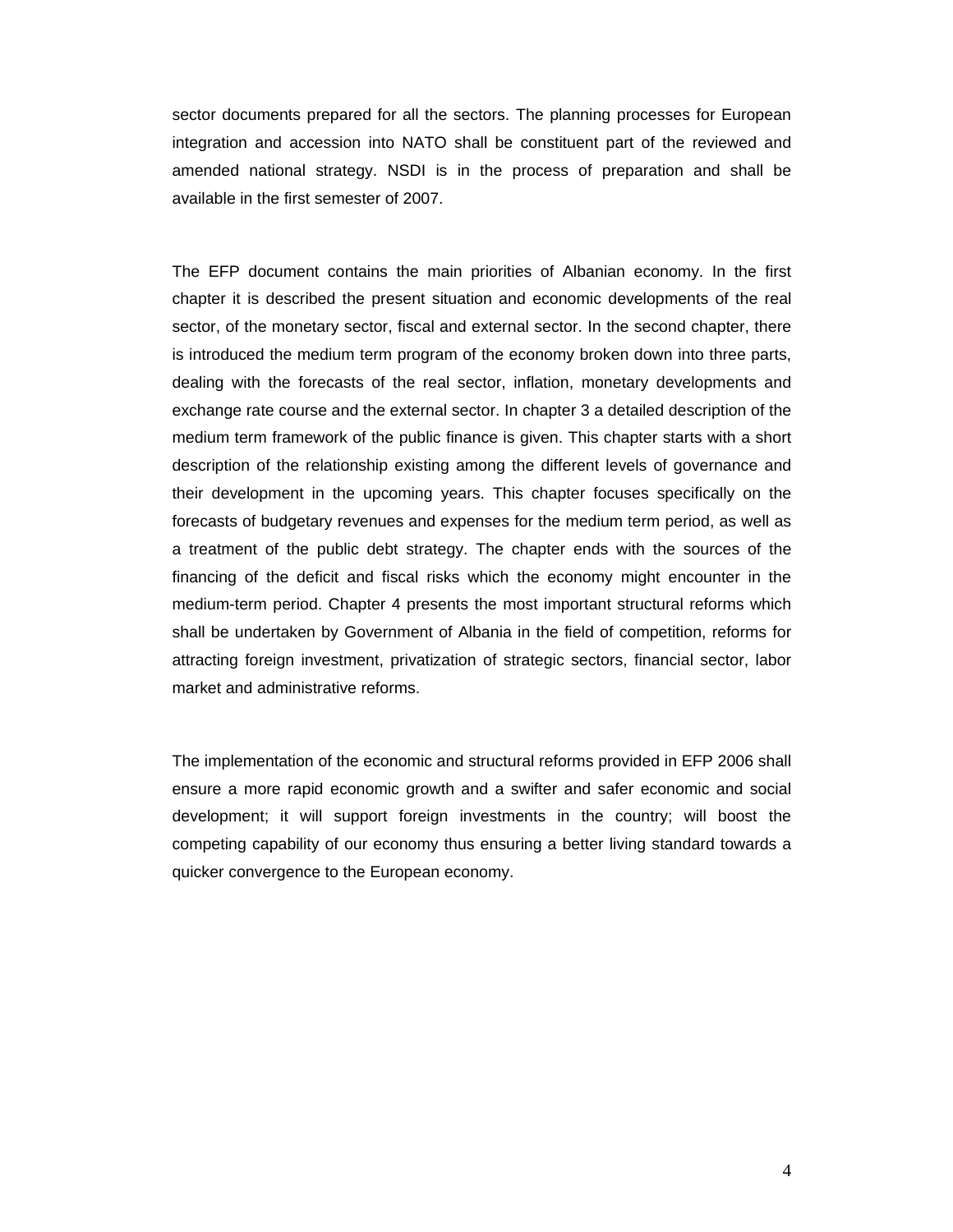## **1. RECENT ECONOMIC DEVELOPMENTS**

The electrical energy crisis which the Albanian economy encountered in the course of the period October – November 2005 had an impact on the prognosis of macroeconomic indicators for 2006, reflected in an economic increase of 5% compared to 5.5% in 2005. The progress so far of the economic developments and the expectations for the last semester of 2006 lead to an assessment of the economic growth above the foreseen level, however, it is sure that it is going to be at least 5%. The economic growth in 2006 will be led by the construction sector and that of industry, while the sectors of agriculture, transport and services are expected to mark modest progress of economic growth.

The economic growth continues to be led mainly by the internal demand, which has relied on a quick increase of crediting of economy. During the 9-months period of 2006, the economic growth has relied upon the improvement of production of the energy sector and an increase of exports. The general development of the economic activity during the first 6-month period of the year, represented by the indicator of the sale of enterprises has marked an annual increase of about 17.1 percent. The most evident contribution in the annual increase of the indicator of sales has been made by the sector of services. Even in the sector of industry annual basis sales have increased by 3.4 %, where the excavation industry and the processing industry have marked in annual terms an increase of sales, respectively of 5.81% and 7.24%.

The developments in the sector of agriculture in the first six months of 2006 support the forecasts for an increase of the agricultural production by 3% this year. Thus, during the six month period, the agro-industrial production has increased by 1% compared to one year earlier. The increase of the agricultural production during 2006 shall be influenced mainly by the higher contribution given by of tree cultivation sector.

Even though the index of sales in the construction sector for the second semester of this year has decreased compared to 2005, the high pace of investments in important projects in the field of infrastructure during the second half of the year shall produce an increase to the level foreseen for this sector. Important indicators on the planned level are evidenced in the transport sector, where during the first half of the year, the investments carried out in this sector have increased by 37.9% compared to the last year. Even the other indirect indicators which have been used for the evaluation of the activity in this sector for the first half of the year are positive and consistent among them. Thus, (i) the air transport in terms of passengers turns out to have increased by an annual percentage of 9.82%, (ii) number of passengers using the sea transport has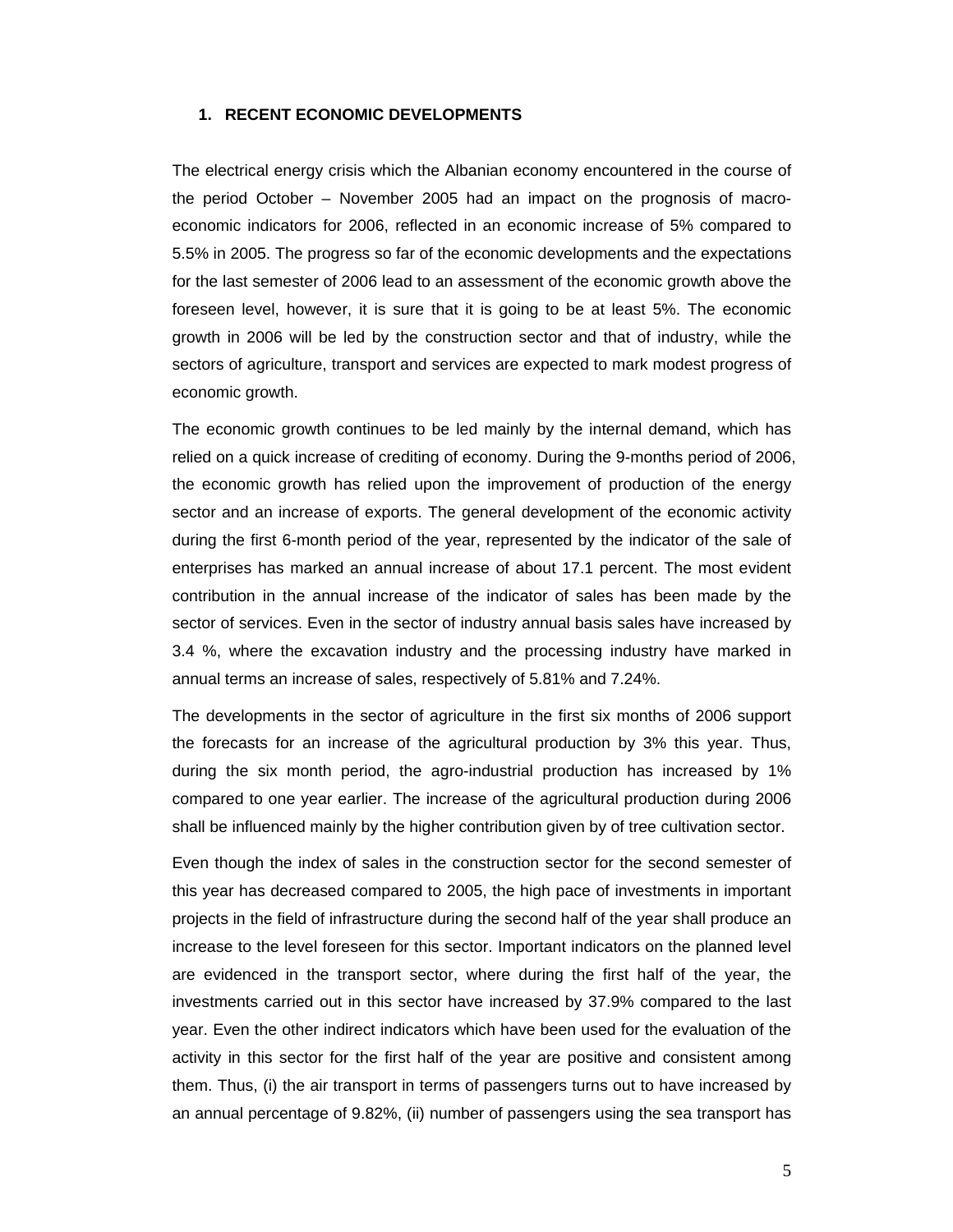increased by 0.9 %, while the volume of loads-unloads in the ports has increased by about 9.18%.

In the course of the first months of the year, the number of employees decreased by 4000 people, thus decreasing the unemployment rate to the level to 13.9%, from 14.2% by the end of 2005. During this period there has been an increase of employees in the private sector and a decrease of employees in the public sector. The increase of employment in the private sector during the second semester of 2006 was 4000 people compared to the same semester of 2005. At the same time 2006 is characterized by an increase in the number of the employees included in the social insurance schemes. Thus at the end of August the number of employees in the social insurance schemes was increased by 30 thousand compared to the end of 2005, with an increase of 13.6%.

The structure of unemployment is characterized by the persons, whose education does not exceed the elementary school and being above 50 years old. The average salary in the state sector marked again an increase following a period of standstill in the first semester of the year. Thus the average salary in the second semester of this year was 3.7 percent higher, compared to the same semester of last year. During the second semester there was an increase in the level of the pensions, which has been differentiated between the pensions in the countryside and in the cities. Thus the pensions of the village were increased by 20% and those of the cities (state pensions) by 5%.

Along with the increase of the incomes available to the individuals, the indicators of the third quarter mark a rapid boosting of crediting in Lek for the individuals stimulating the increase of consumption. The credit growth in annul terms during this period was 60.2%. In August the level of credit reached 18.1% of the GDP compared to 14.6% in December 2005.

These favorable developments of the incomes available to the individuals have supported the consumption growth, but their impact on the inflation rate did not have any important role. The inflation rate of this period has fluctuated around the objective of the Bank of Albania. After reaching the level of 3.2 in July, the annual change of the consumption prices followed a falling tendency in the two other months amounting to 2.6% later in September. However, the forecasts indicate that the inflation rate during 2006 shall remain within the level foreseen by the Bank of Albania 3+/-1%.

For the first 8 month period of 2006, we see that the main contribution to the annual change of CPI has been provided by the group "Rent, water, heating materials,

6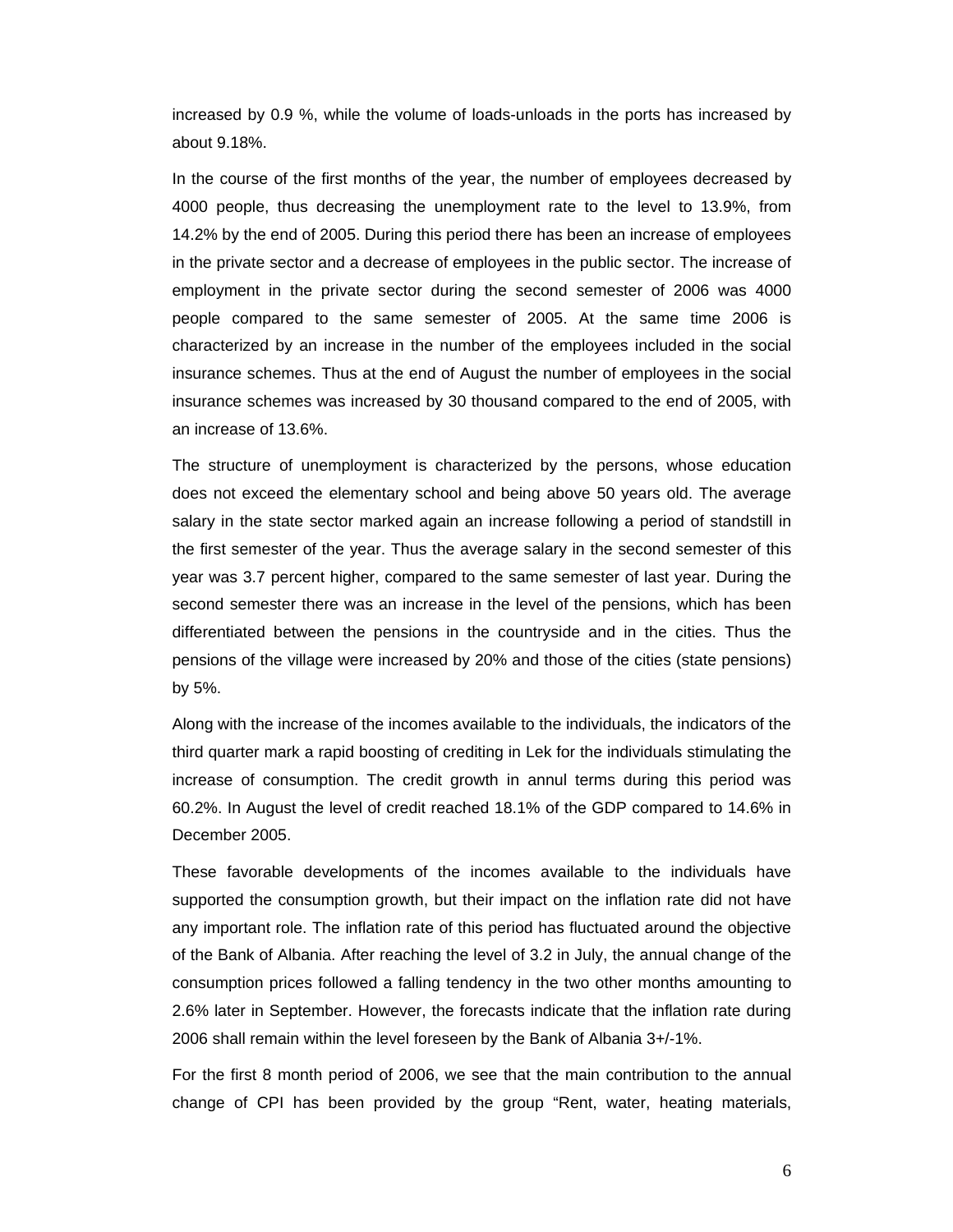energy" During this period the contribution of this group in the annual rate of inflation was in average 1.24%. During the first quarter of 2006, the annual inflation of the group "Rent, water, heating materials, energy" has fallen reflecting the decrease of prices of rent and inputted rent. In August 2006 the contribution of this group in the annual rate of inflation marked the value of 2.08% as a consequence of the energy price by 13.7% compared to the same month last year. In addition to this group, the increase of the annual rate of inflation has been influenced by the impact of the group "Alcoholic drinks and tobacco" and the group "Transport" which have marked respectively an increase of 6.6% and 2.6%. The increase of the diesel price, although it consists a potential cost in the Albanian market, during the 8 month period of the current year has transmitted weak pressures on the index of prices of the consumption through the indirect channels. Most of the impact of the increase of the fuel price in CPI has been caused through the direct channel.

The development of the **exchange rate** during the period January-September 2006 has reflected the developments in the international markets. The average exchange rate of Lek to Euro during the period January – September 2006 marked the level of 122.95Lek/Euro, while the average exchange rate to the US dollar was 98.83 Lek/USD.

The strengthening of Lek towards the main foreign currencies has had an impact in slowing down the increase of inflation rate, preventing that imported inflation from our neighboring countries, our main commercial partners, Greece and Italy, be reflected in the internal market.

Among the main foreign factors which have had an impact on the developments of the exchange rate we, can mention: (i) monetary policies undertaken on the interest rates, (ii) unsteady developments in international oil markets, as well as situation in the Middle East, (iii) economic situation in some European countries.

From the internal factors, we can mention: (i) consolidation of economic situation in the country, (ii) monetary policy followed by the Bank of Albania with an increase of the basic rate of interest (iii) real interest rates in Lek higher than the rates in foreign currency (iv) strengthening of the public trust in the financial system and business in the local currency, (v) increase of incoming influx of the foreign currency into the country as a result of the tourist session, (vi) increase of the crediting of business and specifically for the consumers.

The economic growth during the first 9 month period of 2006 was influenced also by the monetary policy followed by the Bank of Albania, which in July strained the money cost, through increasing by 0.25% of the basic interest rate. The increase of the basic interest rate aims at bringing about the monetary circumstances in accordance with the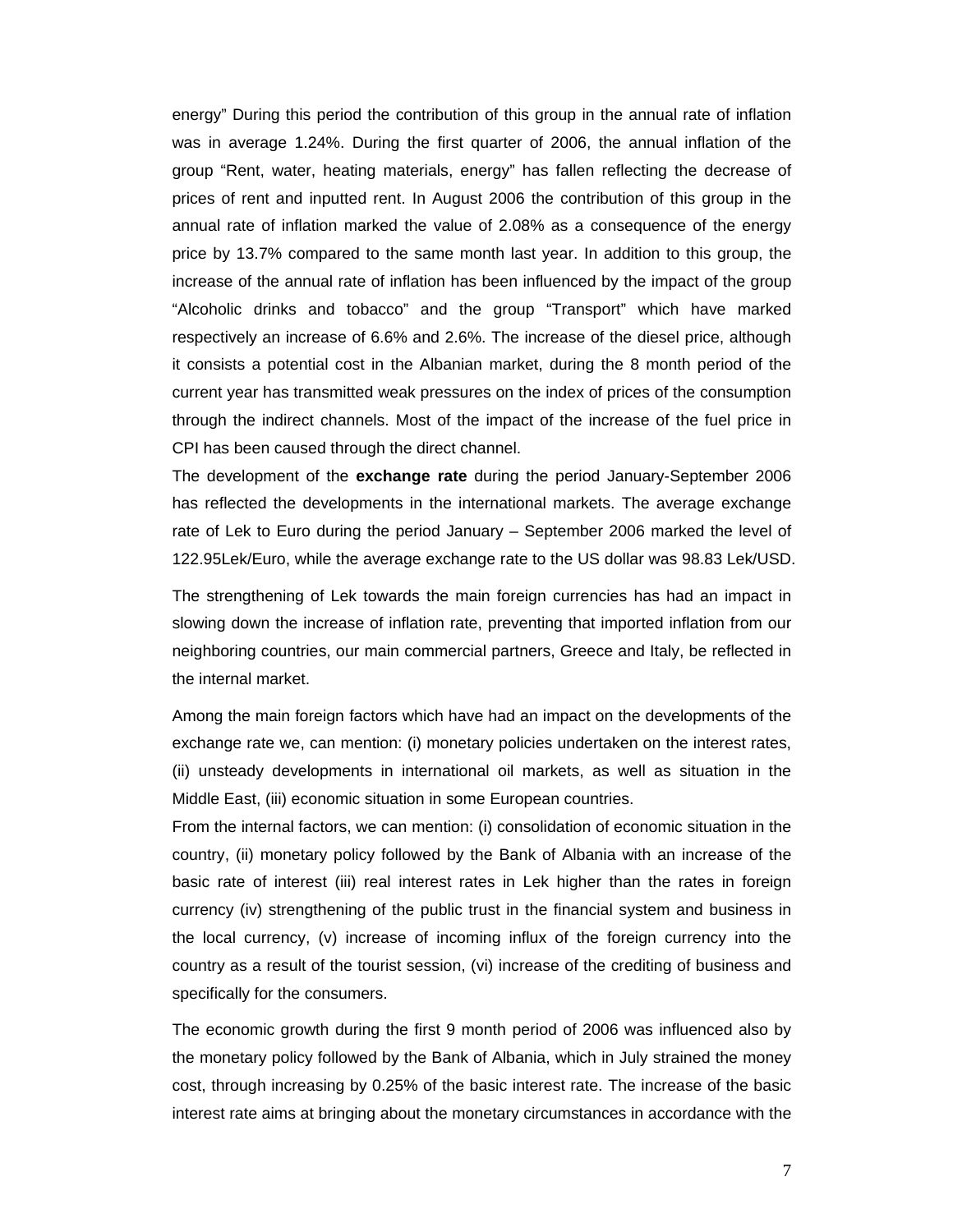medium term objectives of the inflation. The increase of the basic interest rate influenced, among others, quick steps in extending the credit to the economy, narrowing the difference of interest rate and the currency and the expectations for the concentration of the budgetary expenses in the remaining part of the year.

The straining approach of the monetary policy has been followed even in the operations of the Bank of Albania in the money markets. The change of the basic interest rate has been implemented in the weekly Repo rates for retrieving the liquidity of the system and in the interests of supporting instruments. Banking system has reacted through the increase of the interest rates. Same as it was expected, this reaction was quicker in the inter-banking market and in the treasury bonds yield. The interest rate of weekly transactions in the inter-banking market was increased by 0.17 points percentage. On the other hand the increase of borrowing by the government and preserving the high levels of crediting in Lek have brought about a decrease of liquidity in the system. This situation has been reflected in the increase of treasury bonds yield by 1.0 points percentage. Under these circumstances, Bank of Albania has brought liquidities into the system aiming at decreasing its fluctuations and balancing the demand. This injection has smoothed the pressure on the treasury bonds yield.

Parallel to the operations in the money market, the interventions in the currency market have complemented the seasonal demand for liquidities by about 4.5 billion Lek, during the months July – August. The increase of the interest rates has been a factor even in the deposit interests in Lek, where during August there was marked an increase of 0.31 points in percentage<sup>1</sup>. In the meantime, further increase in these interests have been marked in September. The presence of Bank of Albania in the money markets through the monetary operations, during the third semester, has made possible preservation of the indicators within its scope of objectives.

The aggregates M1 and M2 have increased in accordance with the demand of economy for monetary means in annual terms as well as during the third quarter. On the other hand, M3 has increased in evident pace, due to the seasonal influx of remittances, in the form of currency deposits. Time composition of aggregate M2 was oriented towards the liquid component, money outside the banks, as a consequence of high demand for money in circulation, during the summer months. The annual rhythm of increase of M3 was 10.4 percent. The increase of the monetary offer has been supported by the demand of the private sector for monetary means, expressed in the increase of credits in the banking system for the private sector. However, during the

 $1$ <sup>1</sup> The average pondered interest for the time deposits in Lek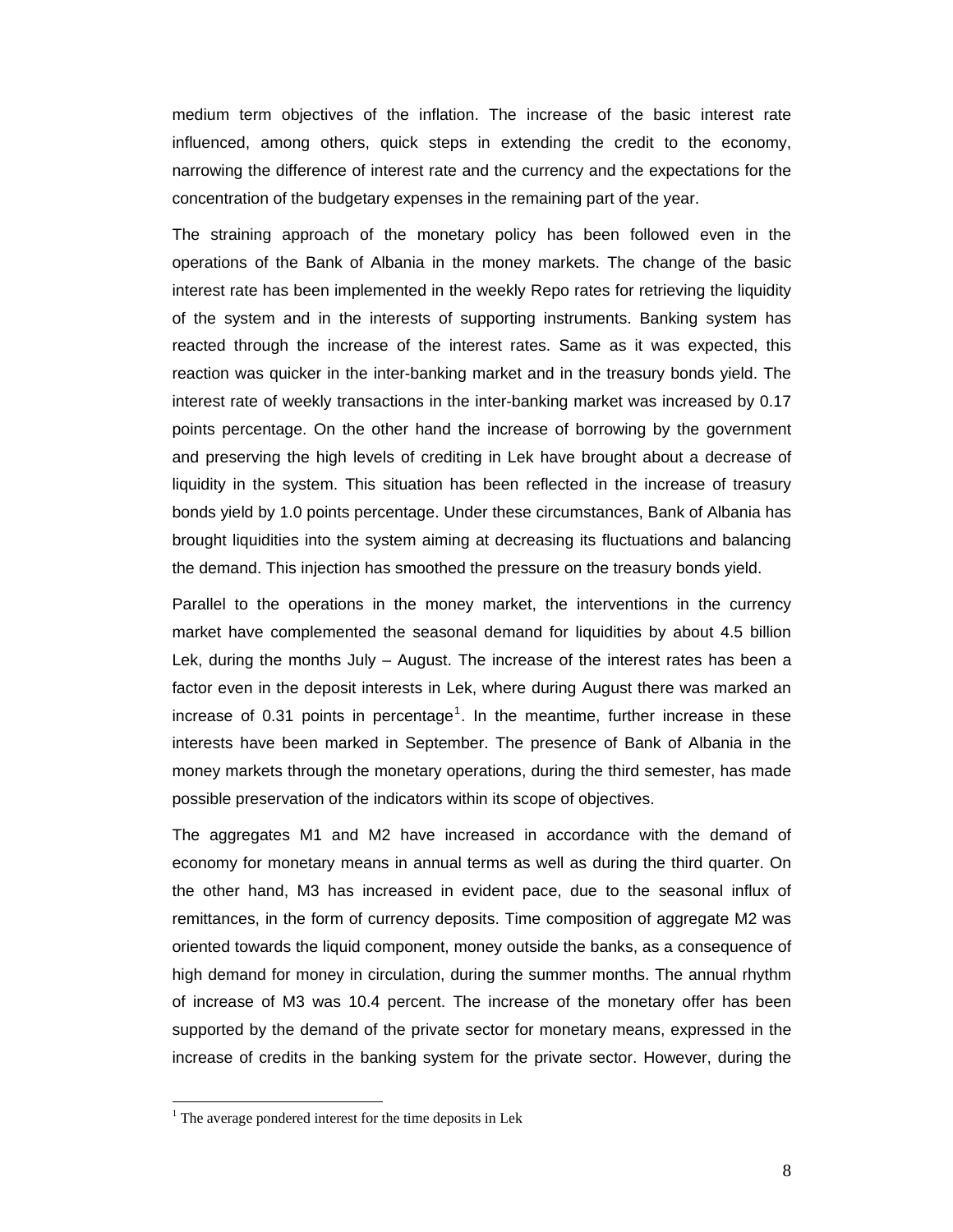month of August, the monetary offer has been influenced evidently by the seasonal increase of the currency deposits.

The monetary data of August prove the increase of demand of economy for liquidity through the increase of 33.5% of the money ratio outside the banks to the aggregate M2, 1.0 points percentage higher than in May. At the same time, the expected increase of the deposits in foreign currency due to the influx from abroad, was fully focused in August, increasing the ratio to M3 by 28.7% or by 1.1 points percentage during the summer months.

The total of deposits of the system, in August, were increased by 12.2% in annual terms. The highest increase for deposits in Lek and those in foreign currency has been marked by the deposits not limited to time periods in the system, by respectively 34.2% and 19.5%. The ratio of time deposits to the deposits not subjected to time periods at the end of the third semester was 2.26 towards 2.33 at the end of the second semester. However, the latest introduction in interest rates, in Lek and foreign currency, have increased the cost of keeping money in cash and of deposits not subject to time periods. On the other hand, the gap between the interests of Lek and foreign currency has been narrowed considerably, thus having an impact on the savings ratios in economy.

The crediting for the economy even during 2006 continues to increase quickly, incited mainly from the crediting in Lek for individuals. In annual terms the increase of the credit during this period has been in average 60.2%, where the granting of the new credit in summer months has continued in high rates. Only for the period July-August there have been granted in total 24 billion Lek new credit, about 20% more than one year earlier. In the structure of the new credit there is seen a stronger orientation of the banks towards crediting in Lek. In August the level of credit reached 19.1% of GDP out of 14.1% of GDP in December 2005. The high crediting rates have increased the part taken up by the credit portfolio compared to the other actives of the banking system to 29.2%, out of 25.1% which was marked in end of 2005.

The credits for individuals consist 33% of the credit portfolio, the bulk of which is granted for purchase of immovable properties. The crediting to this effect makes up 64% of the credit for individuals in August<sup>2</sup>. Compared to the end of 2005, the credit for purchase of immovable properties marked an increase of 46.2%. The consumer's

 $2$  In June 2006, Bank of Albania, aiming at making a detailed analysis of the intensive developments of granting of redits, presented to the second level banks 3 new forms for the credit. The methodology of reporting in these forms is thought to be subject to the changes in the future.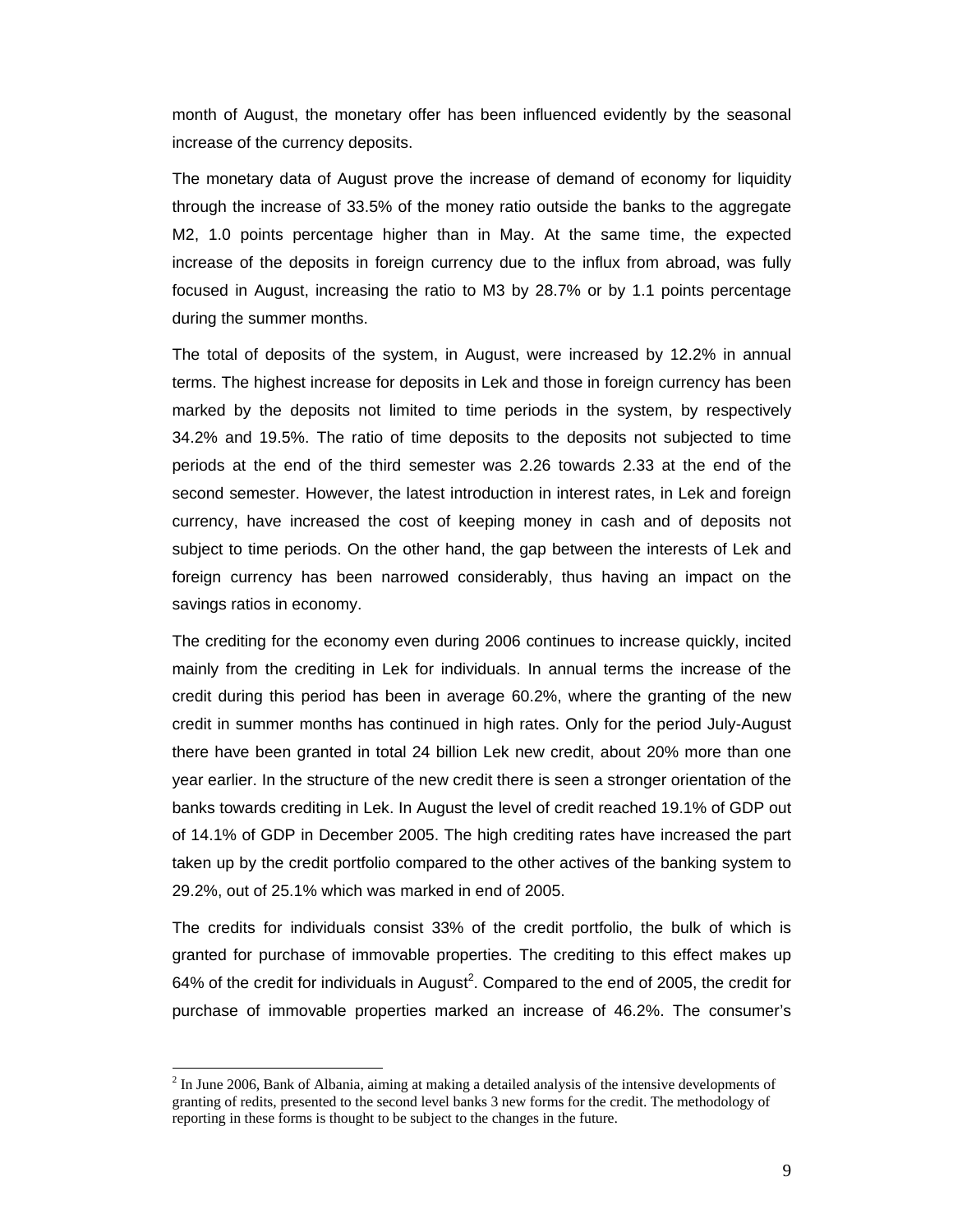credits<sup>3</sup>, for the same period, makes up 26% of the credit for individuals compared to December of 2005, reflecting an increase of 59%.

The increase of credits to the business by an annual percentage of 56%, has made the highest contribution in the expansion of the credit. Mainly, the credit for businesses has financed the purchases of equipments and new machineries, making up 44% of the total of this credit, in August. Compared to the end of 2005, this credit is 48% higher, marking a monthly increase of 5% per month.

The impact of the strict monetary policy in the money market was seen initially in the inter-banking market, in the market of securities and later in the market of deposits and credits in Leks. However, the present level of the interests in the banking system, turns out to be lower than the end of the third semester of last year. The interest rates in the inter-banking market have fluctuated within the new corridor of interests of supporting facilities, close to the basic interest rate.

In the primary market of the treasury bonds and 2 year obligations of the government, the increase of interest rates have been higher than the increase forecasted by the Bank of Albania. This excess is due to the increase of the loan taking of the government and preservation of quick progress of crediting in Lek, which have brought about shortages of liquidity in the system. This situation has been reflected in the increase of the treasury bonds yield by 1.0%. Compared to one year earlier, the present level of treasury bonds yield and 2 year obligations remains in lower levels. At the end of the third quarter, the level of treasury bonds yield for the 3, 6 and 12 months TB reached respectively 5.96%, 6.43% and 7.13%.

The restrictions of monetary policy has become a factor even in the interest rates for deposits in Lek. The adjustment in time of the deposits market has been in line with the position of this market in the mechanism of transmission of the monetary policy. According to the initial information, at the end of the third trimester 2006, the level of the interests of deposits 6, 12 and 24 month periods, turned out respectively 4.3%, 5.2% and 5.7%.

The market of credits in Lek, which is influenced by the competition, structure of crediting, risk rate of crediting, as well as the expectation on the development of the interest rates, etc, adjusts itself slowly to the signals of the monetary policy. However, for the third trimester of this year, it was seen an increase of interests for the time limited credit up to 6 months and for the credits above 3 years.

<sup>&</sup>lt;sup>3</sup> Consumers credit includes the overdraft for the individuals.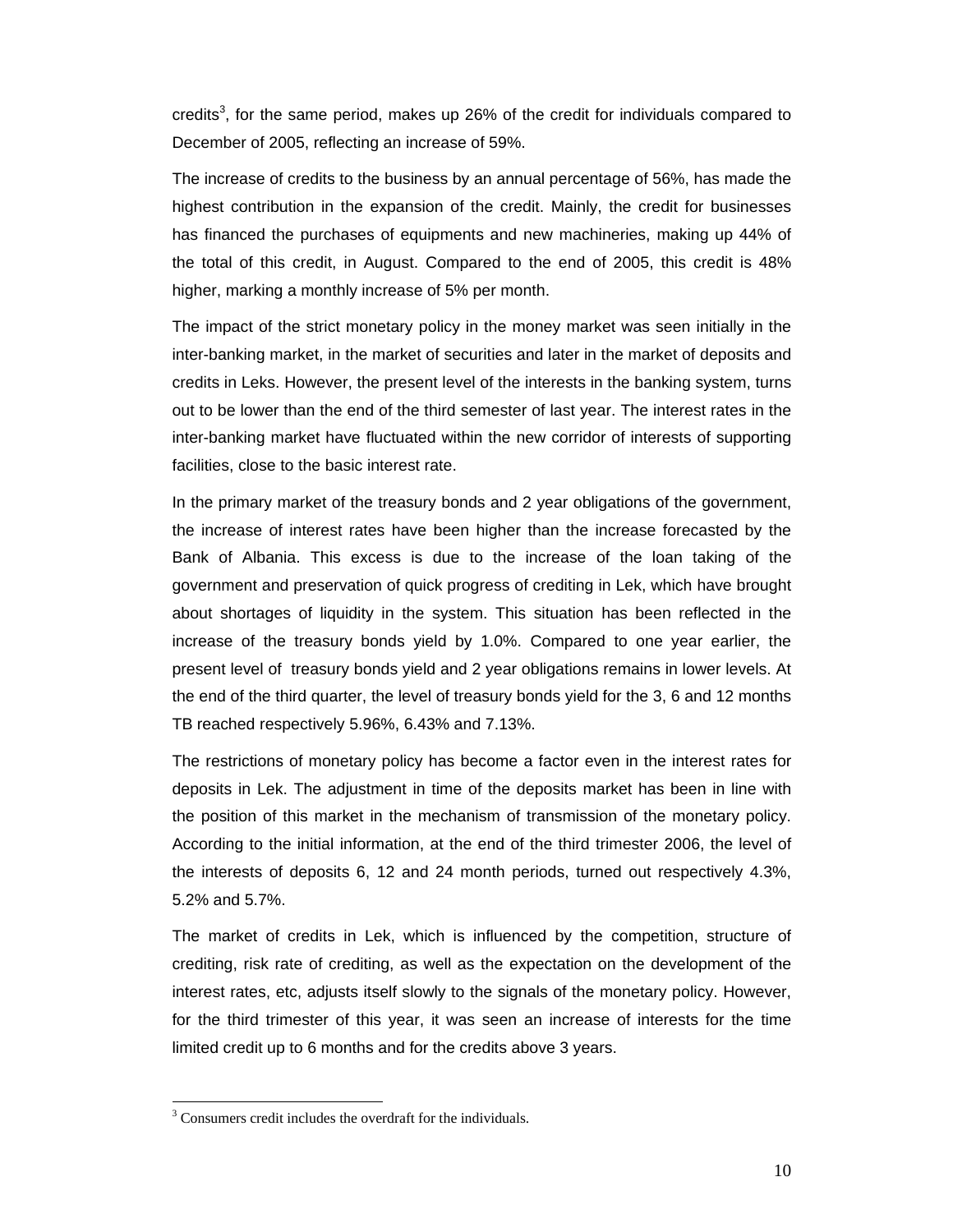The cost of mediation, expressed as a difference between the interests of the credits and deposits in Lek, has had a falling tendency compared to one year earlier. However, compared to the previous trimester this cost has increased, reflecting the reaction in different extents of the markets to the restrictions of the monetary policy. In August 2005, the mediation cost for the instrument of 6-month period was 10.6% while in August 2006 it was 7.7%. While, for the instrument of 12-month period the cost of mediation was respectively 8.6% and 6.8%.

The preliminary data of the trade balance for the first half of 2006 indicate that the deficit of the trade balance for goods has reached about 830 million Euro or about 22% more than during the same period one year earlier. The support of the demand for consumption and investments with imported goods and the continuous increase which the level of credit for economy had during the last years are the two main factors which have had an impact on the increase of imports. At the same time, an important factor for the boosting of imports during 2006 is connected to the structural improvements in the administration of revenues which have had a direct and evident impact in including imports which were previously not registered. The increase of 22% of the deficit of the trade balance during the half of 2006 contains also the registration of the imports not registered earlier, which have made it difficult to make the comparison directly with the previous period. The development of Lek towards the currencies of the partner countries of this period has had the same direction as one year earlier, not being an important factor in determining the competing positions of the internal economy to the economies of partner countries<sup>4</sup>.

During the first half of the year, the value of exports reached about 310 million Euro or 17% more than the value of exports during the same period of 2005. The increase of exports has been distributed to almost all the groups of exports, but the groups of agricultural products, mineral products and wood processed products have reached a higher rate than the average. In the meantime, the textile articles and the foot wear, the two groups having the heaviest weight, have increased slower than the total of exports. The imports of goods, in the period January – June, increased by 21% compared to the same period of one year earlier, attaining the value of 1139 million Euro. Even for the imports there is a general distribution in increase, but the groups of mineral products, valuable metals, products of chemical industry, as well as the groups

<sup>&</sup>lt;sup>4</sup> With reference to the nominal effective exchange rate, calculated by Bank of Albania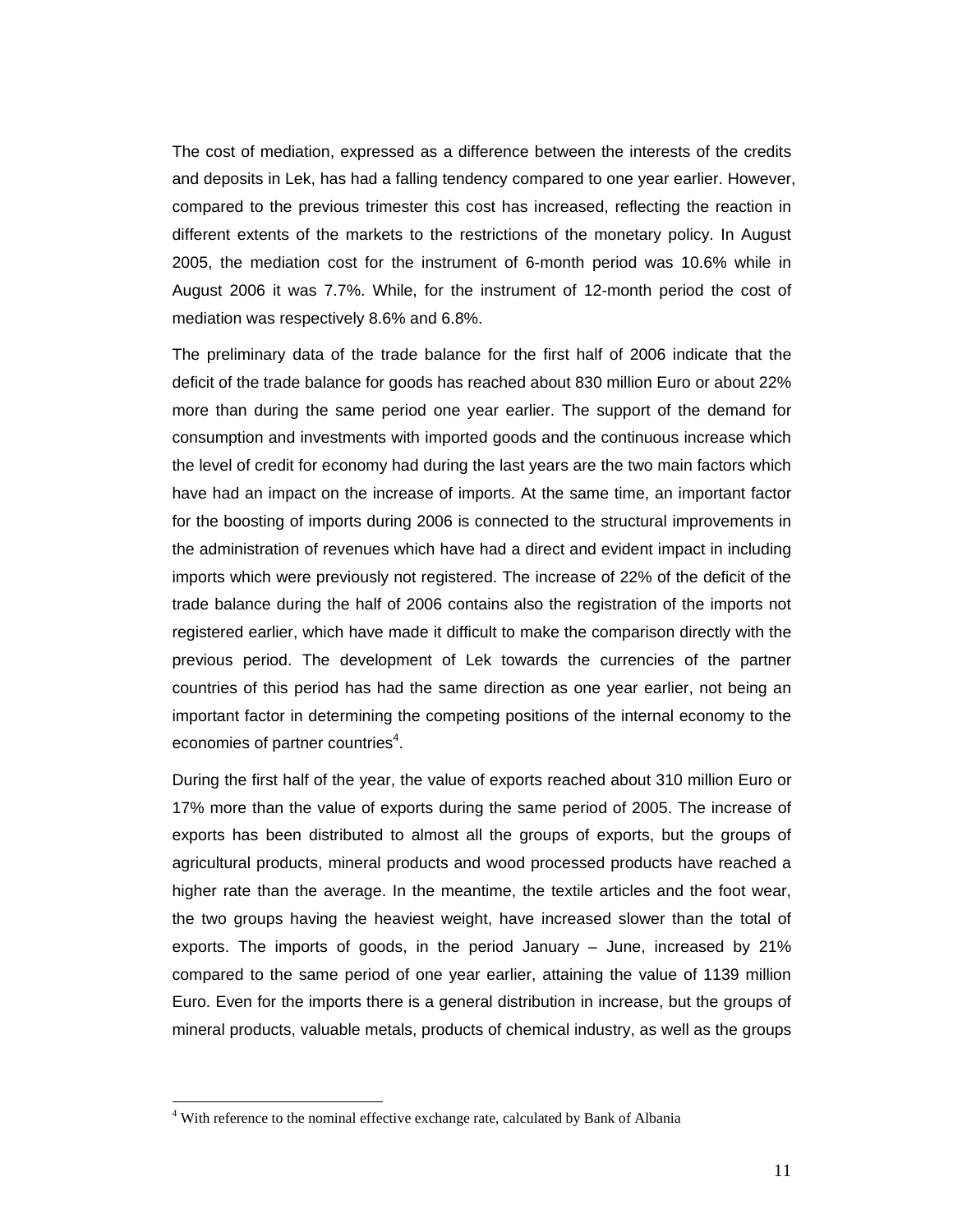of the food products, have experienced an increase above the average increase rate of imports.

The basic *cash* indicators show that the total revenues of the state budget for the 9 month period are 162.3 milliard Lek or 98.5% of the level planned for this period and 70.6% of the annual planned level. The tax revenues, making up about 92% of the total of budgetary revenues turn out 149.2 milliard Lek, or about 99.8% of the planned level for this period and 70.3% of the annual planned level. The highest contribution to the state budget consist of VAT revenues, contribution of social and health insurance, tax on profit of corporations and excise. The revenues from VAT are about 33% of the total revenues. In the course of 9-month period VAT revenues were 52.4 billion Lek or 98.% of the planned level for this period and 69% of the annual planned level. Compared to the same period of the last year, they have increased by 16% thus reflecting the economic growth and the fight against fiscal evasion.

The revenues from the contributions of social insurance which make up 18% of the total budgetary revenues during the 9-month period of the year reached 29.2 billion Lek or 102.4% of the planned level for this period and 78.4% of the annual planned level. It is important to highlight that starting from 01.09.2006, at the levels of the monthly salaries from 14 000 Lek up to 70 000 Lek, there is applied a social insurance rate of 32.9%, this being split into 21.7% which is paid by the employer and 11.2% which is paid by the employee. Considering that prior to this date this percentage was 41.9%, it is going to have a decrease of 9%. The decrease of 9% shall be applied on the payment of the employer. Compared to the same period of the last year the revenues from the social and health insurance have increased by 3.3 billion Lek or about 13%, which is the outcome of the performance of the tax administration. At the same time, we add that compared to 2005, in August 2006 it turns out that the number of the entities registered has increased to 25.5% this being equal to about 14,000 entities, while the number of contributers has increased by 13.6%, being equal to about 30,000 contributers.

The revenues from excise tax which make up about 10% of the total budgetary revenues during the 9-month period turn out to be 16.5 billion Lek or 102.3% of the planned level for this period and 68.3% of the annual planned level. At the same time to the effect of combating fiscal evasion the government increased the excise duty for some goods subject to this tax, such as tobacco, alcoholic beverages and coffee which entered in force on 1 September 2006. The excise increase was modest in some beverages and the coffee, while an evident increase was experienced by the tax for tobacco which was increased from 25 Lek per package to 40 Lek per package.

12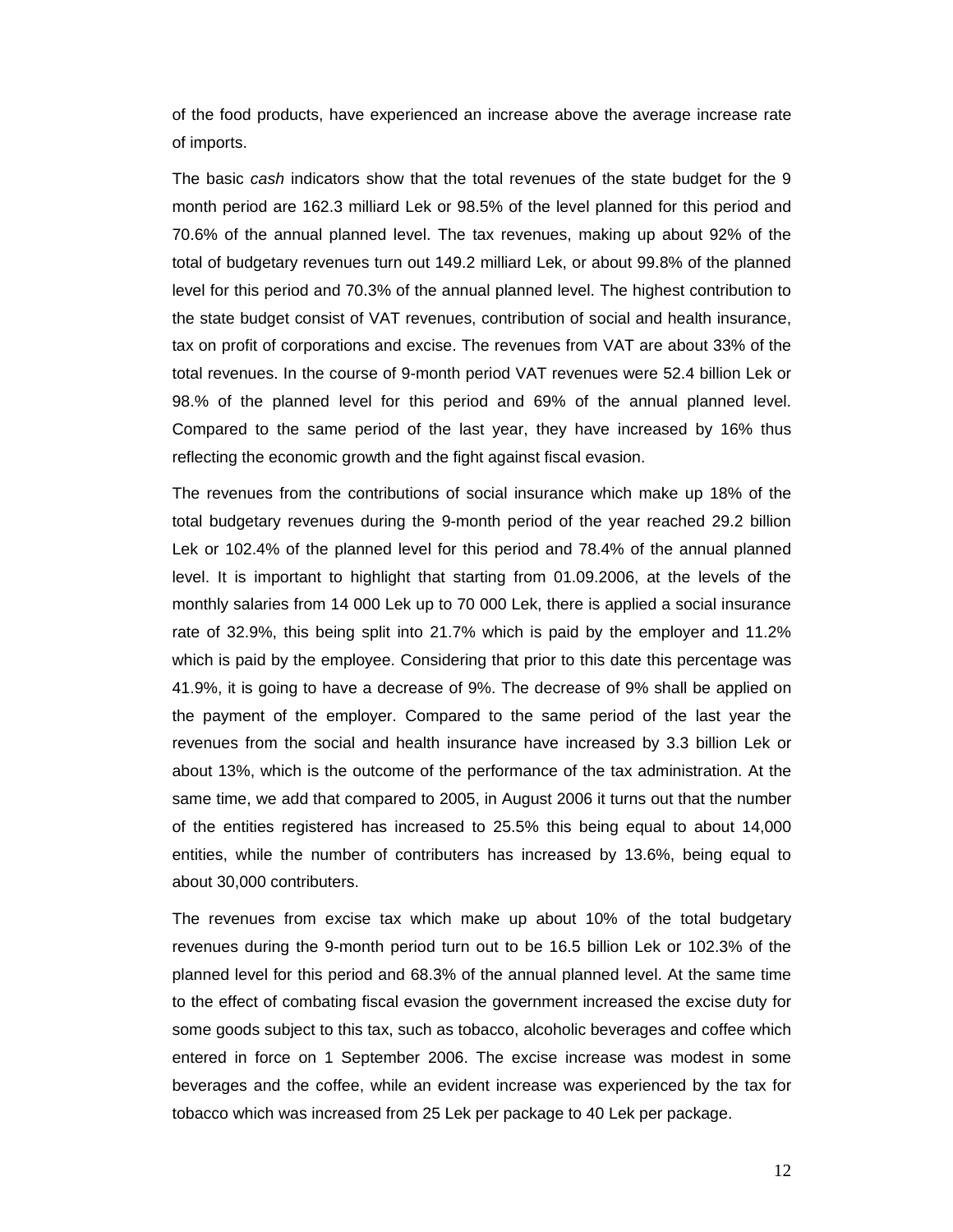The revenues from the corporate profit tax which are about 10% of the total of budgetary revenues during the first 9 month period of 2006, turned out in 16.6 billion Lek or 102.3% of the planned level for this period and 79.3% of the annual planned level. The profit tax rate in 2006 was reduced to 20% from 23% which it was in 2005. Compared to the same period of the previous year, the revenues from the profit tax increased by about 22%. The positive results in this kind of tax are connected to the increase of the level of the self declaration by the taxpayers and to the strengthening of the control and its results from the tax administration.

The revenues from the local government during the first 9 month period of 2006 are 8.1 billion Lek or about 5% of the total of the budgetary revenues. The tax on the small business is still collected by the General Tax Department and it has been foreseen that next year the collection of this tax be within the powers of the local government.

The total of the budgetary expenditure during the 9-month period for 2006 amounted up to 152.2 billion Lek or about 93.8% of the planned level for this period and 57% of the annual planned level. Most of the budgetary expenses consist of the expenses for social insurance (pensions and benefits connected to them) and health insurance with about 22.6% of the total of expenses and along with the other social expenses (social allowance and unemployment allowance) they consist more than 27% of the total expenditure. During the first 9 month period of the year 2006 the expenditure for the social and health insurance amount to 43.4 billion Lek or about 100% of the planned level for this period and 72% of the annual planned level. Compared with the same period of the previous year the expenditure for the social and health insurance have increased by 7% or 2.8 billion Lek. While the expenditure for the economic allowance and unemployment allowance for the 9-month period of 2006 amounted to 2.7 billion Lek or about 57% of the planned annual level.

The expenditure for personnel salaries (not of the local administration) which consist of more than 22% of the total expenditure of the state budget for the first 9 month period of the year amount to 39.4 billion Lek or 98% of the planned level for this period and 66.6% of the planned annual level. The expenses of the public debt which consist about 11-12% of the total of expenses of the state budget for the first 9-month period of the year are 19.4 billion Lek or about 71% of the planned annual level. The bulk of the expenses for the interests, about 93% belongs to the interest of the internal public debt; this being a reflection of the structure of the public debt. The public debt of Albania is evaluated at the level of 55% of the GDP, out of which about 17% of the GDP is external debt and about 38% is internal public debt.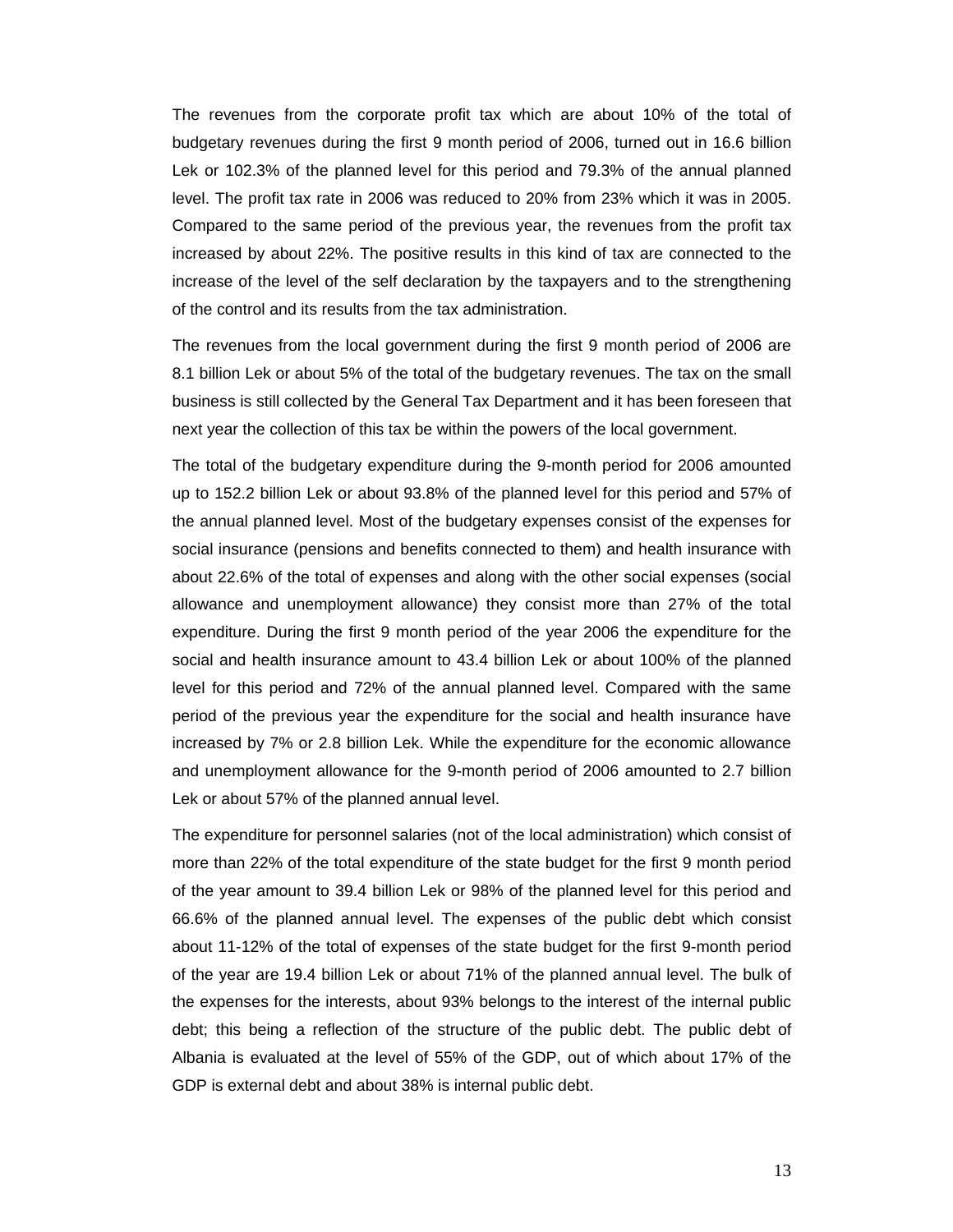The operating expenditures and those of maintenance which consist of about 8.5% of the total of the expenses of the state budget, during the first 9 month period turn out in 13.4 billion Lek or 60% of the planned annual level. While subsidies which make up about 1% of the total of budgetary expenses amount to 1.7 billion Lek or 67% of the annual planned level.

The expenditures of the local government consist about 9% of the total of expenses of the state budget during the 9 month period of the year 2006 which amount to 12.6 billion Lek or about 55% of the annual planned level. About 25% of the total of expenses of the local government budget goes to the capital investment while the other part for salaries, operating expenses and others.

While the capital expenditure of the central government which consist of about 20% of the total of expenses during the first 9 month period of 2006 turned out in 14.9 billion Lek or about 69% of the planned level for this period. Along with the public expenses of the local government the level of capital public investments during the first 9 month period of 2006 turns out in 18.3 billion Lek. The capital expenses are foreseen to be increased considerably during the last trimester of 2006. The low level of the capital expenditures during this period reflects the absence of projects of investments as well as their orientation towards the productive projects avoiding the practice of their fragmentation into small and non-productive projects.

During the 9 month period of 2006 the budget balance turned out with a budgetary deficit of about 10 billion Lek reflecting the increase of the budgetary revenues and non-realization of public investments in accordance with the plan of this period. The favorable fiscal situation during 2006 has had a positive impact on the improvement of the structure of the internal debt providing the possibility to the Ministry of Finance to issue long term obligations. During 2006, starting from January, every month there have been offered the respective amounts of 2 and 3 years obligations which have increased reflecting the variable tendencies of the market for them. At the end of 2006 the total amount of financing with obligations for this year is deemed to be about 33.3 billion Lek.

The existence of the instrument of obligations in the internal market has helped increasing the flexibility and a better management of the risk of re-financing of the debt. Thus, the short term treasury bonds during 2006 shall be decreased by 11.3 billion Lek improving the indicators of the risk of re-financing of the debt in general. Following the 3 year obligations, during this year for the first time there are offered 5 year obligations, an instrument which is required in the market and its amount and characteristics shall

14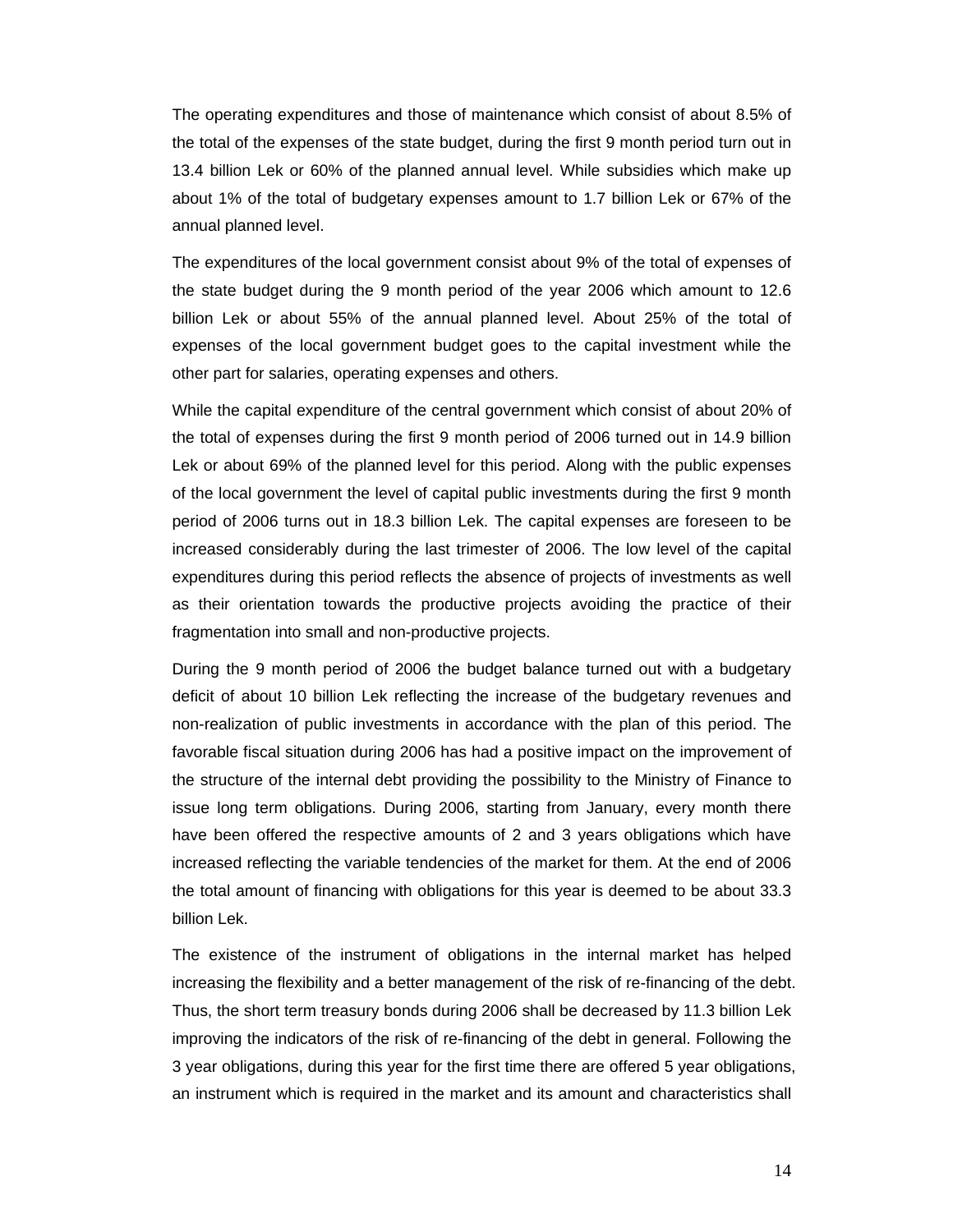be in accordance with the development of the market and its requirements for long term instruments. This way, in the aspect of managing the internal debt, the objectives of meeting the needs of new annual borrowing only through long term instruments shall be achieved.

## **2. THE MACROECONOMIC FRAMEWORK**

#### **2.1 Real Sector**

For performing the forecasts of the indicators which are included in the macroeconomic framework there have been used the various evaluations and assumptions which have been made by INSTAT for the structure of the GDP use as well as the sector composition of it during the period 1999 – 2004 from IMF for some of the main indicators expressed in GDP terms from the Medium Budgetary Program (MTBP), Sector Strategy of Public Finance (SSPP) 2007 – 2013 as well as the forecast models which are used the Department of Macroeconomics in the Ministry of Finance for the forecast of GDP and other indirect indicators. The medium term projections of the fiscal development preserve the same line with those foreseen in MTBP. The future developments in the external trade have been foreseen in the balance of payments. The respective assumptions have been forwarded in the charts provided in the part of annex.

The achievement and preservation of macroeconomic stability until the current year as well as the commitment of the government for its further strengthening through the increase of fiscal discipline, improvement of the administration of resources, boosting of efficacy of public expenses and establishment of sufficient stimuli to the favor of development of private sector within a political comprehensive and ambitious program consists a guarantee for the success of the implementation of the measures and planned policies in medium term period and increase of quality of forecasts of indicators which are contained within EFP.

Making use of the assumptions on the future developments in the external economic environment the internal measures planned to be undertaken in the framework of the economic policies and institutional and legal improvements for the period 2006 – 2008, foresee that the real growth shall be 6.0 percent. Nominal GDP for the year 2006, 2007 and 2008 has been respectively designed at the level of 899.7 billion Lek, 982.2 billion Lek and 1075.7 billion Lek. The relationship between the development of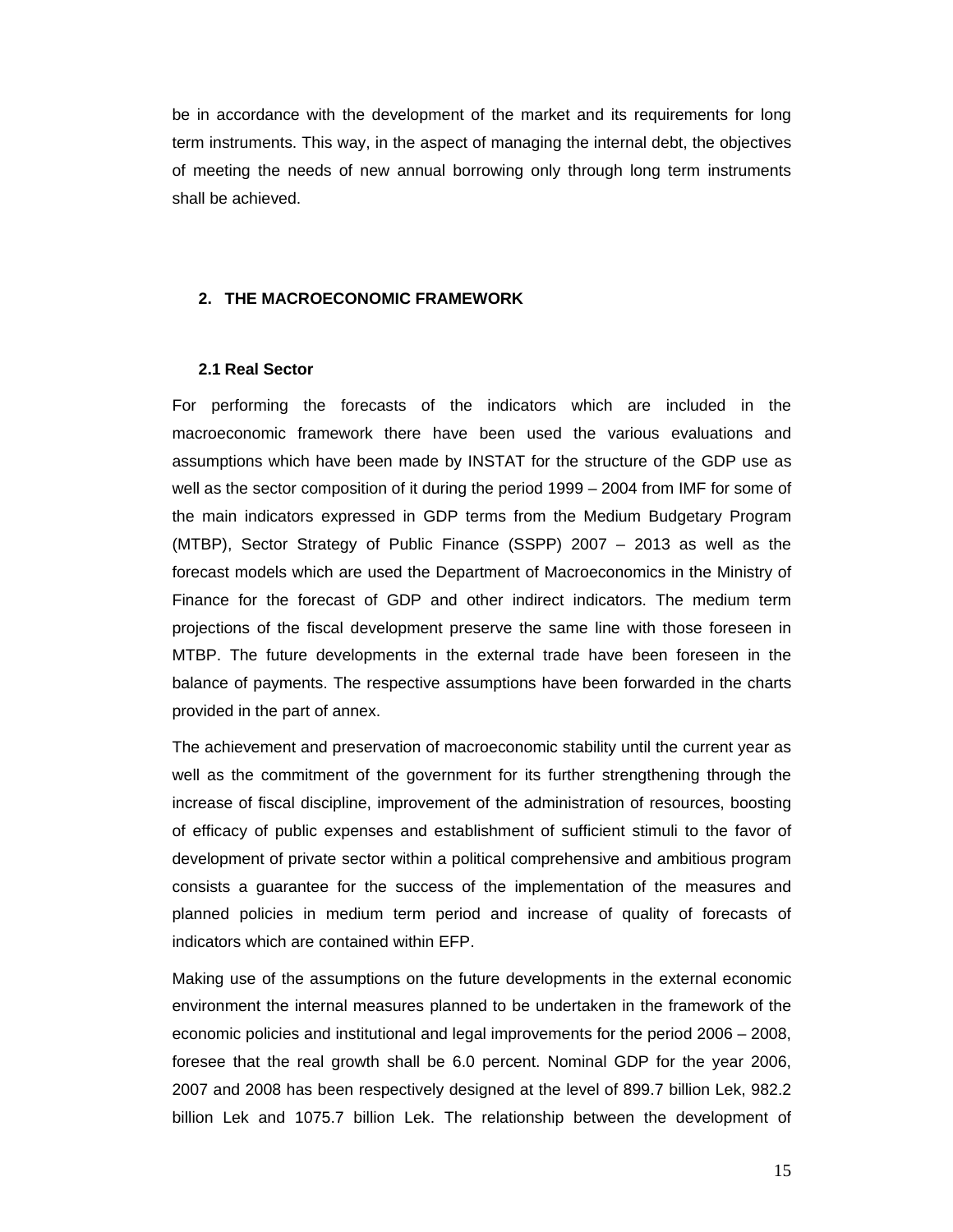forecasts of nominal GDP and the real GDP for the years 2006, 2007 and 2008 generates a deflator of GDP expressed in the form of a coefficient<sup>5</sup>, respectively at the levels 1.21, 1.25 and 1.28. This trend of coefficient of the GDP deflator expresses mainly the assumption of not encountering any serious energy crisis, absence of quick and unexpected increase of the oil prices in the world market, or the stability of exchange of local currency to the US dollar and Euro and consequently preservation of inflation rate within the target (3-1, 3+1) in the medium term.

Under the condition of harmonization of expectations given above with the forecast of the rate of increase of the population in an average of 0.69% for the period 2006 – 2008 our projections for the annual increase of GDP per capita are 3 150 USD, 3 175 USD and 3 200 USD, for each of the years of the period included in this program, reflecting an increasing rate of nominal GDP higher than the rate of increase of population.

From the perspective of the aggregate demand (or use of GDP) we find out that the highest pressure in realization of the increase of the economic activity during the time interval 2001 – 2006 was provided by the total consumption reflecting not only its considerable weight in the total internal expenses, but also the relatively steady increases of the sources of available revenues. The main resources of the available revenues continue to remain: (i) revenues from remittances, (ii) increase of the labour productivity through prioritization the public investments in the sector of education and consequently the increase of the real salaries, (iii) the increasing support through credits of families and individuals (iv) increase of the level of the efficasity of the social protection of the population by the government (only for the period 2006 – 2008 the unemployment allowance and economic allowance together is expected to be increased in annual terms in average by 7.01% until reaching the level 12 517 million Lek in 2008) (v) improvement of the regulation of housing market etc.

<sup>&</sup>lt;sup>5</sup> In this case there has been expressed the ratio of nominal GDP to the real GDP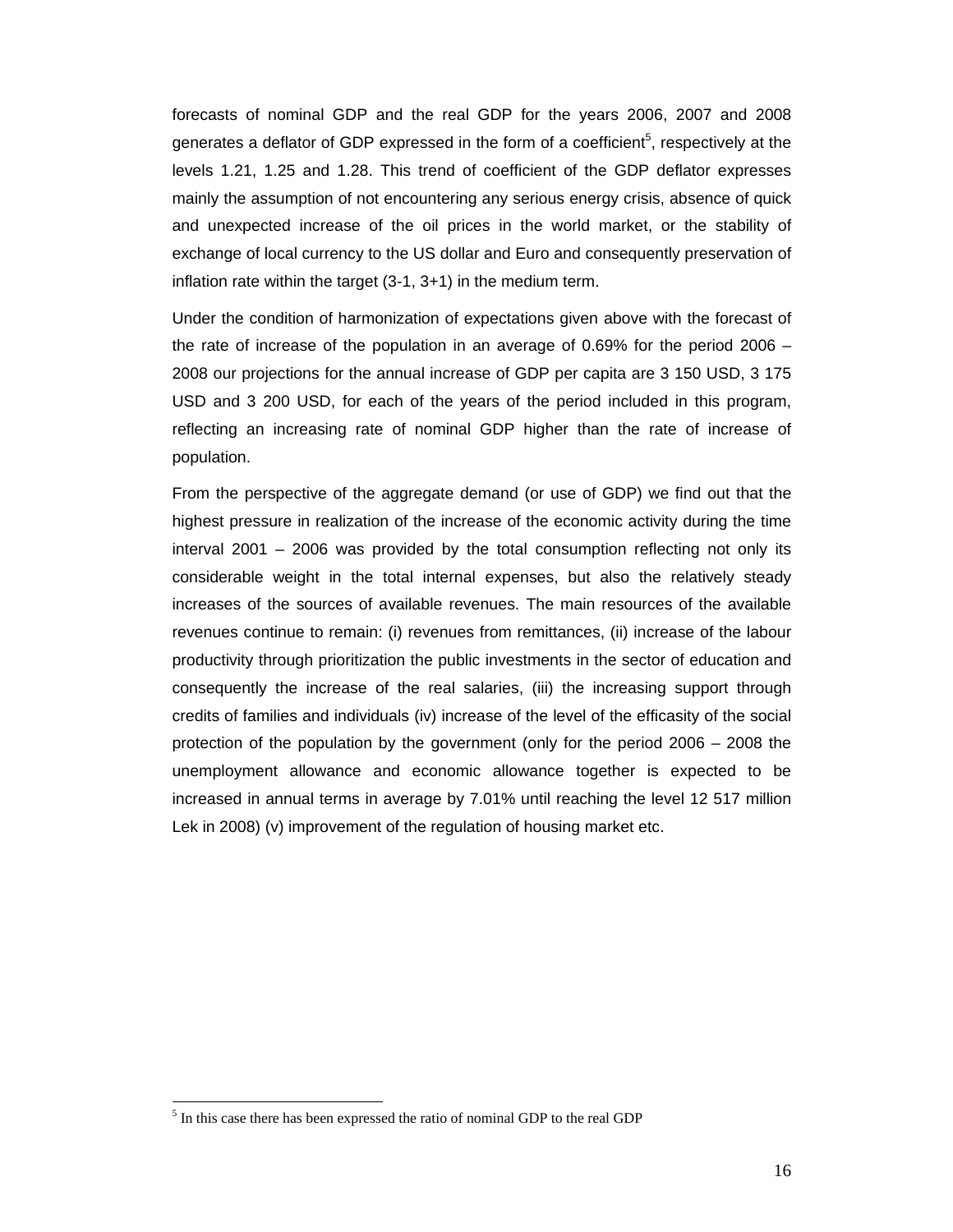

**Contribution of the components of the aggregate demand (in percentage points) in forming the real growth rate** 

In 2005 there is an increase of the impact of the private consumption on the economic increase (about 8.9%) different from the two preceding years as this indicator turned out in average 3.26%. The explanations of this change are connected to the decrease of the market rate interest and increase of the consumer's credit from the banking system (the average annual increase of the surplus of the credit granted to individuals for the fourth trimesters of the year 2005 was almost 31%). The private consumption is expected to be the main engine of increase of GDP foreseeing an average rate of its contribution to the increase of the real GDP for the period 2006 – 2008 at the amount of 3.24%, as well as reflecting a relatively stable tendency due to the rationalization of the decision of the consumers to distribute there incomes between the consumptions and saving under the circumstances of expectations for a real positive rate.

As a consequence of the decrease of public current expenditures for salaries and goods and services during the last part of 2005 the influence of the public consumption in the expansion of the economic activity in 2005 was negative (about - 1.5%). In accordance with the MTBP projections for the increase of this item in average by 7.15% during the foreseen period there is expected that its contribution in the economic increase mark a slight increasing tendency attaining the level 0.5% in 2008.

Despite the fall of the contribution of the formation of gross capital in the aggregate demand of 2005, which has mainly been caused by the fall of the public investments,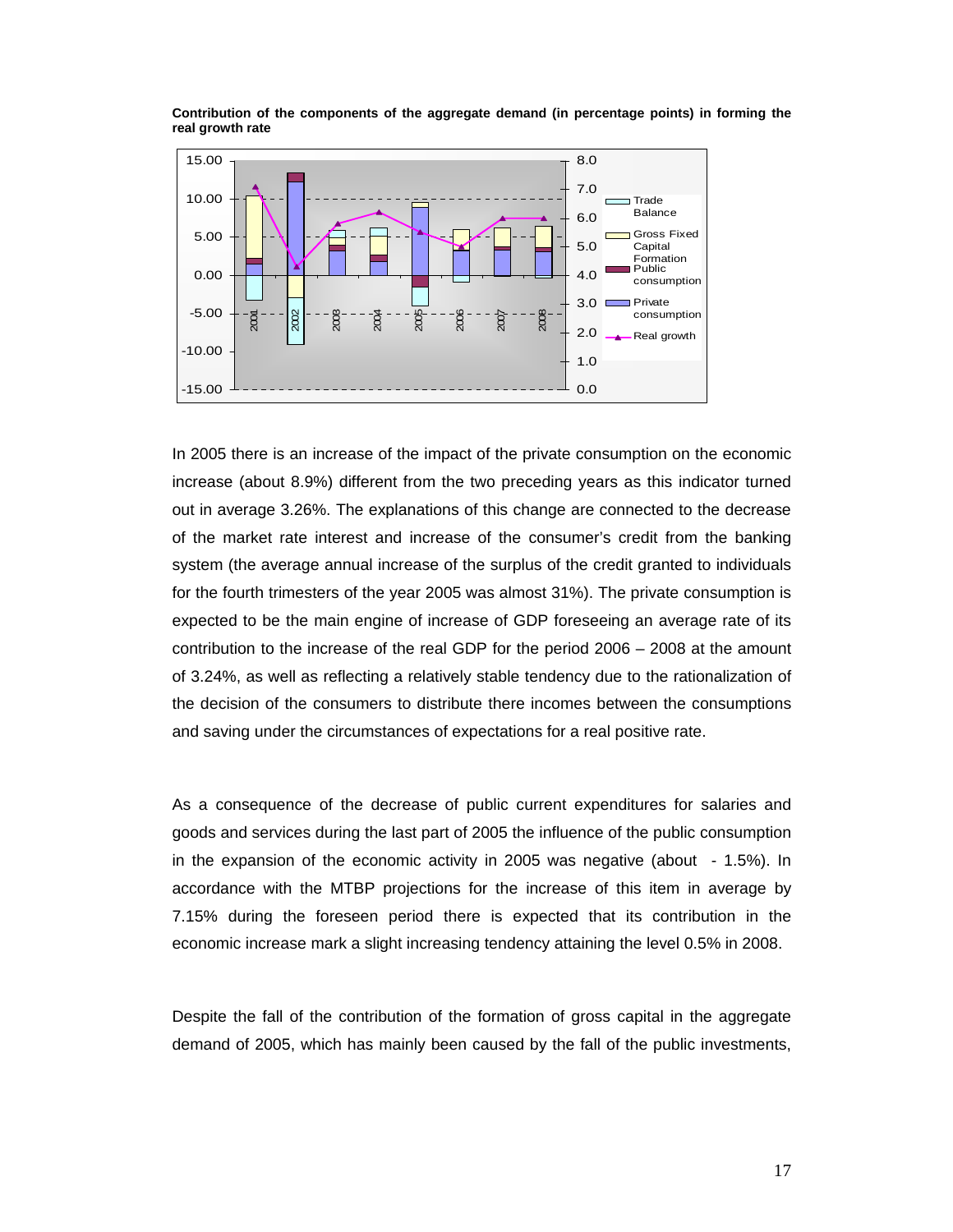the influence of the total investments<sup>6</sup> in the economic growth rate for the years 2006 -2008 is foreseen to be increased to reach in 2008 the level 2.78%. This tendency shall relies on:

(i) increase of public capital expenditures owing to the improvement of the public investment management and (ii) increase of private investments as a consequence of smoothing the fiscal policy, increase of the scale of integration into the European markets, strengthening of the functioning of institutions and general improvement of the climate of foreign and local investment. As a result of the effect of these measures, our prognosis show that the average ratio of the gross investments to GDP for the period 2006 – 2008 shall be 32.1%, out of 21.8% which it was in average for the three previous years.

The expectations for a higher growth of exports compared to that of the imports for 2006 is expected to have an impact on the fall of trade deficit and consequently even in the change of the contribution of foreign demand in the increase of GDP from 2.53% in 2005 to -0.9% in 2006. The expectations for an increased rate of exports higher that that of imports and the yield of the real effect of the use of machineries and equipment imported during the past years (as an important part of their structure), improvement of the infrastructure circumstances, increase of the popularity of local tourism and the continuous deepening of the structural reforms in the circumstances of preserving the economic increase of the Euro zone almost in the levels of the last years shall bring about for the period taken into consideration within this program a more appropriate distribution of the structure of the aggregate demand, increasing the influence of the external demand.

The gross added value projections for the medium term is based on the production method, which remains the statistically most acceptable method for the very nature of our economy in the framework of the proportion of the formal to the informal part. The forecasted values of the indirect taxes and subsidies are calculated as an harmonisation between the respective projections of MTBP and the index prices of consumption having as basis the year 2000. At the same time, our model of forecasting relies on the assumption that the structure of the economy shall not change in medium term, regardless of the presence of the slight increase of the weight of the sector "Other services".

<sup>&</sup>lt;sup>6</sup> Assuming that the increase rate of total investments is represented by "Gross Fixed Capital Formation".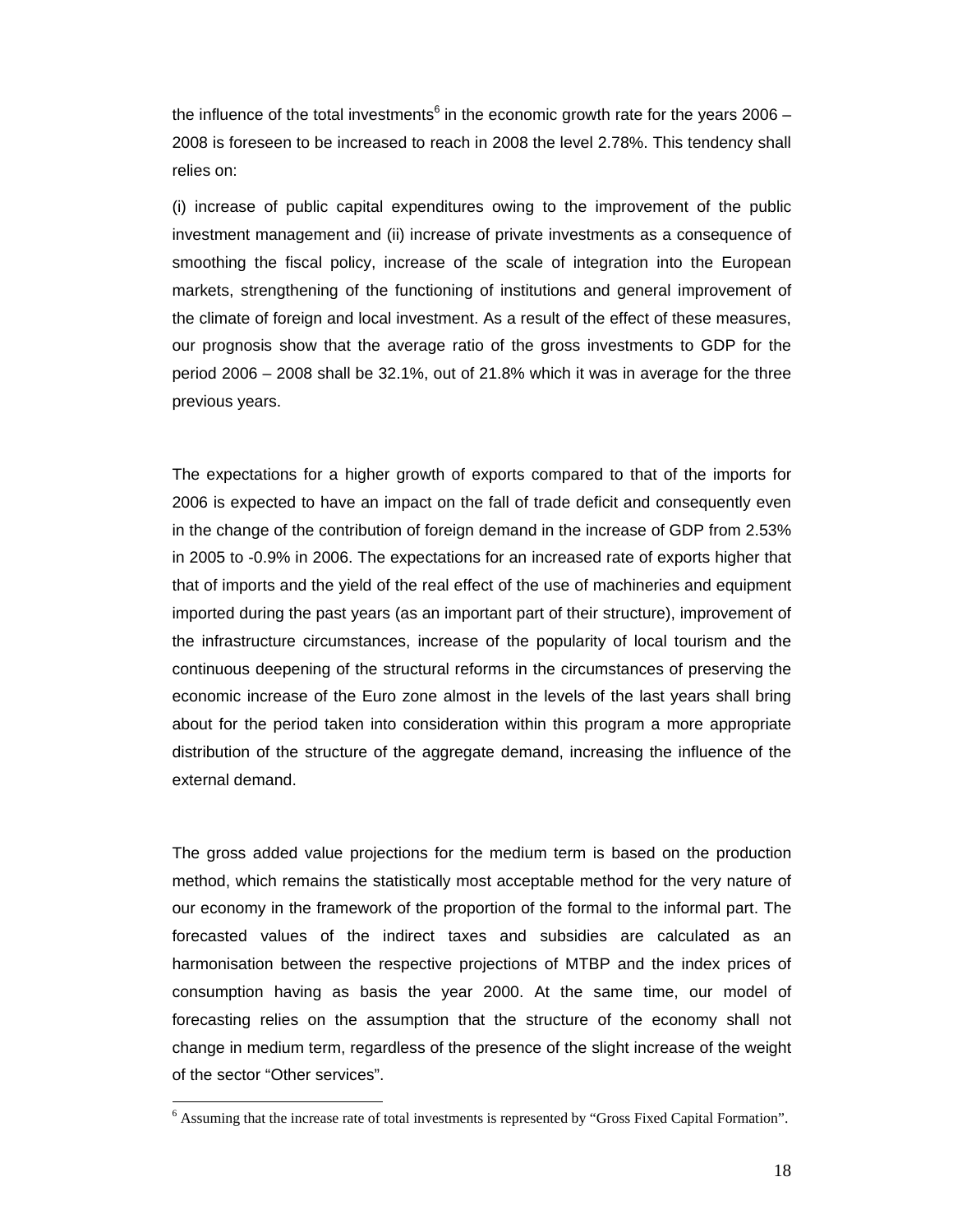

**Sector Contribution in real GDP growth and the growth rate of GVA** 

The percentage of the annual growth of gross value added (GVA) is foreseen to be lower than the growth rate of real GDP during the period 2006 – 2008. However, the correlation between them is relatively high, marking a level of 0.91%. The biggest gap between these two indicators is expected to be in 2008 registering the level 0.7%. The explanation of this difference stems from the assumption that the rate of increase of indirect net taxes (net tax – subsidies) shall be higher than the rate of increase of gross added value, due to the increase of the taxable basis of indirect taxes and the reduction of the financial support to the state enterprises (due to the privatisation of many of them and improvement of the efficiency of the functioning of the remaining part).

The biggest contribution in average terms on the real GDP for the programmed period shall be foreseen to be provided by the construction sector, services sector, and that of agriculture, respectively with the values 1.74%, 1.54% and 1.05%. The influence of the sector of services and transport in the general real activity is expected to demonstrate a more various dynamics than the other sectors expressing (i) improvement of wellbeing of the population, (ii) improvement of the activity of tourism owing to the promotion of tourist potentials, modernization of infrastructure and reduction of the administrative obstacles (iii) increase of investments in the energy sector, infrastructure and transport, (iv) increase of efficiency in the functioning of the sector of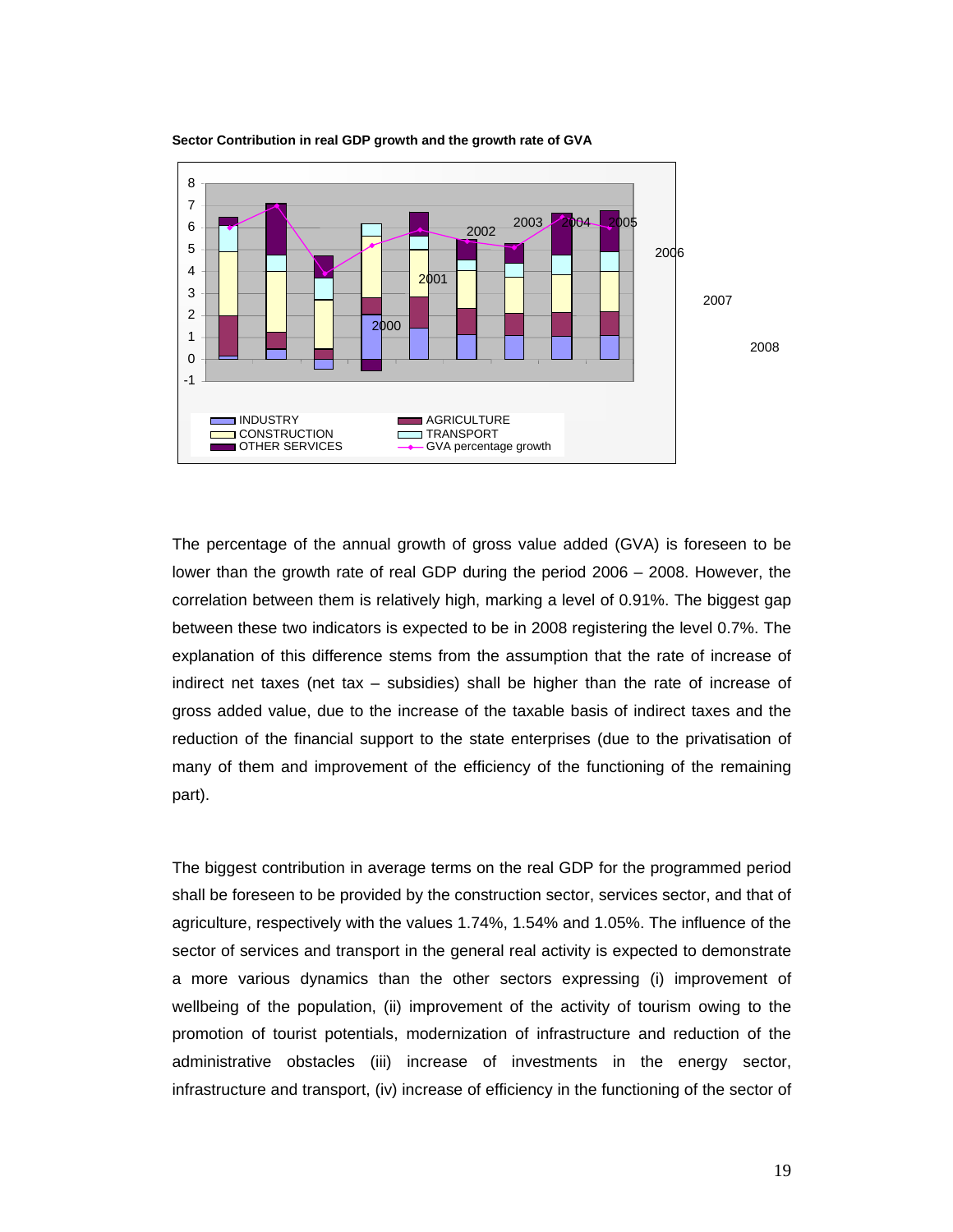telecommunication and insurance market as a consequence of privatization of Alb-Telecom and INSIG (v) increase of the scale of mediation of financial sector etc.

The sector of industry is expected to demonstrate a decrease of the contribution in the formation of the real growth rate in 2006 due to the negative effect of the reduction of the supply with electrical power in autumn 2005 on the industrial activity of the first months of the current year. The development of the index of sales signalizes for fading away of this effect in the first months of 2006. However, the contribution of this sector in the real expansion of economy for 2007 and 2008 has been projected to preserve more or less the same value which turned out in 2005 due to: (i) improvement of the operational efficiency of ARMO and Alb Petrol (ii) preservation of the volume of the activity of textile industry which relies on the fall of customs duties of the imports of initial materials and improvement of the productivity/salary ratio in this sector etc.

With regard to the agricultural activity we evaluate that regardless of the fall of its weight in the Gross Domestic Production during the latest years the respective contribution in the increase rate for years 2007 and 2009 is foreseen to turn out in average 1.09%. We support this forecast on the assumptions that (i) productivity of the production factors shall be increased owing to the increase of the import of agricultural mechanics and intensification of the integration process of the country into EU (ii) there shall decrease the scale of informality of economy (iii) land shall be object of market in its full meaning (iv) there shall be consolidated the schema of support to agriculture through credits granted by the banking sector (v) there shall be increased the presence of fiscal presence to the effect of the absorbing the external shocks.

#### **2.2 Inflation**

Albania has shown impressive results in terms of price stability. Inflation has been distinguished generally by lower rates relative to other transition economies. In the last four years, inflation has stabilized at moderate levels as measured both at the end and average period figures, though it sometimes diverges from the target due to unforeseen shocks and speculative factors that are mainly beyond the central bank's control.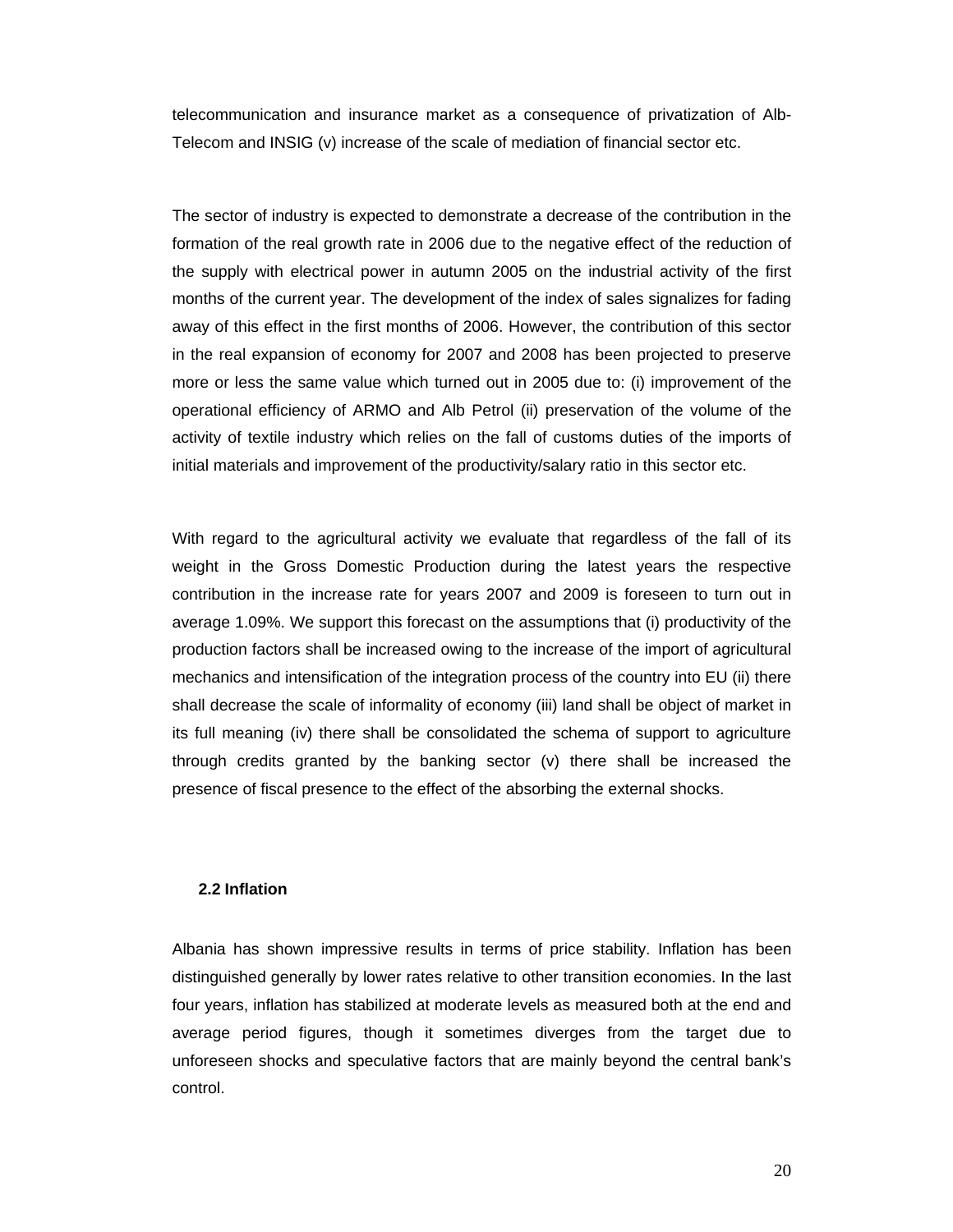Consumer prices have been relatively stable in recent years, marking a positive period in terms of meeting the primary BoA target, achieving and maintaining price stability. The annual inflation rate resulted 2.0 percent at end of 2005, while the average annual inflation rate was 2.4 percent. The rise in living cost indicators fell in comparison with the previous year, fluctuating around the lower limit of the target. Annual inflation stayed within the  $2 - 4$  percent band along the major part of the year.

The revival of economic activity during 2005, macroeconomic policies oriented to maintaining macroeconomic stability, exchange rate stability and moderate rise of salaries, have all contributed to inflationary pressures control. On the other hand, price performance over 2005 was also impacted by some factors of shock nature, such as oil price rise and grave electricity situation. These factors impacted on inflation rise during the second semester of the year, but without compromising the observance of inflation target and long-term price stability perspective.

Average annual inflation rate in the first half of 2006 resulted in about 2 per cent. The period of low and stable inflation until March 2006 was followed by the upward trend of this indicator. Annual inflation rate in June marked 2.4 per cent. The –1.1 per cent monthly inflation was significantly lower than the rate of -0.5 per cent marked in June 2005, due to the early impact of seasonal factors, which exert pressure over the fall of foodstuffs prices.

Although the deep upward tendency observed over April – May 2006 was somehow smoothed over June, the second quarter of 2006 recorded a higher annual rate than the same period the previous year (+0.6 percentage points). The increase in the annual inflation rate mostly reflected the contribution of the price rise in the agricultural products for this year. The latter is assessed to be a consequence of the reduced supply of the domestic agricultural production in the domestic market, due to poor weather conditions.

The inflationary pressures intensified over the second quarter of the year as a result of the influence of other factors, despite the seasonal ones. Smoother appreciation of the Lek against the euro, the upward tendency of import prices due to inflation increase in partner countries and the oil price rise over May and June 2006 have all further intensified the influence of pro-inflationary factors on economy.

Nevertheless, moderate rise of consumer prices in recent years has been favored by the fruitful coordination of monetary and fiscal policies. These policies helped in controlling the domestic demand by creating a favorable macroeconomic environment. Monetary policy has been successful in creating appropriate monetary conditions for controlling inflation rate. Prudential implementation of fiscal policies, by observing the planned parameters of fiscal indicators, has not transmitted excessive inflationary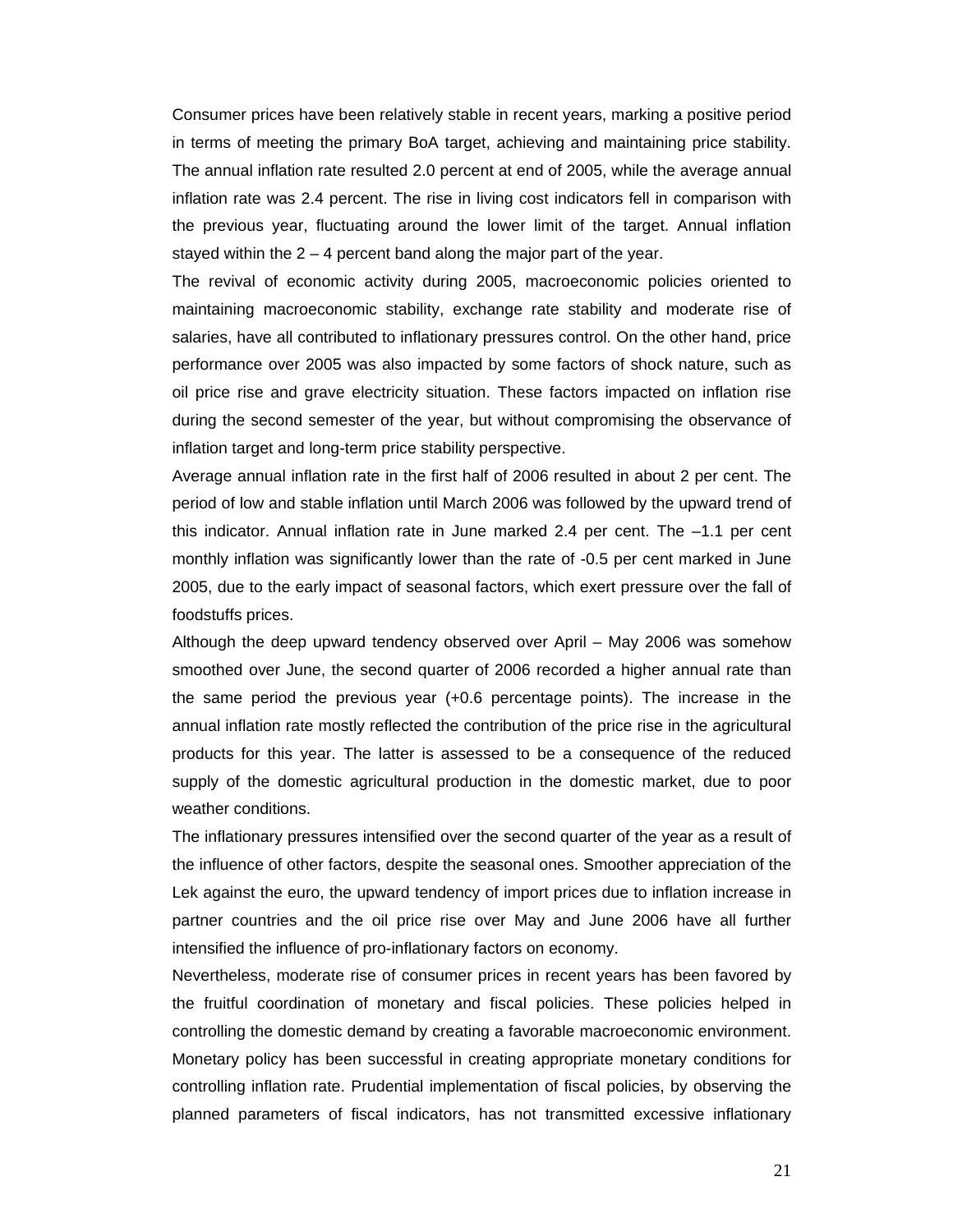pressures and has contributed to maintaining price stability. Also, developments in the external economic environment characterized by appreciation of exchange rate of the Lek against the euro and by steady inflation rates in partner countries, have not exerted inflationary pressures.

#### *Expected CPI Inflation for the 2006-2008 period*

Average CPI inflation has fluctuated within the 2-4% target band of the Bank of Albania during the past 3 years. The average annual inflation rate for this period has been 2.5%.

According to the BoA inflation projections for 2007, annual inflation in 2007 will be around 3% or very close to the point target. However, the dynamic developments of the Albanian economy and the financial markets in particular, present challenges to the monetary policy in maintaining inflation close to the 3% point target. Among the factors that are envisaged to influence the CPI inflation over the next 3 years are: rapid expansion of credit to the private sector, the expected increase in foreign exchange inflows, increases in administered prices, and probably pressures from developments in commodity goods markets.

The current arrangement between the Albanian Government and the IMF provides a consistent policy framework that assists the macroeconomic stability in general and price stability in particular. The monetary policy pursued by the Bank of Albania over the next few years will be targeted towards achieving this inflation target. The Bank of Albania will steer short term interest rates with the aim of maintaining monetary conditions in the economy in line with price stability over the medium-run. At the same time, we will consistently try to develop further our analytical capabilities and monetary policy framework. The stated aim of the Bank of Albania is to adopt a fully-fledged Inflation Targeting framework which will provide a more sophisticated approach towards policy-making and will help the BoA to anchor inflation expectations.

#### **2.3 Monetary Policy and Exchange Rate**

In view of the monetary policy, the Bank of Albania compiles annually a monetary program, which serves as an orienting scenario of desired economic and monetary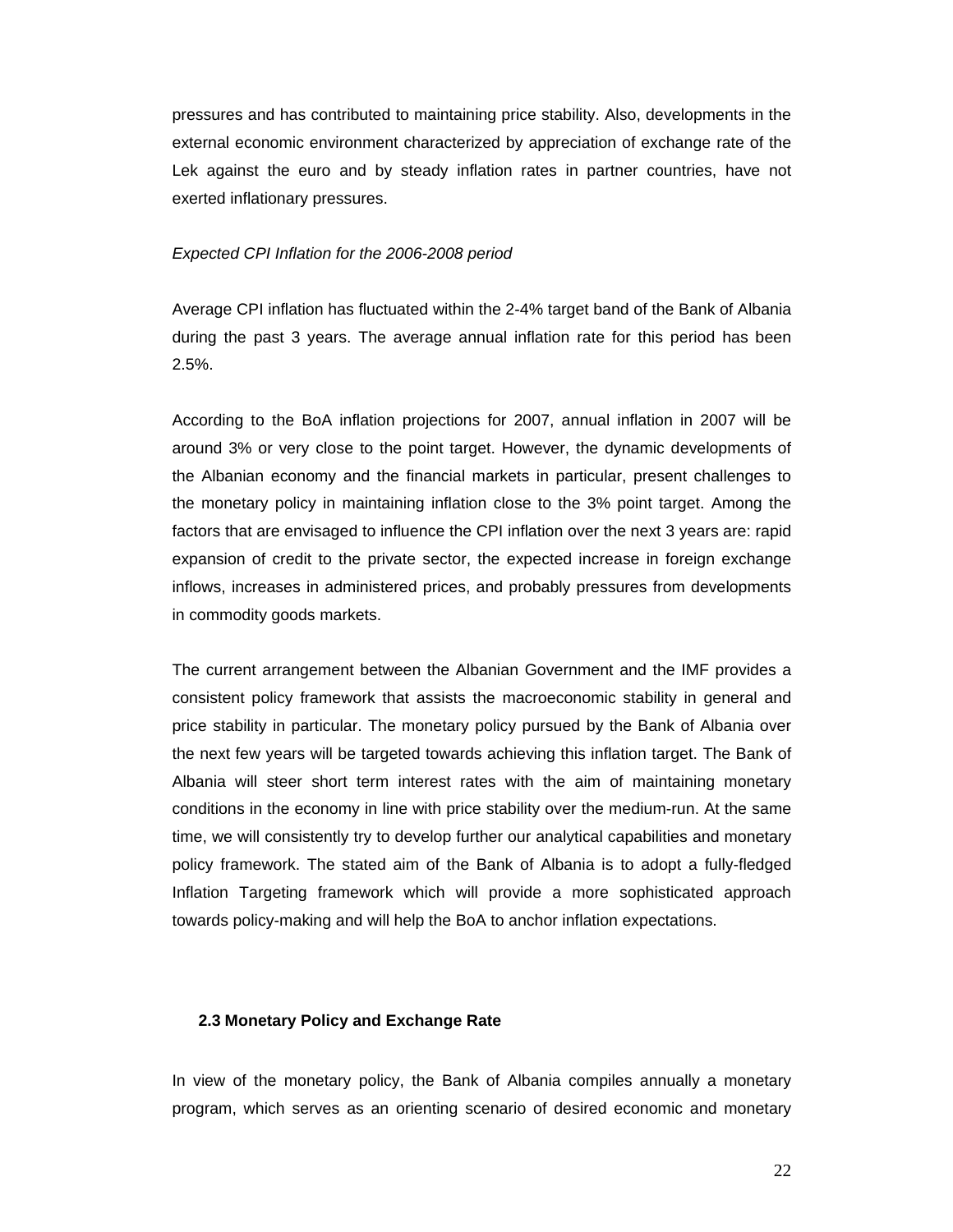conditions. In compliance with the targeted inflation rate of 3 percent, the monetary program defines the short-term framework of monetary developments. Based on the assumptions of increasing credit to the economy and expectations of large foreign currency inflows, the 2005 monetary program provided an annual money supply growth of 14.1 percent.

Money supply expansion would support the economy growth of nearly 5-6 percent and the maintaining of inflation close to the 3 percent targeted rate. In 2005, monetary developments were in compliance with the monetary policy target for maintaining inflation over the mid-term period close to 3 percent. Therefore, the money supply growth of 13.8 percent reflected the intensification of the country's financial expansion and the acceleration of credit to the economy. However, due to decreased money velocity, money supply growth did not transmit excessive inflationary pressures to the economy.

In the first half of 2006, private sector of economy continued to be the main factor influencing on the monetary expansion, while the public sector has generally been characterized by a reduced demand for monetary assets. The net influence has resulted in the maintenance of the money supply growth rate within 10 to 12 percent over the first five months of 2006. Monetary developments have reflected the constant performance of macroeconomic indicators and the growth within the targeted objective of price level in the economy. The Bank of Albania has pursued a neutral monetary policy over the first semester of 2006.

The constant maintenance of the core interest rate began in March 2005, when the Bank of Albania decreased it by 0.25 percentage points. Starting from this month, the interest rate applied on repurchase agreements was 5.0 per cent. However, the interest rates in the money markets have maintained slight downward tendencies. The average weighted interest rate of deposits in the system decreased by 0.3 percentage points in May, compared to 4.46 in December. However, the Treasury bills interest rates of 3-month and 12-month maturity decreased by about 0.3 and 1.3 percentage points, respectively, over the first semester of 2006. The downward tendencies are assessed to be a result of the shift of securities portfolio to two and three-year maturity. In deposits market, the moderate downward tendency was encouraged by the enhancement of competition and the decline of market concentration among large banks.

The constant preservation of base interest rates started in March 2005, when the Bank of Albania lowered them by 0.25%. Starting from this month, the interest rate applied in the repurchase agreements was 5%. However, interest rates in the money markets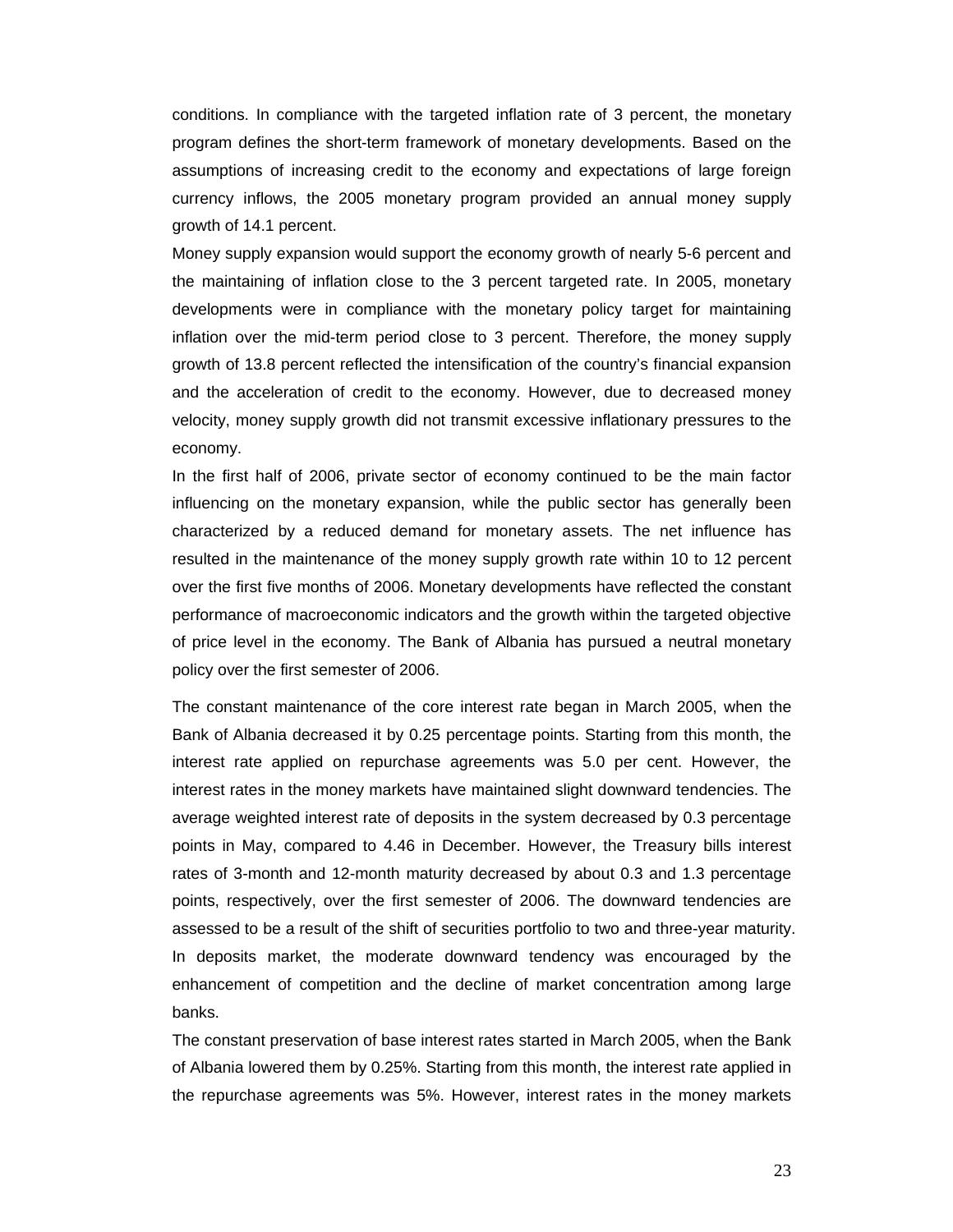have preserved slight decreasing trends. The average interest rate in the system during May fell to 0.3% compared to 4.46 percent in December 2005. Interest rates for 3 and 12 months TBs during the first semester of 2006 decreased respectively by 0.3 and 1.3 percent. The decreasing trend is deemed to be a result of the shift in the treasury obligations portfolio to long term obligations (2, 3 years).

Over the past three years the Albanian Lek has maintained appreciating trends against the main foreign currencies. At the end of 2005 it was appreciated on average by about 23 percent against the US dollar and 11 percent against the Euro, compared to three years ago. The constant ALL appreciation has mostly reflected the positive performance of the balance of payments, particularly considerable foreign currency inflows through private transfers. Furthermore, this appreciation is also an expression of the ALL - foreign currency interest rates spreads. Also, economic data suggest the effect of productivity improvement of tradable goods sector (Balassa-Samuelson6) as a possible factor that should have led to the Lek appreciation, a characteristic of the developing countries.

Pursuing of an easing monetary policy by the Bank of Albania until March 2005 brought about the narrowing of the ALL-foreign currency interest rate spread, therefore weakening the support of this factor in the Lek appreciation. However, even though interest rates were constantly falling, low inflation rates contributed to holding high real interest rates in ALL. In nominal effective terms, at end of 2005, the Lek had depreciated by 0.8 percent against the year before.

In the first half of 2006, the Lek has been relatively stable against the euro, while displaying appreciating tendencies to the dollar. In annual terms, the Lek continued to appreciate against both main currencies, the dollar and the euro, by about 4.4 and 0.4 per cent, respectively.

The Bank of Albania will maintain the current exchange rate framework and policies over the next three years. The Lek will be a freely-floating currency whose market exchange rate is determined by market forces. Under the current regulation, the Bank of Albania retains the right to intervene in the market to curb short-term disturbances and to build-up its foreign exchange reserves. These interventions are not intended to influence the long-term trend of the Lek and they are carried out in the market in this spirit. In this framework, a numerical forecast of the expected exchange rate developments would be unrealistic. However, we do expect that the aforementioned factors will remain operative in the up-coming period, though their intensity and their overall impact are hard to determine.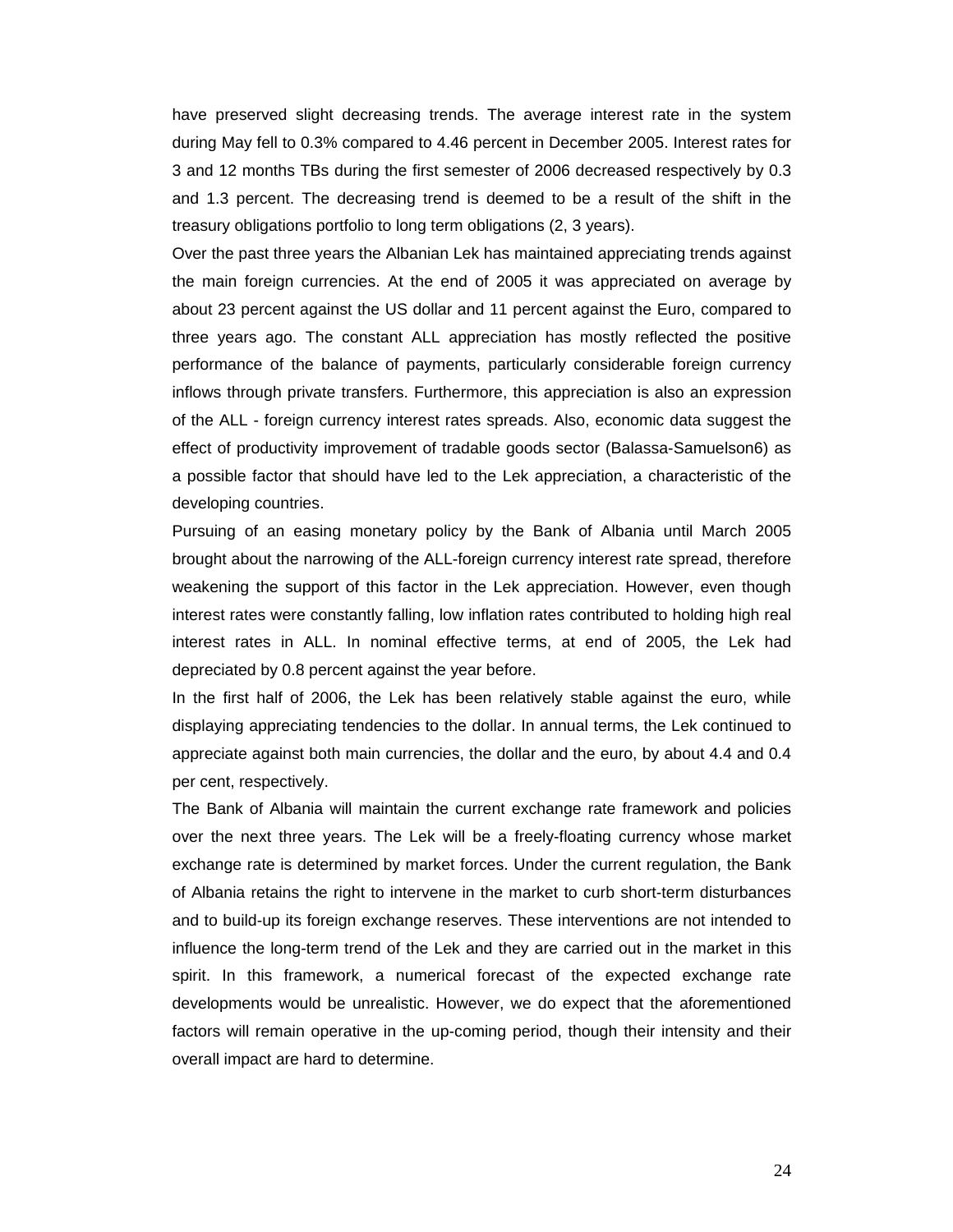#### **2.4 External Sector**

Large inflows of current transfers and positive service balances in recent years have helped dampen the rising trade deficits with a slight improvement of balance of payments position. Although Albania has been characterized by large current account deficit throughout most of the transition period, only recently its size has become a matter of concern. The current account deficit may still be sustainable in the short run, however its long run sustainability may be questionable if certain measures, such as structural reform that boost the competitiveness of Albanian exports are not undertaken.

In 2005 and the beginning of 2006, the external sector of the economy has experienced a deterioration of the current account balance, caused by a high trade deficit. The ratio of current account deficit (excluding official transfers) to GDP reached 7.7 percent in 2005, up from 5.7 percent in 2004. Capital inflows have generally been sufficient for compensating the current deficit, enabling an overall positive balance sheet. The growth of exports slowed down during 2005 at an estimated rate of 9 percent, compared to 23 percent in the previous year. Apart from the exchange rate appreciation that may have reduced the competitive position, the deceleration of export growth is generally perceived to have resulted from an increased competition in the textile sector, with the opening of European markets towards China and India. It should be stated that textiles and shoes have represented on average 64 percent of Albania's exports during the period of 2000-04. The degree of their share to total exports reduced to 58 percent in 2005 down from 61 percent in 2004.

At the same time, high oil prices in international markets and growth of lending have led to a rise of imports by 16 percent. About 58 percent of total imports consist of capital and intermediate merchandise imports, while the demand for imported consumer goods continues to remain high.

Merchandise exports continue to suffer from a low degree of diversification, even though modest positive signs are noticed in this direction. Most of it is represented by exports of textile products, footwear, and base metals. It is noted that textile products have maintained almost the same level in the past two years, while exports of the other two categories have increased.

Although private investments are usually associated with a rise in production capacities for exports, low level of exports remains a striking feature of the economy.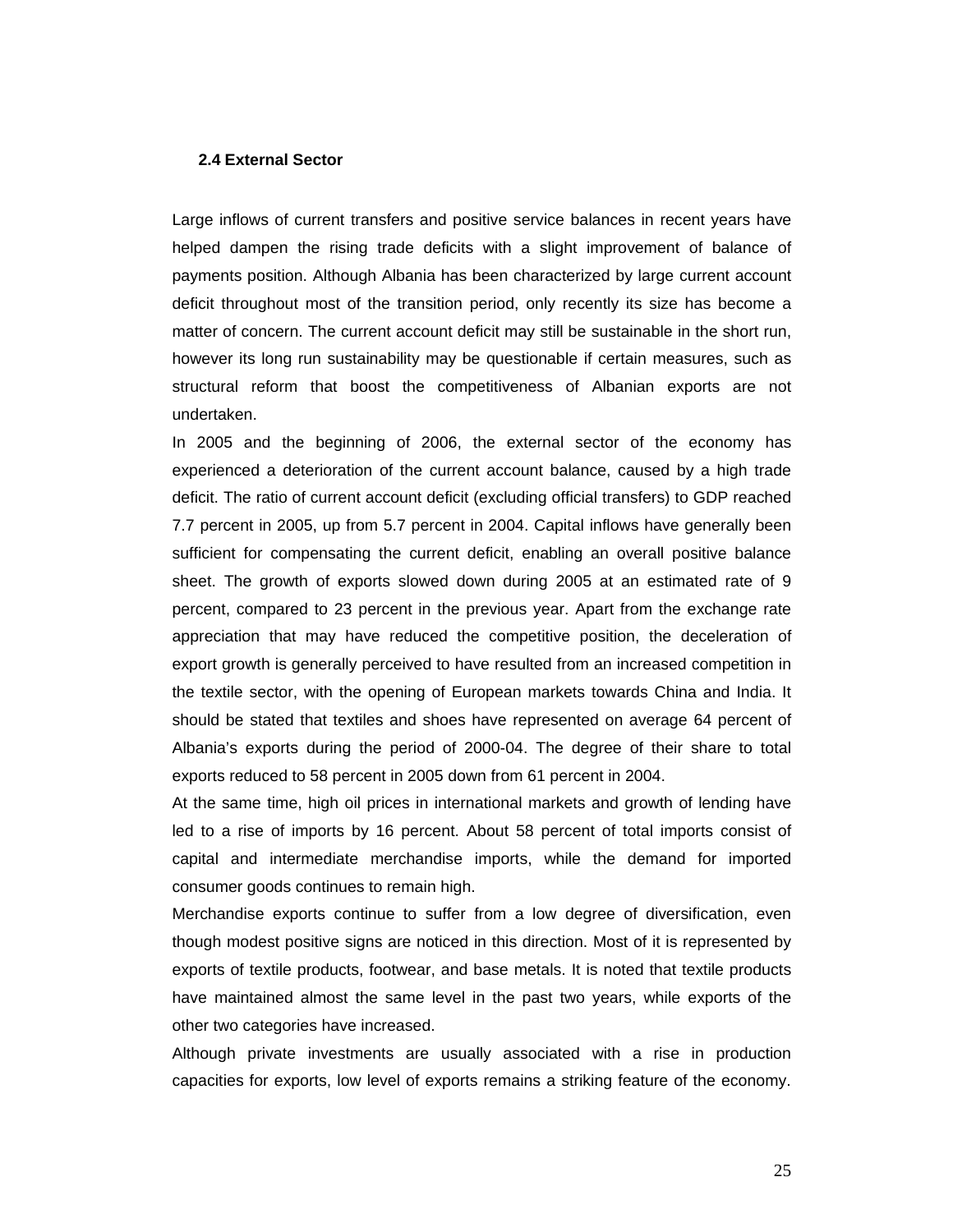In the past year, exports accounted for almost 8 percent of GDP, and could cover about 26 percent of imports in the economy.

Private sector's high demand for capital goods is a positive indicator for the level of investments, for the renovation of technology basis and its productivity. Imports of raw materials for the domestic active process industry – focusing mainly on textile products, footwear and metals – have recently increased their share slightly to 15 percent of the total. The developments of these imports are also reflected in the re-exporting performance.

The European Union remains the main destination for the Albanian products, constituting 88 percent of total exports. Sales in the European markets have recorded an annual growth of E 30 million or 7 percent against the previous year. However, this market has lost some grounds in favor of the market extensions to the regional countries.

Albania remains committed to a liberal trade regime and will continue toward concluding a Stabilisation and Association Agreement with EU and achieving an Albanian-EU free trade area. During 2003 and the first quarter of 2004 six new free Trade Agreements were ratified by Parliament, including a free trade agreement with Kosovo.

Exports with region countries of the South-eastern Europe, with which Albania trades under free trade agreements, have increased by 19 percent compared to the previous year, extending the Albanian export market in this area from 8.5 to 9.2 percent of total exports. Kosovo and Macedonia represent the largest markets for exporting Albanian products.

With regard to imports, trading geography presents a larger variety of markets. The European Union satisfies around 60 percent of the domestic needs for imports and during 2005 imports increased by 5.7 percent. Italy and Greece remain the main trading partners of Albania. Imports from both countries constitute ¾ of total imports from the European Union. Imports from the regional South-eastern European countries included in the process of creating free trading area, have reflected a considerable growth, about 31.5 percent and their share to total imports has increased by 2 percentage points to 14.8 percent in 2005.

Large inflows of remittances from Albanians working abroad represent an important source that backs the Albanian economy, providing a continuous financing of current account deficit. During 2005 the net flow of current transfers was estimated at approximately E 1 billion, where more than 90 percent of that is the contribution of remittances from abroad. Total remittances are estimated at 939 million or 14 percent

26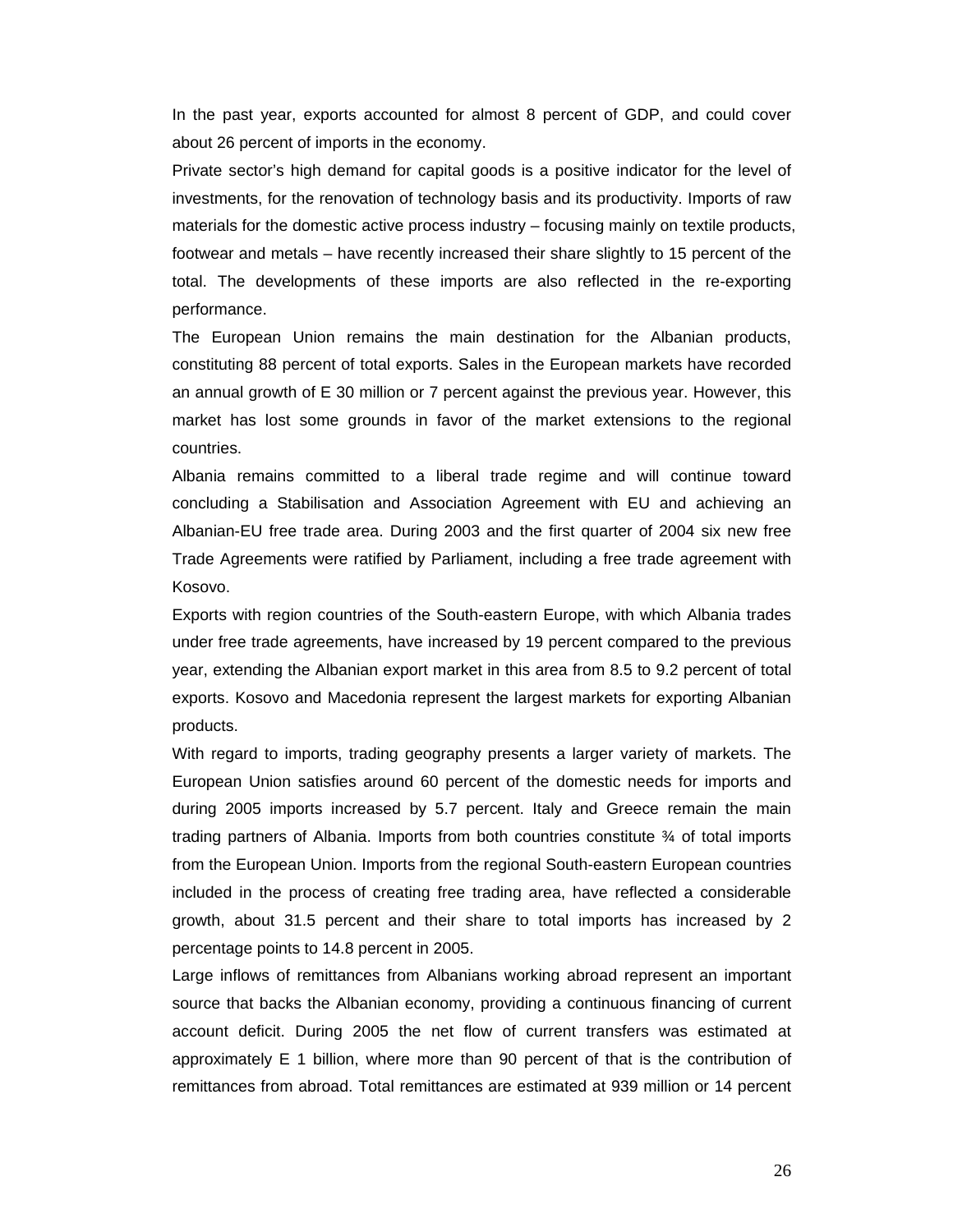of GDP over 2005, and their contribution to the smoothing down of trade deficit is estimated at about 64 percent.

Also, net capital inflows recorded a level of E 423 million, thus able to finance 93 percent of the current account deficit. This led to a rise in foreign reserves held by the monetary authority to E 1.204 billion in 2005, which is sufficient for covering around 4.7 months of imported goods and services. It should be mentioned that capital inflows in the form of privatization have recently been a factor that determines the size and character of foreign investments in the country. Capital inflows in the form of FDIs are seen as an important source for covering the current account deficit as well as the fiscal deficit. Over the medium term, however, as business climate improves, current account improvements should be driven by rising foreign and domestic export-oriented investment.

## **3. PUBLIC FINANCE**

## **3.1 Fiscal architecture and governance**

The current Albanian governance structure is a two level one, with a Central government and a Local government (art. 108 of Albanian Constitution). Intergovernmental fiscal relations are defined by the Constitution (art. 157) and by law no. 8652, dated 31.07.2000 "On Organization and Functioning of Local Government". According to the regulatory framework on fiscal relations, institutions in Albania can also be classified in: (i) extra budgetary institutions, i.e. the social and health insurance institutions and (ii) independent institutions, i.e. the ones under the authority of the legislative body (Parliament).

There is a strong statement in the Albanian Constitution concerning inter-institutional fiscal relations, according to which: "taxes, tariffs, and any other kind of financial obligation and the relative collection, as well as exemptions and facilities to specific categories of taxpayers, can only be introduced by law. In this case, the law doesn't have effects for facts which have occurred before its approval.

Government fiscal relations are mainly defined in the organic budget law, no. 8379, date 29.7.1998. According to this law, Ministry of Finance is responsible for drafting laws and regulations in the area of public finance. Albanian government is currently formulating the new organic budget law, expected to be presented in Parliament for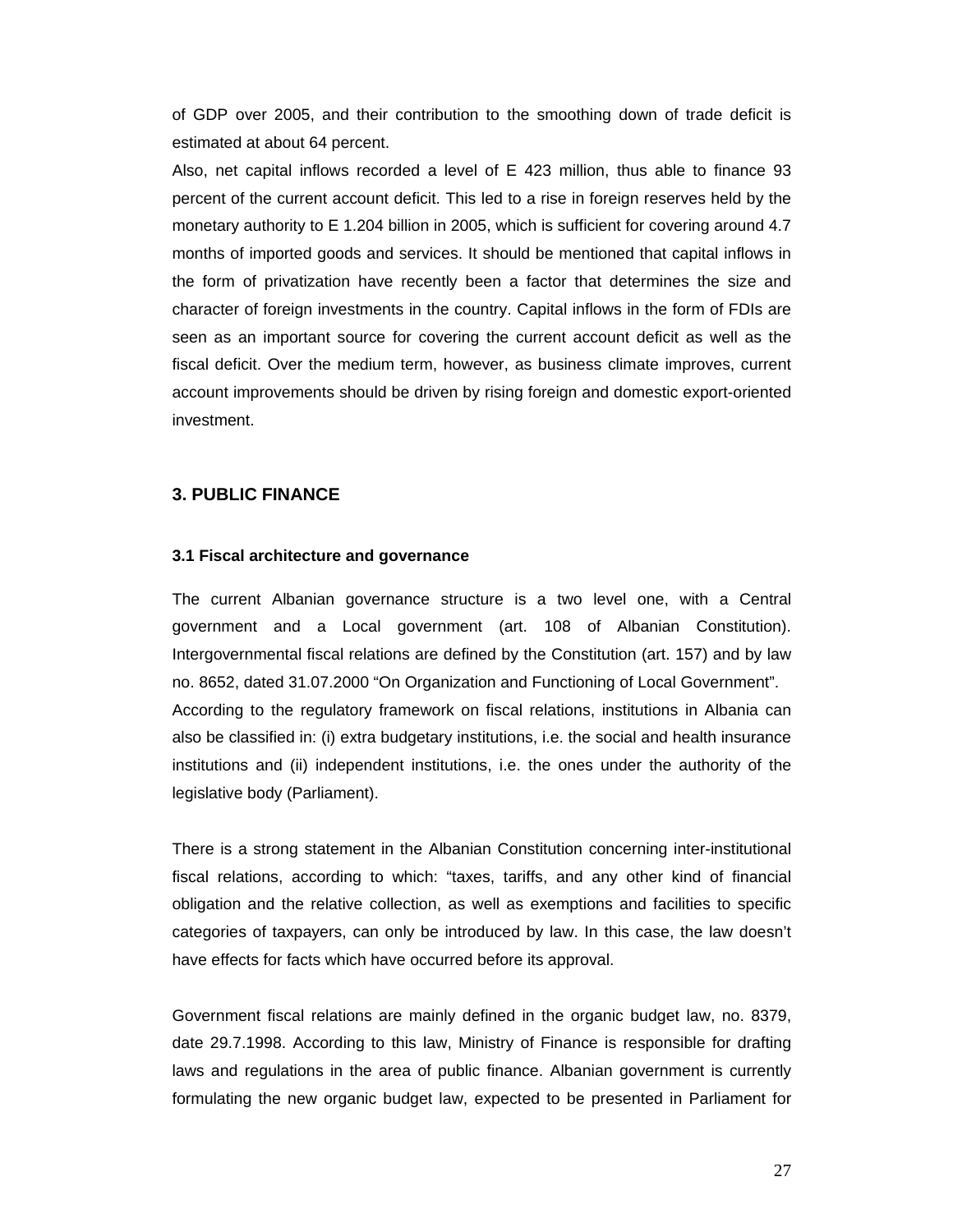approval in December 2006. It will reflect and regulate a number of ongoing processes taking place since 1998, such as, the MTBP process, fiscal relations among central and sub national governments, the process of strengthening public expenditures management, adoption of best practice on public accounting and public financial statistics standards, the public administration reform aimed at increasing accountability and fiscal transparency.

Inter-institutional fiscal relations are of four types: (i) those between central and local government, (ii) central and extra budgetary institutions, (iii) council of ministers and institutions under Parliament authority and, (iv) those between council of ministers institutions. They are all based in the law.

In the second type of relation, the central government allocates resources to the extra budgetary institutions, to the extent that their expenditures equal revenues. In the third type of relation, the approach is almost the same as for the above, with the distinction that budget discussion is carried out in parliamentary commissions and the personnel number and structure of these institutions is defined by law. The last type is based on financing priorities, as they are determined in several documents, like the National Strategy for Development and Integration, sector strategies and the Government program. Funds allocation between institutions depends on priorities and available resources. Budget implementation is carried out according to the law provisions.

Financial relations between central government and sub national governments are significantly complicated and represent an important development in Albania's governance. Decentralization has experienced significant progress in Albania, towards clear definition of the increasing taxing and spending powers of local government. Some of the most important steps include membership in the European Document for local self governance, adoption of the national strategy for decentralization, adoption of law on "Organization and functioning of local government". Functions and responsibilities have been transferred to the local government in areas such as, infrastructure and public services, regional economic development, public order and social protection.

Transfer of responsibilities and functions has implied additional transfer of resources from the central government and increased authority to raise and mobilize revenues to local government bodies. The main sources of local budget revenues come from unconditional transfers from the central government and, own local revenues from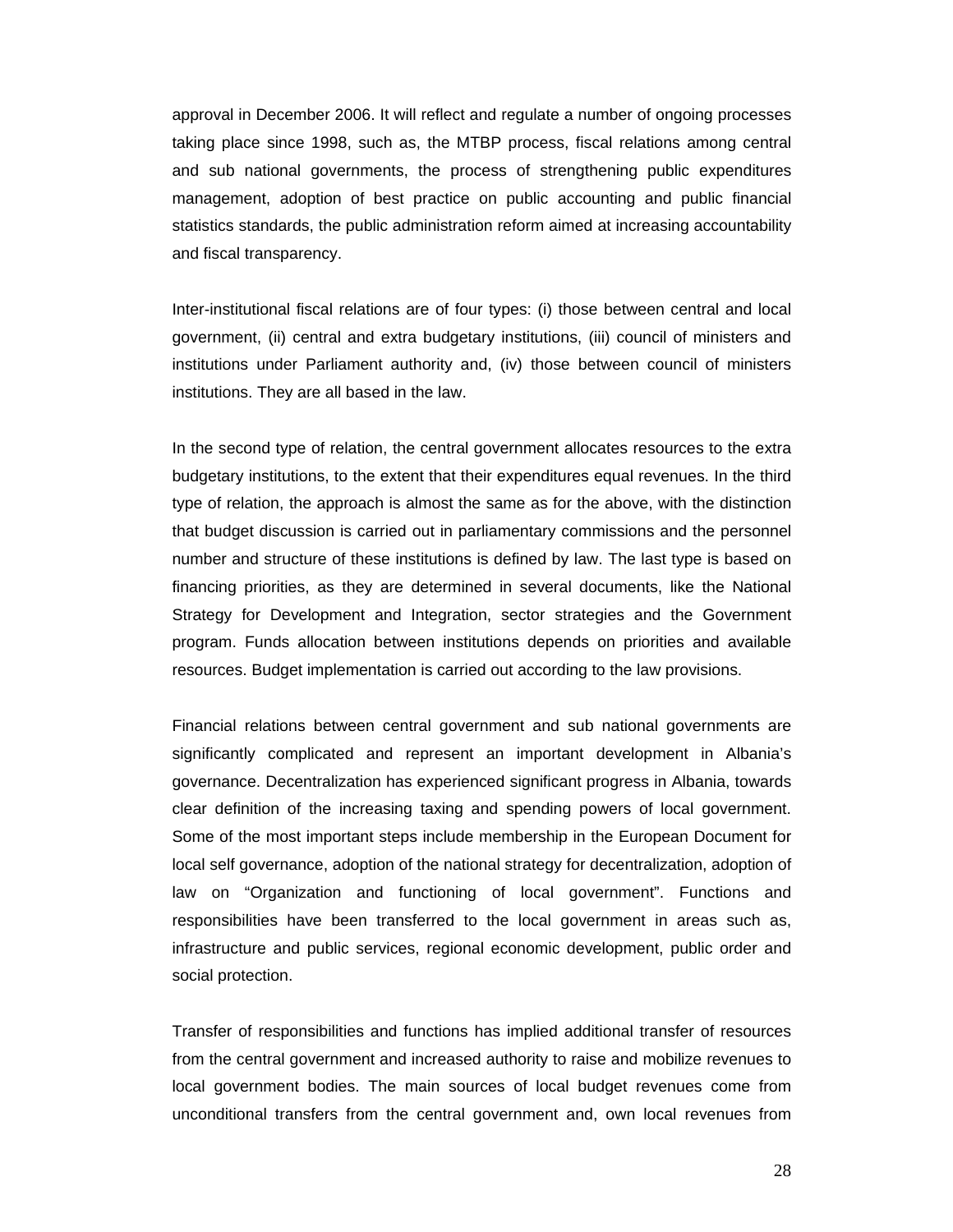taxes and tariffs. Progress has been made in the allocation formula for unconditional grants, with respect to past years. In 2006, unconditional transfers were reached 10,1 billion of Lek, with a significant increase of 38% from the last year 7,3 billion. Funds for rural and urban roads were included in that. The analysis of investments distribution among different regions, communes and municipalities for the years 2000-2005, reveals systematic absence of objective criteria for distribution, unpredictability and lack of transparency, the consequence being a huge disparity of per capita investment. Thus, in 2006 budget, the distribution of the investment grant for city and villages roads was formula based.

The allocation formula for 2007 takes into account average per capita investments for the period 2000-2005 in different communes and municipalities for city and villages roads. Local units which have been granted resources for investments for an amount exceeding the national per capita average will contribute (receiving less) for local units receiving less than the average. After the consultation process with the representatives of local governments, the coefficient for this kind of equalization was determined at the level of 0,6 (60%). This policy has granted benefits to 263 local units and penalized 110 local units. Other changes concerning the formula for unconditional grants are:

- 1. Equalization of urban services coefficient with that of communes areas, removing inequality in the financial treatment between communes and municipalities;
- 2. Improvement of fiscal equalization, to balance efforts to increase own revenues by local governments with contribution to those local units unable to raise sufficient revenues;
- 3. Decrease of Fiscal equalization coefficient from 35% in 2005 to 30% in 2006;
- 4. No local unit receives fewer grants than in 2005. 88% of local units received more in 2005 compared to the previous year;
- 5. Number of mountainous communes increased compared to 2005, from 170 to 178;
- 6. Number of communes classified as being in difficult situation increased compared to 2005, from 30 to 39;
- 7. Number of municipalities classified in difficult situation increased compared to 2005, from 30 to 39. Classification and selection of these two types of local units is based on objective criteria and therefore horizontal equalization has improved.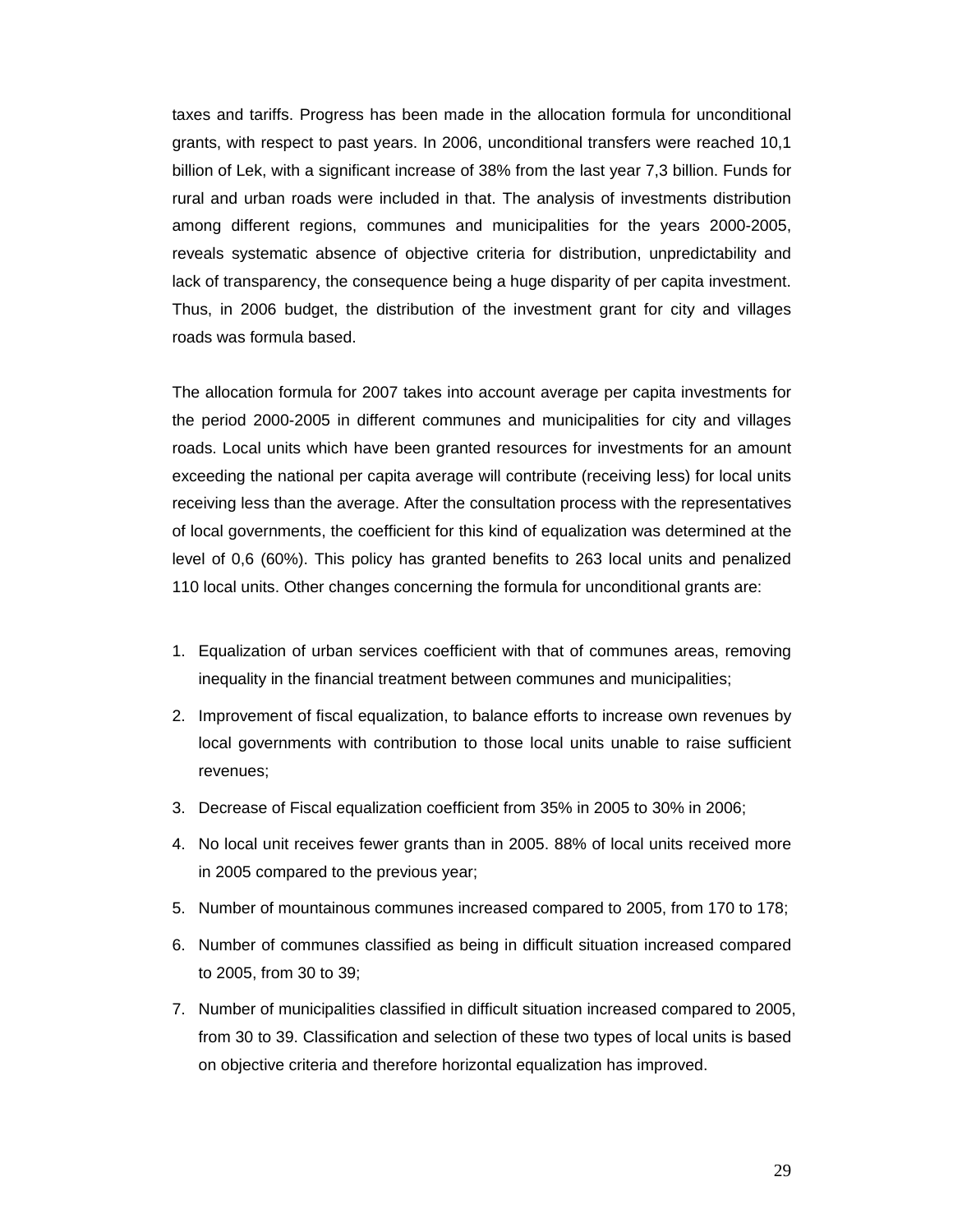- 8. The population data used in the above process of selection is based on population registration for the elections of July 3, 2005, with some adjustments to correct the 2001 INSTAT population census.
- 9. Data on communes' areas are based on the Albanian Geographical Institute data, instead of previous practices of approximate calculations on a district level.

Starting from January 2007, responsibility for collection and management of small business tax revenues belongs to local administration. If managed properly, this is a positive step towards increased fiscal autonomy of local government. The new legislative provisions increase local government power and flexibility to raise revenues, improve management of vested business interests, and increase scope for tax policy formulation to introduce incentives, aimed at regional development in different levels.

According to current legislation, local government can determine the level of local taxes, within the boundaries and on the basis of the base level determined by law, administrative procedures and collection tools, exemption of specific communities, destination of the revenues collected.

## **The decentralization process and current situation**

## **Status of own functions**

In most areas of own functions communes and municipalities have achieved full authority and discretion, in line with government program and objectives. These are: Enforcement of public order & local acts; Civil defense; Local economic development; Regulation of market places and local trade; Small business development; Fairs, information, advertisements; Veterinary service; Local transit and public transportation services; Cemetery and funeral services; Protection of local forests, pastures and natural resources; Protection of local cultural, historic values; Recreational activities; Social service (including orphanages, day care centers, elderly homes); Housing; Water supply;; Sewage and drainage system and [flood] protection canals in the residential areas; Local roads, sidewalks and squares; Public lighting; City/village decoration; Parks & public spaces; Waste management; Urban planning, land management.

*Water supply, sewage and drainage system*. Property and responsibility for water operators have been transferred to the local government during 2006, on the basis of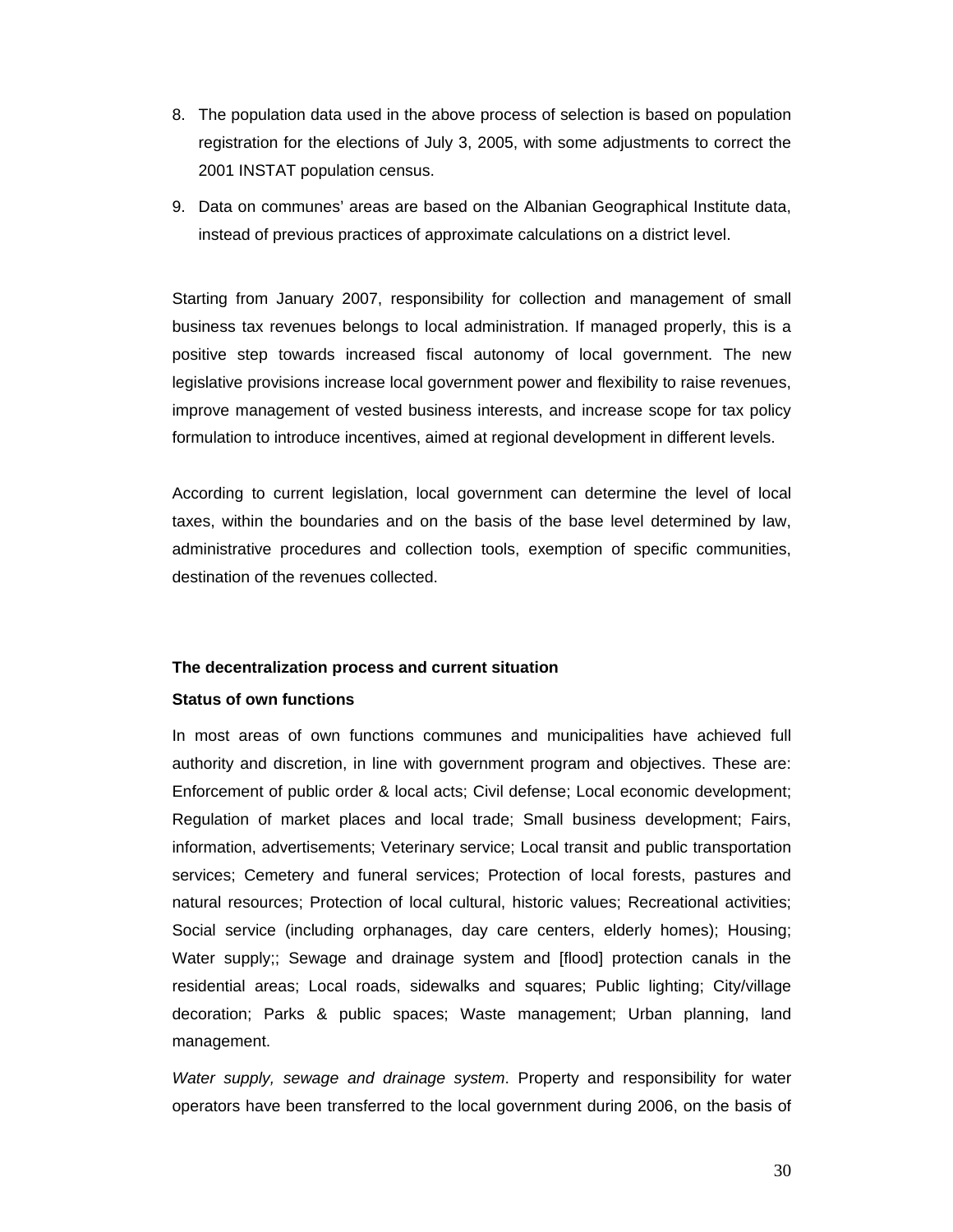an agreed working plan with local representatives, taking into consideration the specific circumstances for each case. The process is expected to be completed at the end of 2006. The current status of the water companies will be preserved.

*Urban planning and urban land management*. Law no. 8991, date 23.01.2003 "On some amendments to the law on Urban Planning" has transferred the responsibility for urban planning to local units. Local government can exercise own functions in this area, such as creation and functioning of the Councils of Territorial Adjustment, issuance of construction licenses, control of constructions legality, etc. In most of the municipalities (round 55) and in 35 communes these councils have already been set up.

*Transfer of property to local government*. The process of transferring to local governments ownership of the assets related to the functions they perform is planned to be completed within two years and it is still on going. Registration of public immovable property in the territorial jurisdiction of 130 communes and municipalities is completed. The same process for other 40 communes and municipalities is being completed by the local units' councils. 25 communes and municipalities are waiting for the Council of Ministers' approval of their lists of immovable assets.

#### **Shared functions and responsibilities**

*Pre school and pre university education, priority health care and public health protection.* Transfer of local responsibilities in the areas of health and education is based on Council of Ministers decisions. Investment grants for these sectors for 2007 will be allocated on a competitive basis (the process of competitive allocation started in 2006 with the creation of the conditional investment grant pool).

*Social assistance and poverty alleviation (including operation of relevant institutions)*. Legislative framework has been improved in this area, in cooperation with the Ministry of Labor and Equal Opportunities. Expenditures for social assistance services delivered by local government units are financed by transfers from the central government and own local revenues. Transfers from the central government are allocated in the form of conditional grants, according to local needs and relative projects and programs. Communes and municipalities administer social assistance services through social assistance centers, from which residents can benefit.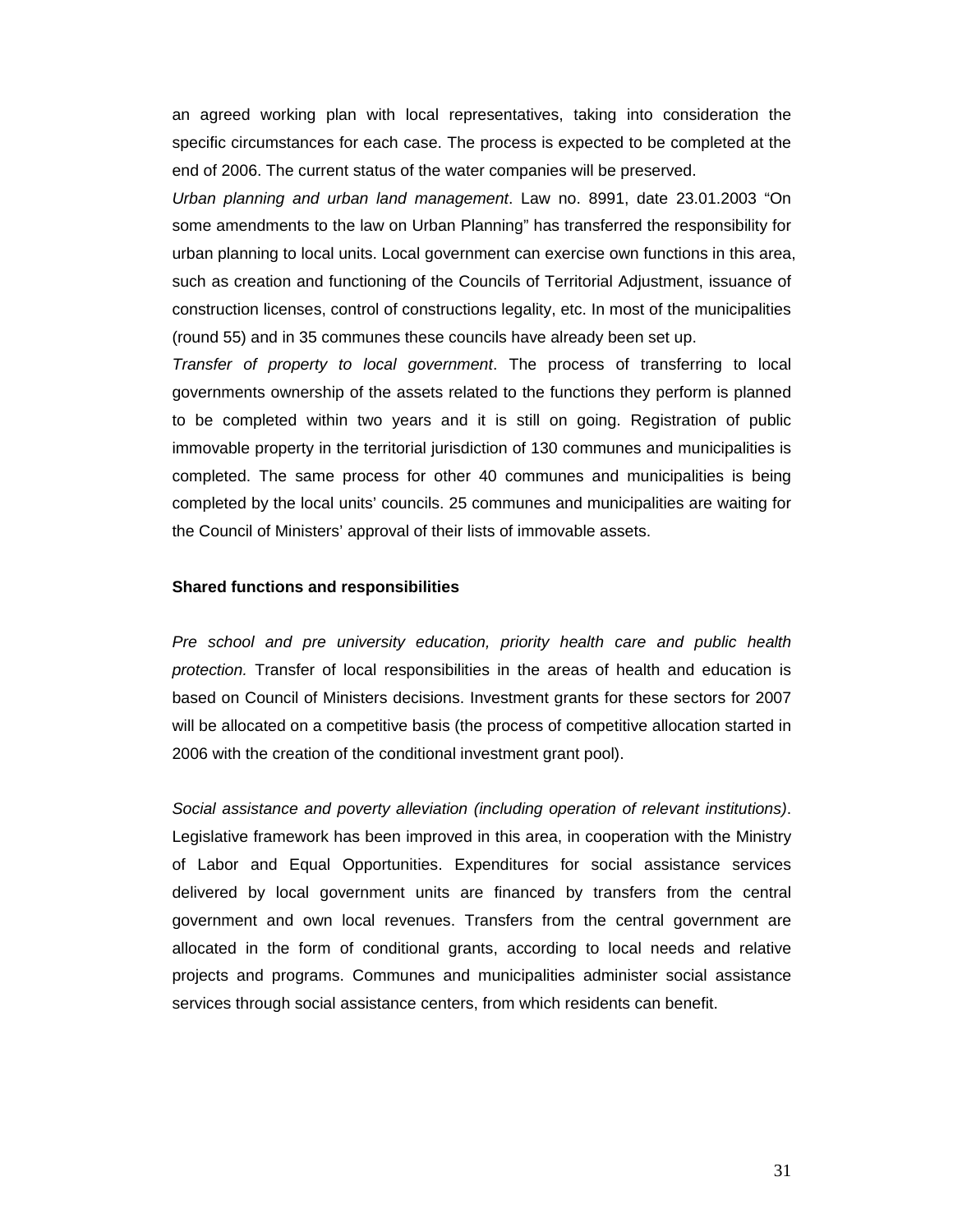#### **3.2 Medium term fiscal framework 2006-2008**

Tax and expenditure policy for the period 2006-2009 was approved by the Strategic Planning Committee, formed by some of the government ministers and leaded by the prime minister. This framework will be reviewed yearly (January-March). The current fiscal framework objectives and policies aim at:

- Reduction of some tax rates, all over the three years, starting from the first semester of 2007 (no provision of tax reduction is introduced in the 2007 annual budget);
- Wage increases in some sectors of the economy, and pensions increase.

For the expenditure policy, the objectives set in the government program are to increase wages in the education sector (pre university education), health sector and pensions.

Tax and expenditure policy will be aligned with the strategic objectives set in the National Strategy for Development and Integration 2007-2013, which defines short, medium and long term national objectives for each of the sectors, based on the national vision for development and integration. The NSDI, expected to be approved in April 2007, will lead the MTBP process for next year. It also reflects the objectives for European Integration and NATO membership.

Fiscal policy for the coming three years is reflected in the Medium Term Budget Program for 2007-2009, formulated by the Ministry of Finance at the end of October and presented to the Parliament for reporting purposes. The strategic component of the MTBP is reflected in the Program Policy Review of each line ministry and other institutions, which links strategic objectives and budget expenditures.

Fiscal policy is also linked with the policy programs of three year arrangement under PRGF/EEF with the IMF. Structural reforms in public and private sector will have the financial support of the World Bank, through the Development Policy Loan for 2006- 2009, signed at the end of 2005. This loan agreement provides for further progress in reforms aiming long term development, through increased investments in the private sector, enlargement of the export base, development of human capital and strengthening of institutional quality.

The main objective of the fiscal policy for the coming three years is the maintenance of a small but efficient government, by strengthening fiscal management. This will help in raising efficiency, reduce weaknesses and support policies in other areas, such as improvement of business climate and attraction of foreign direct investments.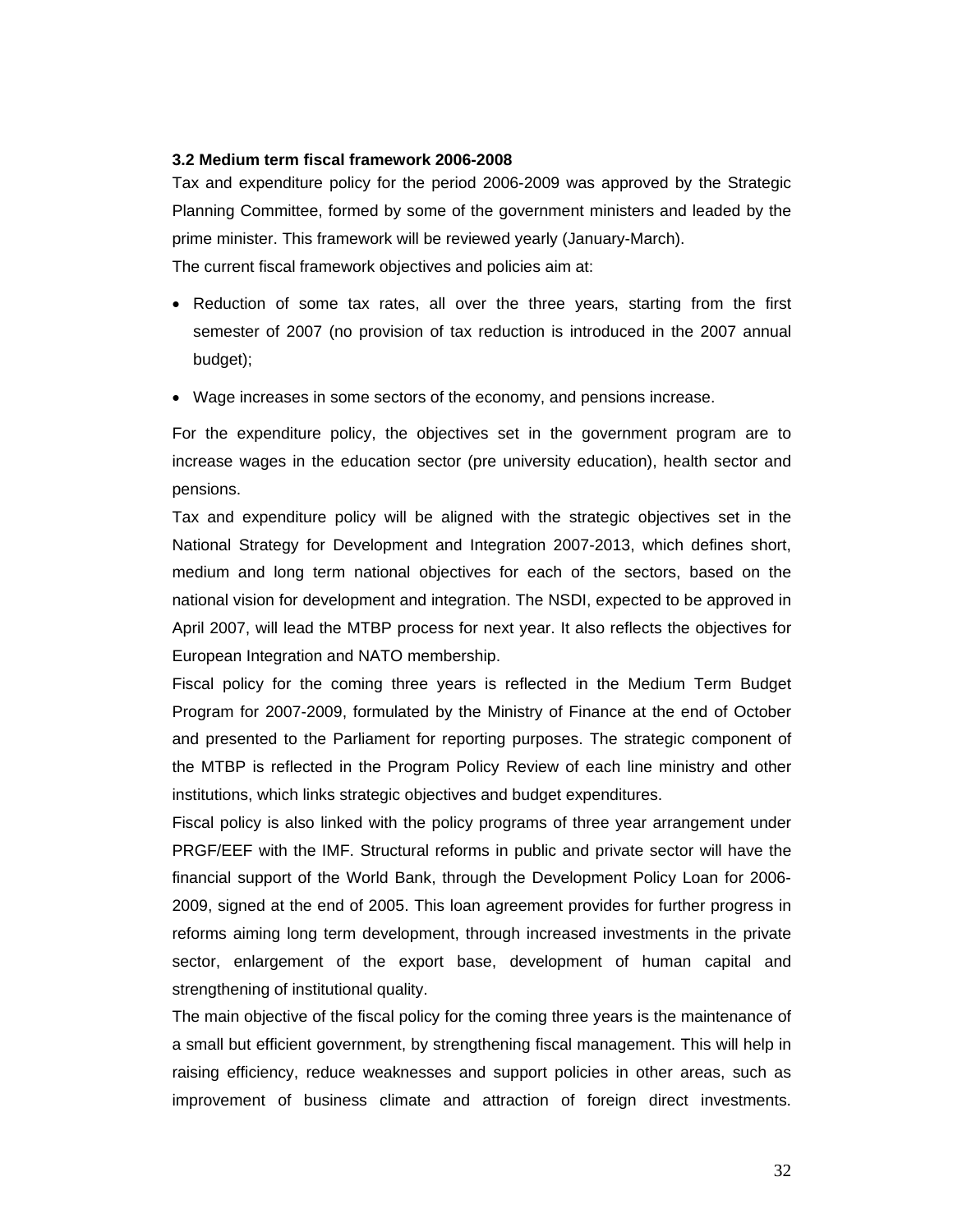Reduction/elimination of corruption in the revenue agencies and reduction of compliance costs will have a major role in the achievement of the strategy objectives. Therefore, in the area of fiscal policy, efforts will focus on administrative issues of revenue collection, debt management capacities and expenditure quality.

The other strategic objective is fiscal consolidation, which is reflected in the target of reducing public debt as a percentage of GDP until 2010, and reduction of the stock of domestic debt. According to this debt policy, domestic borrowing aims at a level of 2.4% of GDP in 2008 and 2.3% in 2010, from the level 2.7% of GDP in 2005. Public savings will increase from 1.5% of GDP in 2005 to 3% of GDP in 2009 (budget primary advance).

Budget expenditures will reach 30% of GDP at the end of 2008. To improve expenditure quality, their structure will change in the next three years in favour of increasing capital expenditures and channelling them to quality investments, as in infrastructure, health and education, in order to sustain economic growth.

The sustained increase in revenues will be supported by improvements in tax and customs administration, reduction of informality and tax evasion as well as raising voluntary compliance of taxpayers.

## **Budgeting process**

The Medium Term Budget Program, covering a period of three years, was introduced six years ago and is currently the main instrument for public expenditure management and a key component of the integrated planning system. Its main components are the Program Policy Review and Expenditure Planning. Expenditures are planned by line ministries according to expenditure ceilings defined in the macro framework of the MTBP document and approved by the Strategic Planning Committee. The MTBP approval process has three steps. This is a document which informs the parliament and the public about government expenditure plans for the next three years in relation to government objectives. It also sets the framework for the annual budget.

Ministry of Finance has the responsibility to prepare the MTBP document and to give a clear view of the financial resources available. The document provides also a framework for planning and allocation of expenditures (including current and capital expenditures). This approach of expenditure planning has already improved, to a certain extent, planning of investments and management capacities, and has helped to avoid the past practice of small fragmented projects for capital investments. The major benefit of having a medium term budget program is to create a link between policies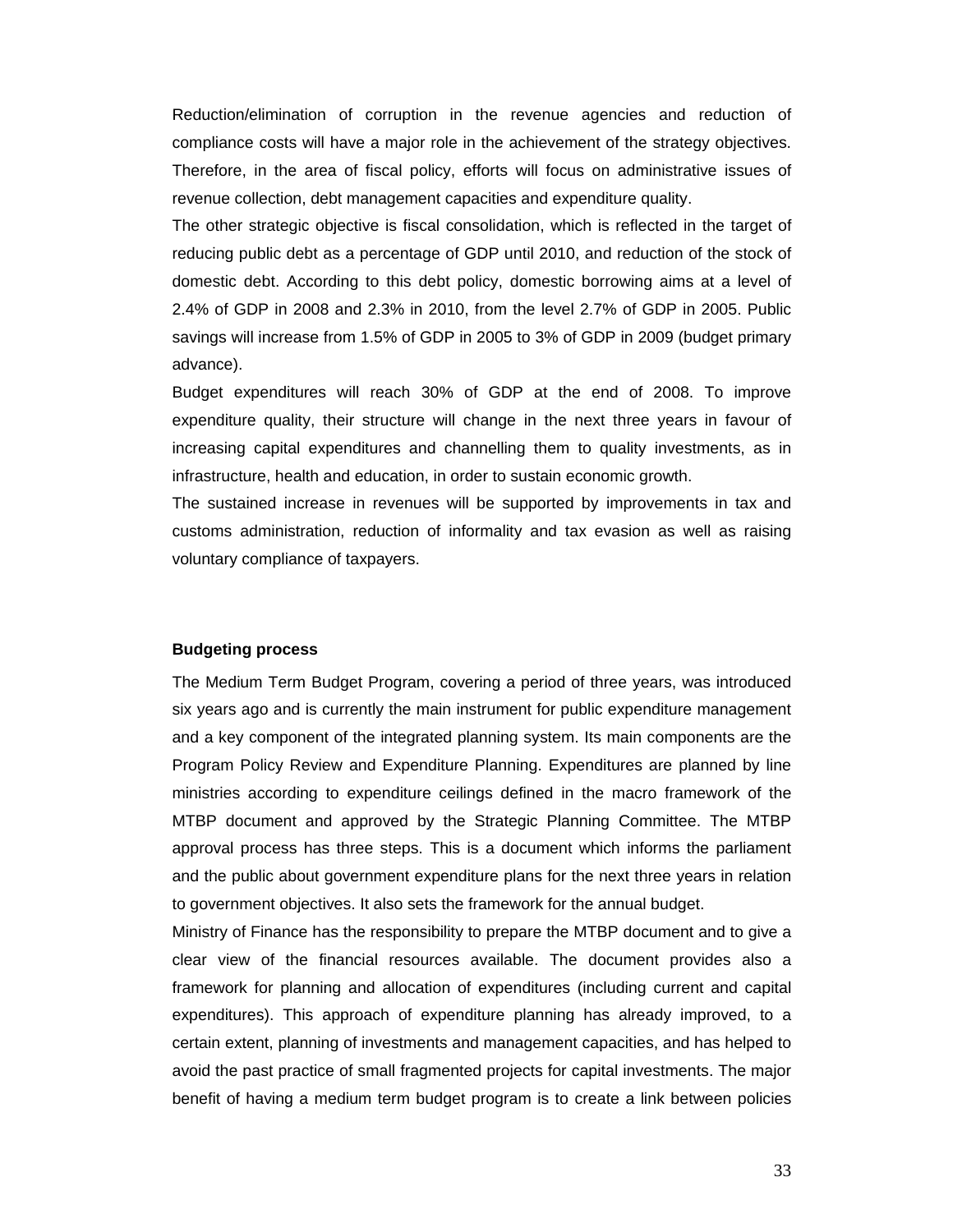and programs with expenditures, taking into account the amount of resources available for investments (including recurrent and maintenance costs of investment projects).

MTBP formulation is performance based. This implies that resource allocations are done on the basis of products and outputs of each line ministry to achieve policy objectives. The benefits of this approach are: measurable outputs; contribution of outputs to achieve policy objectives; costed activities; resource allocation on the basis of performance.

Government efforts to improve public expenditure quality are reflected in the preparation of the new Organic Budget Law, expected to be presented in Parliament in December 2006.

## **Tax policy**

Tax policy framework for the next three years is defined in the Strategic Planning Committee document, approved in April 2006. Tax policy reforms directed at reducing tax rates will be introduced at a measured pace, to ensure that revenue gains are sustainable. Emphasis will be put on further reduction of the tax wedge on labour, mainly through cuts in social security taxes (started in 2006 with the reduction of employer's contribution by 9 percentage points), which remain the highest in the region, while taking care of the sustainability of the pension system. Following World Bank recommendation, there might be scope for eliminating health contribution on behalf of both employer and employee. Tax policy reforms will also include efforts to improve tax administration and business climate to attract foreign direct investments. In this context, a task force for the regulatory reform has been set up, to formulate and monitor regulatory reforms in the area of business development and foreign investment attraction.

The Action Plan for the regulatory reform was approved by the Council Of Ministers, and includes four pillars: (i) development of a regulatory management system (institutions and procedures); (ii) improve quality of existing regulations (reduction of administrative and regulatory barriers); (iii) improve quality of new regulations (through impact assessment of the regulatory framework); (iv) set up of a framework for periodic monitoring and assessment of reforms. World Bank has already approved a \$9.3 million loan to support some of the activities of the action plan.

The target for end 2008 is to create a "one stop shop" system in Albania for licensing and registration of a new business. The campaign of "Albania one Euro" will also contribute to make the country attractive for investments (domestic and foreign), mainly in highly strategic sectors, like production for export, energy sector, creation of industrial areas, investments in less developed regions, etc. The main component of

34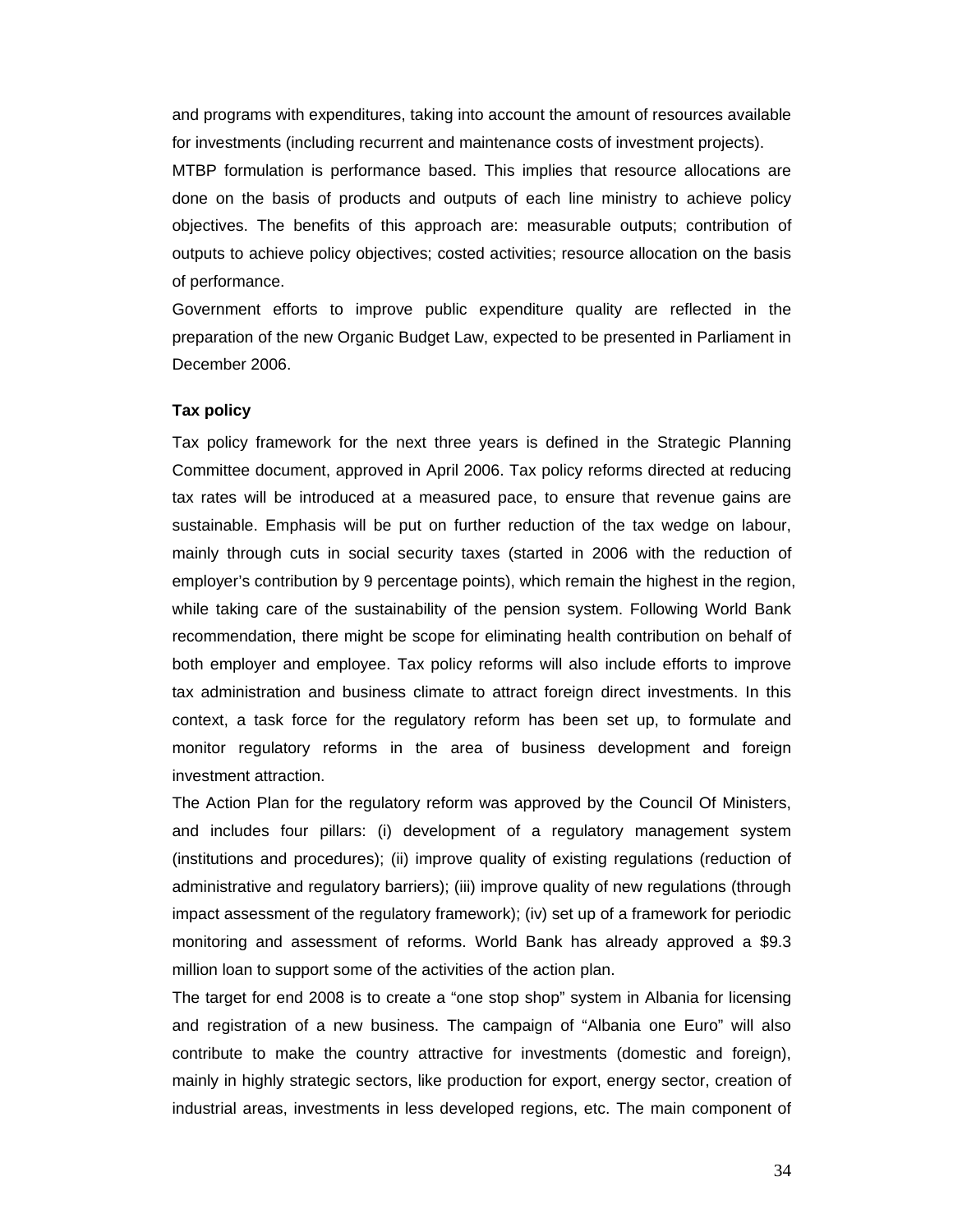this policy is the possibility for investors to use public assets and services for a symbolic price of one Euro. The basic condition for this to work is the creation of a clear and transparent framework of requirements and criteria for the eligibility of the companies. This is to avoid any kind of distortion of free competition.

#### **Budget Revenues**

High and sustained economic growth will support fiscal consolidation. Government policies will aim at prudent fiscal policies, based on increasing revenues and improving public expenditure management. Projected revenues for 2008 reach 27.6% of GDP, increasing from 24.4% of GDP in 2005. Two major factors are expected to contribute in the projected growth in revenues: economic growth, especially in the non agricultural sector, and improvements in revenues administration, which will reduce informality and broaden the tax base. Tax policy will also be oriented towards simplification of the tax system and increasing of taxpayers' compliance.

The main source of budget revenues in Albania is tax revenues. Their sustainability is ensured from the projection for the coming three years of tax revenues at the level of 90-91% of GDP, compared to 85% of GDP during 2000-2005. The increase in the tax revenues as a percentage of GDP protects government from risks stemming from other sources of revenues, not under government control, such as grants or transfer of profits from the Bank of Albania. At the end of 2008 tax revenues are projected at 24.23% of GDP, from 21.06 in 2005. This increase accounts reductions of the small business tax, of the profit tax and of the social insurance tax.

| In % of GDP               | 2005 | Budget 2006 | Proj. 2007 | Proj. 2008 |
|---------------------------|------|-------------|------------|------------|
| Total revenues            | 24.4 | 25.6        | 25.8       | 26.8       |
| Grants                    | 0.7  | 0.7         | 0.6        | 0.8        |
| Total tax revenues        | 21.9 | 23.1        | 23.4       | 24.2       |
| Tax and Customs           | 16.2 | 17.7        | 17.7       | 17.9       |
| Vat                       | 7.7  | 8.5         | 8.7        | 8.6        |
| Profit tax                | 2.3  | 2.3         | 2.3        | 2.3        |
| Excise tax                | 2.2  | 2.7         | 2.8        | 2.8        |
| Personal income tax       | 0.88 | 1.0         | 1.1        | 1.4        |
| National taxes and others | 1.5  | 1.6         | 1.6        | 1.6        |
| Custom tax                | 1.6  | 1.6         | 1.2        | 1.1        |
| Local government revenues | 1.4  | 1.2         | 1.4        | 1.4        |
| Small business tax        | 0.5  | 0.3         | 0.3        | 0.3        |
| Local taxes               | 0.98 | 0.96        | 1.1        | 1.1        |

#### **Budget revenues in 2005-2008**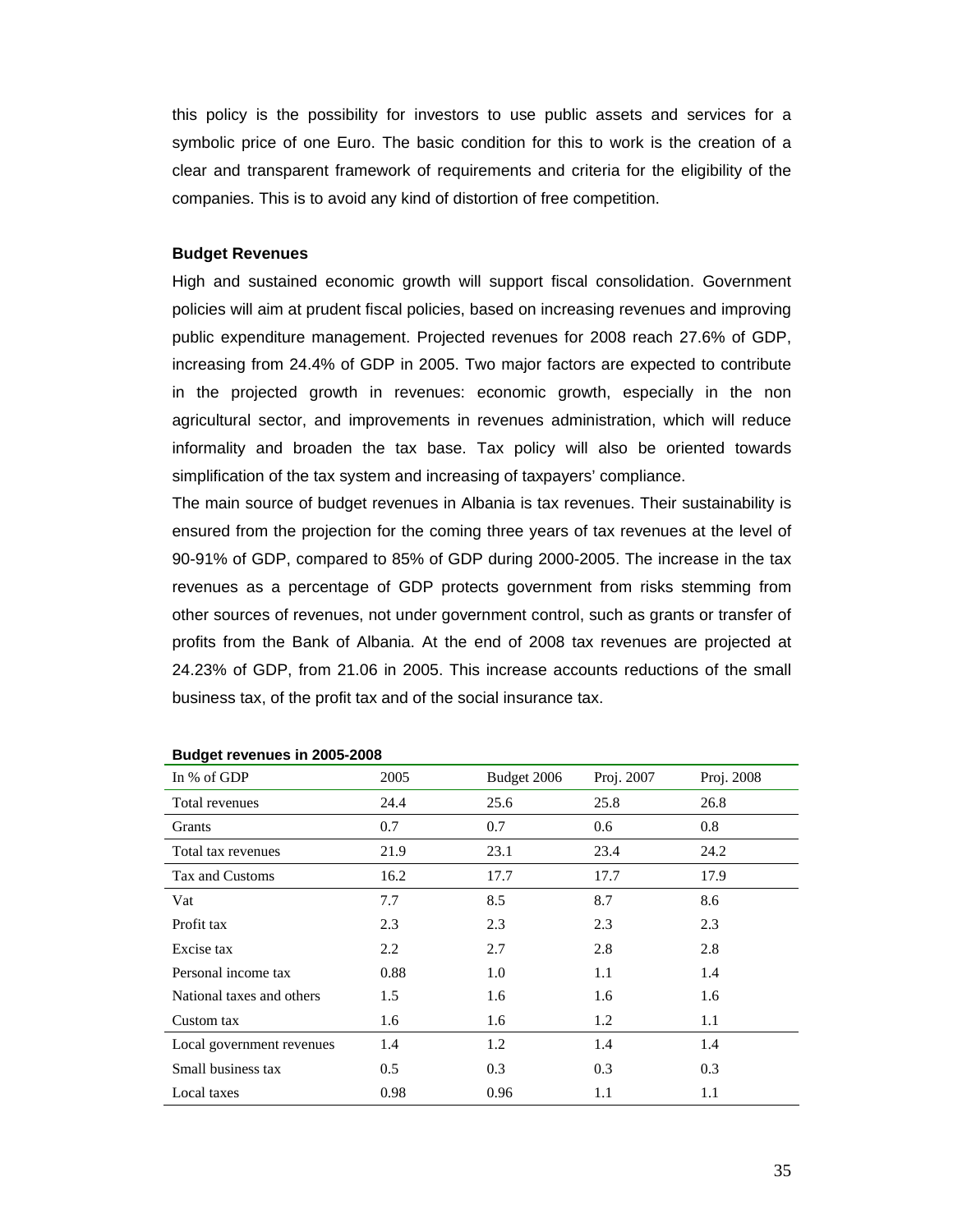| Social insurance contribution |  |  |
|-------------------------------|--|--|
| Non tax revenues              |  |  |

Structural reforms undertaken by the government and differentiated growth among sectors are also reflected in the composition of budget revenues. Revenues from custom taxes will decline following SAA signature and fulfillment of obligations in the framework of WTO membership, from 6.7% of total tax revenues in 2005 to only 4.7% in 2008.

Forecasts of profit tax revenues are pretty conservative, taking into account the decline of the tax rate from 23 to 20% in 2006 and the historical trend. In 2008 profit tax revenues will slightly decrease in comparison to 2005 (from 2.3% of GDP to 2.29% of GDP). Nevertheless, revenues from profit tax are expected to be larger than the forecasted, because of the administrative gains. This component has not been considered in the projection, because the government policy is that of using administrative gains for reducing the tax burden.

Trend in the excise revenues reflects also administrative improvements. In the first 6 months of 2006, revenues from excise tax increased by 2.1 billion Lek compared to the same period of the previous year. On the basis of this administrative performance and the increase in the excise tax for some excisable goods, the revenues projected for 2008 will be 2.84% of GDP, from 2.21% of GDP in 2005.

Social insurance contributions are a key component of budget revenues, as well as a critical factor for the sustainability of the pension and health care schemes. It is projected that revenues from this tax will increase, from 4.32% of GDP in 2005 to 4.93% of GDP in 2008, despite the reduction of the employee contribution by 9 percentage points. Presumably, this measure will increase the number of contributors in the scheme and help reducing informality and tax evasion, which is very high in this area.

Formalization and reduction of tax evasion will also help increase revenues from personal income tax. These are projected at the level of 1.44% of GDP at the end of 2008, from 0.88% of GDP in 2005.

## **Budget Expenditures**

Total projected expenditures for the MTBP 2007-2009 are in line with projected revenues and financing support from domestic and foreign borrowing, to ensure fiscal stability. At end 2008, projected expenditures will reach 30.74% of GDP, increasing from 27.76% of 2005. Both current and capital expenditures will increase, but the latter more, in percentage of GDP. Local government expenditures will also have an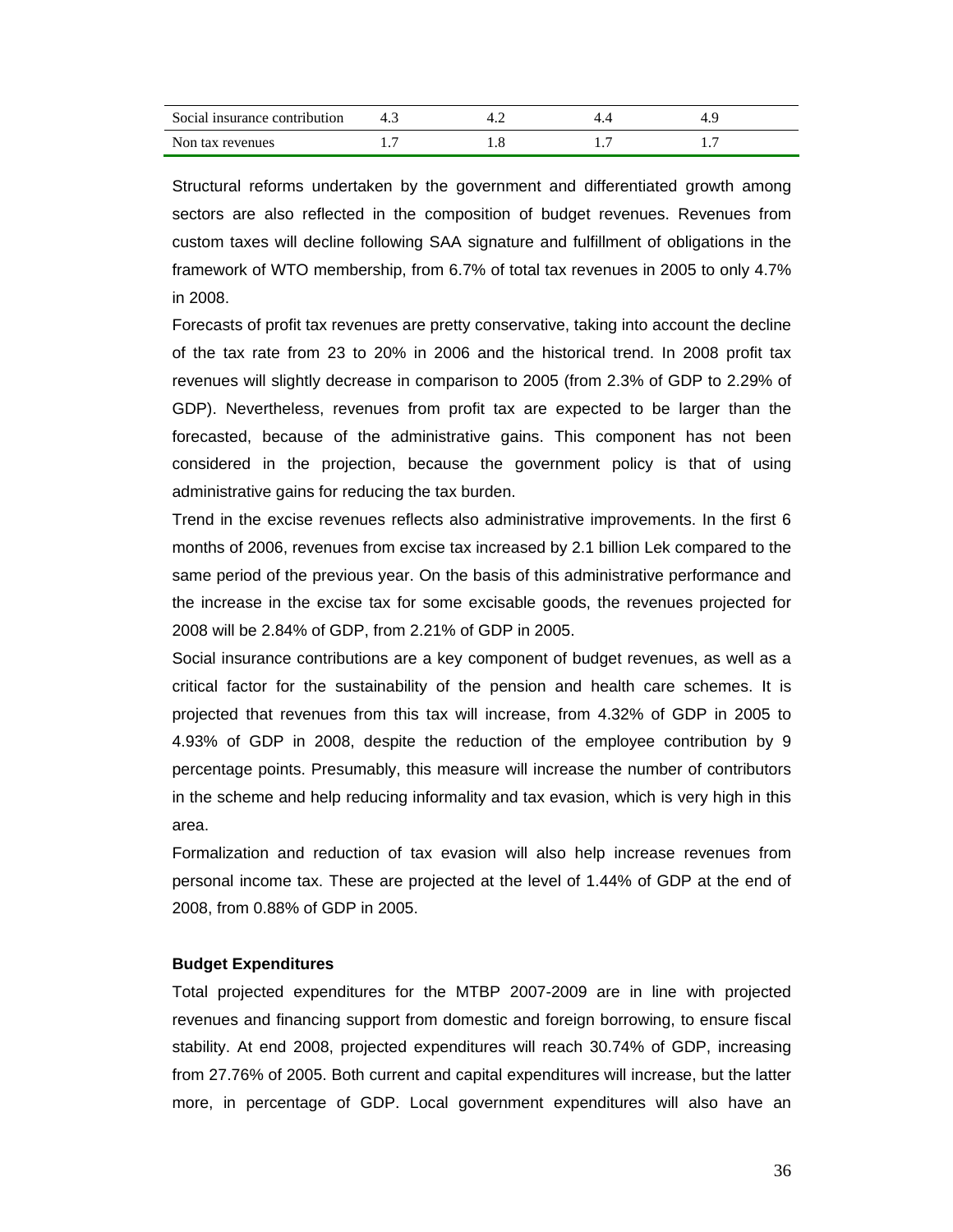increasing trend, reaching 2.83% of GDP in 2008, from a 2.39% in 2005. Considering government policy to transfer some capital expenditures to the local government through competitive allocation of investment grants in health and education, local government expenditures will increase further, to 3.2% of GDP.

There are several reasons behind this change of budget expenditures structure for the years to come. Some of them are:

- A significant reduction of subsidies as a component of expenditures, to 0.25% of GDP in 2009. This is in line with the government policy to create a favorable environment for private sector development and release of financial resources in support of poverty reduction and other strategic components of expenditures.
- A relative reduction of operational and maintenance expenditures (from 2.93% of GDP in 2005 to 2.55% in 2008), included in the MTBP program of Planning, Management and Administration. There will be a greater distribution if this component of among other budgetary programs.
- A reduction of payments for interests (from 3.11% of GDP in 2005 to 2.95% in 2008), which reflects the policy of reduction of the stock of debt in relation to GDP for the coming years.

The above changes will help increasing capital expenditures, which are of vital importance to sustain economic growth.

| In % of GDP               | 2005  | Budget 2006 | Proj. 2007 | Proj. 2008 |
|---------------------------|-------|-------------|------------|------------|
| Total expenditures        | 27.76 | 29.65       | 30.57      | 30.74      |
| Current expenditures      | 23.18 | 23.09       | 22.89      | 23.04      |
| Personnel                 | 6.41  | 6.59        | 6.19       | 6.39       |
| Interests                 | 3.11  | 3.06        | 3.01       | 2.95       |
| Domestic                  | 2.89  | 2.71        | 2.60       | 2.55       |
| External                  | 0.22  | 0.34        | 0.42       | 0.40       |
| Operation & Maintenance   | 2.93  | 2.47        | 2.46       | 2.55       |
| <b>Subsidies</b>          | 0.44  | 0.28        | 0.27       | 0.24       |
| Social and health expend. | 6.68  | 6.70        | 6.82       | 6.65       |
| Local government exp.     | 2.39  | 2.57        | 2.63       | 2.83       |
| Social transfers          | 1.22  | 1.39        | 1.46       | 1.26       |
| Others                    | 0.00  | 0.03        | 0.05       | 0.05       |
| Capital expenditures      | 4.59  | 6.11        | 7.09       | 7.23       |
| Domestic sources          | 2.91  | 3.87        | 3.79       | 4.56       |
| External                  | 1.68  | 2.24        | 3.30       | 2.68       |
| Contingency               | 0.00  | 0.44        | 0.59       | 0.46       |

#### **Budget expenditures in 2005-2008**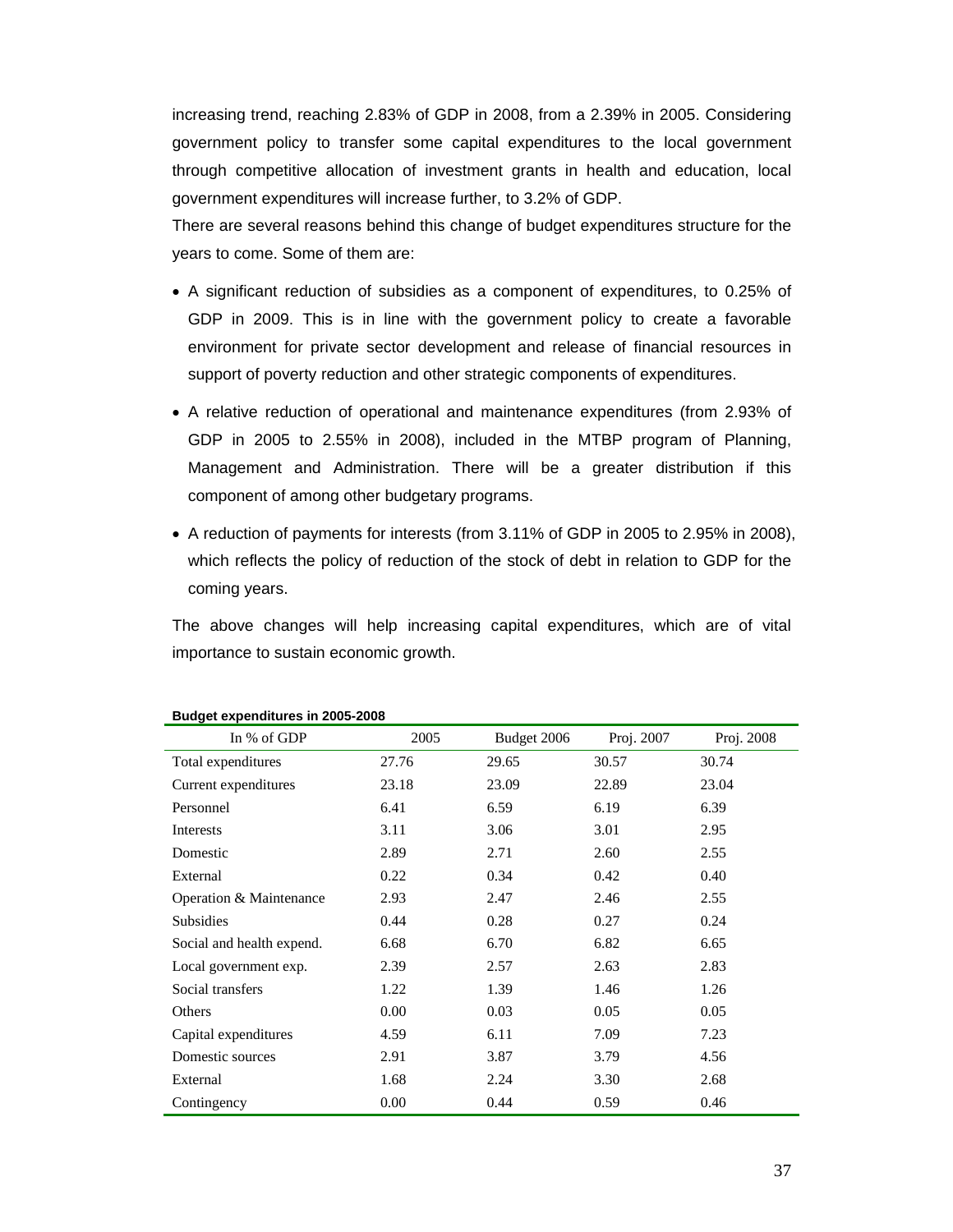Government policy for personnel expenditures is to keep them under the level of 6.5% of GDP for the medium term. For 2008 they are projected at 6.39% of GDP. Personnel expenditures include wages, salaries and social and health contributions for public employees of the central government. The amount projected for 2006-2008 for personnel expenditures does not include additional expenditures from the contingency fund for government policy on public wages and salaries. In mid 2007, it is expected an increase of wages in education and health sectors of 20% and of 5% in other sectors of central government, financed by the Reserve Fund for Pensions and Wage policy.

In the medium term it is expected a decreasing trend of expenditures for interests on public debt. Interests on domestic debt will decline from 2.89% of GDP in 2005 to 2.55% in 2008. The declining trend follows government policy to use privatization receipts to reduce the stock of domestic debt, and reduction of domestic borrowing in relation to GDP. Payments on external debt are projected to be 3.1 billion Lek in 2006. Government will continue to benefit from concessional loans from external sources, but less than in the past. Interests on foreign debt will slightly increase, from 0.34% of GDP in 2006 to 0.4% of GDP in 2008. Government policy for the medium and long term aims at reducing the burden of interest payments in the budget and re-direct resources towards priority expenditure and poverty reduction expenditures.

One of the major government objectives for the medium term is the increase of capital expenditures. This will be achieved through the increase in revenues, the reduction of tax evasion and the capacity of the economy to access and absorb non concessional credit. Increased public investment through formalization of the economy (increased revenues) and external borrowing will improve infrastructure and help in private sector development, avoiding recourse to domestic market liquidities. In the medium term government will also benefit from a current advance of 3% of GDP.

Externally financed public investments are also of crucial importance for the future. For the next two years it is expected an increase of investments financed by both concessional and non concessional external borrowing, from 1.68% of GDP in 2005 to 2.68% of GDP in 2008. The bulk of investments will be in the infrastructure, which are deemed crucial for raising economic activity efficiency, reducing transaction costs and increasing trade and tourism. Expenditures in the infrastructure will reflect the objectives set in the National Strategy of Transportation. One of the key components of this strategy is the funding of Durres-Morine corridor, which links the greatest Albanian port of Durres with Kosovo and southern Balkans. The funding will be split by half between domestic and external sources.

38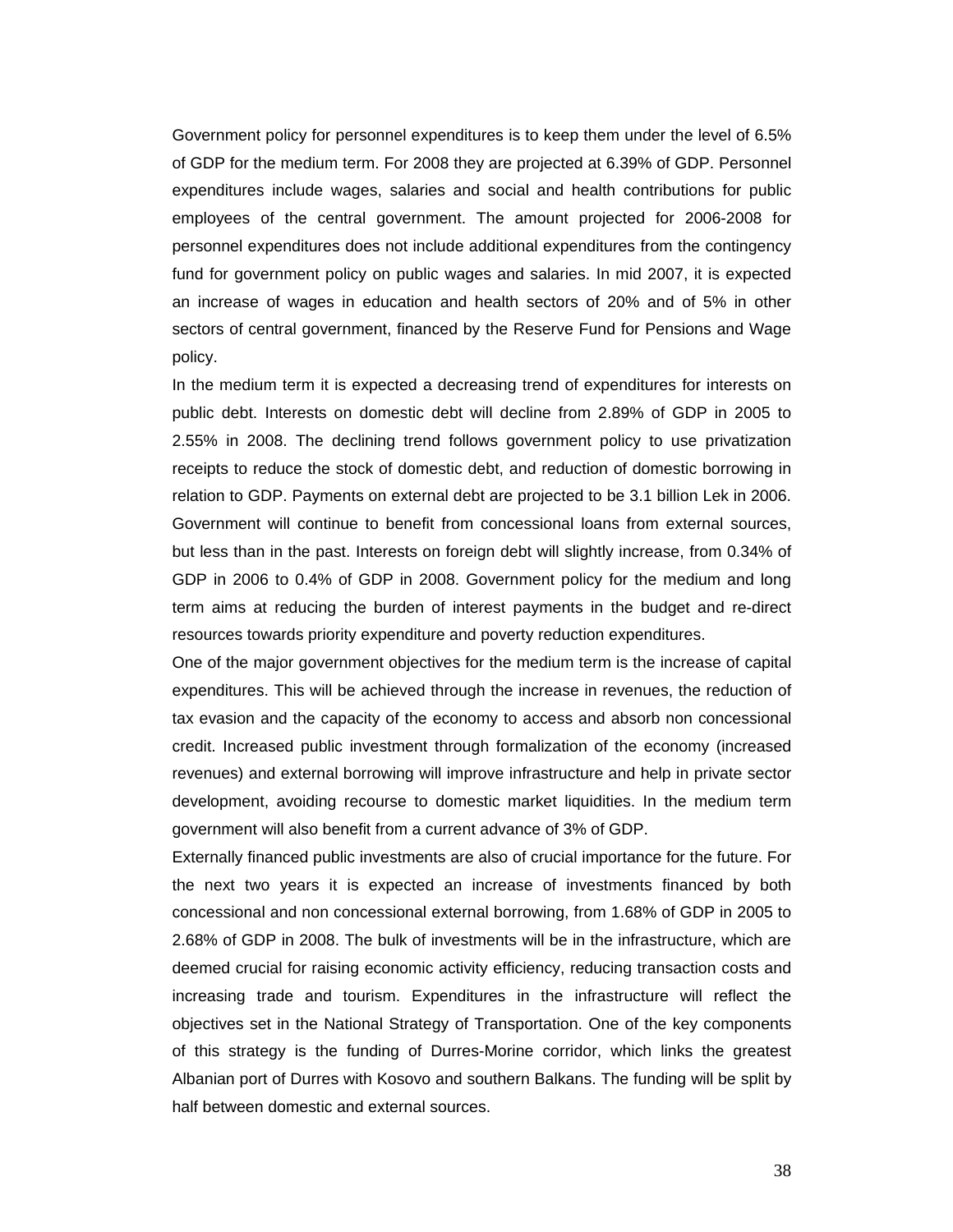New budget procedures will be implemented during 2006-2008 in order to have a policy based budgeting process in Albania. Important changes will also occur in the area of identification and evaluation of public investment projects, as defined in the action plan for the Improvement of the Public Investment Management, agreed with the World Bank. The above measures will contribute in improving the management capacities of the government to use resources efficiently, by minimizing its informational and managerial limitations. The main objective is to stop the practice of fragmentizing large investments into many small unproductive projects and move towards large efficient investment projects. Domestically financed public investments will increase from 2.91% of GDP in 2005 to 4.96% in 2008.

Budget classification in Albania is aligned with Government Fiscal Statistics Manual.

#### **3.3 Public Debt Management**

#### **Debt management strategy**

Ministry of Finance has recently completed the formulation of the public debt management strategy<sup>7</sup>. The main purpose of the strategy is to manage government borrowing to meet Government essential financing needs, but in a manner which reduces the costs and risks of public debt in the medium and long term.

The strategy aims to: (i) provide access to liquidity and capital markets for the government financing needs, in a cost-effective and transparent manner; (ii) define acceptable limits of risk, for domestic and external borrowing. Risks include Weighted Average Maturity, rollover risk, and risks related to budgetary and financial distress; (iii) develop an efficient financial market to meet individual and institutional needs; (iv) develop policies aimed at reducing interest rates volatility; (v) allow government to develop flexible budget policies, considering different risk parameters of debt portfolio; (vi) minimize costs of debt service; (vii) monitor structural and liquidity developments of financial markets and develop adequate responses to those developments.

The main component of the strategy is the issuance of government debt for financing needs of the annual budget. The initial point is the set of macroeconomic projections and the annual budget. Then, it assesses the deficit or advance of government budget, and monthly and seasonal cash flow. Based on the previous elements, it defines a debt issuance schedule which satisfies refinancing and additional debt needs. In doing this, several risks are taken into account, such as maturity, exposure to exchange rate risk, capital market liquidity, operational risk, and investors' diversification.

<sup>&</sup>lt;sup>7</sup> The strategy is available at the Ministry of Finance website for consultation: www.minfin.gov.al.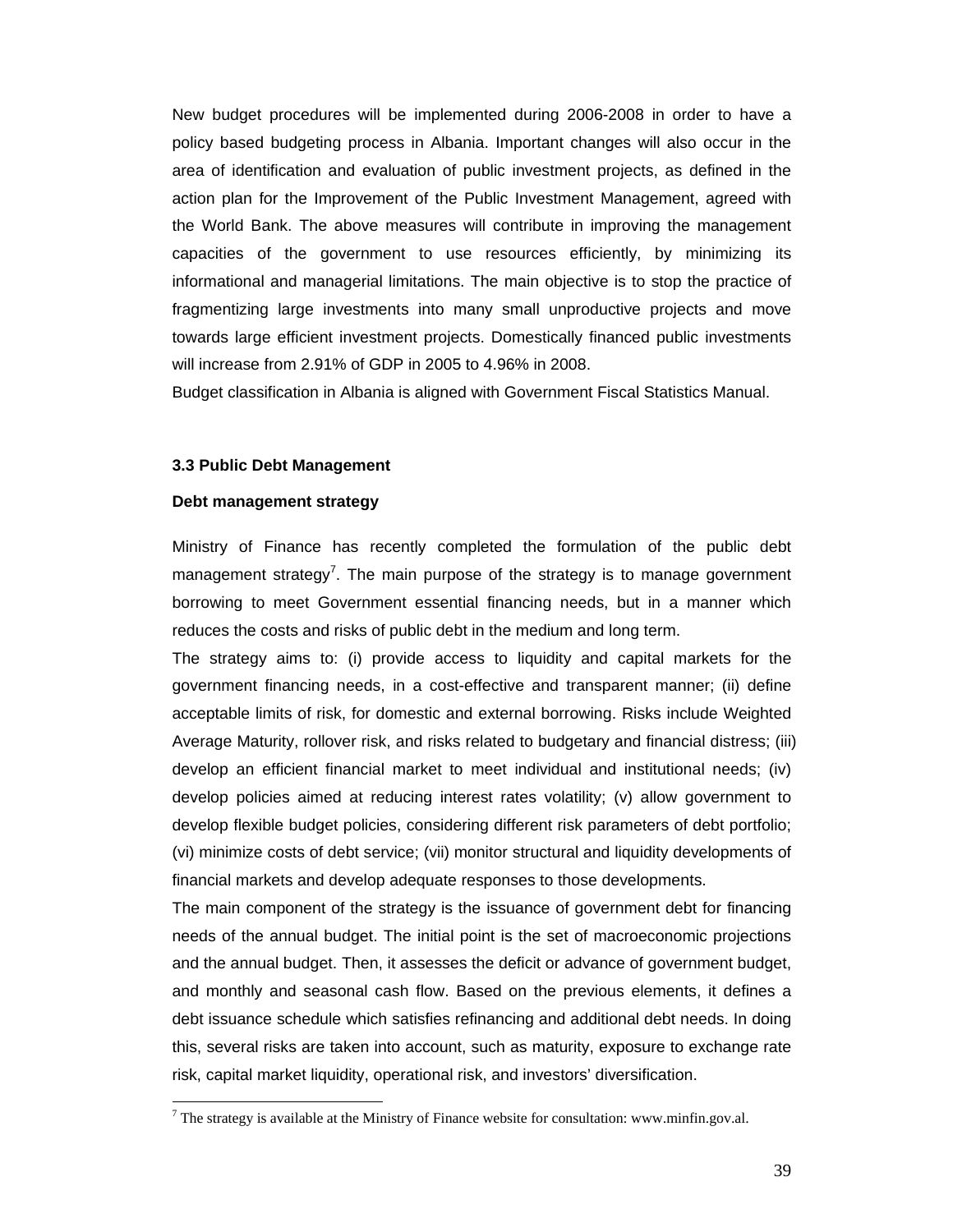The strategy provides also for monitoring and reporting differences between budget outturn and the original approved budget, as well as deviations from the original calendar of debt issuance. Regular and timely communication between Ministry of Finance and Bank of Albania is a crucial component of the strategy. Ministry of Finance needs to know on a continuous basis the market liquidity situation and the relative risks and opportunities, while Bank of Albania needs to know the current status of debt issuance.

Performance review of the debt strategy at the end of each year is important for increasing communication between participants in the process, and to have a sound budgeting process and debt management. Achievement of strategy objectives requires strong commitment by the Ministry of Finance, to build capacities for debt management, treasury/cash management and have a highly professional staff for each area of responsibility. The strategy will also provide a "working plan" for the debt directory. The strategy covers a three year period, it is reviewed and approved by the Minister of Finance and delivered for approval by the Council of Ministers, together with medium term budget projections.

#### **Directorate of Debt Management**

The Debt Directorate ensures the necessary funds for the Government's operations and assesses short and long term risks of borrowing. The Debt Directorate activity aims at the development and expansion of government bond market, the broadening of investors' base and diversification of financial instruments.

The Debt Directorate is responsible for drafting the schedule of internal and external debt issuance. Ministry of Finances has the task of reducing portfolio risk by decreasing borrowing ratio to GDP and costs for interests' ratio to GDP.

The Debt Directorate exchanges information on a continuous basis with all departments involved in fiscal and monetary policy issues, in order to keep debt level under adequate control. The Directory will also ensure that macro and fiscal departments are well informed about the impact of Government's financing needs and the level of debt cost. Some of these indicators are public debt ratio to GDP and tax revenues.

Activities of the Debt Directorate will aim at:

- 1. Increase of the staff number and capacities, market monitoring and management of institutional relations.
- 2. Minimize risk by monitoring activities on continuous bases. This involves monitoring of operations and debt profile.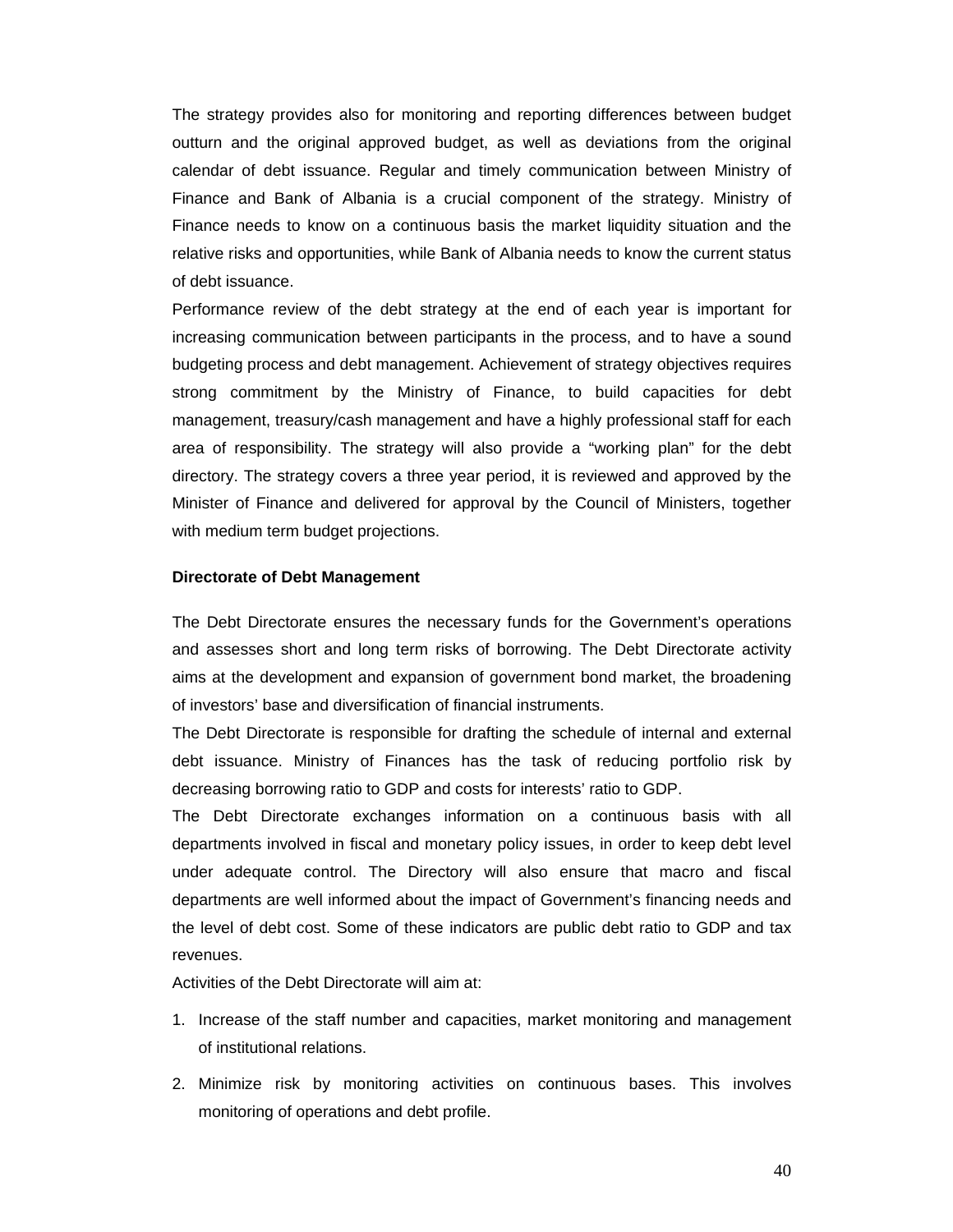- 3. Assessment of risks which are due to Government debt.
- 4. Debt Directorate will propose, monitor and manage the optimal ratio between market risks, the cost of risk management and scope for hedging in the market.
- 5. Risks management will be carried out separately, based on the methodology for risk monitoring and assessment. The approach used involves simulations of different market conditions and access to Reuter's data on financial markets.
- 6. Debt profiles and market risks analysis.

The government has to refinance the matured debt (refinancing) and issue new debt to meet expenditure needs each year. The rollover risk implies that usual buyers of Government debt are not able or not willing to participate in the additional government borrowing. On the other hand, market conditions may not allow for refinancing during a specific period. To reduce rollover risk, the Ministry of Finance must develop access to different sources of financing and not rely on a single entity or group of entities. Furthermore, possibility to increase/issue debt in several financial markets raises flexibility and decrease rollover risk. Other risks to be considered are: exchange rate risk, financial market liquidity, and operational risk.

The strategy stresses the need for daily information on cash management and strong cooperation with the Treasury directorate. Cash management is based on the annual budget, approved by the parliament. Budget expenditures include current and capital expenditures. Treasury directorate has frequent communications with line ministries and it defines two monthly allotments to line ministries which serve as a guideline for available funds, by using different historical and seasonal data on expenditures. Treasury is also working in cooperation with the macroeconomic directorate to draft a schedule on projected revenues. The Minister of Finance approves the final monthly forecasts of budget revenues and expenditures.

#### **Assumptions for 2007-2009 Debt Management Strategy**

The main macroeconomic factors affecting public debt are: budget deficit/advance, real GDP growth, inflation rate, interest rates, and change in exchange rate.

**Budget deficit.** According to Ministry of Finance projections (macroeconomic directorate), budget deficit is expected to be 4.7% of GDP in 2007 and 4.0% of GDP in 2008.

**GDP growth.** GDP in real terms is expected to grow by 5-6% during 2007-2009, if the current growth rates are sustained.

**Inflation.** Inflation is expected to remain at 3% rate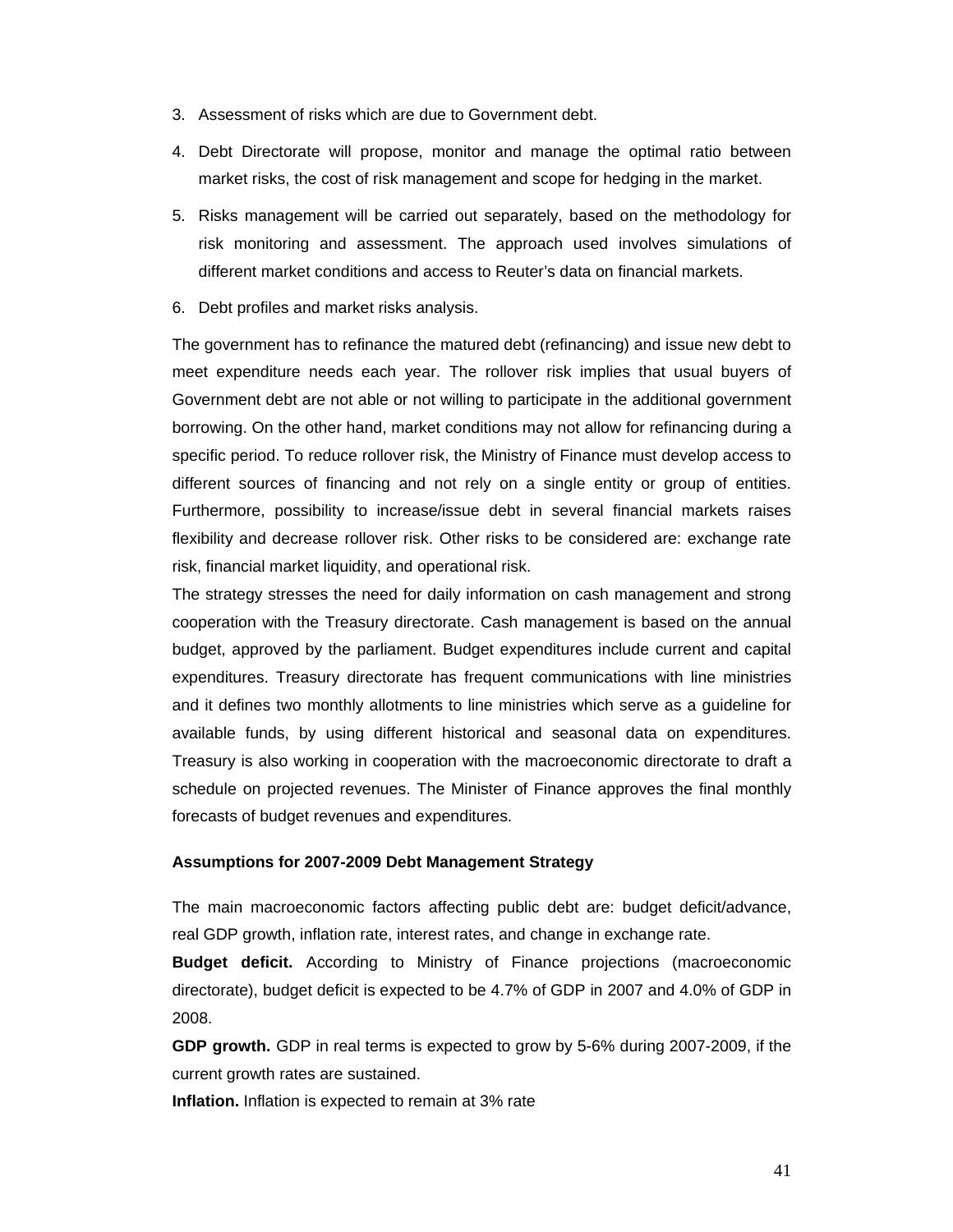**Changes of the exchange rate.** These will be affected by internal and external developments.

**Interest rates.** At the beginning of 2006, interest rates were reduced due to liquidity surplus in the banking sector and decrease of government borrowing needs. During the second half of 2006, changes in liquidity situation of the banking system, deposits' transfers from one bank to another, the increase of the borrowing demand due to deficit increase and budget expenditures, were accompanied by temporary increases of interest rates. These factors were taken into account for the debt service forecasting. Interest rates projections for 2007 are as follows: 7,50% for 2 year notes, 8,50% for 3 year notes and 9% for 5 year notes.

Cost minimizing of public debt in a long term will be closely related to the following risks:

- 1. Rollover risk
- 2. Inflation and interest rate risk
- 3. Liquidity risk
- 4. Exchange rate risk
- 5. Operational risk

The objective of cost minimizing implies two important aspects:

- Reduction of borrowing risk and cost by increasing reliance on long term instruments in the total stock of debt, appropriate choice of currency mix for external debt, and issuance of new debt instruments.
- Organization and infrastructure of Government bonds market, aiming at operational risk reduction and contribution to increase liquidity and decrease level of yield.

The main assumptions concerning risks in the medium term are as follows.

# **Rollover risk: assumptions**

- 2% reduction of the domestic public debt ratio to GDP during 2007-2009;
- Net domestic borrowing is expected to decline from 2.5% of GDP in 2006 to 2.3% of GDP
- Increased maturity of domestic debt; improvement of long term/short term debt ratio. Long term debt ratio to total public debt will reach respectively: 30.35% in 2007, 37.95% in 2008 and 44.55% in 2009. For 2006 projections, not only new borrowing is considered, but also the conversion of existing public debt into long term debt. To this aim, 5 year notes were issued for the first time in the second half of 2006. For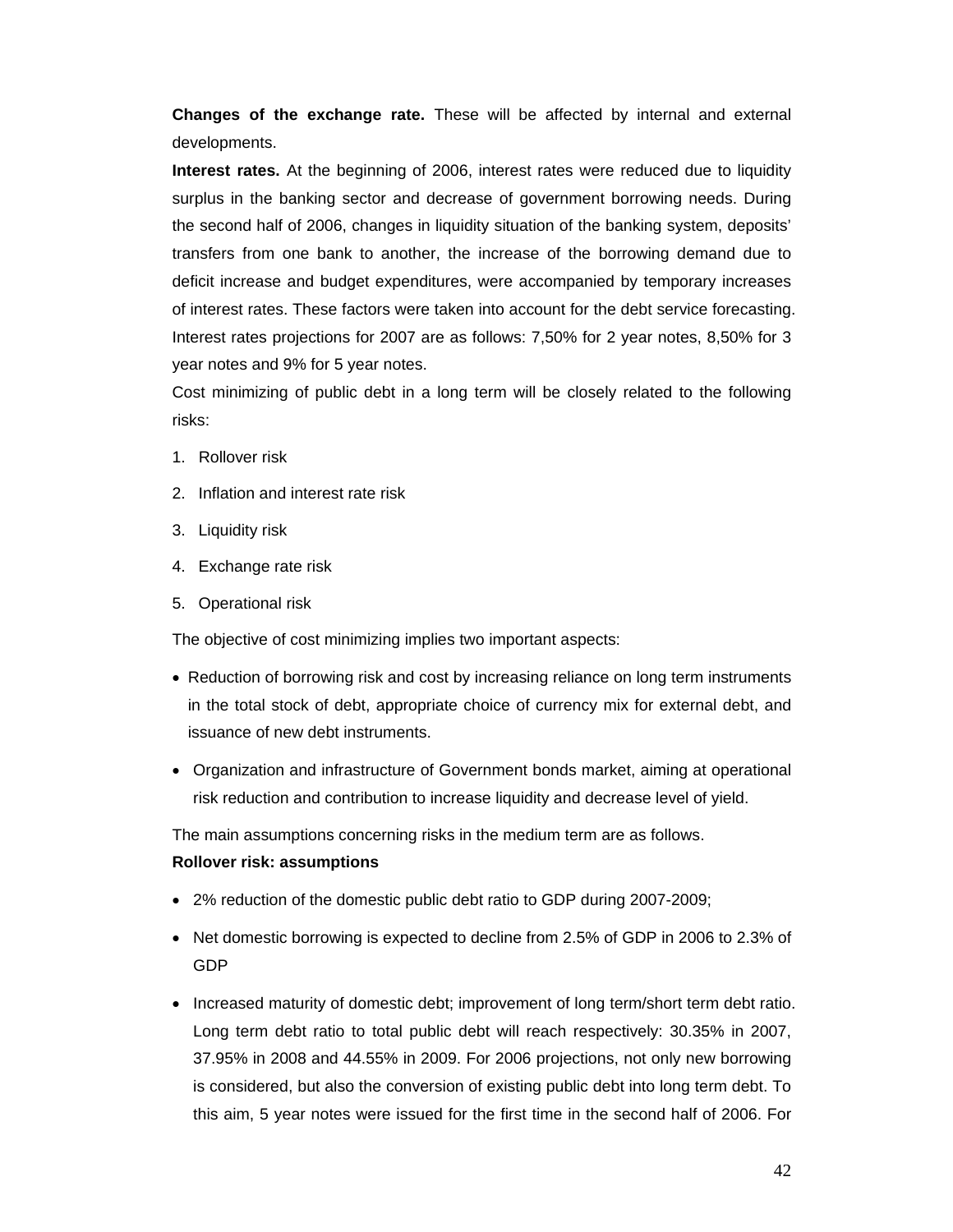2006, it is expected that 20% of public debt will be issued in notes. The average maturity days will be around 233 days (not including the portfolio of the Bank of Albania of 237 days) against 195 days by the end of 2005 (224 days without the Bank of Albania).

- Use of other instruments for domestic borrowing, through negotiations of mutual and multi mutual agreements with stakeholders in the domestic financial market or through Government bonds issued in foreign currencies.
- Development of an appropriate mix of currencies for external debt.

# **Interest rates risk: assumptions**

- Development of the domestic market for Government bonds, through expansion and diversification of financial instruments and investors' base.
- Improvement of balance between domestic and external debt.
- Reduction of the stock of domestic debt by 2.1% relative to GDP during 2007-2009 and increase of external debt stock by 4%.

# **Operational risk: assumptions**

- Improvement of the organizational structure of auctions procedures, through Reuters system.
- Cash accounts management.

# **Risk of exchange rate: assumptions**

The way of implementing the aforementioned target may change due to restrictions resulting from exchange rate risk, macro-economic assumptions for external debt growth, external debt ratio to total debt and the situation of domestic and external capital markets. Future increase in external borrowing is closely related to the government objective for sustained economic growth and European integration. During the three years covered by this Strategy, government will be committed to ambitious policies, consisting in important investment in priority sectors, such as infrastructure, health and education. It follows that an increase in external funds flow might be desirable and expected in the future, in the form of both foreign direct investments and other external financing instruments.

Targets concerning external borrowing are: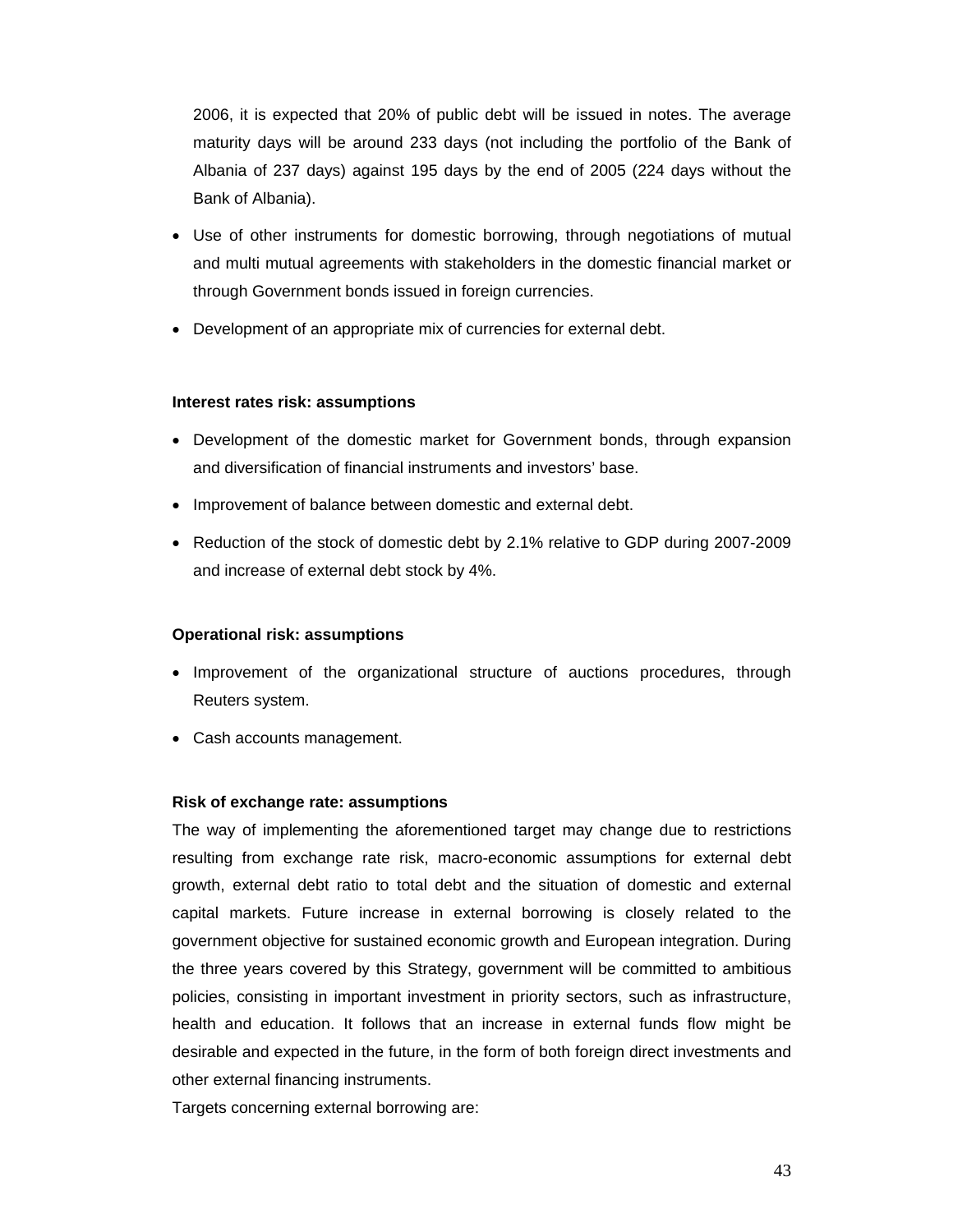- Lowering of the cost of debt service through: increased access to foreign official financing and gradual access to long term external commercial instruments sources; reduce reliance on domestic bonds, without distorting the demand and supply in this market.
- Improvement of domestic debt parameters, through reduction of rollover and interest rates risk; better balanced debt distribution in the medium term, which is expected to have a positive impact on the deficit follow-up.

## **Implications of the debt strategy**

## **Efficiency, transparency and development of government's bonds market.**

Government bonds market has recently undergone important changes, like diversification of instruments and broadening of investors' base. This is an important development in relation to the main financing objective of the debt strategy. There need to be further consolidation of rules and procedures for government bonds issuance, looking also at other countries best practice. The main features of the process in Albania are: (i) bonds and securities issuance and debt transactions are transparent and timely publicized. Debt Directorate has the responsibility of preparing the borrowing schedule at the beginning of the year, based on borrowing needs projections, with some level of detail about financing instruments. At every auction, the schedule is updated. It represents an important debt management tool; (ii) use of market mechanisms; (iii) simply structured instruments (nominal, fixed and variable interest rates) ; (iv) debt issuance is proportioned with rollover risk and market development status; (v) a certain number of standard instruments are issued on a continuous and periodic basis (3,6,12 months maturity; 2, 3, 5, years maturity); and (vi) gradual development of investors' base.

The entire process is open to consultation with the Bank of Albania, so that debt transactions are in line with domestic financial market development objectives, particularly the securities market.

Further improvements are due in the area of market efficiency. The main policies are: (i) expand issuance of medium and long term financing instruments. This requires preparation of an appropriate schedule, which informs and adapts at any time market demand and offer, additional auctions or expansion of existing ones to meet borrowing and cash management needs; (ii) development of the electronic market of government securities. Completion of auction procedures using Reuters system is expected in

44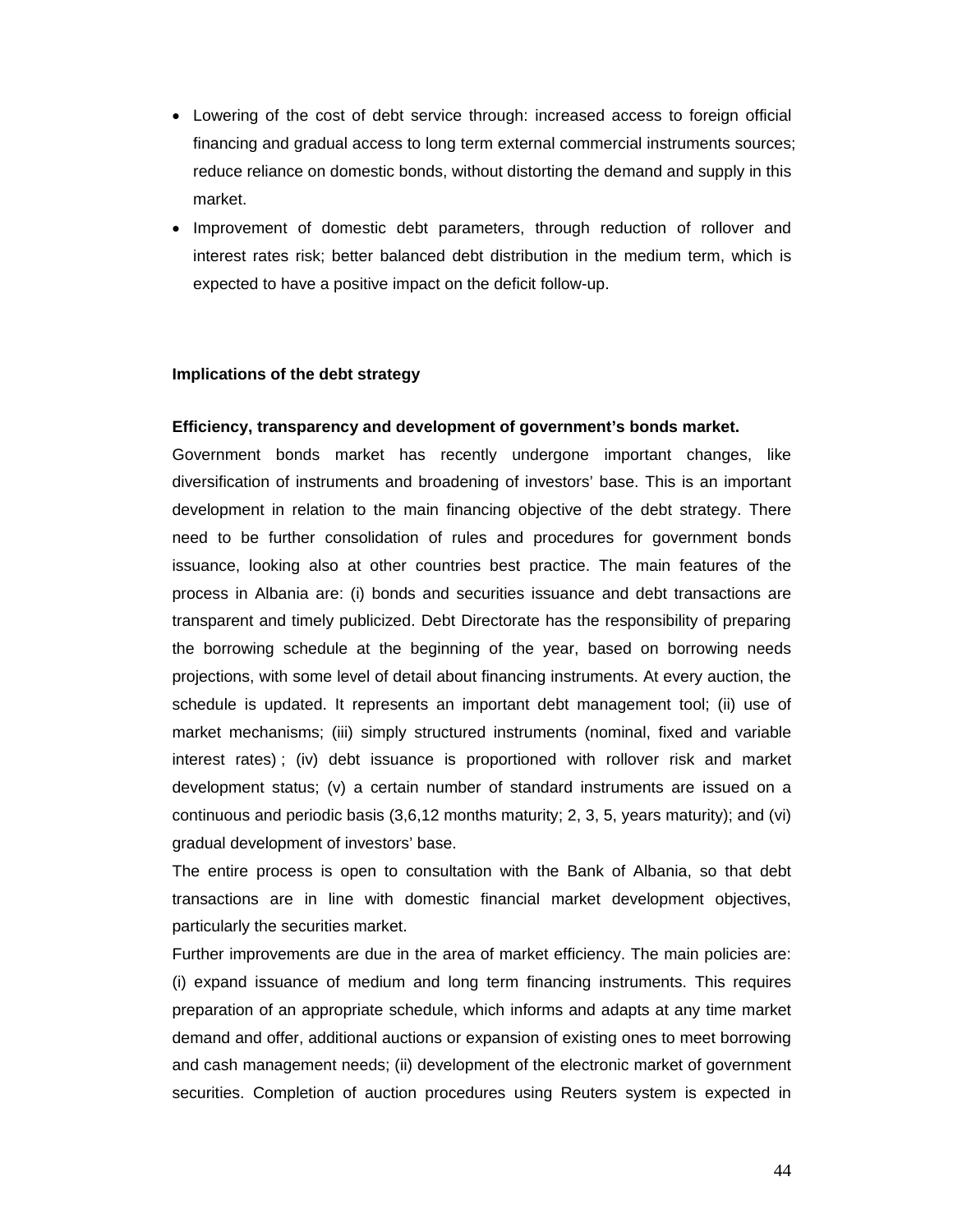2007. This will contribute in increasing transparency and accountability, as well as velocity and communication. The project, if successfully completed, will help expanding bank participation in the government financial market.

#### **Development of current auctions system, expansion of investors' base.**

Currently, individuals can participate in the auction through second level banks and the central bank. Thus, banks, on the basis of a special license issued by the Securities Commission, enter the auction for the amount of debt they are willing to purchase, and for the amount that individuals are willing to purchase. Cost and quality of the process are crucial to the development of securities market, towards transparency, liquidity and competition, in the existing institutional and legislative framework. Second level banks will the major actors in the government securities market, serving also individuals willing to invest in government debt.

Important changes have occurred: (i) improvements in the legislative framework; (ii) set up of the Register of Individuals within commercial banks and the relative software; and (3) control and monitoring of the service to individuals.

Participation of individuals in the primary and secondary market of government bonds is a serious concern of the ministry of finance, as well as individuals' involvement in the long term instruments market. To this aim, it will encourage participation through post offices and the necessary regulatory and technical changes.

#### **Efficient communication with market participants**

Barriers to communication and lack of information seriously impede proper functioning of the market, affecting negatively demand and price formation. Ministry of Finance is committed to ensure efficient communication with investors, both domestic and foreign. This is expected to contribute in market development and cost reduction.

#### **Improve cash management**

Currently, line ministries and the other budgetary institutions project monthly cash expenditures, in line with their approved annual budget. This is a step in the right direction for sound cash forecasting and management. It raises accountability for budget implementation and debt management. Nevertheless, the projection needs to be reviewed during the year.

### **Future issuance in international financial markets**.

Presence in the international financial market is a possible development after ensuring credit rating for Albania. In this regard policies will aim to: (i) offer the right financial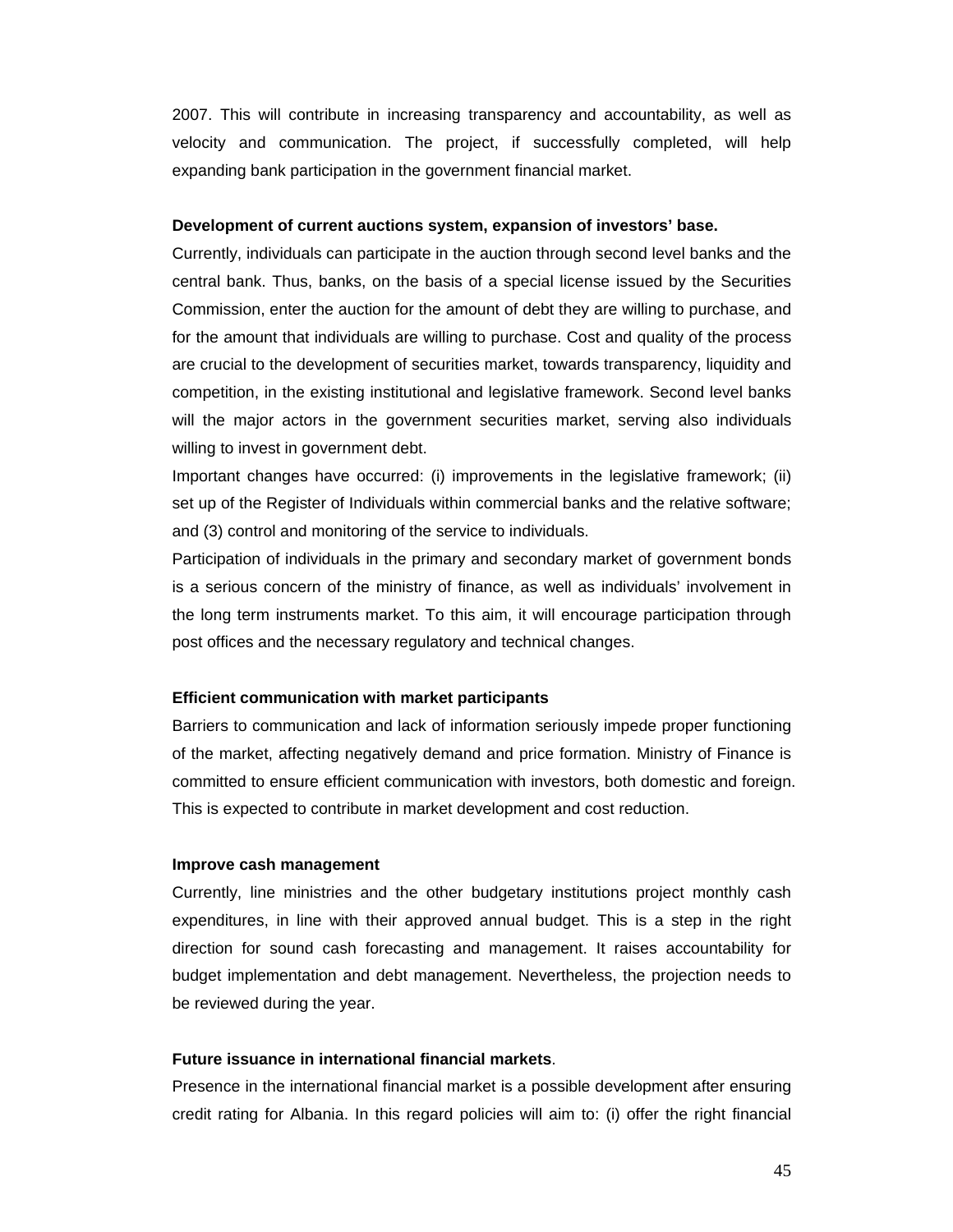instrument, as for maturity, currency and structure, to satisfy investors' demand. This has to take into account debt risk, interest rate risk, rollover risk and exchange rate risk; and (ii) issue a relatively large and liquid debt. The reference value for one issuance might be of the range of €100-200 million.

#### **Modernize Debt Management Directory**

This is a very important task for the successful implementation of the action plan for debt management. The main directions for improvement are: (i) the institutional framework. Debt directory will be a general directory; (ii) the internal organizational structure and the staff. Staff number and capacities will increase. Front office and middle office structures will be soon efficient, to improve communication with investors; (iii) information technology. Activity in 2007 will be focused on improvement of external debt software and its consequent extension to the domestic debt. Part of the strategy for this area is also the adoption of Reuters system for auctions procedures and full access to information on domestic and external market. Coordination of debt management with the monetary policy and frequent communication with the bank of Albania are key to debt management improvement.

## **The public debt legal framework**

One of the most important developments is the drafting of the law "On public borrowing, public debt and guarantees". The law is ready for Parliament approval procedure. It is a modern debt management law, which regulates in an integrated approach domestic and external debt and provides for the issuance of different debt instruments. The draft law on local borrowing is also being discussed and will be soon sent for approval to the Council of Ministers.

#### **Operational targets for debt strategy implementation.**

*The relative weight of external borrowing*. According to the government fiscal policy and the debt strategy, public debt structure is expected to change in favor of external borrowing. The projected external borrowing for 2007 is 37% of total borrowing, from 32.1% of 2006. This includes only the direct external financing of investment projects. For the future, issuance of Euro bonds in the international market and foreign currencies instruments in the domestic will further contribute to increase the ratio of external borrowing to 42-45% of the total.

*Domestic debt refinancing*. Maturity structure for domestic debt will improve. The ratio short term/long term debt is projected at 69% to 31% at end 2007, from 78% to 22%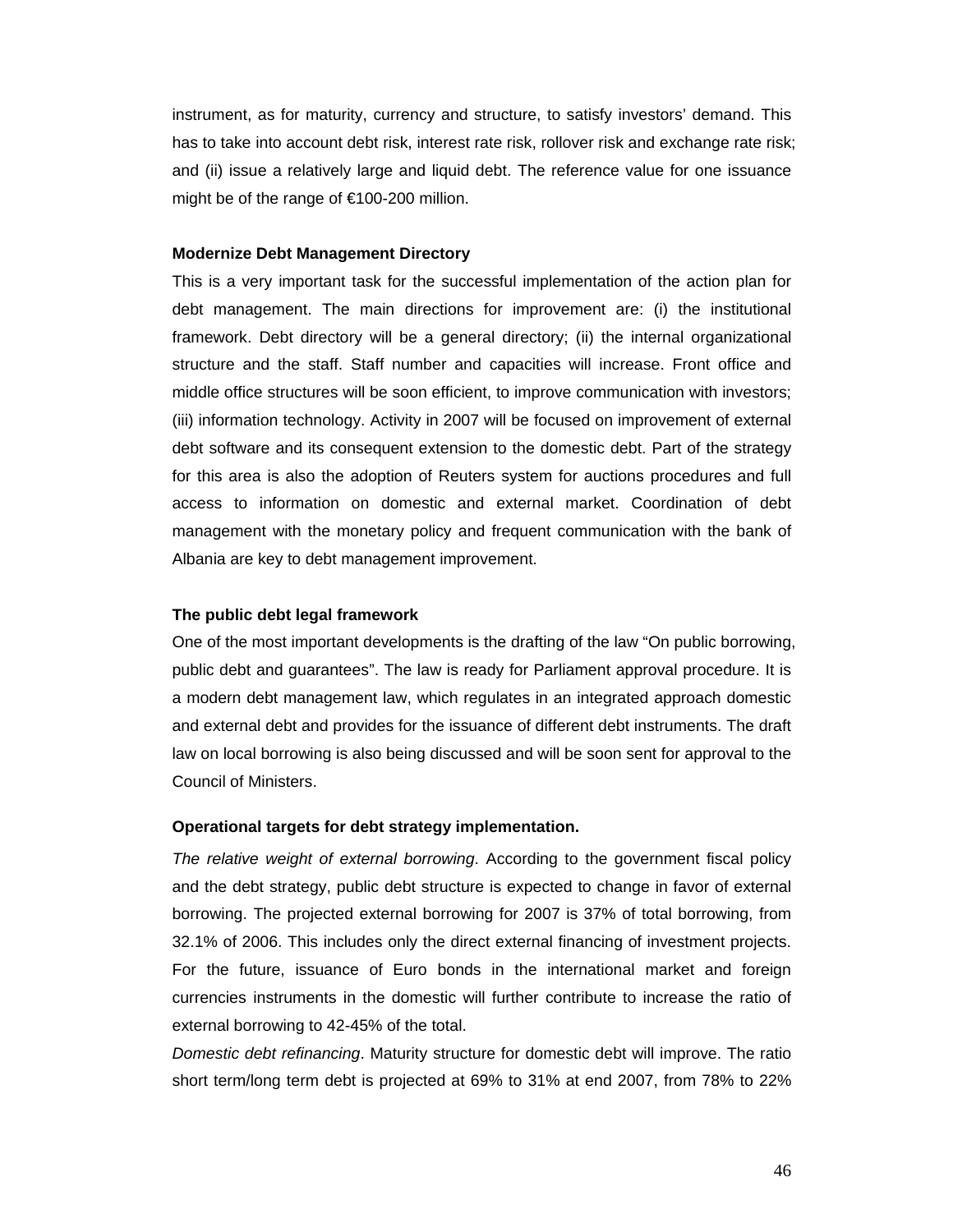expected at the end of 2006. The objective for 2009 is 55,5% for short term debt (to the total domestic debt) and 44,5% for long term debt.

*Average number of days to maturity.* Following issuance of long term government securities and their expansion, according to the projections, average number of days to maturity of public debt is expected to increase to 280 at end 2007 (with a margin of 10 days) from 233 days expected for end 2006. The objective for 2009 is to reach 365 days of maturity. This is for the base scenario of public borrowing, which considers as external borrowing the direct financing of investment projects, while domestic borrowing consists of medium-long term (2,3 and 5 years of maturity). The other scenario for domestic borrowing is that of syndicated loans, which might perfectly fit with our investment policy, budget trends and domestic financial market. The use of these loans for at least 50% of domestic borrowing will contribute in improving debt and cash management.

Domestic borrowing instruments in foreign currency will be issued, initially in small amounts, in line with the latest developments in the liquidity market and government financing needs. This will increase the scope to ensure financing (their issuance value might reach €100 million), decrease interest rates, improve management of existing portfolio, accounting also for the currency risk.

Developments in the public debt situation are strongly affected by the primary deficit, debt service and economic growth. For 2007-2009, an improvement of the primary deficits is expected, to  $+0.82\%$  -  $+0.85\%$  of GDP, compared to an  $+0.53\%$  of GDP projected in 2006. Total debt service is sustainable, slightly decreasing to 3,01% of GDP and 2,97% of GDP. Growth of GDP affects positively debt ratio to GDP.

|                                         |        | 2004    | 2005    |      | 2006    | 2007    | 2008      | 2009      |
|-----------------------------------------|--------|---------|---------|------|---------|---------|-----------|-----------|
| Stock of domestic debt (mnl Lek)        |        | 295.200 | 315.853 |      | 339.649 | 364.649 | 391.049   | 418.649   |
| Stock of foreign debt (mnl Lek)         |        | 128.765 | 140.711 |      | 154.243 | 168.162 | 185.251   | 200.212   |
| Stock of foreign debt (mnl $\oplus$     |        | 1.019   | 1.147   |      | 1.251   | 1.378   | 1.518     | 1.641     |
| Exchange rate $E$ Lek                   |        | 126,35  | 122,58  |      | 123,24  | 122,0   | 122,0     | 122,0     |
| GDP (mln Lek)                           |        | 775.864 | 836.879 |      | 899.700 | 982.200 | 1.075.700 | 1.176.600 |
| Stock of domestic debt/GDP              |        | 38,05   | 37,74   |      | 37,75   | 37,13   | 36,35     | 35,58     |
| Stock of foreign debt/GDP               |        | 16,60   | 16,81   |      | 17,14   | 17,12   | 17,22     | 17,02     |
| Total stock of debt (mln Lek)           |        | 423.965 | 456.564 |      | 493.892 | 532.811 | 576.300   | 618.861   |
| Total stock of debt/GDP                 |        | 54,64   | 54,56   |      | 54,89   | 54,24   | 53,57     | 52,59     |
|                                         |        |         |         |      |         |         |           |           |
| Mln Lek                                 | 2004   | 2005    |         | 2006 |         | 2007    | 2008      | 2009      |
| Debt service $(1+2+3)$                  | 31.446 | 29.393  |         |      | 31.134  | 35.000  | 37.763    | 41.479    |
| Debt service, interests only<br>$(1+2)$ | 28.422 | 26.029  |         |      | 25.830  | 29.600  | 32.365    | 34.965    |

#### **The dynamics of the stock of debt**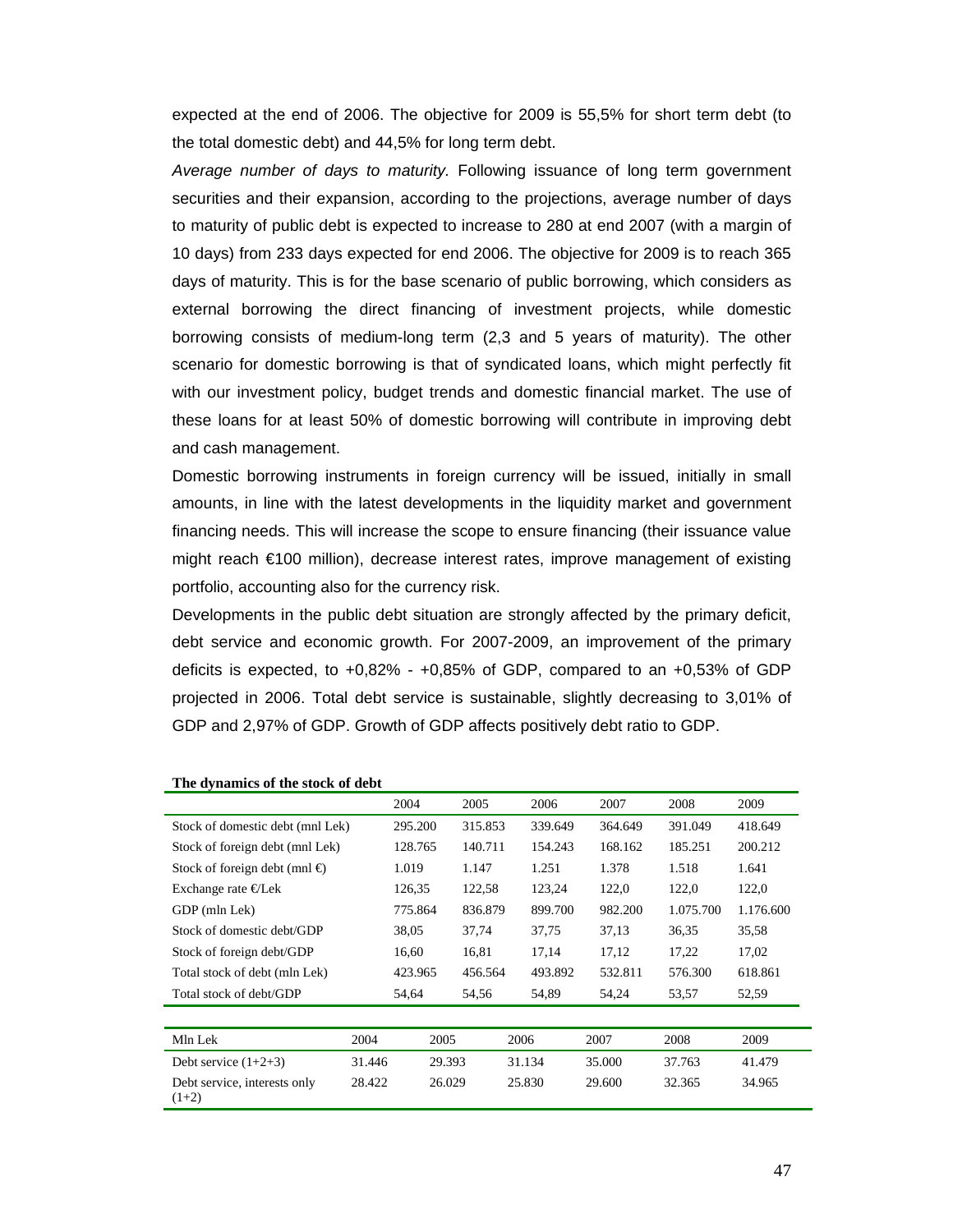| 1. Domestic debt service                    | 26.710  | 24.184  | 23.400  | 25.500  | 27.400    | 28.500    |
|---------------------------------------------|---------|---------|---------|---------|-----------|-----------|
| 2. Foreign debt service                     | 1.712   | 1.845   | 2.430   | 4.100   | 4.965     | 6.465     |
| 3. Principal foreign debt                   | 3.024   | 3.364   | 5.304   | 5.400   | 5.398     | 6.514     |
| GDP                                         | 775.864 | 836.879 | 899.700 | 982.200 | 1.075.700 | 1.176.600 |
| Debt Service $(1+2+3)/GDP$                  | 4.05    | 3.51    | 3,46    | 3.56    | 3.51      | 3.53      |
| Debt service, interests only<br>$(1+2)/GDP$ | 3.66    | 3.11    | 2.87    | 3.01    | 3.01      | 2,97      |
| Foreign debt service<br>$(2+3)/GDP$         | 0.61    | 0.62    | 0.86    | 0.97    | 0.96      | 1,10      |

# **3.4 Deficit financing**

Budget deficit is financed by privatization receipts, net domestic borrowing, net external borrowing, concessional and non-concessional loans. Revenues from privatization of strategic sectors are not included in 2007 and 2008 annual budget. Half of privatization receipts will be used for priority sectors investments and the other half to reduce stock of domestic public debt. Without considering this option, net domestic borrowing in 2008 will decline from 2.6% of GDP to 2.5% of GDP in 2007. In 2008 new debt purchased by the government in the domestic market will be 26,400 million Lek, from 25,000 million projected for 2007. Foreign financing for 2008 is projected at 14,194 million Lek (0.6% of GDP) from 4,878 million Lek in 2005 (1.3% of GDP).

| In % of GDP              | 2005 | Proj. 2006 | Proj. 2007 | Proj. 2008 |
|--------------------------|------|------------|------------|------------|
| Budget deficit financing | 3.4  | 4.1        | 4.8        | 4.0        |
| Domestic                 | 2.8  | 3.0        | 2.7        | 2.7        |
| Privatization receipts   | 0.1  | 0.4        | 0.1        | 0.2        |
| Foreign                  | 0.6  | 1.1        | 2.1        | 1.3        |
| Net borrowing            | 2.5  | 2.5        | 2.6        | 2.5        |

# **Deficit financing 2005-2008**

## **3.5 Fiscal risks**

Fiscal risks affecting budget indicators are closely related to economic, social and political developments, internal and external. One major risk of economic growth sustainability in Albania is the level of remittances. So it has been for several years, although it has always remained at the level of potential risk. For the coming years, its potential impact on economic growth is somewhat weakened because of the expected increase in external financing. Other potential risks to sustainability of economic growth are: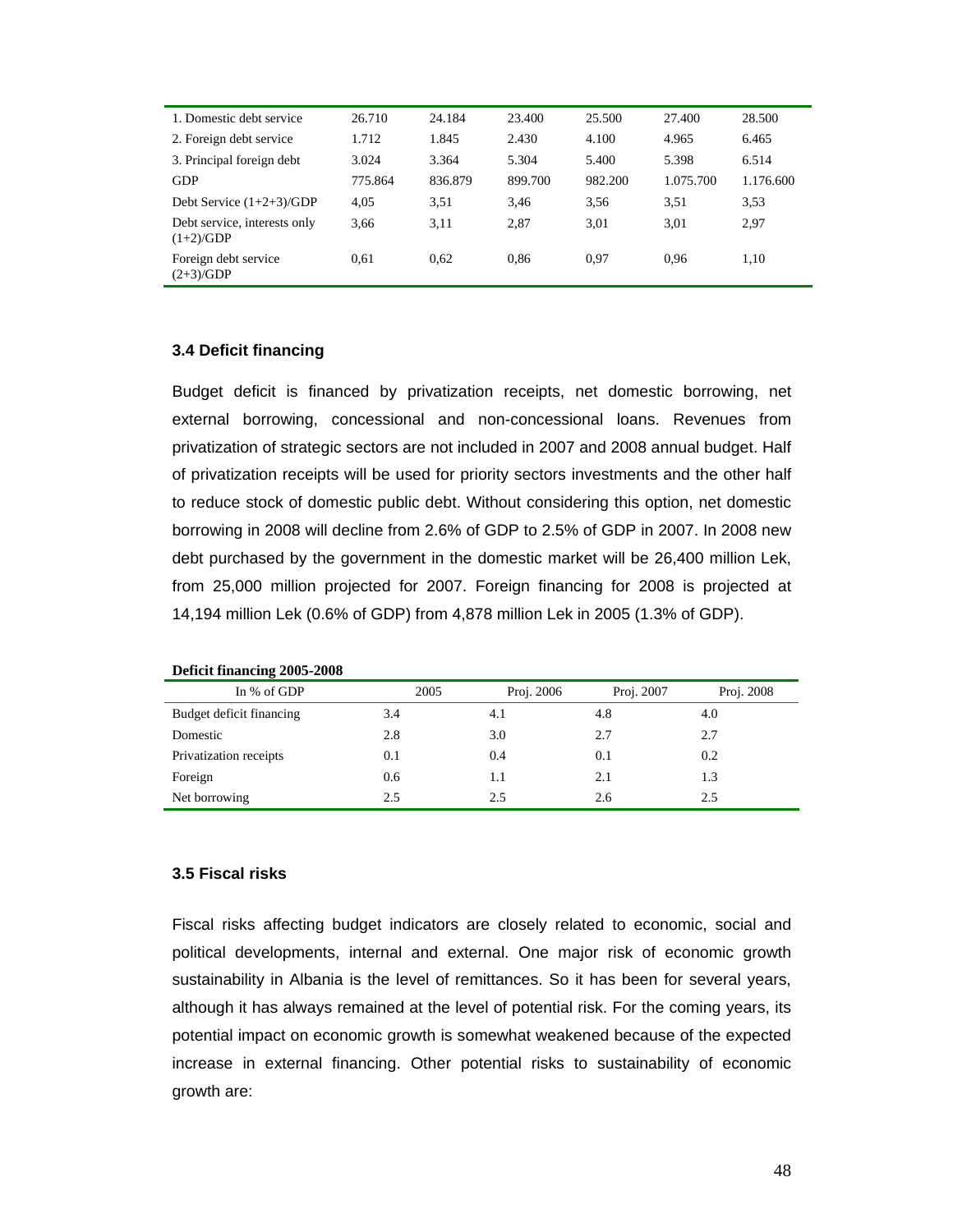- Constraints from problems in the power sector due to: (i) significant growth of domestic demand; (ii) unfavorable situation of the power sector in the region; (iii) late effects of the investments in power sectors.
- Oil price volatility in the world market. The increasing demand and vulnerability of the geo political situation create a climate of uncertainty for private sector activity and consumers' demand.
- Potential worsening of trade balance following Stabilization and Association Agreement. Consequently, domestic market will absorb more of European products, while exports will not be able to compensate for the increased imports.

# **4. STRUCTURAL REFORM OBJECTIVES**

# **4.1 Enterprise sector**

*The current enterprise situation and increase of exports*. The reference of the increase with 13% annually of the exports has been based on the indicators of the latest years and in the improvement of the energy situation in the country, investments in infrastructure etc, which are positive signs for stability in the production and that for the export.

In 2005 the export of goods reached the value of 65.6 billion Lek (0.7 billion USD or 0.6 billion Euro) marking an increase of 8.1 percent compared to the year 2004 and making up 7.9% of the GDP, a ratio almost stable for many years. Thus, the tendency of the Albanin economy to export remains in low levels. This situation has brought about having a very deep trade deficit.

This situation existing for a very long time and under the circumstances when the export of services remains even at low levels, although these last years this sector indicates satisfactory increase, consists a concern for the normal development of the economy of the country.

In the total of the trade volume of goods the exports make up 20%, while imports have, during all the last years, remained generally at the ratio: 1 unit export to 4 units import.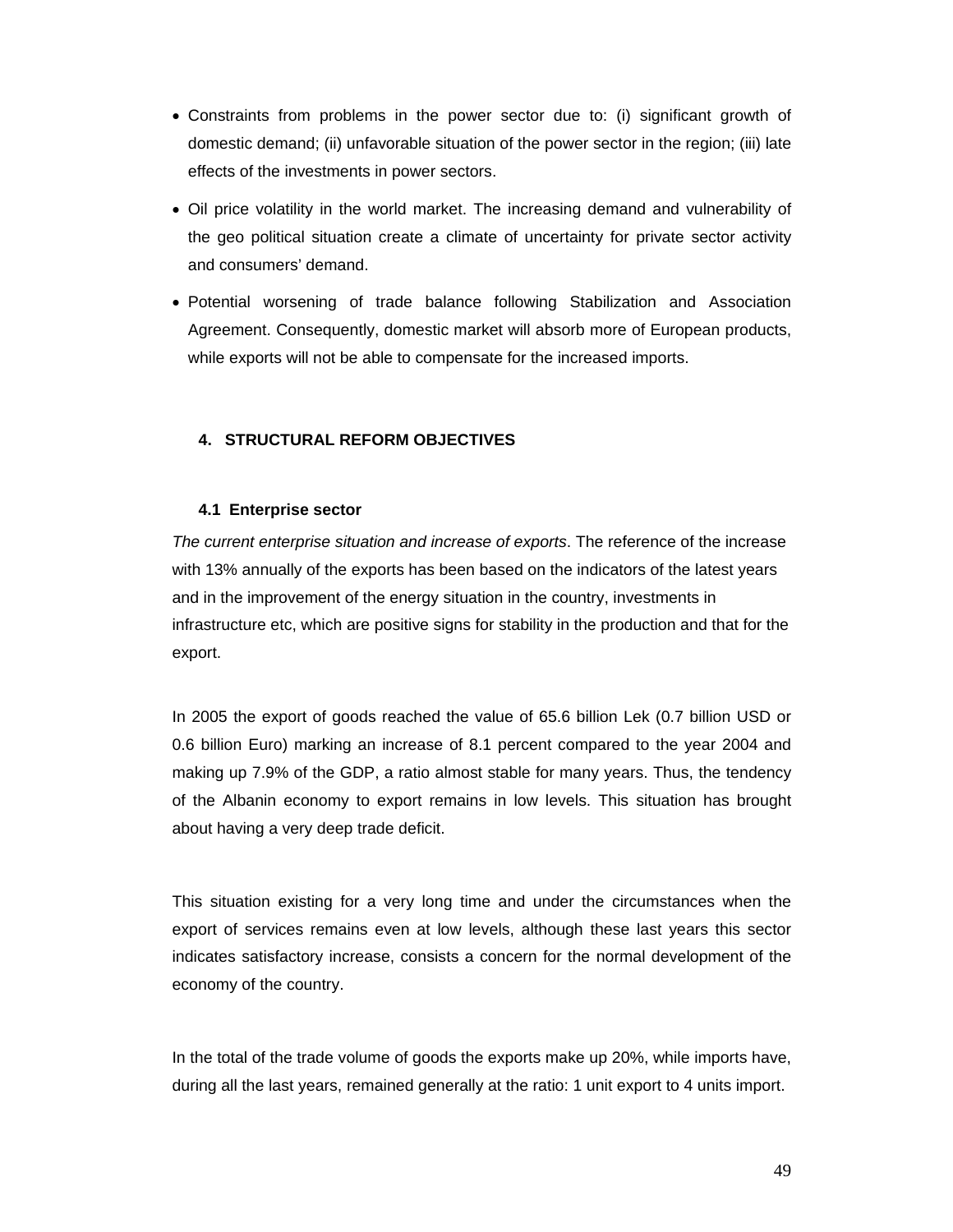The composition of exports according to the production origin for 2005 (based on the specific weight) is at the ratio 29.5% internal production and 70.4% from the production with the ordered material (Facon), with a more evident increase from the local production, with 30% to the year 2004, while Facon with a very slow increase.

*Exports from the internal production consist of:* articles from steel-pig iron, remains of copper, aluminum, lead at the amount of 37%, medicinal plants 9%, various drinks 3.5%, tobacco 3%, minerals (chromium) bitumen, coals, salts, construction materials 17.5%, leather and leather articles 5.2, wood and its articles 4% etc.

*Export with Fason (ordered materials)* has made up 70.4% of the total and it consists of textile confections 30.5%, foot wear (shoes) 28%, fish tins with 2.5% and others. The entire production with Fason is realized with European partners and it has as destination mainly the EU countries. The main line of the exports with Fason, textile and confection is experiencing a decrease and it has many reasons, among which the most important are: lack of stability of supplies of electrical powers and competition for this sector which comes from China and India.

# *According to the two big groups: agricultural and industrial (non-food)* exports consist of:

- Agricultural products of the food industry 8.2% (a considerable weight for these years) with an increase in 2004 of 9% and which is considered the internal product with most of potential for the export.

– Industrial products (non-food) with 91.8%, which have been dominated in more than 60% by Fason, while the other part consists of: metal and its articles and information equipment 19% mainly from the local production and a part of the assembling of the information equipment, with an increase in '04 of 17%.

- Mineral products 5.2% (internal products, chromium mineral), bitumen, coal etc) and an increase of 38%,

- leather and its articles 2% (local production), with a fall of 4%,

- Wood and its articles with 1.6% (local production), with an increase of 9% etc.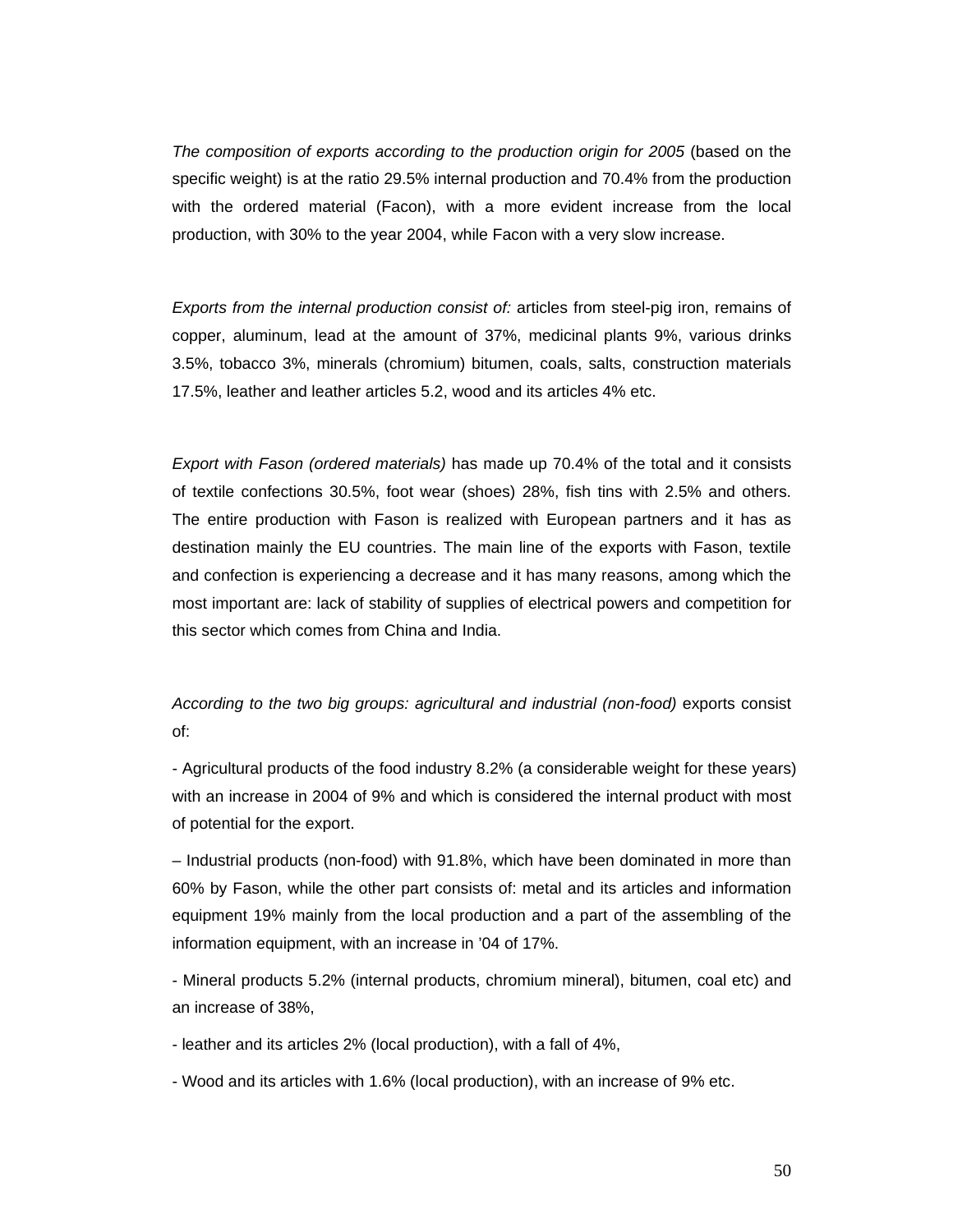*According to the destination country, the exports* go in most of the cases towards the EU countries with 88.6% (dominated by Italy, Greece and Germany), where with these countries work is done through ordered material, with the countries we have Free Trade Agreements (region) there is realized 7.5% of the export (dominated by Kosovo, Macedonia, Serbia, and Montenegro), while the other part is done mainly with Turkey 1.7% (mainly different leathers), USA 1% (mainly export of sage) etc.

#### *Potentials of products for export*

Among the main potentials and with comparing advantages compared to the other economies and markets of the region, EU and others, which make possible the increase of the volume and variety of Albanian exports are:

*The agricultural, livestock and agro-processing products* are a considerable potential for increasing the export figures. This sector has a lot of preferential products specifically from the markets EU countries, and a considerable part of the producing and managing capacities have not been utilized. In this sector a lot of fresh and processed products have a very specific taste and very much preferred by the foreign and local consumers. The Albanian exporters can make use of the opportunity of the time when the foreign market has a high demand fro these products and offers or other competitors in the market are late in time with their products.

*Minerals* in Albania consist another potential, at the same time being considerable and guaranteeing not only the improvement and smoothing of the trade deficit, but also a sector for a steady increase of the economy in general, increase of employment, GDP and family incomes etc. With regard to the evaluation of the situation of minerals in Albania, it turns out that many minerals like: chromium, cooper, nickel, biocides, and some other rare minerals like platinum , wolfram, gold etc, are in high quantities and percentages in our country. At the same time, with the increasing potentials are also the construction materials, already tested in export, like cement, lime, different decorating stones etc. Non-utilization so far is connected to many factors, among which: absence of investments and new technologies in extracting and enriching, knowing and contacting foreign markets, legal framework in privatization, utilization etc, which is incomplete and not clear.

At the same time, a potential here remains the considerable *water resources* owned by Albania, specifically under the circumstances of increasing needs and demands of the other countries for this product.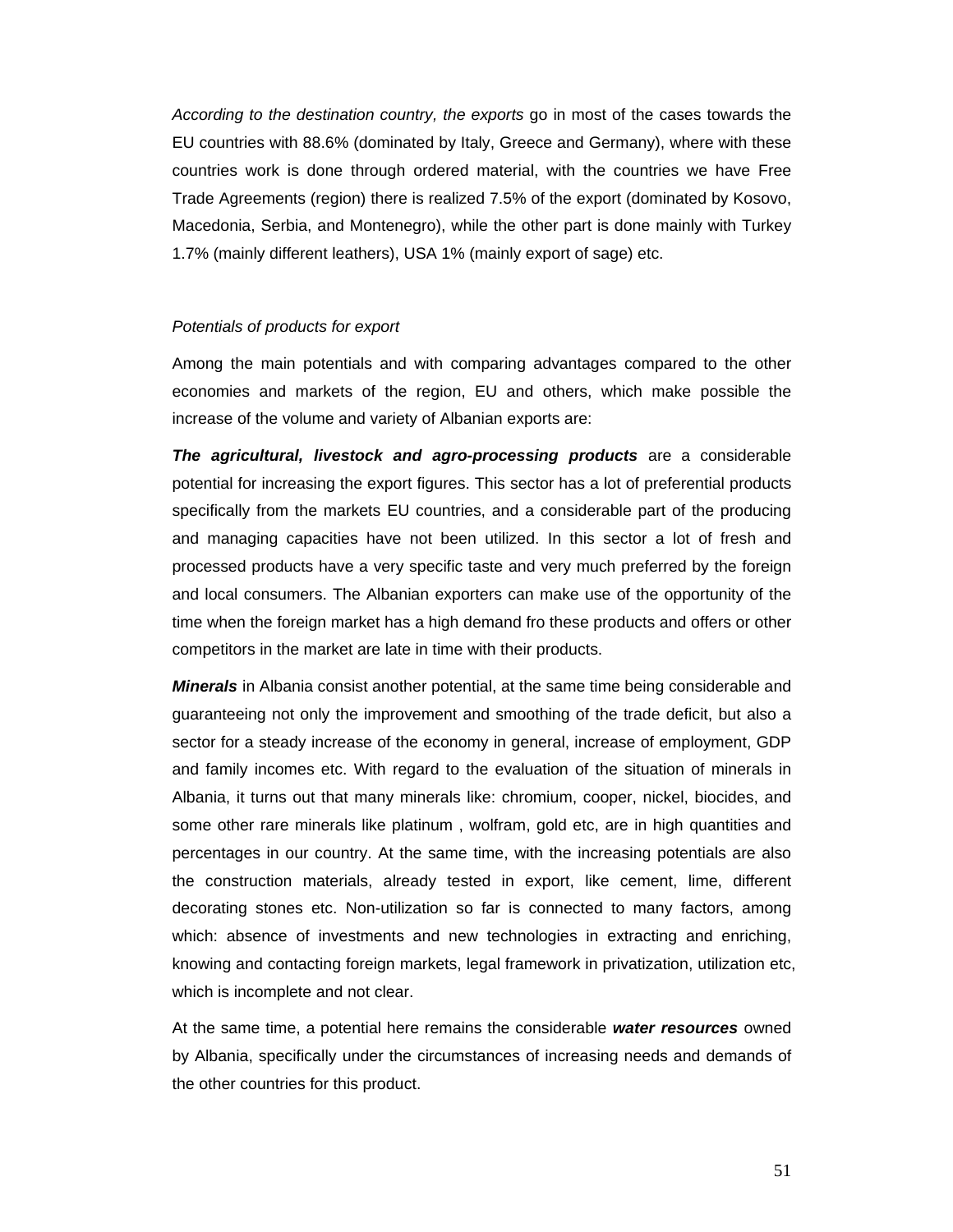Another possibility to have a considerable effect on the foreign commerce indicators of Albania is also *production with Fason* in some specific sectors like: foot wear – shoes, confections, furniture, enchovies, IT equipment and assembling. Regardless of the very high world competition existing in these sectors, our country presents specific advantages, such as the geographic distance and speed of sending to big markets (EU), low cost of labor, and accumulated experience, population of young age, and capability to learn the new technologies and skills, improvements in the general infrastructure of the country, these being of massive consumption and continuous, which means that the demand in the market for them shall be steady.

In all the factors which are quoted above, as contributors to the export and as potential for the increase of exports, there have been included in a lot of projects, initiatives of not only general character but also specific and in determined fields. All these initiative affect not only the legislative aspect, but also the institutional, facilitating, promoting aspect.

## *Measures foreseen to be taken in increasing the production and export*

In the forecasts and plans for the realization of the indicators of the external commerce in the upcoming years, and specifically in export and increase of the internal production of the Albanian economy, there have been foreseen and deemed to take some concrete measures and steps in the interest of the production and exports. Along with the measures of general character (indirect) there have been taken specific measures in special sectors and fields of the economic and social activities of our country, which are important and have their impact on the production and export. The following are some measures of direct character in the sectors of production, mainly exports.

#### *Legislative measures*

• Harmonization and the systemizing of the entire legislation which has to do with the production for export, financing and movement of goods, based on the directives and legislation of EU, and WTO, which for the export and movement of the goods have defined the specific rules and norms of productions destined for export.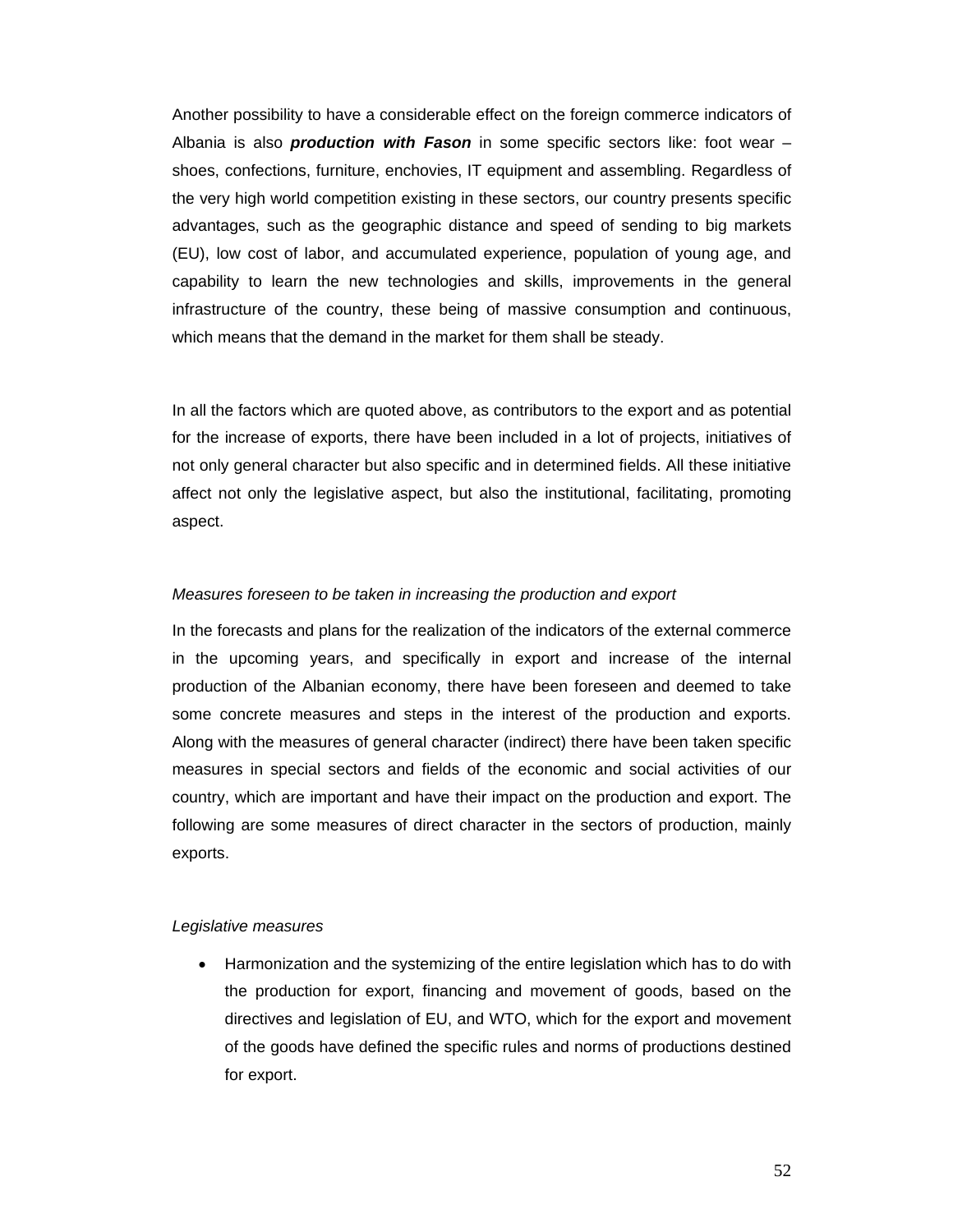- Harmonizing the legislation in the production, service and sale of all the products produced in the country in accordance with the EU etc, such as: agricultural products and agro-processing products, use of pesticides, treatment of animals, non-food products (for children and adults), productions of various household equipment and those of a scale of danger, in utilization of minerals, in utilization of properties and of the protection of the environment etc.
- Preparation and implementation of the legal basis which makes possible the setting up of institutions in the service and control of business and different products (financial, controlling certifying institutions, etc).

#### *Institutional measures (of financial character, quality, analysis, control, conformity)*

**Setting up and functioning of a Crediting Agency for Export,** which is evaluated as a financial institution indispensable for the development of exports. This institution exists in many other countries in the world (regardless of its form) and is considered an instrument of considerable impact in the field of export of each country. Thus a financial instrument of assistance to the local companies which to export and which has an impact in crediting and guaranteeing the exporting companies. It helps and incites the investors to invest in the production for export. it has an impact n knowing many international practices and providing assistance to the Albanian companies in knowing the international markets of many fields, paving the way for new perspectives for the products and services which are offered by the Albanian companies etc.

# *Ensuring the grant schemes for the development of marketing of the products and services*

The general objective of the grant schemes is to support the expansion and development of the market of exports, for the products and services. The specific objective of this grant scheme is to promote the performance and competitiveness of the enterprises, exporters in international markets. Granting of these grants shall be done to the effect of assisting the exporting companies to make use of their possibilities to expand the export market for the products and services they offer. There shall benefit those companies which can not afford to pay for the marketing activities fully 100% with their own funds.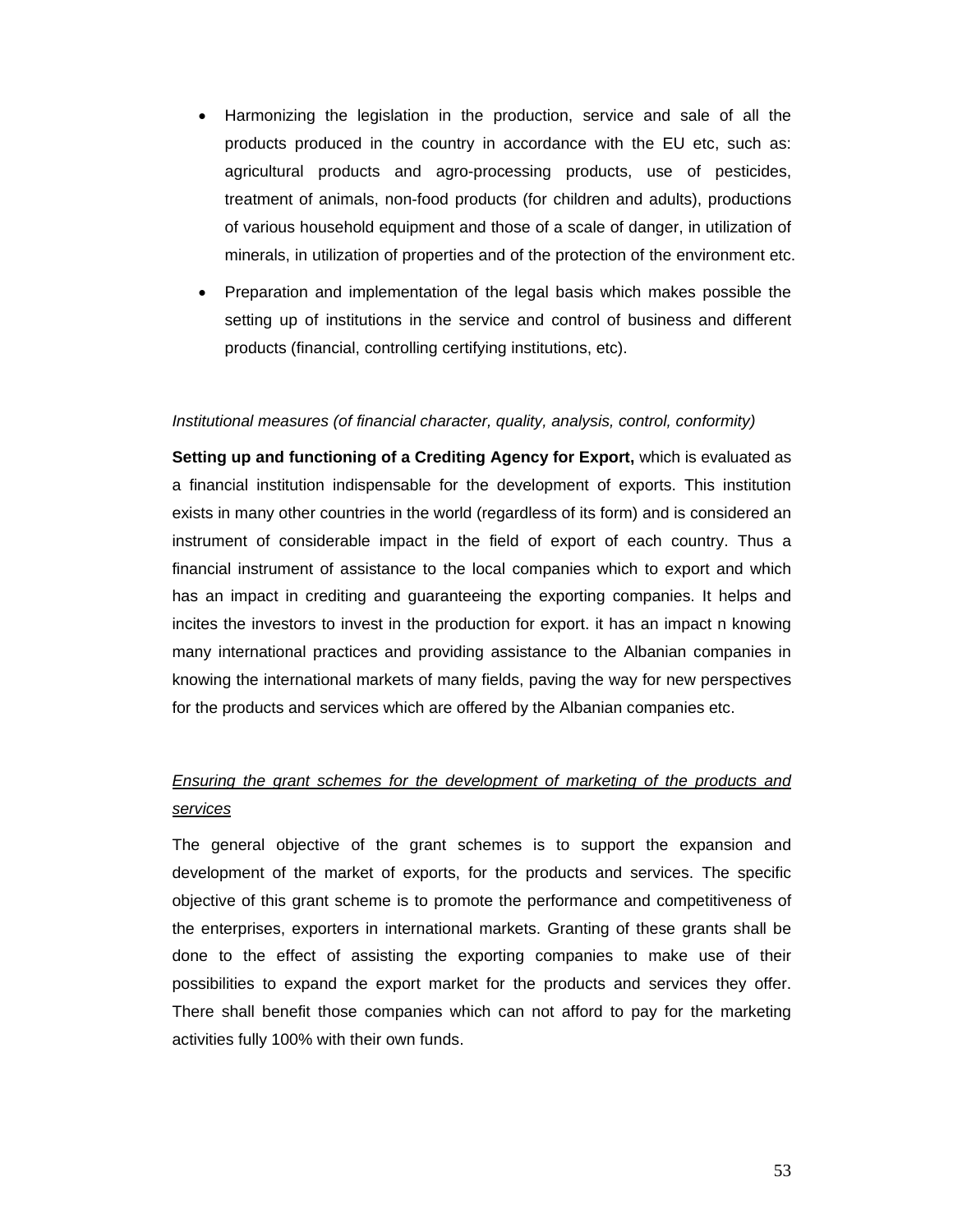## *The financial support in the form of grant to be ensured by Albinvest*

This financial scheme in the form of grant shall be implemented by Albinvest. It is a stimulating mechanism for the exporting companies, covering up to 50% of the costs of expenses of their for the implementation of strategies and programs of marketing for the products and services which they offer in the international market.

The consolidation and the setting up of the state and private institutions which deal with the evaluation and certification of the quality of the products and services, starting from the initial materials, conditions of production, manipulation, up to the circumstances of storing and consumption. In these institutions, there shall be incuded those: Metrology-Certification, Standards, Conformity, Accreditation, Laboratory and Microbiological Tests, Codification etc. All these institutions participating in the infrastructure of quality shall be evaluated as very indispensable to make possible and increase safety and chances of the Albanian products not only to go to export, but also for the internal market.

The establishment and consolidation of institutions and inspectorates making possible the registration, certification of the producing entities and different businesses in Albania. These institutions shall deal with: registration of animals, fruit trees, cadastre of land and its composition, registration and certification of establishments of livestock, farms, processing of food products, tinning of vegetables, fish, meat, establishments of exploitation of minerals, industrial production and products, and abiding by the environment norms, etc. These institutions and their information boost the safety, facilitate and make possible these products in the EU markets.

*Measures of consulting, organizational, information, infrastructural and marketing character* 

The organization of seminars and programs for establishing a system of effective marketing and management of quality of the product, putting the product within the standards and norms required by the foreign market, establishment of the data base and exchange of information with the foreign markets, stimulation of the setting up of research offices, agencies and professional consultants for the business, providing assistance with regard to organization, management, marketing etc. Along with the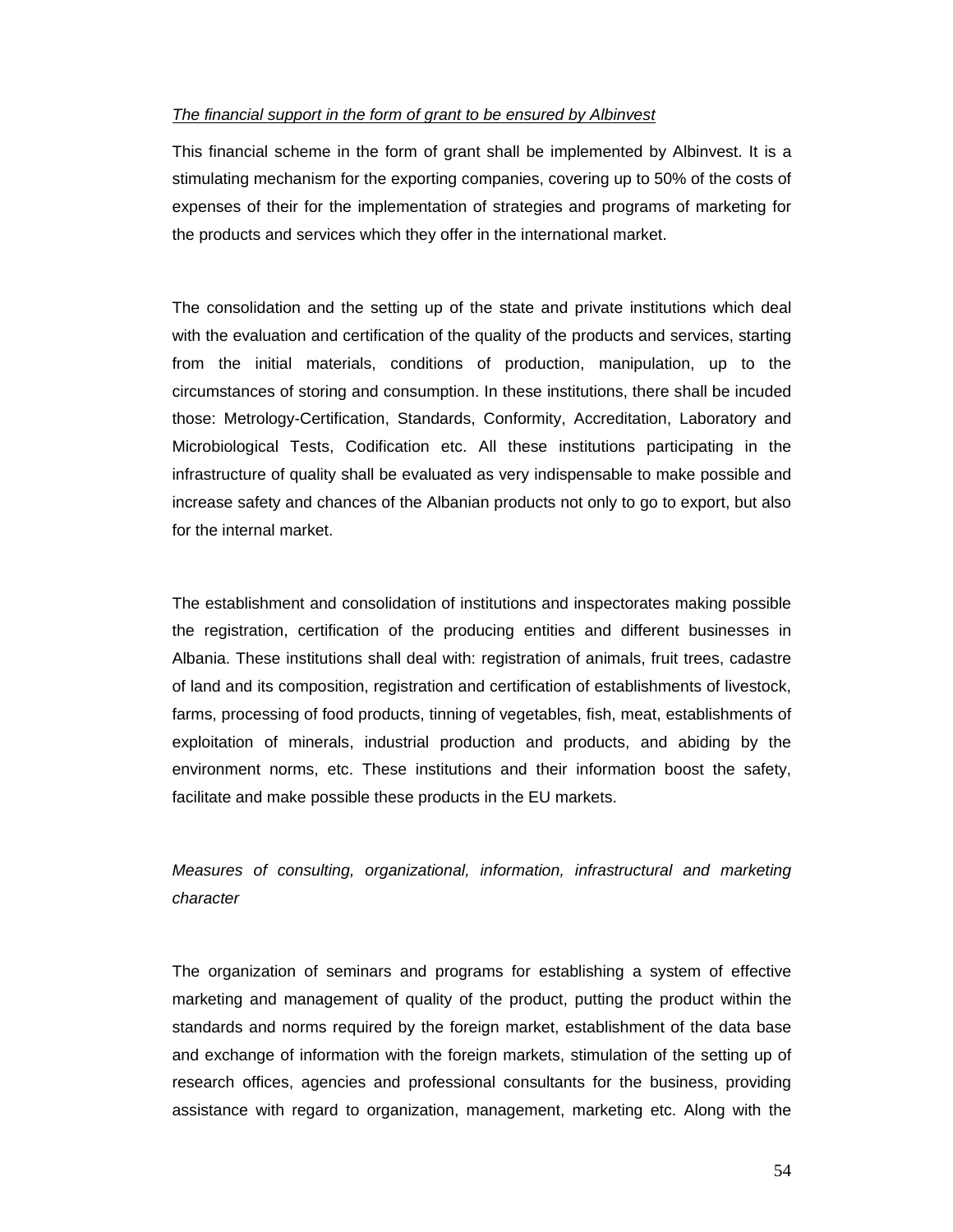role of METE, a functional duty shall remain with the more specialized institutions and connected closely to this field: such as Albinvest, regional agencies of development of business, department of development of agriculture and food in prefectures, research offices, private consultants of business, various assistance projects, etc.

The establishment of Collection Centers for the manipulation, processing, standardization, packaging, originating, as well as supply-distribution in the retail market and export of the agricultural and livestock products, as well as construction of butchers', and treatment of the meat of livestock and poultry in the entire territory of the country (mainly in the villages based on zones) (Put differently the Catalyst Centers of the Agricultural and Livestock Production), which are deemed to be set up within 2008.

**Import of goods** in general is evaluated to be more stable in these there upcoming years and in the forecast for the years 2006 – 2007, there has been taken into consideration the pace of increase of 12% while for the 2008, it has been foreseen with 14%. In 2008 and in some of the net years, it is deemed that imports shall undergo an immediate increase, based even on a lot of reforms and facilities which are being provided with regard to investments in general and foreign ones (including here even the 1 Euro initiative etc), investments in the electro-energy sector etc. All these investments shall require the importing of the technologies and different equipment. Such an increase of import sup to 2008-2009 and dominated in machineries, equipment, some initial materials are considered with a very positive sense which shall bring abort in the following years to the immediate softening of the commercial deficit.

**Trade balance in the three following years** shall continue to be negative and with a high deepening pace in absolute value, since the expected investments shall continue to stimulate evidently the import of the machineries and equipment. In the general aspect of payment balance with abroad this kind of commercial deficit is not a negative sign and of concern, but on the opposite they are assets which increase the changes even more for the increase of production and export, as well as at the same time, we have to take into consideration in the case of foreign direct investments, we have at the same time influxes of entry of currencies in different forms by these investors.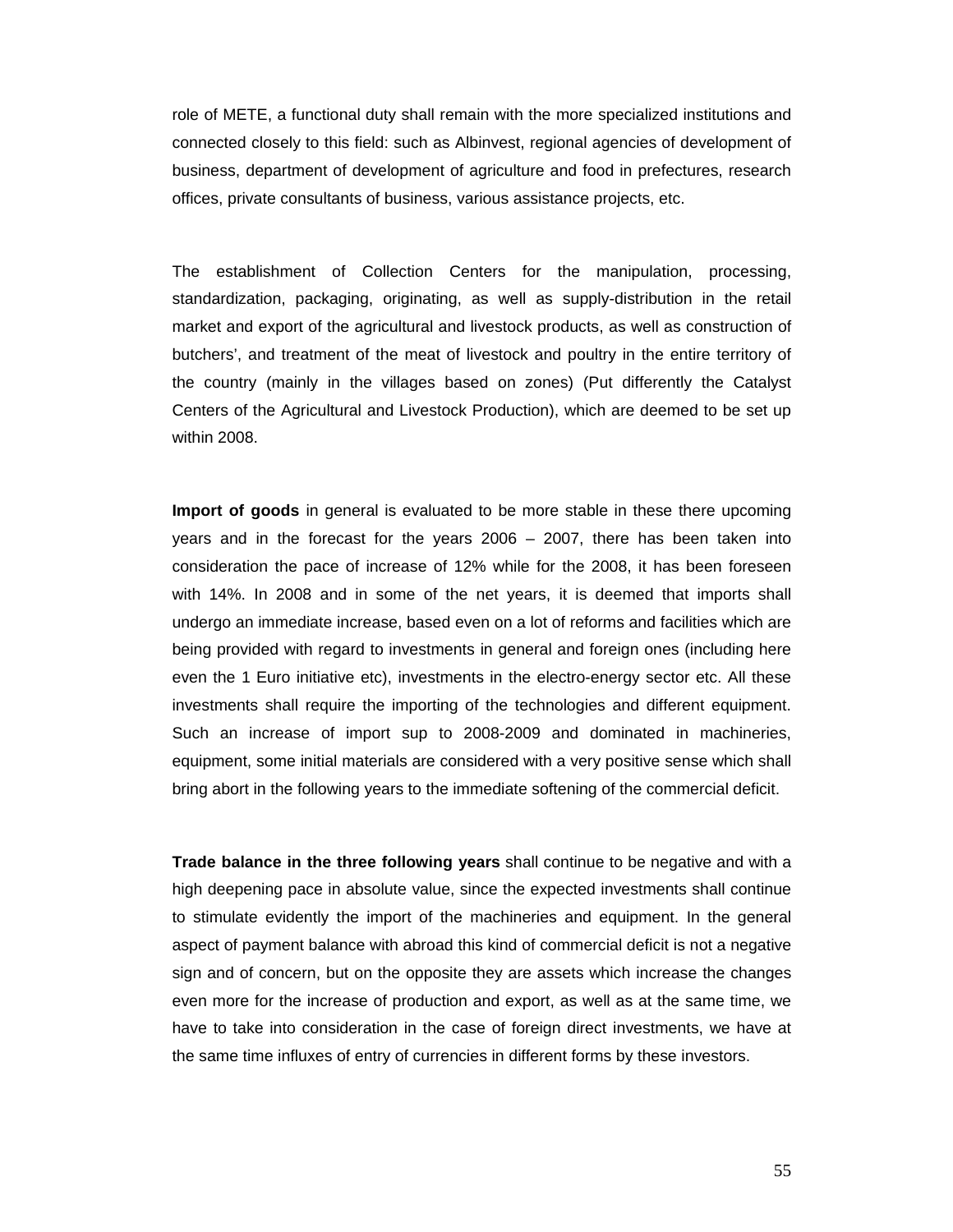*Foreign direct Investments (FDI)* 

# *Development of the foreign direct investments in Albania*

Although the influxes of foreign investments in Albania have increased continuously, they remain at very low levels compared with the Region. This, as a consequence of a negative succession of harming considerably the climate of business, due to the considerable administrative obstacles, spread corruption, regulating shortcomings, as well as the political and economic perceived risk of the country.



*Source: Bank of Albania* 

The foreign direct investments in the recent years, as it can be seen in the above graphic have undergone a considerable increase and specifically during 2004, owing to the privatization of the former Savings bank, the influx of FDIs for this year reached the value of 341 million USD. For 2005, foreign direct investments to the effect of absence of privatizations decreased to 255 million USD.

With regard to the Region, Foreign Direct Investments underwent a considerable increase only in 2003, and within 2 years, owing even to big privatization, they were tripled, reaching in 2004 the amount of about 11 billion USD.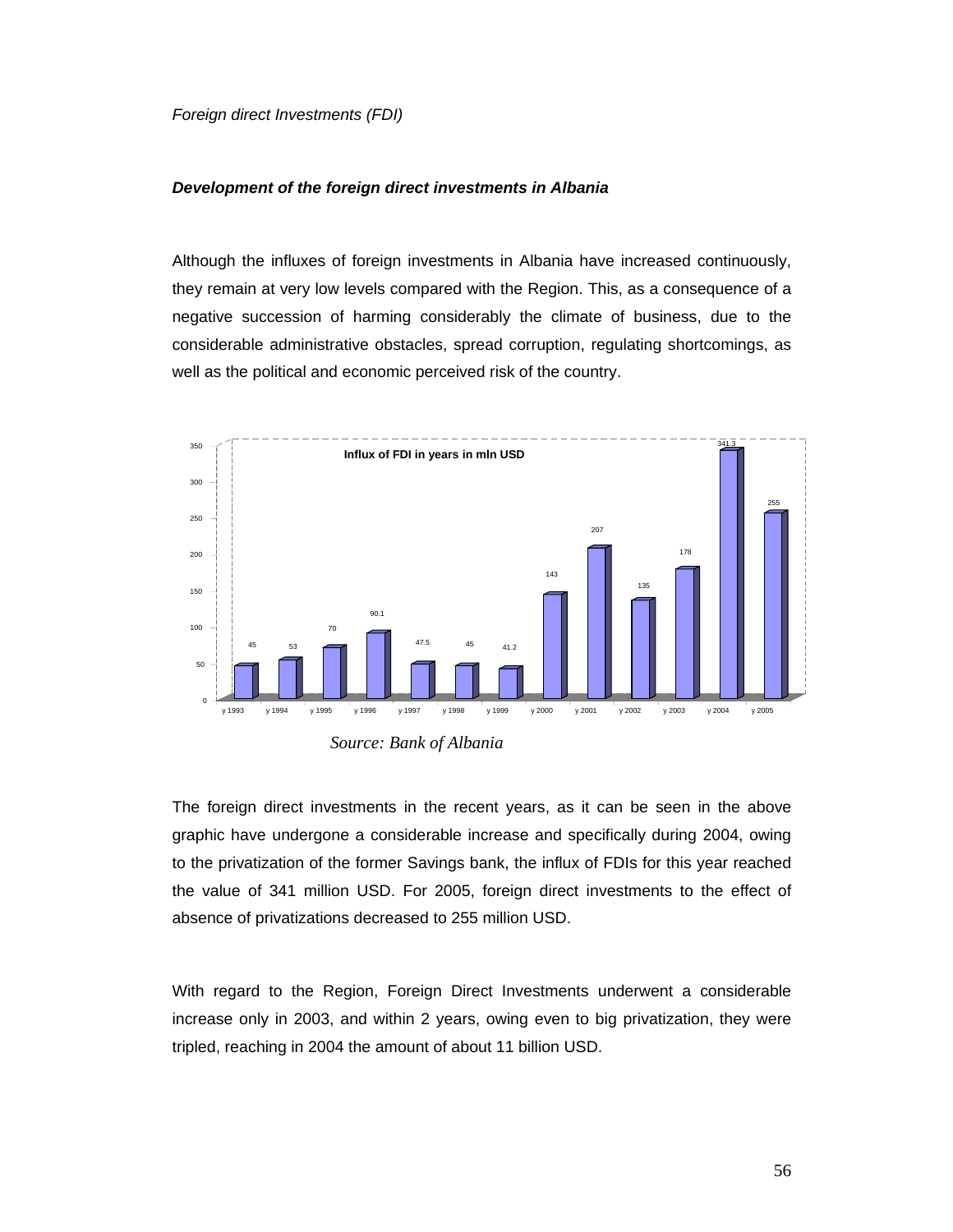

*Source: Bank of Albania* 

Bulgaria and Romania are the countries which have absorbed above 70% of the influx of FDIs of the entire region for 2004. Only Romania for 2004, has FDIs equal to five other countries of the region taken together, reaching a value of more than 5 billion USD.

In the aspect of succession or origin, Italy and Greece preserve a prevailing position in the foreign direct investments in Albania. 51 percent of the enterprises of direct investment are with participation of foreign Italian capital and 24 percent with foreign Greek capital. Next on the row is the Turkish capital (4 percent) and the American capital (3 percent). In the meantime, we find out an opening towards the middle east, accompanied with the increase of the influx of the capital from these countries.



# **FDIs according to countries of origin**

*Source: Bank of Albania*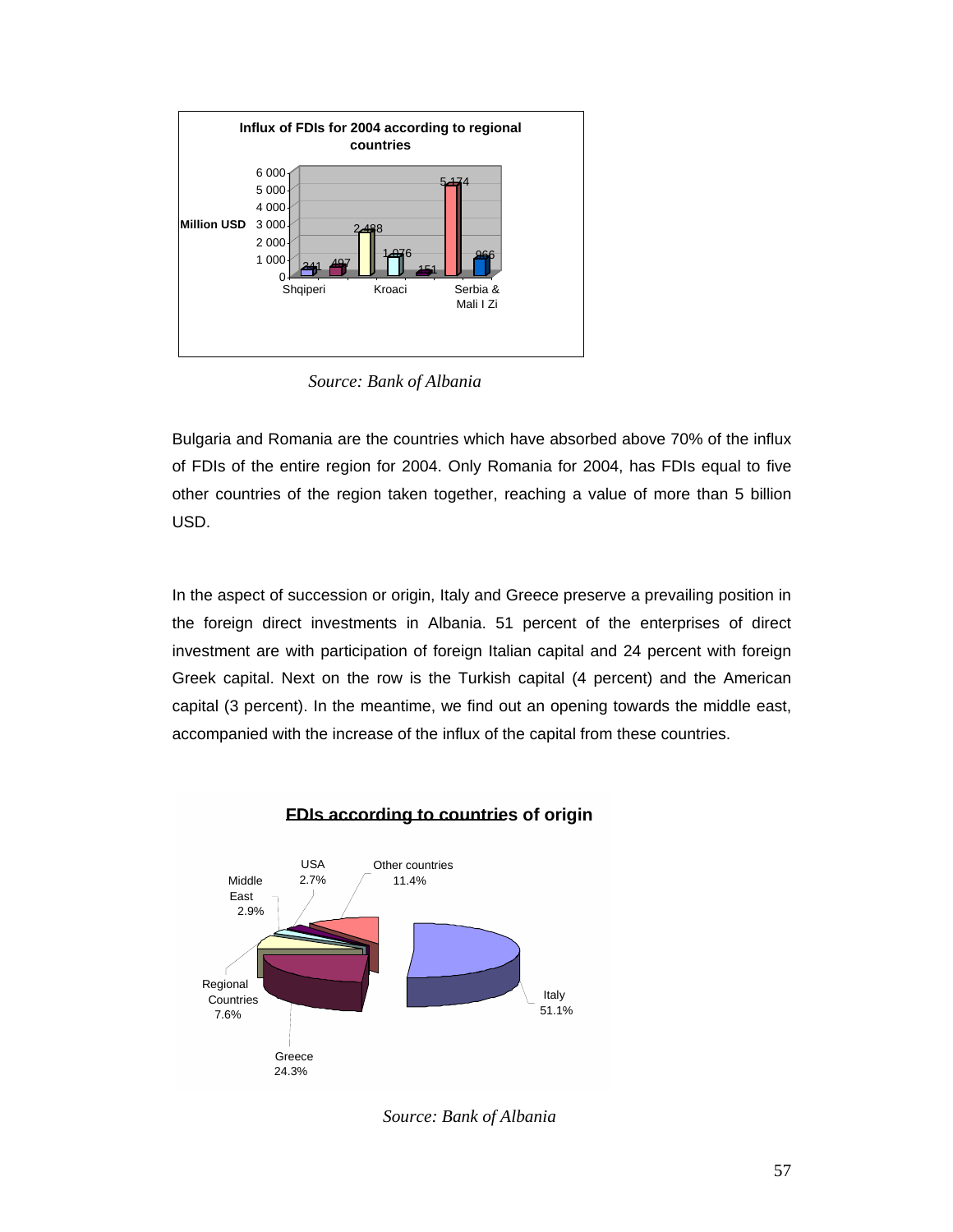With regard to the stock of foreign capital, in the end of 2004, not less than 82 percent of this stock was on behalf of the European Union countries, with the main investors Greece (with 48 percent of the stock of foreign capital later 2004) and Italy (with 30 percent). Greece and Italy have increased their presence in the stock of foreign capital in the country. The short geographical distance of Albania to these two countries, as well as a strong economic cooperation with EU are among the main reasons for the prevailing of the investors from these countries.

The increase of the stock of foreign capital over the years seems to have been more evident with regard to the Greek capital. The latter by the end 2004 is evaluated to be 18 billion Lek out of 7 billion Lek in 2001. The Greek capital is concentrated mainly in the communication sector (68 percent) which has come about as a result of the involvement in privatisations during 2000-2001 and wholesale trade (13 percent). Over the last years, there has faded somewhat its presence in the clothing industry. The Italian capital for the observed period (2001-2004) has preserved its representation at 60-65 precent with investments in processing industry. In end-2004, the stock of Italian capital is evaluated with 11.3 billion Lek out of 3.8 billion Lek for 2001.



*Source: Bank of Albania* 

With regard to the geographic distribution of FDIs in Albania, there is seen their concentration in Tirana (52%) and in the western part of the country. The zones where FDIs have concentrated are: the zone with the highest revenues and developed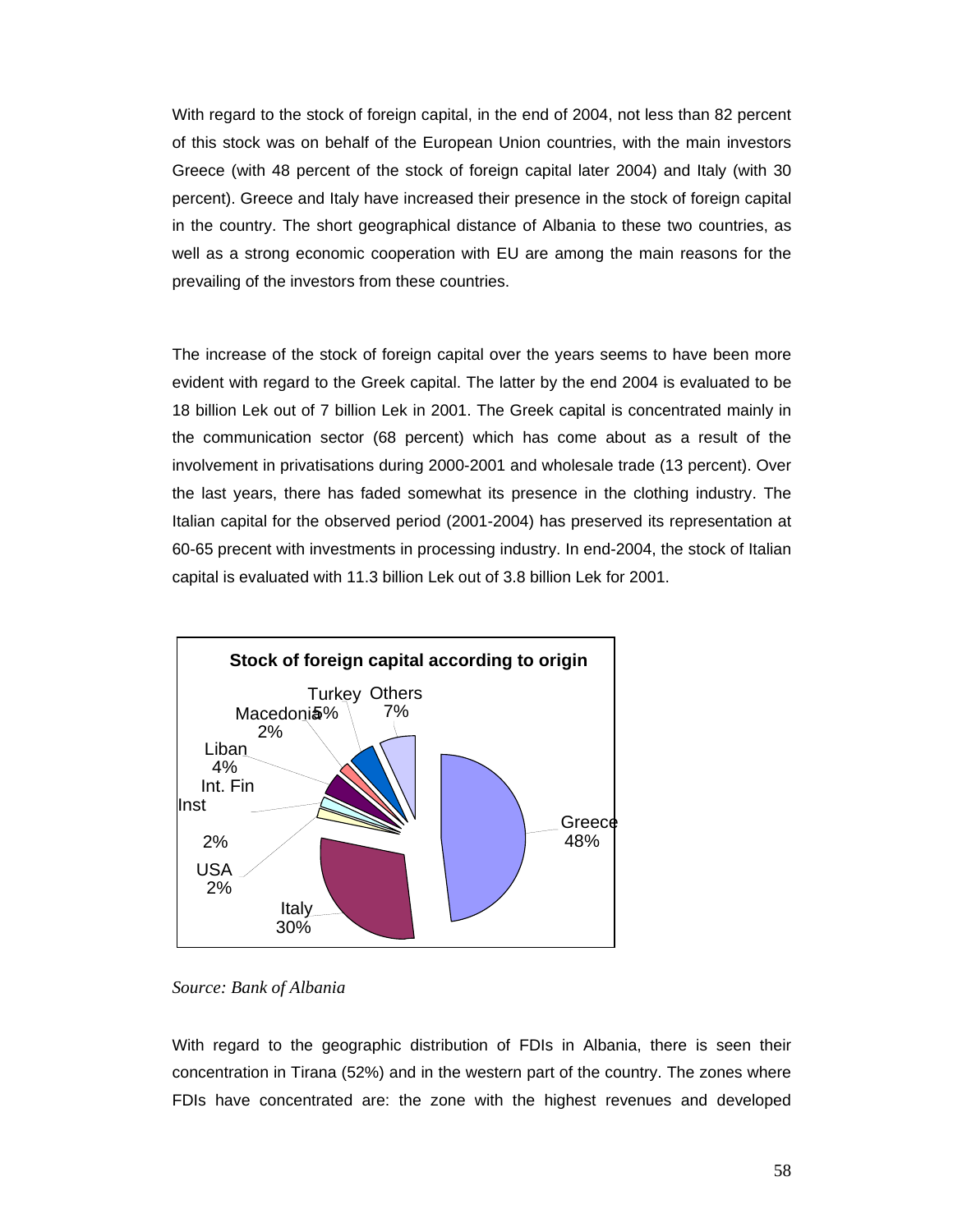infrastructure. The internal central part and the eastern-northern part of the country are the less interesting for the foreign investors. In addition to the undeveloped infrastructure of these zones and the missing marketing, an important role there is deemed to have been played the internal and external migration, which makes more difficult the qualified labour there. However, a considerable percentage of FDIs, are in the border districts with Greece like Korca and Gjirokaster.

The sector distribution of the foreign direct investment in Albania, indicates a high scale of concentration in the processing industry and field of trade.



**FDIs according to sectors**

The investments in industry have aimed the sectors of high concentration of labour and not those of concentration of capital or technology, leaving narrow room to the role of the foreign investments in the transfer of technology and boosting of technological capacity of production in the country, minimising the positive side effects of these investments in the other sectors of production.

# *Problems encountered by the sector*

Low levels of FDI in Albania may partially attributed to:

(i) problems of ownership on the land and conflicts, bureaucratic procedures for the registration of the ownership titles, for the approval and granting of construction permits have always created a barrier for the foreign investment.

*Source: Bank of Albania*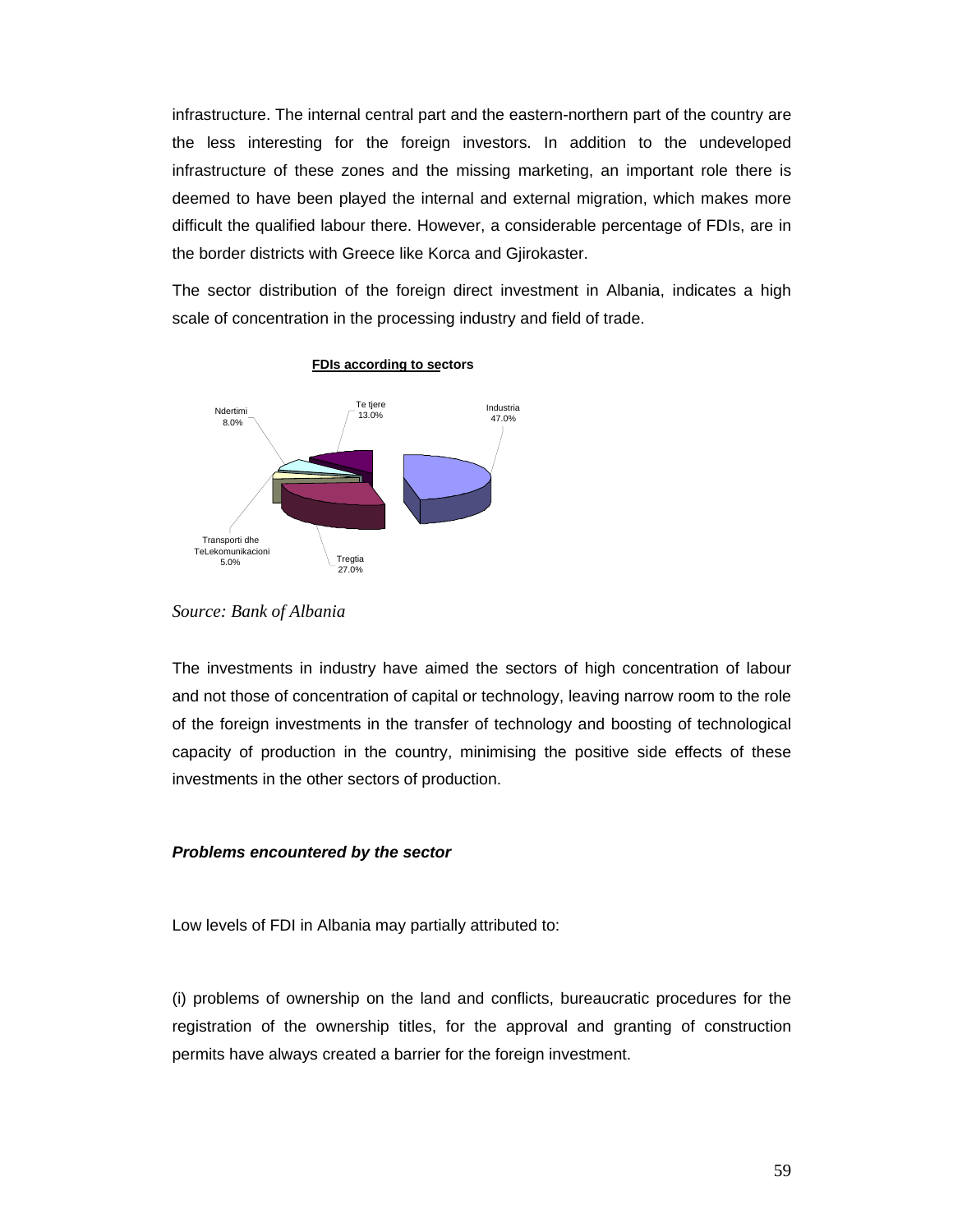(ii) slow process of privatisation, medium and big enterprises of the state in the industrial sectors with intensive capital and strategic sectors such as energy, telecommunication.

(iii) Perception of a political and economic risk of the country from the potential foreign investors.

(iv) Poor functioning of the public institutions, corruption, trafficking and poor implementation of law.

(v) Absence of efficasity and high cost of infrastructure (transport, energy, water), as well as absence of industrial parks for FDI oriented by export and tourism. Although there exists a law providing for the establishment of free zones and industrial parks, so far in Albania there has not been created any free zone or industrial park.

(vi) Insufficiency of financial, banking, non-banking services (low level of crediting, low quality of financial services for international commerce, high rate if interest, high requirements for collateral, services of insurance companies etc).

| <b>Possibilities</b>                                                                                                                                            | <b>Strong Points</b>                                                                                     |  |  |
|-----------------------------------------------------------------------------------------------------------------------------------------------------------------|----------------------------------------------------------------------------------------------------------|--|--|
| European Integration<br>Regional Economic Integration (Cefta)<br><b>Broad Diaspora</b><br><b>Reform of Education System</b><br>Reconstruction of Infrastructure | Geographic short distance to the majority of<br>regions and markets in Europe                            |  |  |
|                                                                                                                                                                 | Qualified labour with low cost<br>Labour culture<br>Mineral resources<br>Natural and tourist attractions |  |  |
|                                                                                                                                                                 |                                                                                                          |  |  |
| Weak points                                                                                                                                                     | <b>Risks</b>                                                                                             |  |  |
| Small local markets                                                                                                                                             | Competition of neighbouring countries                                                                    |  |  |
| Low income per capita                                                                                                                                           | Salary increases and lossing of the                                                                      |  |  |
| Poor infrastructure                                                                                                                                             | competing advantage of the low cost of<br>labour                                                         |  |  |
| Outdated industrial technology                                                                                                                                  |                                                                                                          |  |  |
| Poor financial sector                                                                                                                                           |                                                                                                          |  |  |

# **Albania as an attractive country for FDI, SWOT analysis**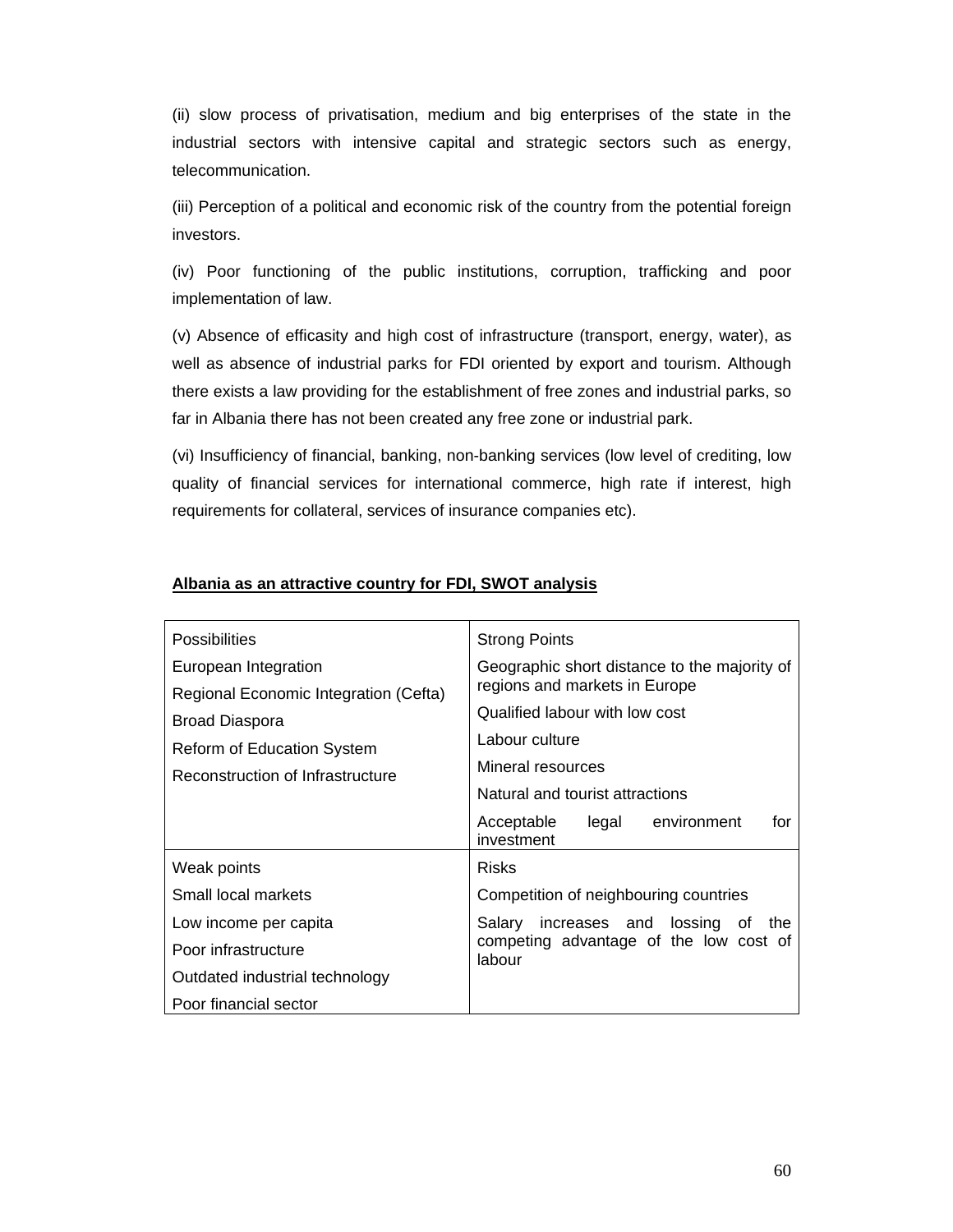#### **Objectives**

Increase of the influx of FDI through the acceleration of the process of privatization and concessions; process of privatization and specifically that of the strategic sectors of the economy shall be a main source of the increase of FDI in the short and medium term. In the period 2007-2008, there shall be concluded the privatizations and concessions in the electro-energy sector, in the sector of oil-gas, in the sector of transport and SMEs.

The increase of the influx of FDI in separate sectors such as in the industry of shoes and clothing, business of services and construction materials. With reference to the sector researches performed with the assistance of CARDS program, the project "Support for promotion and regulation of commerce" turned out that Albania has a competing advantage in these sectors, which have an immediate need for promoting activities. the increase of investment influx, even in the potential sectors, such as in the mines sector, gas and oil, agro-business and tourism have also been subject to some observations from the experts of this project, but the promoting activities in these sectors have to be carried out only after the performance of the pure sector researches on the possibilities of investments.

The strengthening of the capacity of promoting and implementing capacities of the strategies and governmental policies in the field of inciting business and investments; By the law no 9497, dated 20.3.2006 there was set up the Albanian Agency for Business and Investment and so far there has been done its restructuring as a consequence of merging three agencies (agency for promotion of foreign investment, for small and medium enterprises and that for the promotion of exports). To the effect of implementing the politics and strategies in a more efficient way it is indispensable to strengthen this agency wit human resources (recruitment and training of staff) as well as financial resources.

The setting up of industrial parks with the necessary infrastructure and services decreases costs of investment in a considerable way in a country like Albania where the problems of ownership and infrastructure remain an obstacle for the absorption of foreign investors.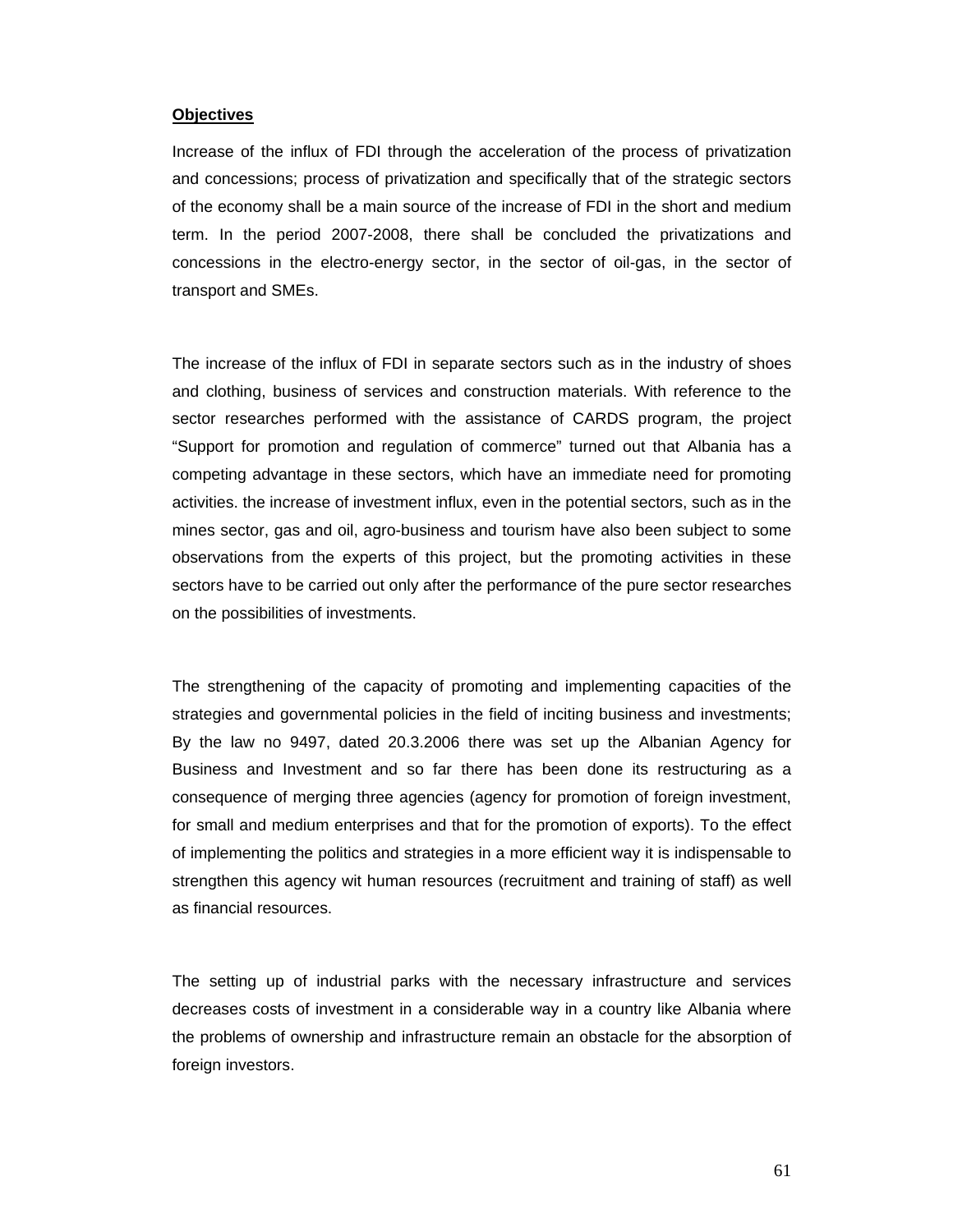In the period 2005-2009, half of the needs for investment of Albanian economy shall be covered by FDI; The implementation of the program of government 2005 – 2009, strengthening of the regulatory capacity on the market, establishment of competition and elimination of informality in economy, guaranteeing of the ownership titles and solution of the inherited conflicts, liberalization of procedures for entering the market and a more quick integration with the regional markets and those of EU shall make possible that in the four upcoming years half of the needs for investment of the Albanian economy be covered by FDI.

The improvement of the image of Albania as the most attractive country for investment in the region every promoting activity to the potential investors would fail if it is not known in advance the perception of the image of the country to the latter. Although there has not been a research to define the image of Albania in the world it is more than clear that in this respect there is a lot to be done specifically in the neighboring European countries such as Italy, Greece, but also Austria and Germany, the regional countries with which the business relations are more intensive and of reciprocal interest.

# **Measures to be implemented**

The acceleration of the process of privatization as a main source of increasing FDIs in short time periods (within 2009)

Drafting and approval of the new law in concessions (by 2006);

Training of the staff of Albinvest to the effect of developing the capacities in the function of reaching the objectives of promotion and service to the investors and other activities which serve for the strengthening of the capacities of this agency (within the first half of 2007);

Promoting activities in countries like: Italy, Germany, Austria for the promotion of the industry of shoes and clothing, services business, and construction material in accordance with the program determined in advance.

Identification of markets and possibilities of investments in potential sectors such as that of electro-energy, mines, gas and oil, agro business and tourism (within 2007).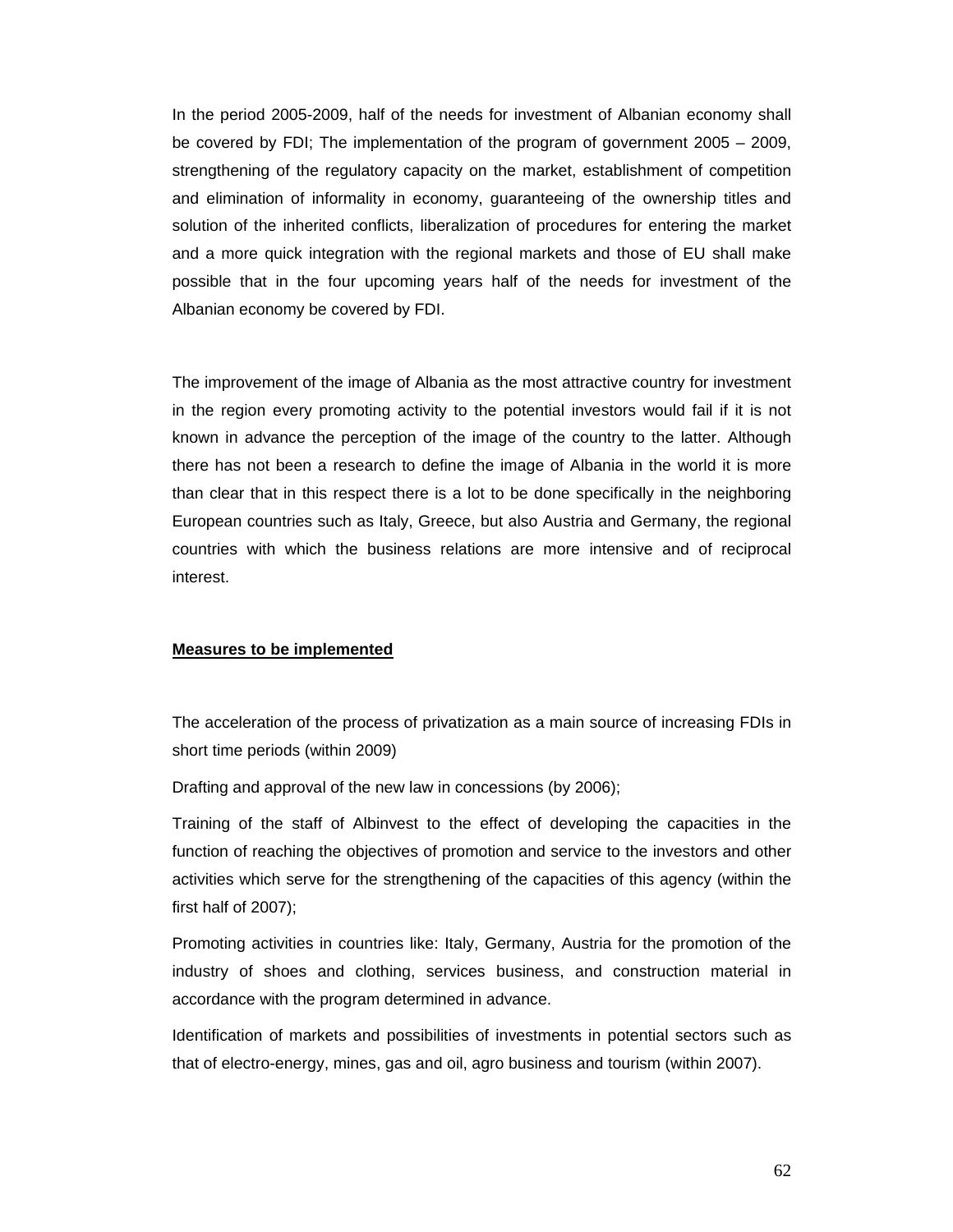Improvement of business climate: simplification of procedures for registration of business, simplification of licensing, simplifying the customs and tax procedures, solution of the problem of land and construction, improvement of the administrative review, reduction of the informal economy shall have a positive effect in increasing investment in the country.

#### **Establishment of industrial parks**

Guaranteeing the infrastructure of business is a very attractive element for the investors, specifically the physical infrastructure, connected to the system of transport, energy, technologies of communication and information. Modernizing of such an infrastructure for the conditions of Albania is of course a long term process. One of the priorities in this respect and which is going to have a quick impact is **establishment of industrial parks.** In cooperation with the authorities of local government there shall be worked for identifying the industrial zones considering this as one of the most important tasks in the plans of the development of the territory. Being aware of the missing funds, with the support of foreign donors and contribution of private sector, businesses will know to orientate themselves for their investments.

In this framework, it is indispensable the identification of the appropriate strategic zones, about 30-50 ha or more and later through the private-public partnership or through the establishment of a development fund with the support of the banking sector, and in cooperation with the local authorities and private entities there has to be established the first industrial park (time period: within 2007).

Identification of groups and countries where to act for the improvement of the image of Albania as well as the determination of the respective activities (time period: within 2007).

Services to the existing investors as source for the generation of new investments (aftercare service).

# **Specific programs/activities**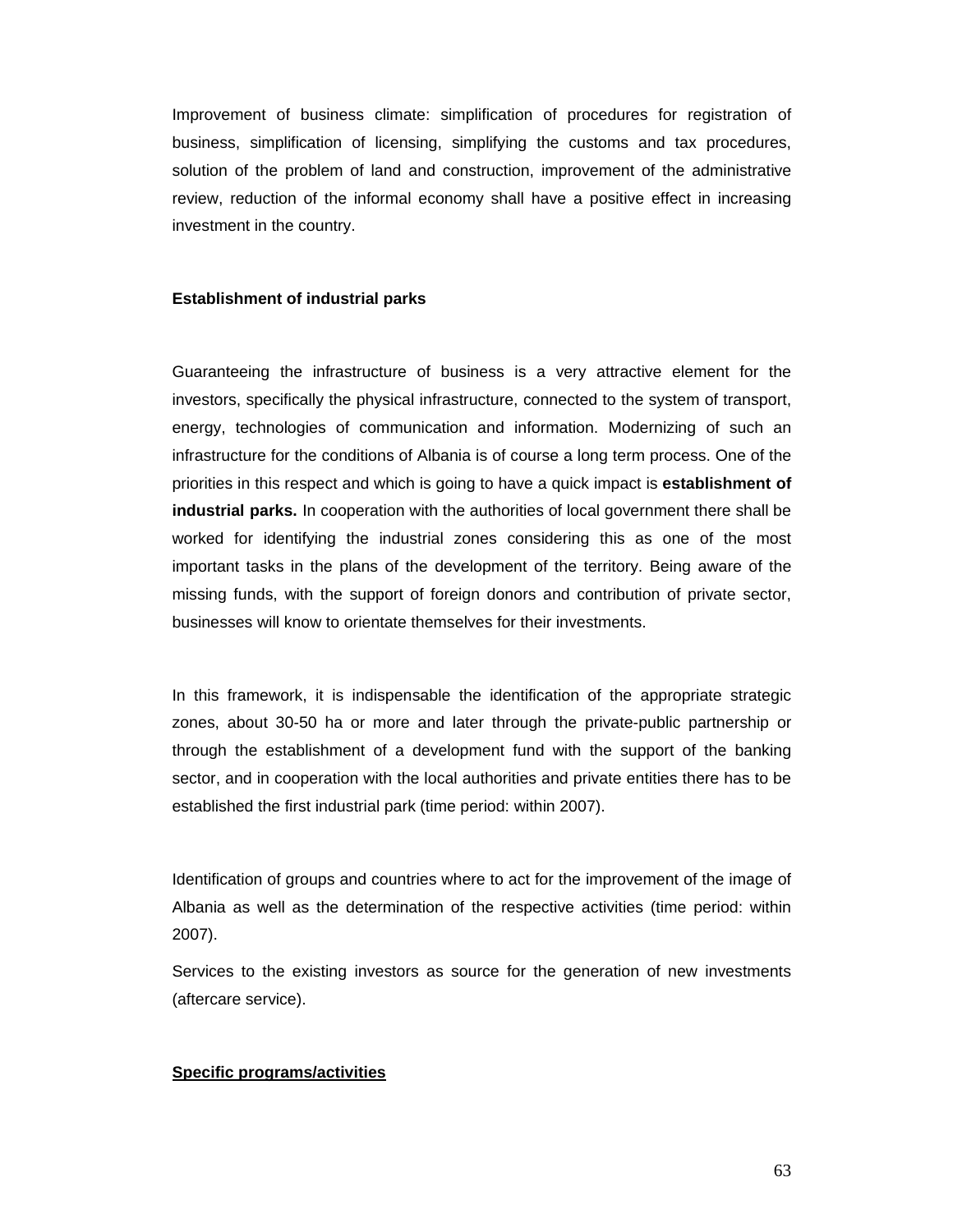# **Initiative "Albania 1 Euro"**

Albania 1 Euro is a project aiming at encouraging new investments in production and in strategic sectors, encouraging the foreign and local investments. This project shall be oriented in **Priority Sectors and Priority Regions** and it finds its main support in offering the state owned property (assets, natural resources, economic activities, fees for public services etc) with 1 Euro.

The essence of this initiative consists of a whole legislative and institutional reform where for its implementation there is being worked for drafting a concrete program of measures to the effect of inciting investments in the production and infrastructure sectors. The interventions have been concentrated in renting the sites, storing houses, bases which are public property, towards a symbolic rent, in privatization with priority of all the state assets where there are carrying out their activity the companies involved in productive activities in total and export specifically, as well as acceleration of the registration of the process of immovable properties and the process of restitution and compensation of the properties.

# **Privatisation of state owned companies**

The value of assets and services of the main enterprises which are presently state property and which are on the way of privatization within 2007, consists in the quick privatization of all these assets, but being closely connected with the process of restitution and compensation of properties to the legal owners.

At the same time the process of privatization is closely connected to some initiatives launched by the government to increase considerably the investments, offering the state property with very attractive prices in favor of investments.

Presently, zone of the biggest state companies like Alb-TeLekom, Armo Sh.A, INSING-Sh.A, KESH-Sh.A distribution part etc, are on the way of complete privatization.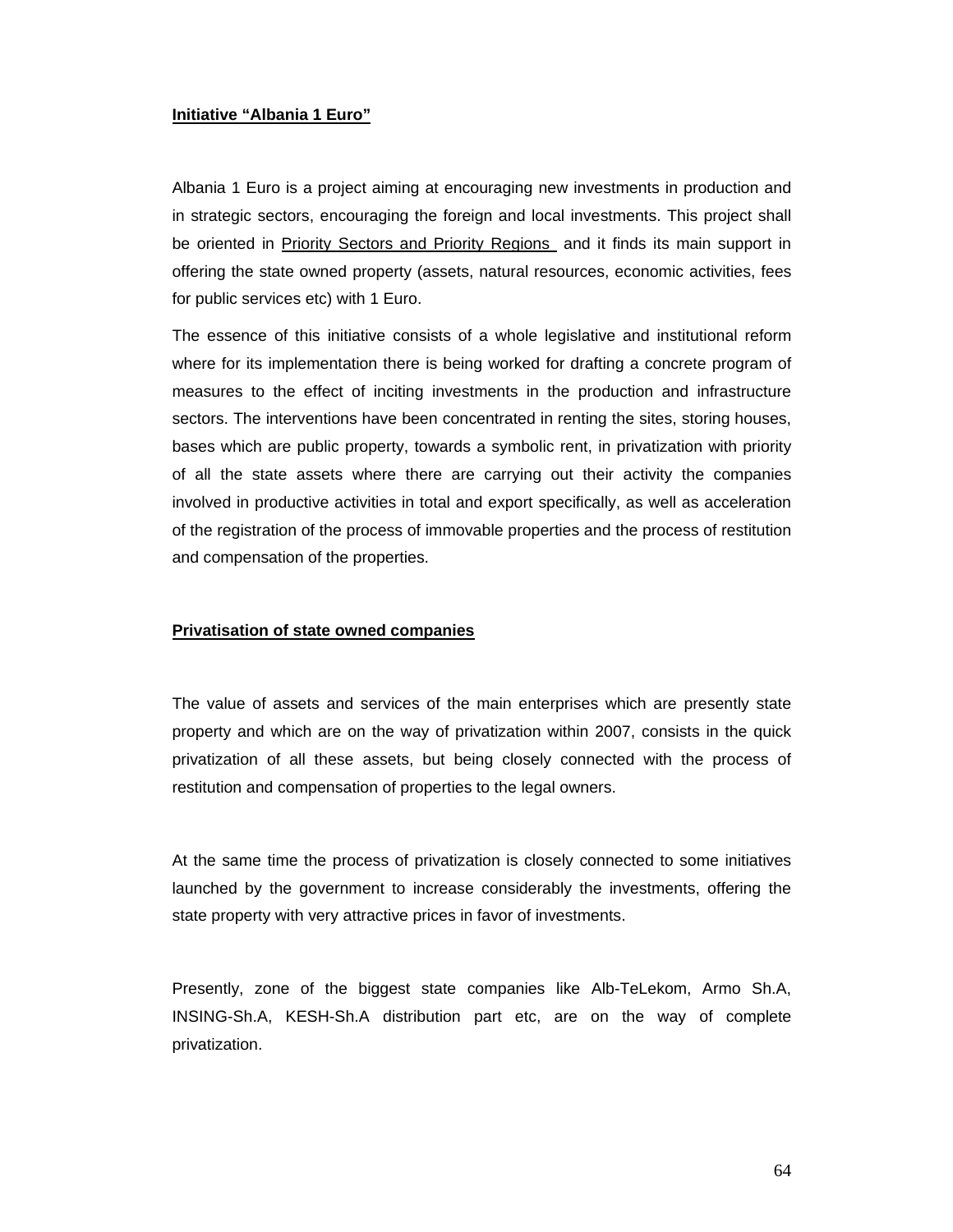**Privatization of Albtelecom Sh.A** is foreseen to be done within 2007 and the revenues in the budget is deemed to vary within 10-15 billion Lek.

**Privatization of ARMO Sh.A,** for this company the selection of the privatization form is in process, granting in concession. In the event of privatization of this company it is foreseen that in the second half of 2007 or the first for 2008 and it is evaluated to be 10.7 billion Lek.

**Privatization of the company of Electrical Distribution (KESH),** with reference to the program for restructuring and privatization of KESH Sh.A, the process of privatization of the part of the company for the distribution of the electrical power is expected to take place within 2008. The amount of revenues can not be foreseen for the moment, since it is expected to be done the division of this part from KESH Sh.A.

At the same time, with reference to the changes in the law on concessions, in the spirit of these changes there has been foreseen the granting on concession of many hydropower stations (HEC) which presently exist and of the new constructions for the production of ht electrical power.

#### **The Administrative Reform**

The Albanian regulatory environment has reflected problems with regard to the quality of the legal framework having an impact on the development of business this being accompanied even with high cost for its development and enhancement, inciting the latter to remain in the informal market. This has affected the competition ability of the Albanian economy reducing even the scale of attraction of foreign investors.

For this the Albanian Government has undertaken a comprehensive regulatory reform which consists a dynamic and all-inclusive program to create an attractive regulatory environment for new local and foreign investments. Upon the order of the Premier Nr 170, dated 31.10.2005, there was set up the Task Force for steering and monitoring this reform, which is presided over by the Premier. In the framework of this reform, there have been created even technical groups, which are presided over by the deputy ministers, in accordance with their coverage fields. These technical groups under the authority of the Ministry of Economy, Trade and Energy have drafted the Plan of the Regulatory Reform Action, approved upon Council of Ministers Decision 517, dated 15.3.2006. This action plan intertwines the short term measures for reducing the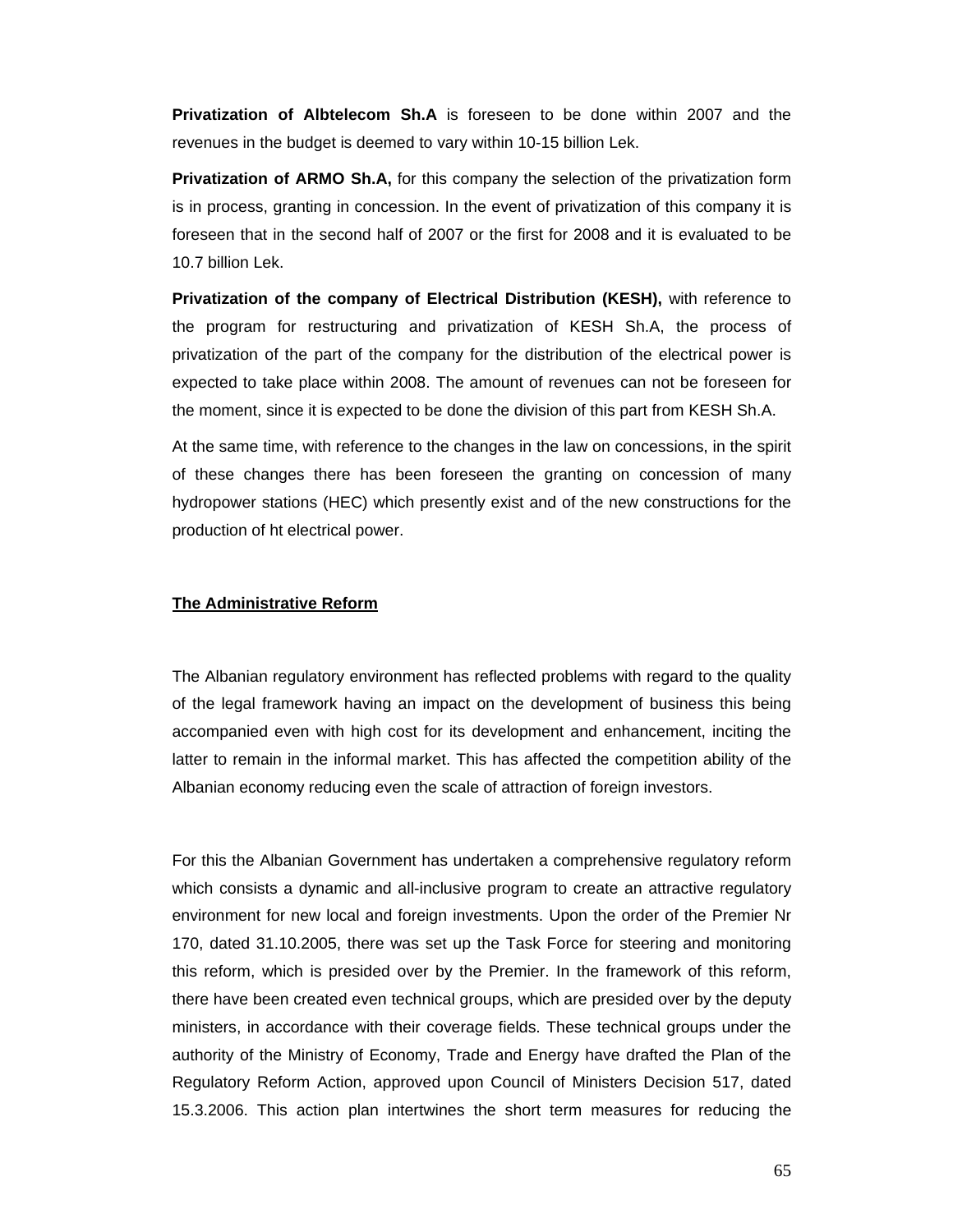administrative obstacles to the business with the long term objectives to be reached by the regulatory reform.

Novelties of this reform:

l

- Increase of level of its steering from the Minister to the PM,

- Focusing not only on improvement and elimination of the existing administrative obstacles but also in not allowing the creation of new obstacles. To this effect there shall be worked for drafting and implementing of (i) good governance principles $8$  and (ii) principles of regulatory quality;

- Establishment of the system for the management of such reforms and this complex. This is going to guarantee for the reform to be long term and steady.

- The Task Force presided over by the PM has established the necessary institutional framework which is going to make possible the coordination and management of the regulatory reform. So far, there have been reached evident results with regard to the improvement of the field of the registration and licensing of business. At the same time there has been institutionalized the dialogue and consultation with business continuously for all the policies launched in the framework of this reform. In these round tables, in addition to the experts involved are also all the institutions set up in the framework of the Regulatory Reform.

**Registration of business** is one of the directions of Regulatory Reform for the improvement of the climate of business, as a priority commitment of great impact in the business activity. The Objectives of the Government in this respect are of a short term and long term nature.

**Short term are:** (i) Emergency improvements of organizational nature for the good functioning of the Office of commercial register, (ii) improvement in the respective legislation for facilitating the administrative procedures for shortening the registration time periods and equal treatment of foreign and local business, meeting of reciprocal obligations for notifying the respective offices of taxation and commercial register.

*In registration of business, there has been foreseen the respective legislation, as well as there have been taken the measures of the administrative nature. Thus it has been achieved:*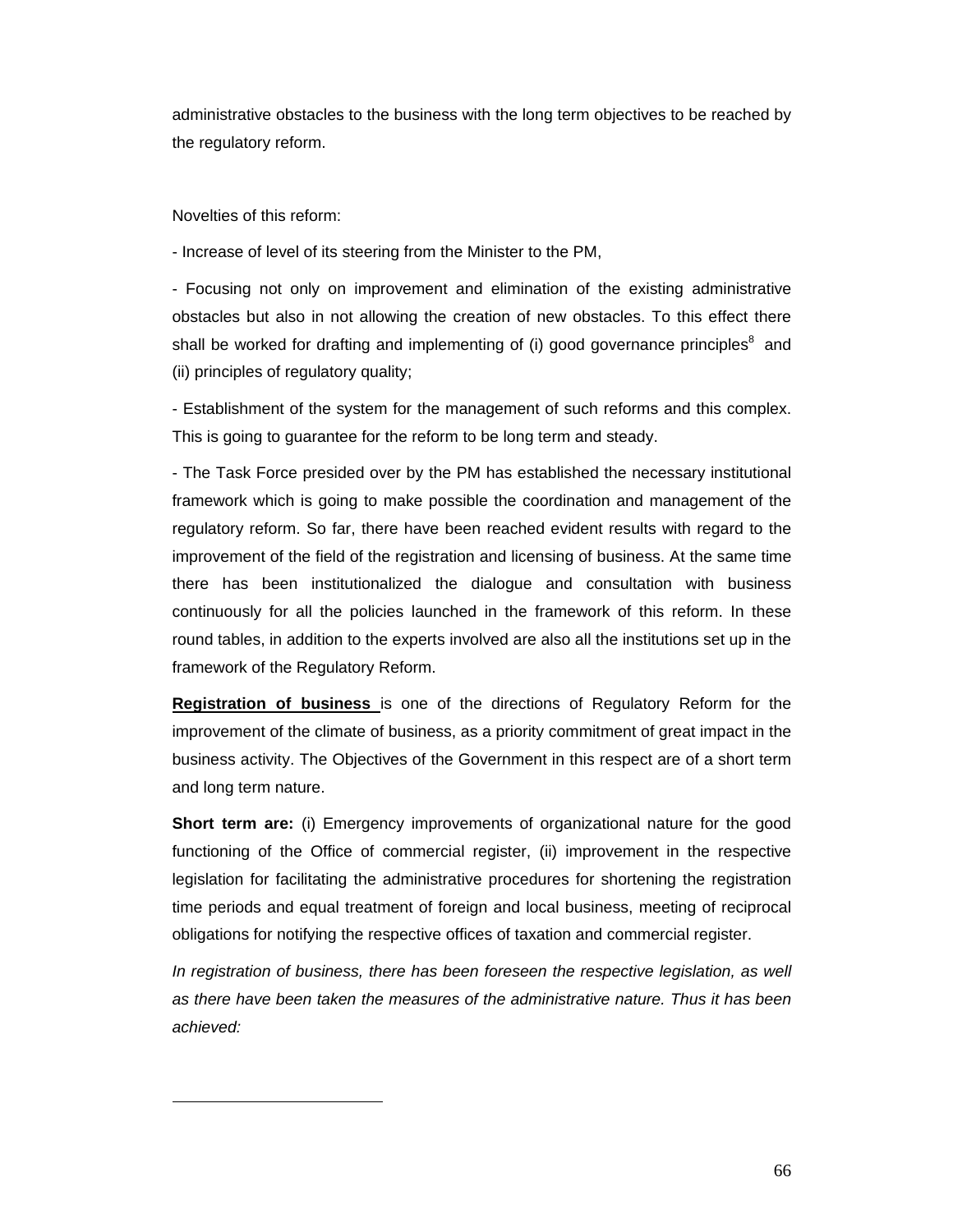- Shortening of the time period of registration of a business from 30 to 8 days, (ii) improvement of the procedures of forwarding the request, (iii) taking of measures for avoiding the duplication of the personal data of managers of different commercial companies.

- Equalizing the fees for the registration of business as well as performance of the notary acts for the local and foreign businesses.

- There has started the work for the entire computerization of the commercial register, involving to this effect abort 40 persons with temporary contract. The process of computerization is foreseen to end later June this year.

**In the long term,** there is aimed the improvement of the quality of service and efficiency in the course of offering this service as well as reduction of corruption for registering the business. This is going to be achieved through the setting up of a completely new model, which is going to realize the registration of business at one time.

In a three year period, there shall be done functional the National Business Centre, which shall serve as a one stop shop for the registration of business, implementing the project on Behalf of Millennium Challenge. These measures shall bring about the reduction of registration days from 47 days into 1 day, reduction of the percentage of the business paying bribery during the registration and offering the on-line services.

In accordance with the Action Plan for the Regulatory Reform, in the system of licensing, the work shall be done in two phases: (i) complete review of the licensing system for reducing the existing administrative obstacles, (ii) detailed review of the legal framework for every sector determining the present status with regard to the compatibility to Acquis Communautaire as well as identifying the measures for their harmonization.

So far there has been amended the legal framework for licenses in the mining, oil and public work sector. At the same time there have ended the analysis in the transport sector and work is being done for the health sector and also for the preparation of the respective reports. Until later 2006 there is foreseen to end the review in accordance with the first phase objectives.

In the long term, the licensing aims at simplifying and harmonizing the licensing procedures in all the sectors making use of the principles of good governance and such experiences as Guillotine, administrative simplification, self-declaration principle and self –certification etc. The Albanian government shall aim at providing the services

67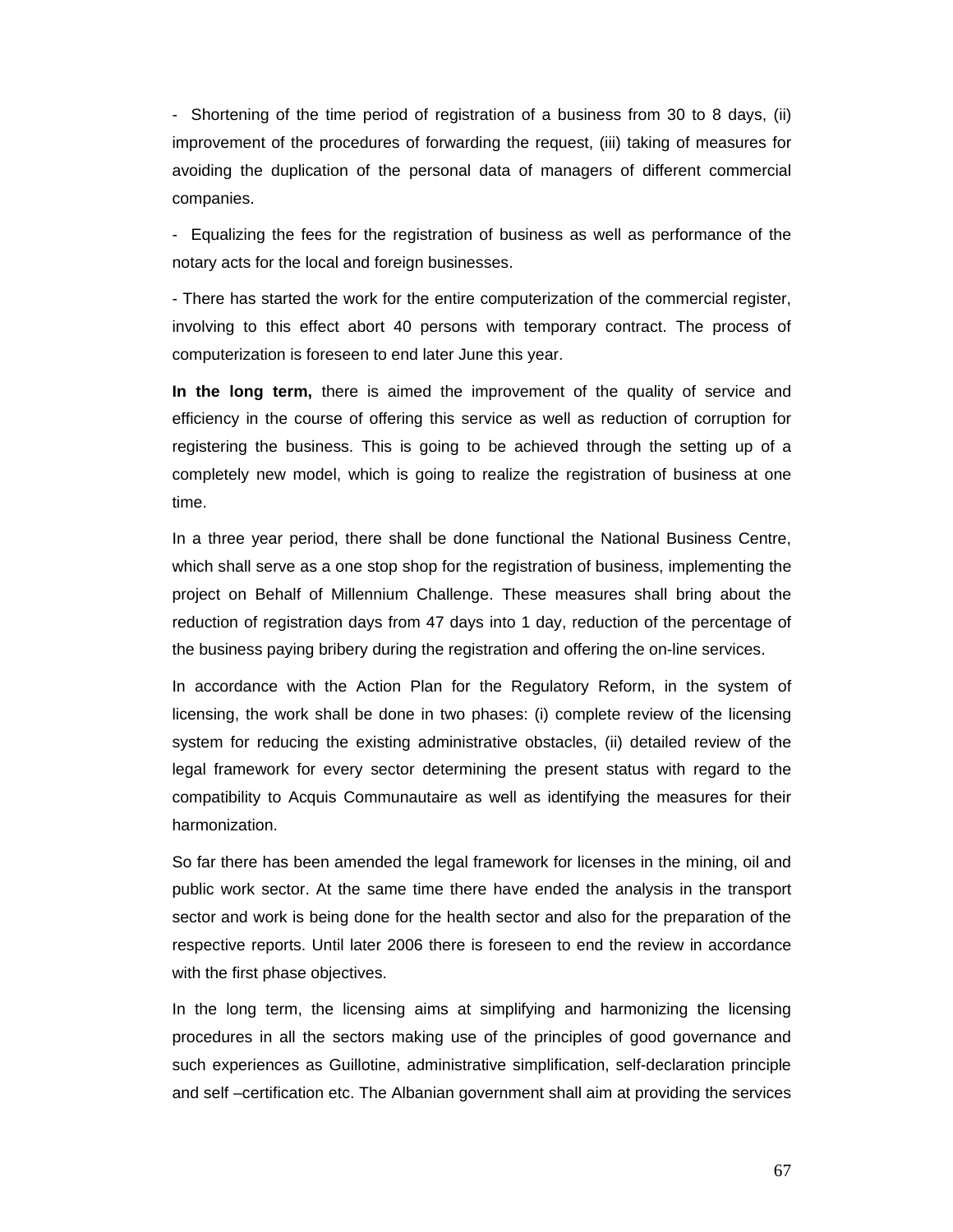for the business according to the experiences of one stop shop, evaluating the OECD for licensing.

Relying on the Articles of SAA on the freedom of establishment, Albania must, upon the entry into force of the agreement, guarantee not a less favorable treatment for the companies from the EU countries, same as the treatment offered tot he local companies or companies from the their countries. To this effect, there has been eliminated the discrimination. At the end there can be said that work is oriented in accordance with the above mentioned objectives of establishment to guarantee the performance of obligations in accordance with SAA.

## **4.2 Financial Sector Reform**

In the period 2003-2005, the banking system in Albania experienced some evident achievements with regard to the increase of the volume of assets, increase of banking products and increase of the number of the banks and their network. In the course of this period, the assets of the banking system were increased by 157.3 billion Lek, or 13.5 percent as annual average. In the years 2003, 2004 and 2005, there were licensed three other banks, increasing the total number of banks to 17.

The increase of the banking activities was highlighted through the evident increase of their loan activities, total increase of assets and expansion of the bank networks in the other regions of the country, where services were missing earlier. In addition to this, the services of the client have gone through the considerable evolution through the final installation of the electronic terminal, accompanied with an increase in the circulation of the number of electronic cards.

In the end of 2005, the number of bank branches reached 127, while the number of the banking agencies reached 113. The number of employees in the banking industries was increased approximately by 22 percent per year. Such developments indicate a perception improvement of the investing environment in Albania by the banks.

The banking system reports a positive increase result from 4.45 billion Lek in 2003 to 6.60 billion in 2005. The main indicators, profitability, return on average assets (RoAA) and return on average equity (RoAE) have indicated an increasing tendency during this period, indicating a qualifying improvement in the profit making banking system. At the same time, regardless of the high profitability of the capital, there is no evidence on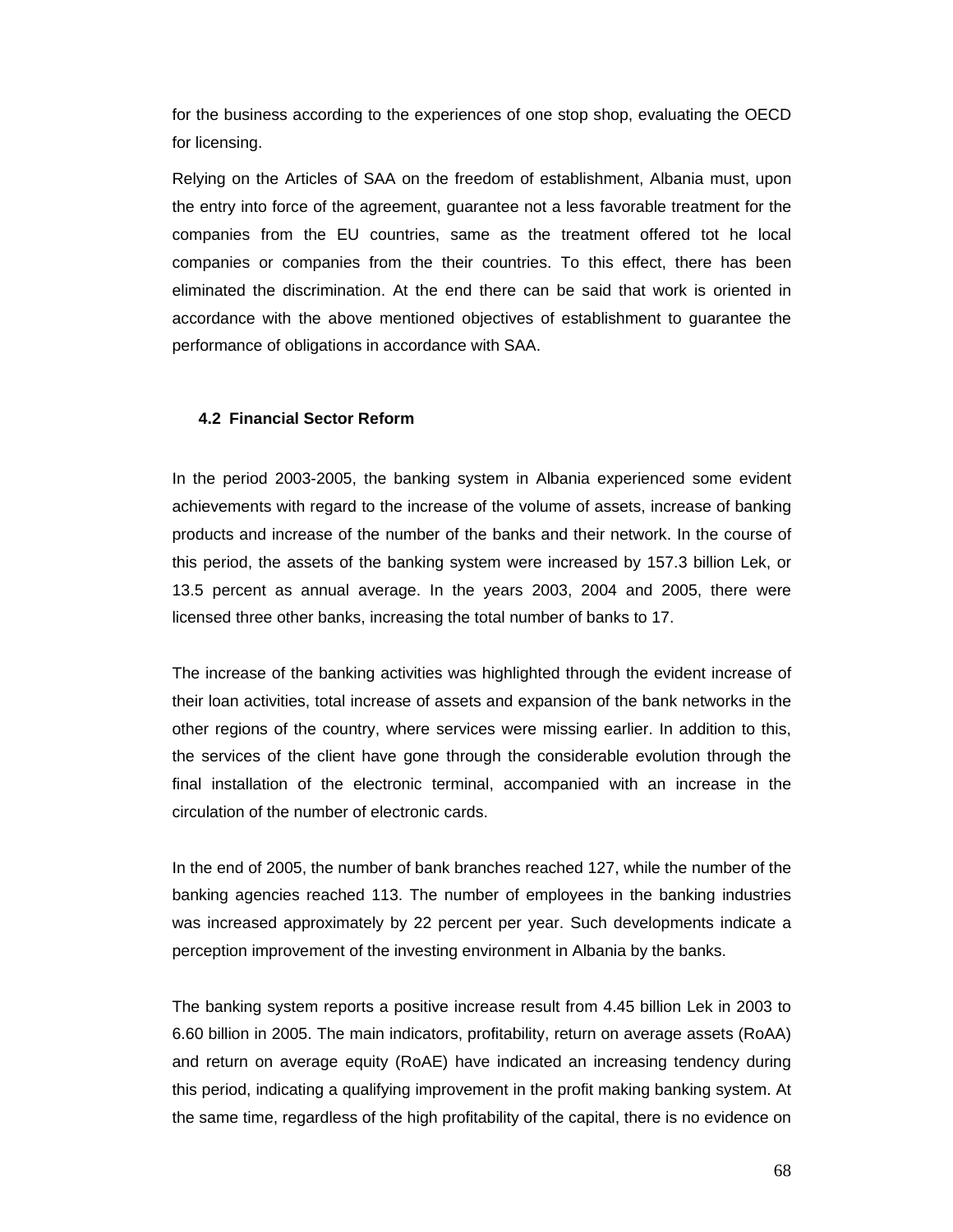the distribution of the profit among the share holders. On the contrary, retaining the profits support the activity of the bank as a capital injection.

The credits towards the economy have experienced a quick increase. During this period, the unpaid credits of the banking system reached 88.35 billion Lek or 48 percent as an annual average. The highest percentage of the increase uncovers the extension of the loans from the banking system, such as the event of the previous Savings Bank, which was privatized by the International Group Raiffeisen.

The indicator "unperformed loans in unpaid loans (net)" which measures the net coverage of the credit risk, indicates low risk levels and even a decreasing tendency. The tendency has been influenced by the quick increase of the new credit percentage (rate).

The privatization of the Savings Bank has improved the service standards and it has brought competition in the banking system. At the same time, this process marked the end of the process of privatization of banks with 100% of the state owned capital. The Albanian government has sold its own shares to the Italian Albanian Bank, and it is going through the same process for its shares of United Bank of Albania.

# **Regulation**

The medium term strategy of Bank of Albania has included the priorities of the regulatory and legal structure of the supervision, for the banks operating in Albania. The changes in this structure shall aim at supporting the integration process and are directly connected to the implementation of "National Plan for implementation of SAA".

During May 2006, Bank of Albania prepared the draft law "On Banks in the Republic of Albania" which was approved by the Council of Ministers in June 2006 and presently it is being discussed in Parliament. This draft law relies on the obligations which stem from the Stabilization and Association Agreement and Basel Principles.

The draft law on the banking provides for the main conditions for the establishment of banks and financial institutions, granting and revoking of licensing, requirements on the capital, conditions for carrying out the activity and the criteria for the supervision. The majority of the Provisions of the Directive 2000/12/EC have been adopted in the draft law in question.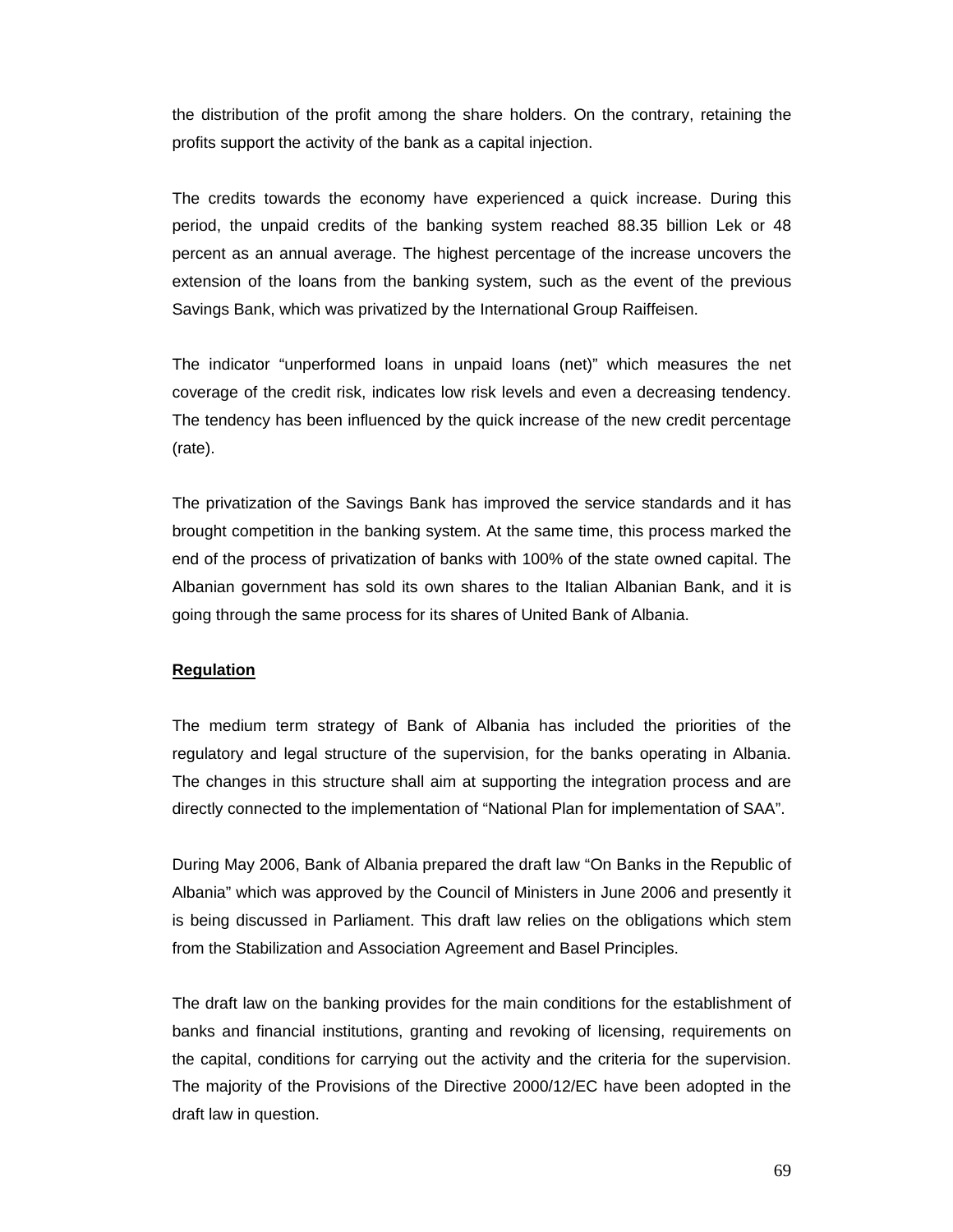# Technical instruments of careful supervision provided for by the draftlaw are:

- **Own funds:** According to Article 59 of the draft law for carrying out the activity in a safe and steady way and for meeting the obligations to the creditors the bank keeps the regulatory capital at a sufficient level. The structure, the constituent elements, the method of calculating the regulatory capital shall be determined by subordinate legal acts approved by the Bank of Albania.
- **Payment rates:** In Albania is recognized as the sufficiency norm of the capital. The sufficiency ratio of capital as a general rules is not less than 12 percent. Bank of Albania is entitled to determine a sufficient ratio of capital higher than the above mentioned, if it finds out that a bank carries out or is involved in an activity or high risk. The sufficiency ratio of capital is calculated on individual or consolidated basis.
- **Large exposures:** The exposure of the bank to a single client or related clients shall be restricted to a maximum of 25% of the own funds. All the large exposures (equal or more than 10% of the regulatory capital) shall be reported to the Bank of Albania. If the person or group of persons related is the mother company, the branch of the bank or one or more branches of the mother company, the exposure shall be reduced to 20%. At the same time the Bank shall not undertake exposures which taken together exceed 700 percent of the regulatory capital.
- **Supervision on a consolidated basis:** The supervision of the banking group is provided for the first time in this draft law. With reference to Article 82 of the draft law BA supervises the banking groups and financial ones on the basis of consolidated financial statements and supervision reports. The provisions of the draft-law determine the existence of a banking group, administration of risk in a banking group, preparation and forwarding the financial consolidated statements of the banking group as well as notifications on the banking group and the ensure group (regardless of the activity of the company consisting it) as well as the authority of BA to ask for the consolidation of separate lines of the activity of the group.

The review of the regulatory structure in the medium term period, for the reasons of the new law "On banks in the Republic of Albania" connects the implementation of the reviewed principles of the Basel Committee for an effective control and new concepts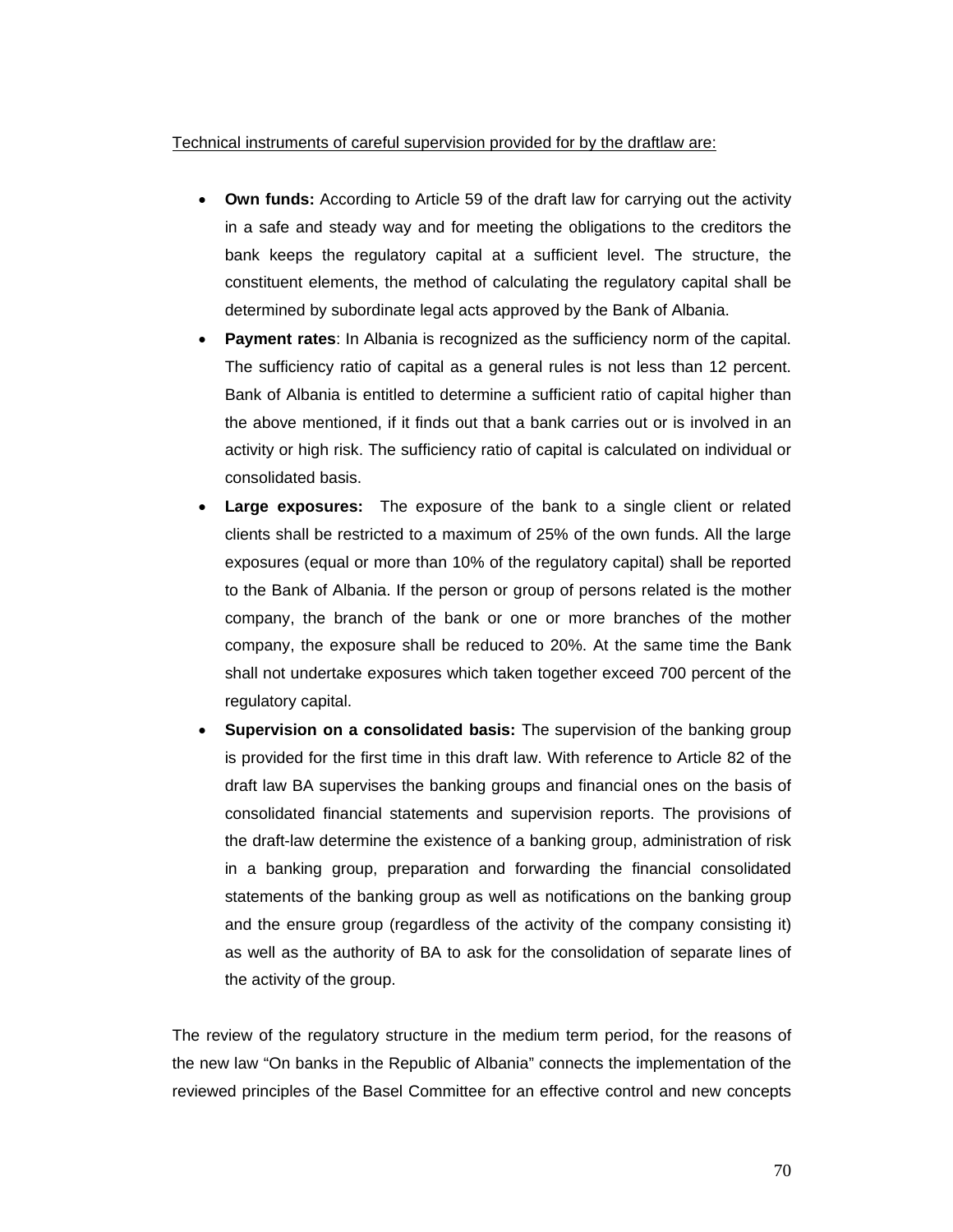included in the new Basel Agreement shall be under the focus of the strategy and its priorities. Thus, some of the modifications in the regulatory structure shall be:

- Regulatory drafting on the transparency of banks. The transparency of banks with public and supervisory information shall be considered as promoter of safety and stability of the banking system. This is an important element included in the third column of the new Basel Agreement.
- Regulatory drafting on the credit consumers, to the effect of protecting the consumers and depositors. This is going to protect the Albanian consumers and it is going to regulate better the activity of consumer credits and housing credits, specifying the regulatory structure of this activity further to the instructions of Council of Europe and better implementation of these instructions in this field.
- The strengthening of the control of the banks and conclusion of the supervisory structure. The conclusion of the regulatory structure shall be accompanied with the conclusion of the supervisory structure (controls on the spot, analysis and reciprocal cooperation and agreements). This process is at the same time accompanied by the opening of the new branches outside the territory of Albania.
- The inclusion of the operating risk in the sufficiency level of the capital. The first column of the new Capital Agreement with regard to the re-conception of the risk of the credit and the evaluating effects on the sufficiency of the capital of the bank, includes making use of the additional necessary capital dedicated only to the operating risk. The changes included in the Agreement are connected to the fact that the necessary capital to cover this risk shall not be included in the ratio of 8% of the sufficient capital, but it is going to be divided and calculated with one of the methods ensured in the regulatory package. The amendment shall be done in accordance with the requirements of the existing capital;
- The preparation of the necessary amendments in the procedural and regulatory structure for aiming at implementing the Standards of the Financial International Report.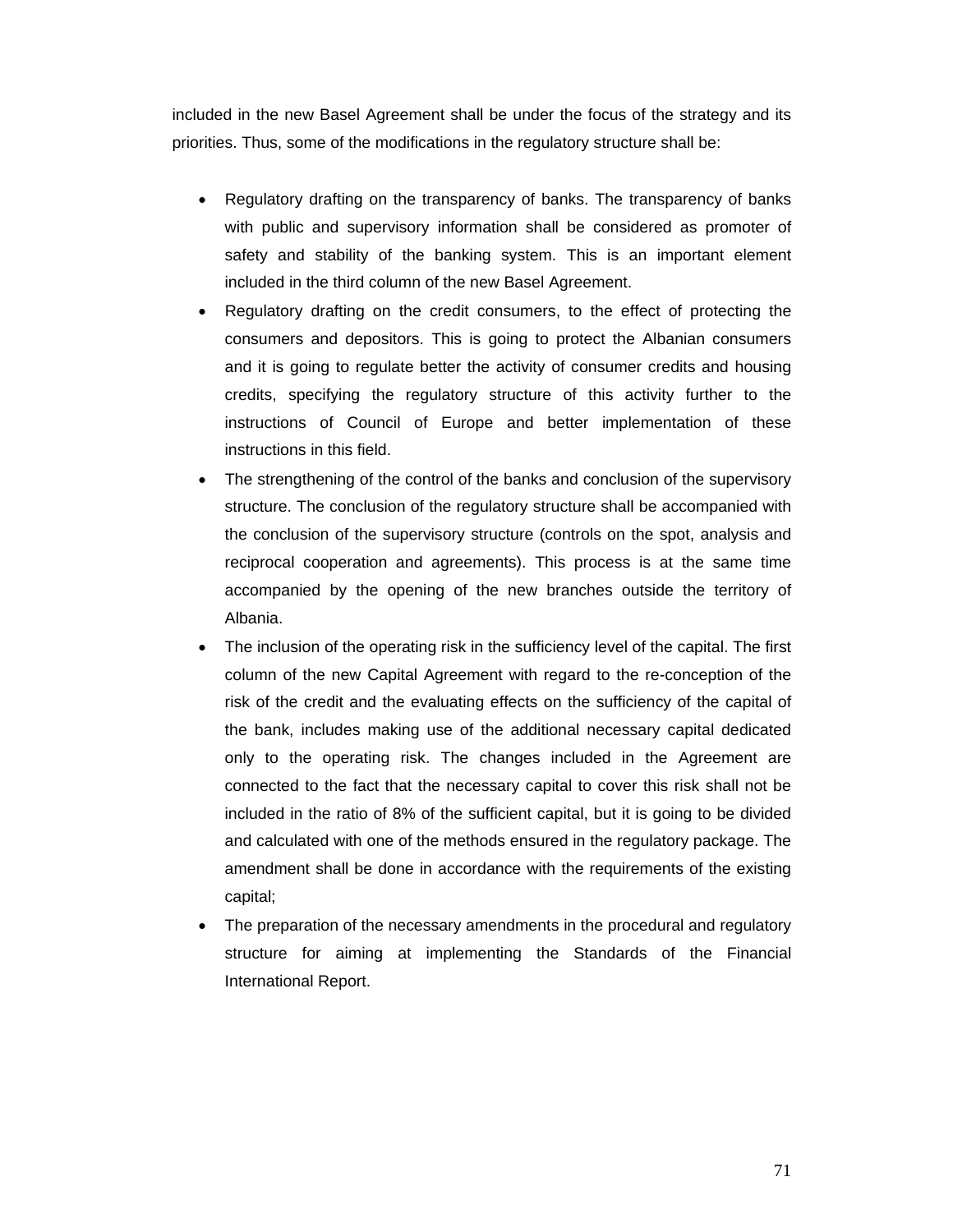#### Financial Sector Reform Program

In the course of medium term period 2006 – 2008, the Albanian authorities shall continue with the further developments of the reform in the financial system.

The successful development of this reform shall ask for the involvement of some institutions, among which the Bank of Albania is more interested in this process. The reform of the banking system shall aim at establishing an effective competition and of the financial market for the economic development of the country. The reform of the financial sector shall focus on the following aspects:

*Implementing a licensing policy of the selected types, providing priority to these banks* which have the possibility of stability and success in the banking activity, preparation of the final regulatory structure for the licensing of banks specialized as development banks, investment banks, as well as for the branches of foreign banks.

*Strengthening the supervisory and regulatory capacities of the Bank of Albania* during the further development of the Supervision Department; approximation of banking legislation with the European legislation; conclusion of the process of transfer to the supervision with risk orientation and preparation for the implementation of specific standards in the new Basel Agreement, as well as improvement and control of powers.

*Establishment of Credit Register in the Bank of Albania,* which shall increase the scale of information of banks about clients; it is going to diminish the risk in the process of loan taking and shall provide for more security of clients in the banks.

*Encouraging the full competition* in the financial system, as a part of the joint efforts with the Ministry of Finances and the ministry of Economy.

*Strengthening the supervision on the financial institutions which have not been licensed by the Bank of Albania.* This shall be achieved with the creation of the Financial Supervisory Authority, from the merging of the Insurance Supervisory Authority, Securities Commission and Inspectorate of the Private Institutes of Supplementary Pensions. This authority shall be a mechanism for increasing the financial non-banking sector and for a better supervision of this sector.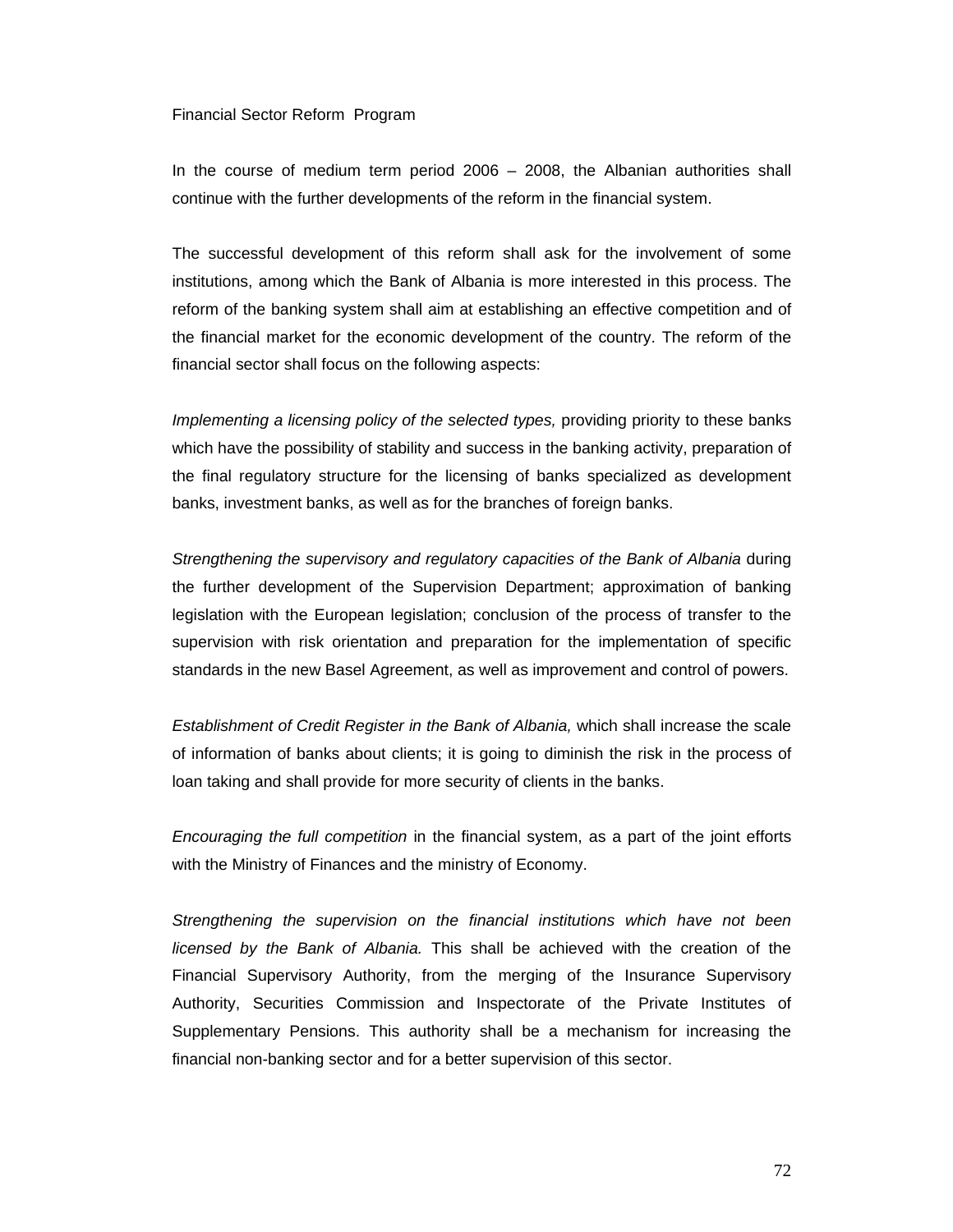*Establishing the collateral credit schema* as an institution which shall assist in encouraging the loan taking towards the economy, development of the banking system, close connections to the other part of the economy and improvement of the mechanisms of the transmission of banking intermediaries.

Strengthening the powers of Bad Asset Resolution Trust (BART), as part of the attempts for strengthening the financial discipline in the market, increasing the requirements for reporting and transparency of this agency.

*Review of the Law "On Bookkeeping"* for the incitement of a comprehensive meeting of the International Accounts Standards.

*Privatization of insurance company of state owned capital* shall assist in the increase of this competing market and in the extension of active participation of this segment of this financial market in the economic life.

*Strengthening of the powers of the Authority of the Prevention of Money Laundering*  and close cooperation with the Bank of Albania. As supervisory and regulatory authority, the Bank of Albania i interested to have the banking system in accordance with the effective rules and it is protected from being involved in illegal activities.

#### **Strengthening of legal and regulatory basis**

Strengthening of the legal and regulatory basis in its composition is an important object for forecasting and minimizing the legal risk of carrying out the activity of the Bank of Albania, in reaching the primary objective, for e.g. maintaining the stability of prices.

In reaching this objective it is necessary to take the measures of legal and implementing character.

The legislative measures include the drafting of laws and instructions or improvement of the effective acts.

As it is provided in the National Plan for implementing the SAA, the legal structure and law shall be strengthened in drafting and approval of the draft law "On regime of currency researches" (2007-2009).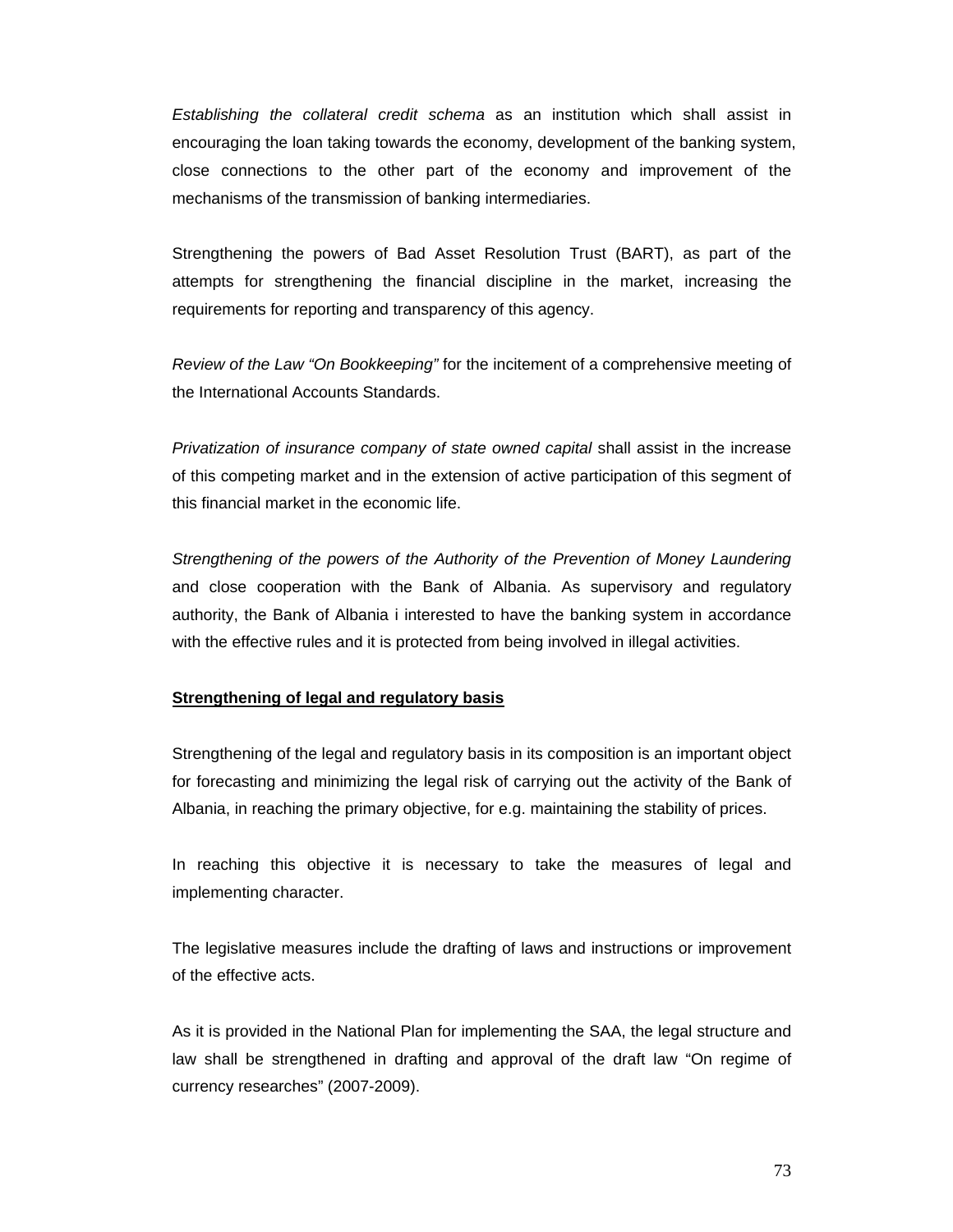The draft law "On regime of currency exchange" shall establish the legal framework for liberalizing the capital account, in accordance with the commitment undertaken in Articles 61 and 62 of the SAA. Presently, the acts in capital account and current account are regulated in the Standing rules "On currency related activities" approved upon the decision 64, dated 30.07.2003 of the Supervisory Board of the Bank of Albania.

Considering the minimizing of the risk of the law, regulation of the provisions of legal services by the Legal Department of the Bank of Albania and other organizational structures is considered as an indispensable measure.

This rule shall focus on the definition:

- Procedures previous legal opinions;
- Procedures on the supervision of laws and instructions of Bank of Albania and Personnel,
- Standards connected to the issues and ensuring of legal opinions connected to them, as well as procedures for supervising their implementation,
- Maintaining of registers on legal opinions and legal data to the effect o of their unification for similar issues.

At the same time the regulation of the legal services shall make possible the formatting of the legal opinion of the Bank of Albania, as a regulatory entity in the banking system and consolidation of the banking law, which shall be strengthened as a consequence of ht reputation of the Bank of Albania.

The implementing measures which might have been undertaken have been of a organizational and preparatory character for completing the draft-acts, among which we mention:

- Establishing the working group for their drafting,
- Benefits in the country and foreign experiences in the fields where draft acts are aimed at being regulated,
- Organization of training workshops.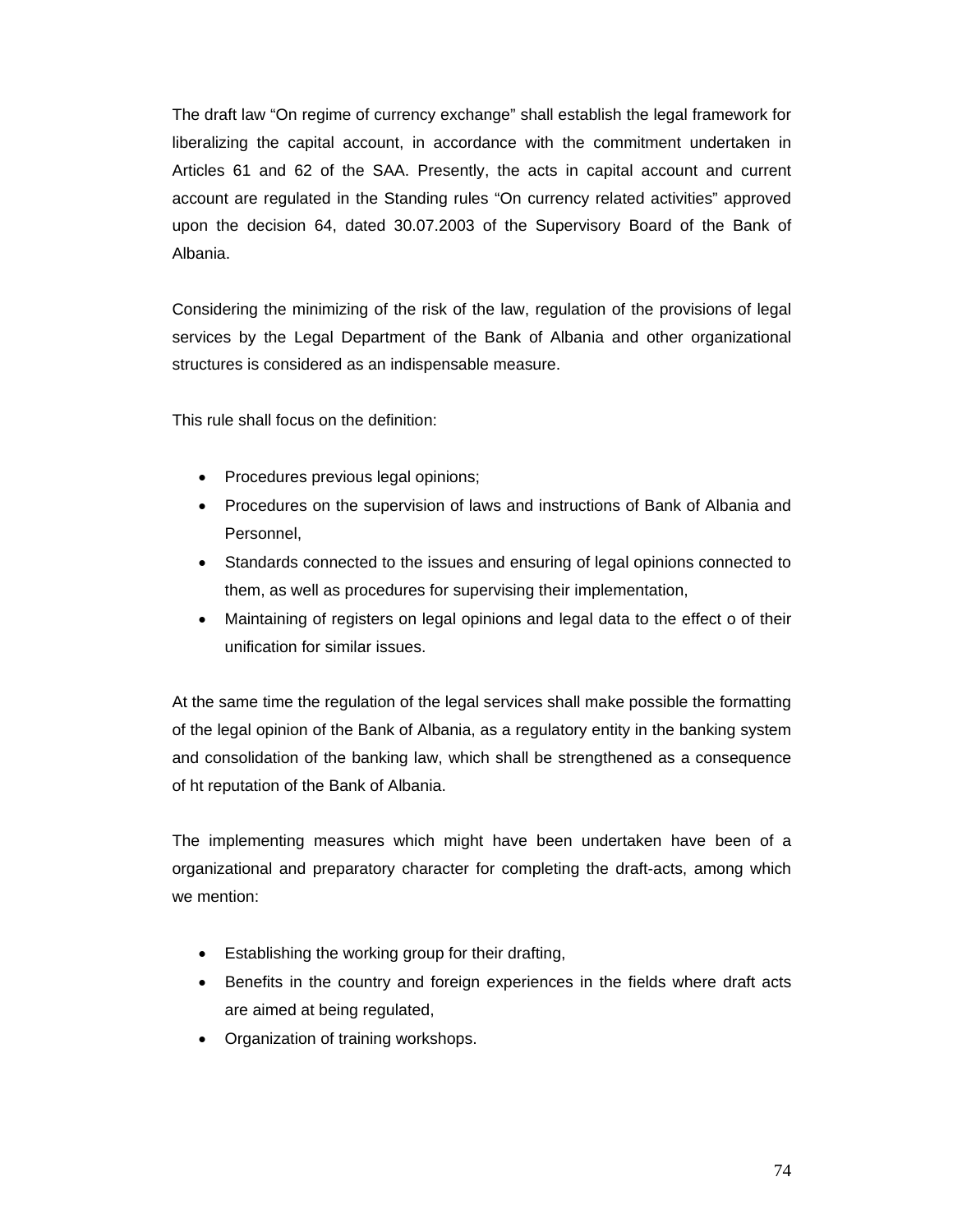At the same time during 2006 there was made possible the unification of the supervision of the financial non-banking supervision, under the same authority called Authority of Financial Supervision. This activity was jointed by Securities Commission, Insurance Supervisory Authority and Private Pensions Inspectorate. In order to support the independence of this new institution, the director and the steering board of the institution are appointed by the Parliament, who have been appointed on 27.09.2006. The council of Ministers has approved the structure of this authority with two main departments, that of licensing and monitoring, and the inspections department. With the assistance of the World Bank, Ministry of Finances is reviewing the legal framework o insurance, at the same time with the assistance of GTZ there has been finished the first draft of the law on securities and public offer.

#### **4.3 Labor Market**

#### **Policies**

The state policies of employment include measures for encouraging employment (Active policies) as well as providing the support through financing (passive policies).

### **Active policies of labor market**

The active policies of the labor market include: (i) employment services, (ii) programs of opening new jobs, (iii) programs of professional training.

The active policies of employment in Albania were for the first time presented in 1995 in the law no 7995, dated 20.09.1995, "On inciting employment" establishing the first basis for a package of programs such as: (i) mediation for employment and profession, (ii) advice for employment and profession, (iii) professional training, (Iv) programs for inciting employment etc.

The main objective of the employment policies is the support of job seekers in finding an appropriate job. The employment policies are an important means for the improvement of the situation of the labor market, but however, they have a limited impact in decreasing unemployment. This comes as a result of some factors in the labor market which are connected to the fact that the policies of the labor market are expensive and they require people to implement them.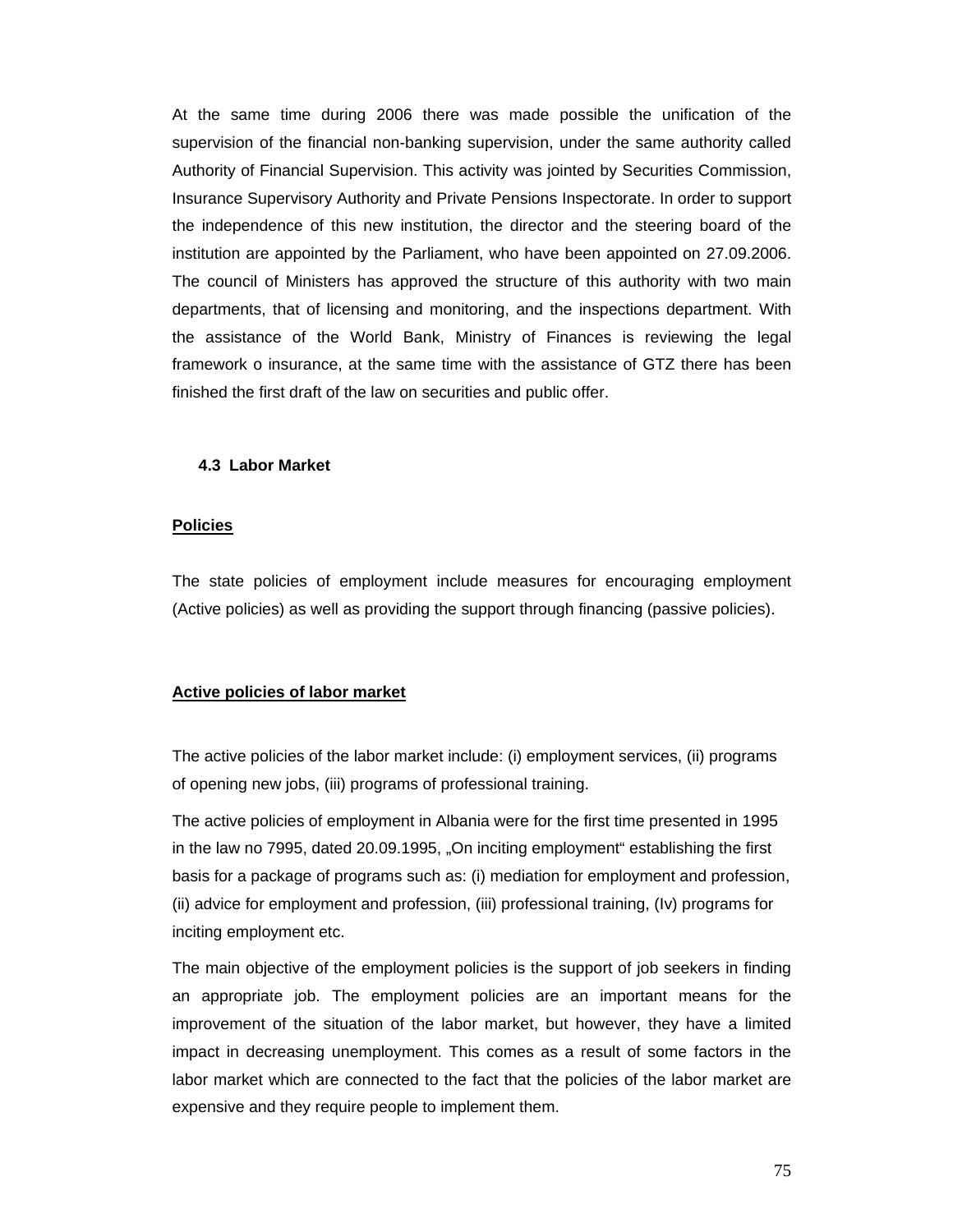#### **Employment services**

The employment services include the activities: (i) information on vacancies, (ii) mediation in employment, (iii) advising and orienting for jobs and profession.

The public service of employment in the labor market shall be implemented by the National Service of employment (NSE). The National Service of Employment is a public autonomous service, with the status of a state central administration which is responsible to the Minister of Labor, Social Issues and Equal Chances.

Despite the progress with regard to going over from passive to active policies the fact that the employment services should be oriented towards controlling and improvement of the employment market is evident. Presently, about 47% of the total number of employees in the Employment Services work and offer services for 149 000 job seekers as unemployed people registered with the registration offices, while in the EU countries this percentage is at the amount of 62-65%.

In this context the scope of NSE for 2006-2009 is improving the ratio of services employees from 47% to 55%, compared to the auxiliary personnel.

The improvement of the level of the Public Service of Employment in Albania has been subject to analysis of the CREP report compiled by ILO and Council fo Europe in 2004. Recommendations of the report are focused on:

*(i) Improvement of relations with the business, commerce chambers and the development of the labor fairs.* For the implementation of this recommendation in the framework of the Strategy 2006 – 2009, the expected result is the realization every year of an annual meeting at regional level with the participation of the Employment Office, representatives of Business, Commerce Chamber, Local Authorities to present the situation of the labor market and professional training at regional level. Another result which is expected are the employment fairs in 6 pilot regions during 2007 (Tirane, Durres, Vlore, Fier, Korce dhe Shkoder). The extension of this experience to 6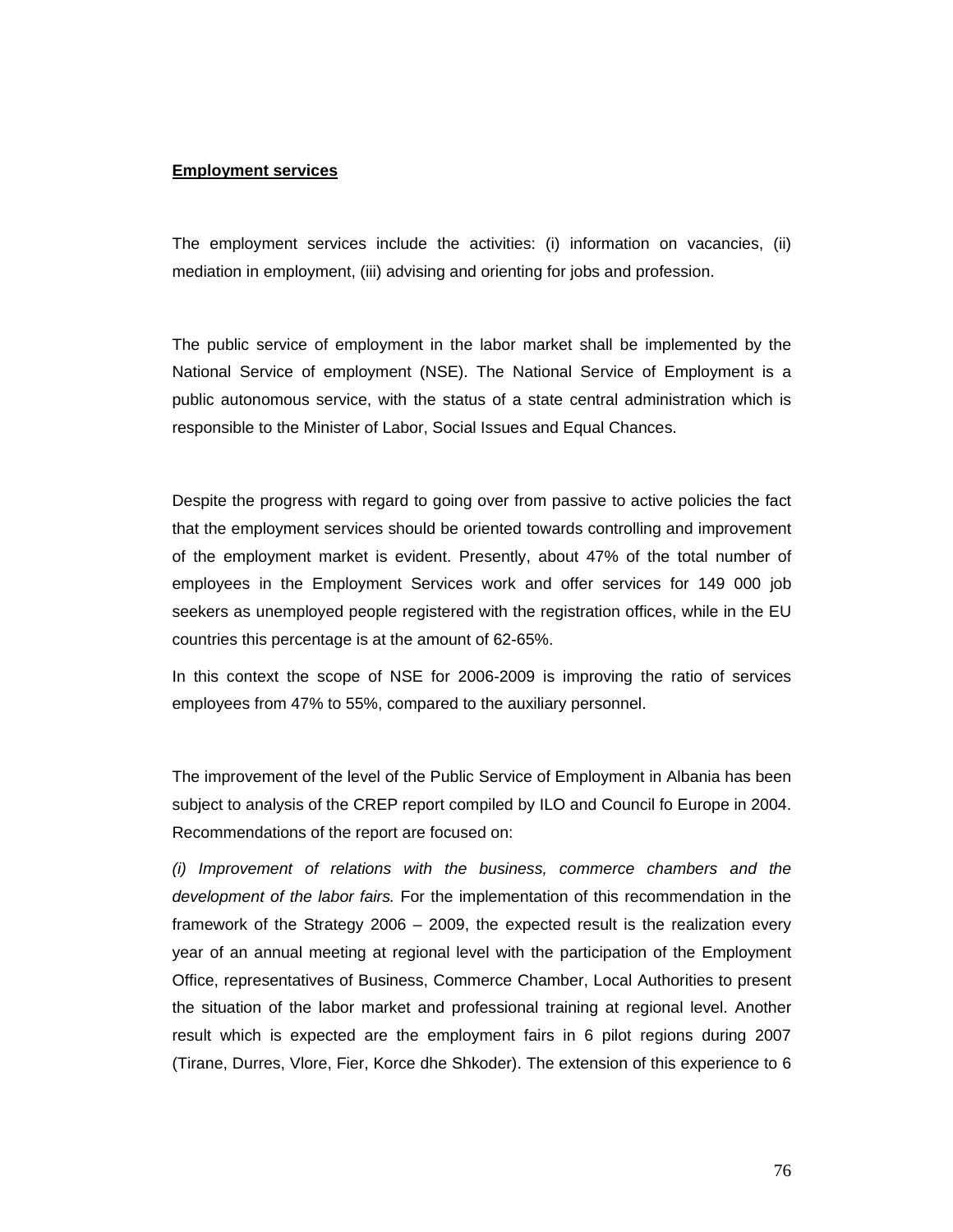other regions in 2008. Starting from 2009 and on, the holding of employment fairs has to be done permanently.

(ii) *Extension of the training of the staff focused in improving the capacities of the staff to offer individual consulting, competence and evaluation of needs, and follow up of the process for the persons registered in NSE*. This is true for the vulnerable groups, concerning the social and employment exclusion.

*(iii)* Boosting the role of the social partners in all the labor levels of the National *Employment Service (drafting, implementation and monitoring of policies and programs) etc.* Boosting the role of partnership shall be realized through the amendment of the legal basis to improve the ratio of representation in KAT in favor of social partners.

Establishment of a qualitative system of service makes indispensable the following:

a) *Establishment of a computerized information system of employment services.*  Although there have been realized some pilot schemes, through the assistance and support of various projects, such as that of the world Bank, UNOPS, ESCO Marche, still NSE does not have a steady information system on the labor market. For the realization of such a service NSE is presently implementing a project with the National Board of labor Market of Sweden with the title "Efficient Employment Services in Albania" with the financing of the Swedish government. The main object of this project is the establishment of a computerized system concerning vacancies and the data base of unemployed job seekers having as an option even the data base of employers. More about the development of IT in the system of SHKP shall be dealt with in par 3 under the topic "IT development in Employment Services".

b) Initial and continuous training of the NSE. During 2001 – 2005 the training of the staff has been done specifically in close partnership with the national Agency of Employment of France, with the Albanian administration training center, but mainly this has been done only with the staff at the central level and in some pilot offices, while the level of training at local offices is still very poor. The strategic objective for 2006 – 2009, in the field of services of employment services is the modernization of services, transforming NSE continuously from an institution offering administrative services to an institution offering services to its two main clients: unemployed jobseekers and business.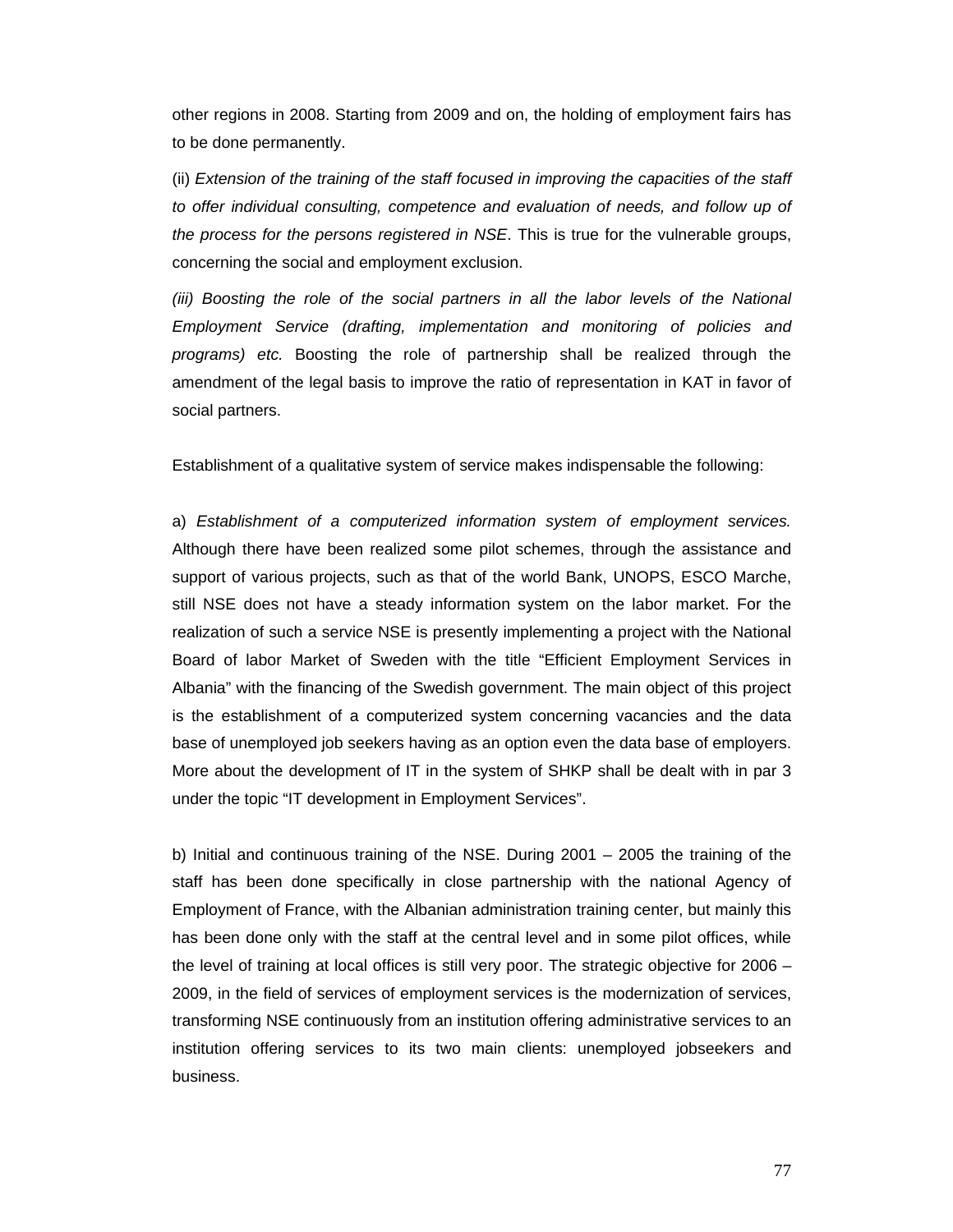For the realization of this objective there is needed: (i) to strengthen and develop institutionally the system of employment services, (ii) establishing a modern and unique of employment services in all the country through the improvement and development of the work method and managerial capacities of the staff, (iii) increasing employment and decrease unemployment through the implementation of active policies of employment, (iv) to establish and develop strong relations of partnership with other actors operating in the labor market specifically with the social partners.

Sub-objectives which have been set and are being implemented for the realization of these main objectives, there can be grouped as follows:

*Establishment of a modern and unique system of the employment services allover the country through the improvement and development of the working method.* 

- a) Unification of the employment services and raising of the working level of the specialists in the work with the clients, focusing mainly in the local employment offices to upgrade them at the level offered at the Office of Registering Unemployment.
- b) Review of capacities, distribution and geographic extension of the employment services. Upgrading the Employment Offices and number of specialists performing services with the clients and regulation of the ratio between the service employees and other specialists, in favor of the former. (Objective is passing over from 47% to 55% the ratio of specialists working directly with the clients).

The strategic objective with regard to this issue is the management with more efficiency of the existing human resources considering the possibility of opening the Services Agencies in those Municipalities where the level of population and unemployment makes this indispensable.

- c) Further improvement of the monitoring and evaluation of services of employment. This shall be realized in a more transparent way after the installation of the Data base of Vacancies and Register of Jobseekers.
- d) The qualitative increase of the short term research in the Labor Market where there is included a detailed description of the situation of the labor market in all the components it contains; a forecast of its development which is going to contain the risk of unemployment, tendencies of employment, needs for training. Based on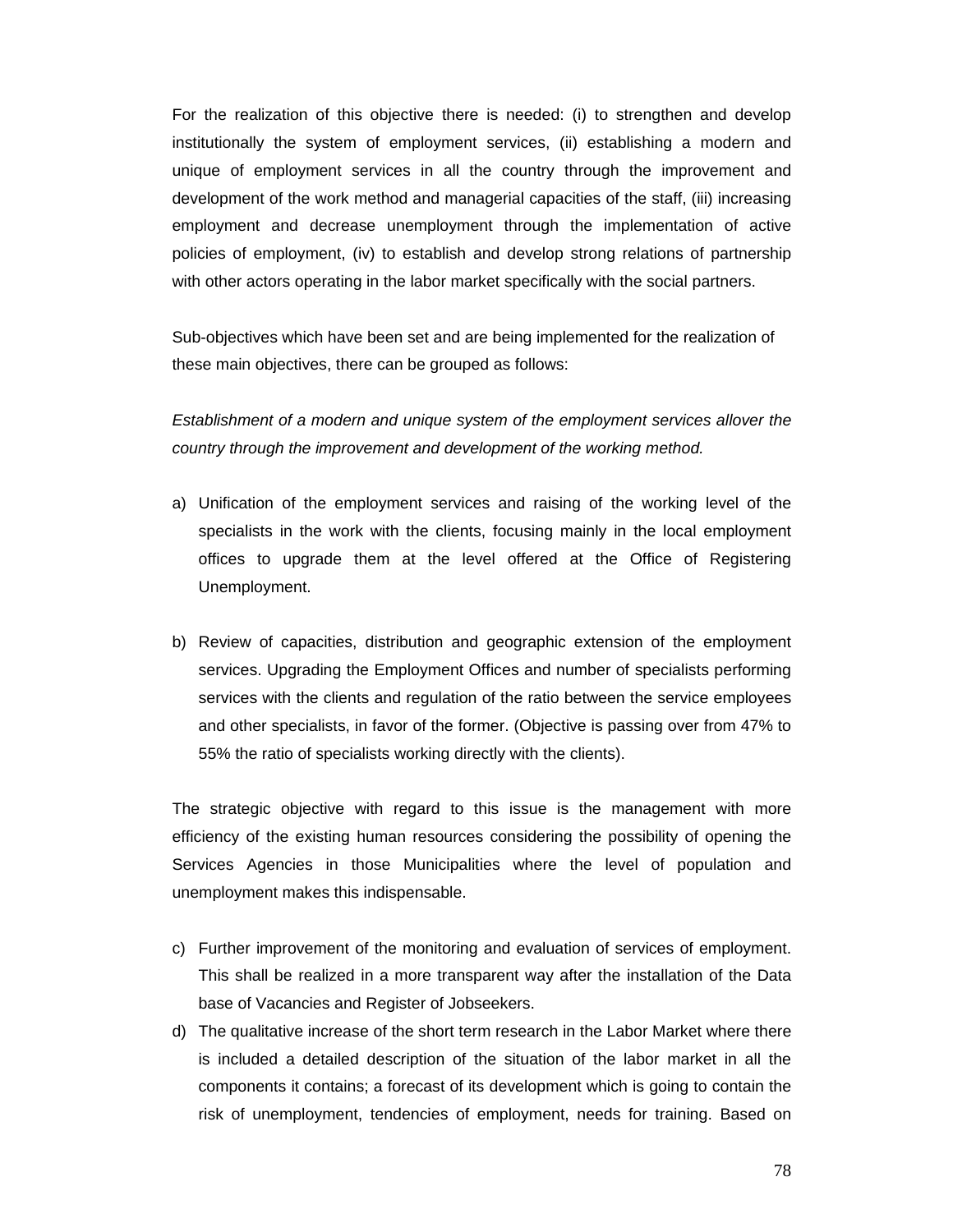these, there shall be foreseen the necessary measures for further intervention with the labor market.

e) At the same time starting from 2004 in accordance with CARDS project 2002, there has been performed the medium term research of the skilled required in the labor market. Based on the methodology used by CARDS program, this research shall be performed by the employment offices every two years.

# *Establishment and development of the partnership relationship with other actors in the labor market*

- a) for increasing cooperation with business, being partners in their activity, employers and the employment offices have their rights and obligations, which they have to develop for the improvement and interventions into the labor market.
- b) Cooperation with Universities, INSTAT, Social Partners, research institutes and different donors shall attract more attention for researches and applications in the field of labor market, boosting of capacities of developing the human resources and professional training.

*Developing of IT in the services of the employment as a key factor for improving the quality of services.* 

The general infrastructure of IT today in NSE and in the Employment Offices is completely insufficient and it does not have any central administration with regard to the IT equipment, which means that there are different conditions in different conditions. There is no specific separate budget for IT. This is the reason why one of the short term objectives of this strategy is the establishment of a computerized system of information on labor market. The introduction of a technological system of information for supporting the information of labor market requires among others even the improvement of the quality of collected data from the investments and employers, since very often these data or information are not sufficient or reliance.

In this context, for the development of the IT system SHP is implementing the project with the title "Efficient Employment Services in Albania". The expected result of the development of the system of IT in NSE shall be" Establishment of the data base of vacancies, Data base of unemployed jobseekers until later 2007 in the Central Offices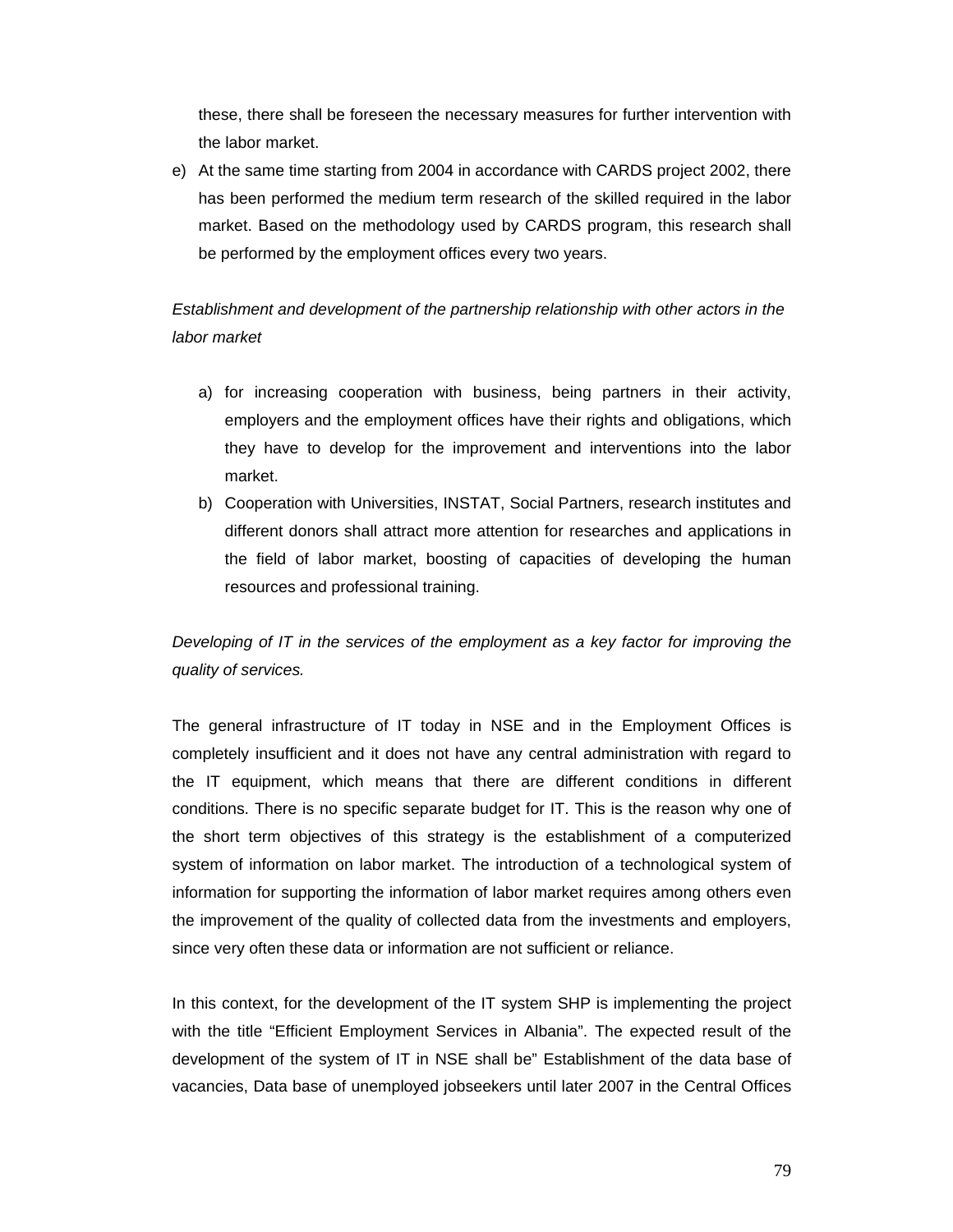of the National Services of Employment, in the pilot regional offices of Tirana and Korca.

The main output of the implementation of the this computerized system shall be: (a) better services for the unemployed job seekers, offering to them a wide range of employment offers at country level (information system to access Internet), (b) better services for the employers, ensuring appropriate candidates for their vacancies.

The strategic objective for NSE for 2006 – 2009 is the extension of IT system to all the Employment Office in the country. This shall be realized through the eventual support of the CARDS funds (2005-2006) of EU and with funds made available by the Albanian Government.

## **Private services of employment**

The main aims for the improvement of the situation of private agencies of employment in the labor market are:

- increase of cooperation with the public employment services,
- stricter control at the moment of licensing, to the effect that those which are licensed be capable of carrying out the services they have to;
- in cooperation with ILO/migrant project they have to set up the forum of private agencies of employment to the effect that these agencies adopt a code of ethics and exchange their experiences. In this forum, there shall be representatives of public services for orienting and exchanging the experience with these private agencies.

#### **Employment encouraging programs**

The main aim of these programs is: (i) opening of new jobs and decreasing of unemployment, (ii) professional training of unemployed jobseekers specifically in the zones where the training capacities are missing, (iii) support to the enterprise for enhancing its activity and make a better selection of the work power, (iv) direct encouragement of employment for a part of the trained people, (v) minimizing the illegal employment, (vi) involvement into these programs of unemployed jobseekers beneficiaries from the support schemas to the effect of decreasing the costs of these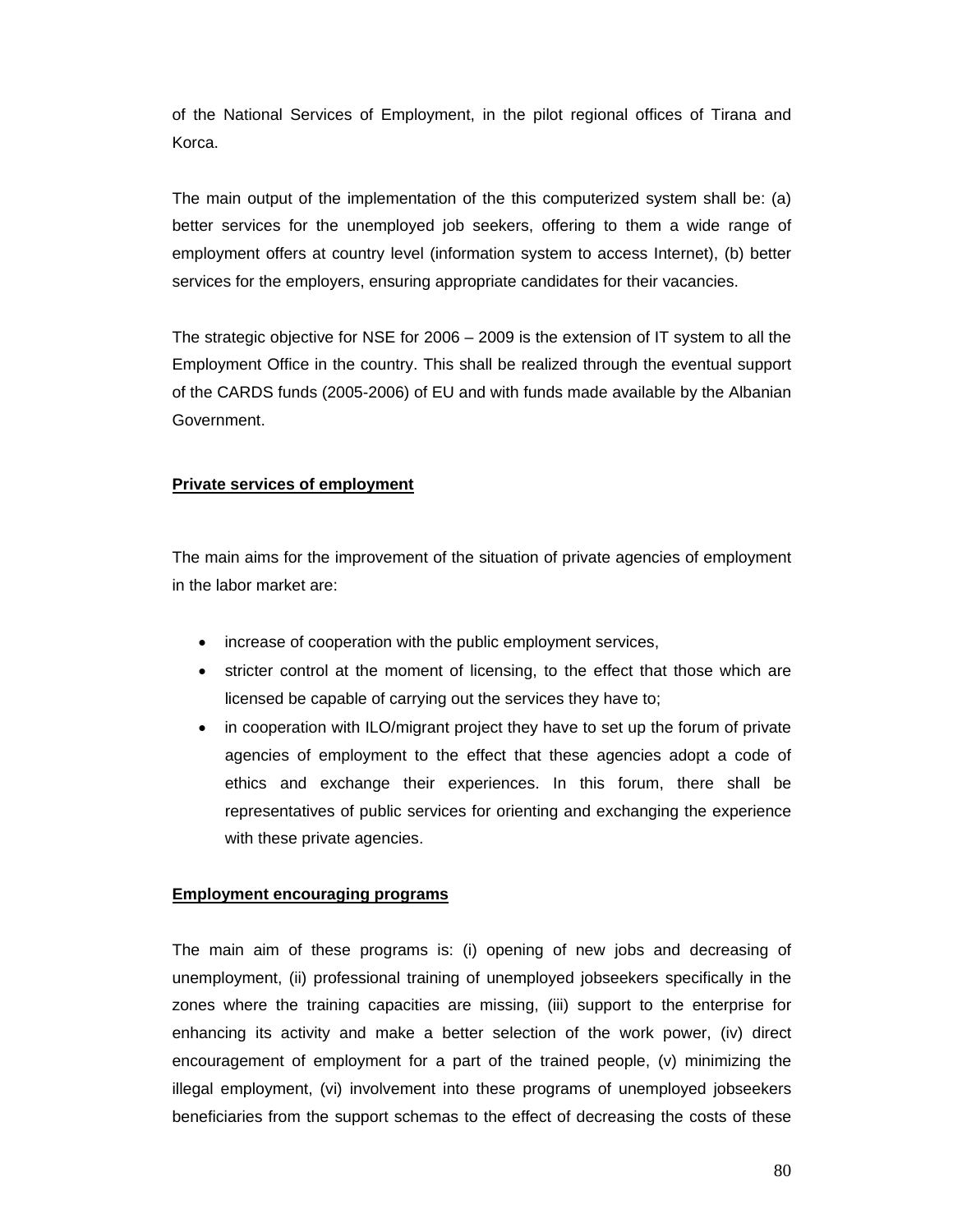programs, (vii) encouragement of employment of young people and specific groups of unemployed.

#### **New programs in the labor market**

*Professional practices* shall be a new program in the labor market. This program shall focus on the category of young people who have just graduated from the university or high school, in the country or abroad and are unemployed, as a consequence of the missing professional experience. For this reason, these young people shall be included in professional practices programs (internships) in enterprises or institutions, be those private or public. the young people shall have the possibility to get the necessary experience to have later a long term employment.

The state/public institutions shall receive the unemployed jobseekers who have just graduated. While the latter shall receive a financial support and the 6 month period shall be considered to be an insurance period for the effects of age, family and invalidity pension.

*Program for the disabled persons (LAP).* The aim of this program is that in accordance with the law for encouraging the employment law (Article 17) regulate the obligation of the employer to employ LAPs and in case he does not do this pay to the fund of NSE a minimal salary for every person he has not employed.

The collected funds shall be used for the opening of new jobs for these persons. The forms of support shall be: (i) financing at the level of minimal salary at country scale and mandatory insurance for each employee. This is going to help the employers that initially to take these persons free of charge in the premises of enterprises, institutions for a certain period and later on, after they have become able, to keep that job. (ii) subsidies for adjusting or equipping the work station. This support is provided in cases when the enterprise/institution has the possibility to employ LAPs, but it needs to adjust or equip the working station, (iii) payment of fees for the in service training is going to assist LAPs to learn an appropriate profession and later be employed in that profession. (iv) opening of new protected jobs where are massively employed disabled persons (atelier and joint employment centers).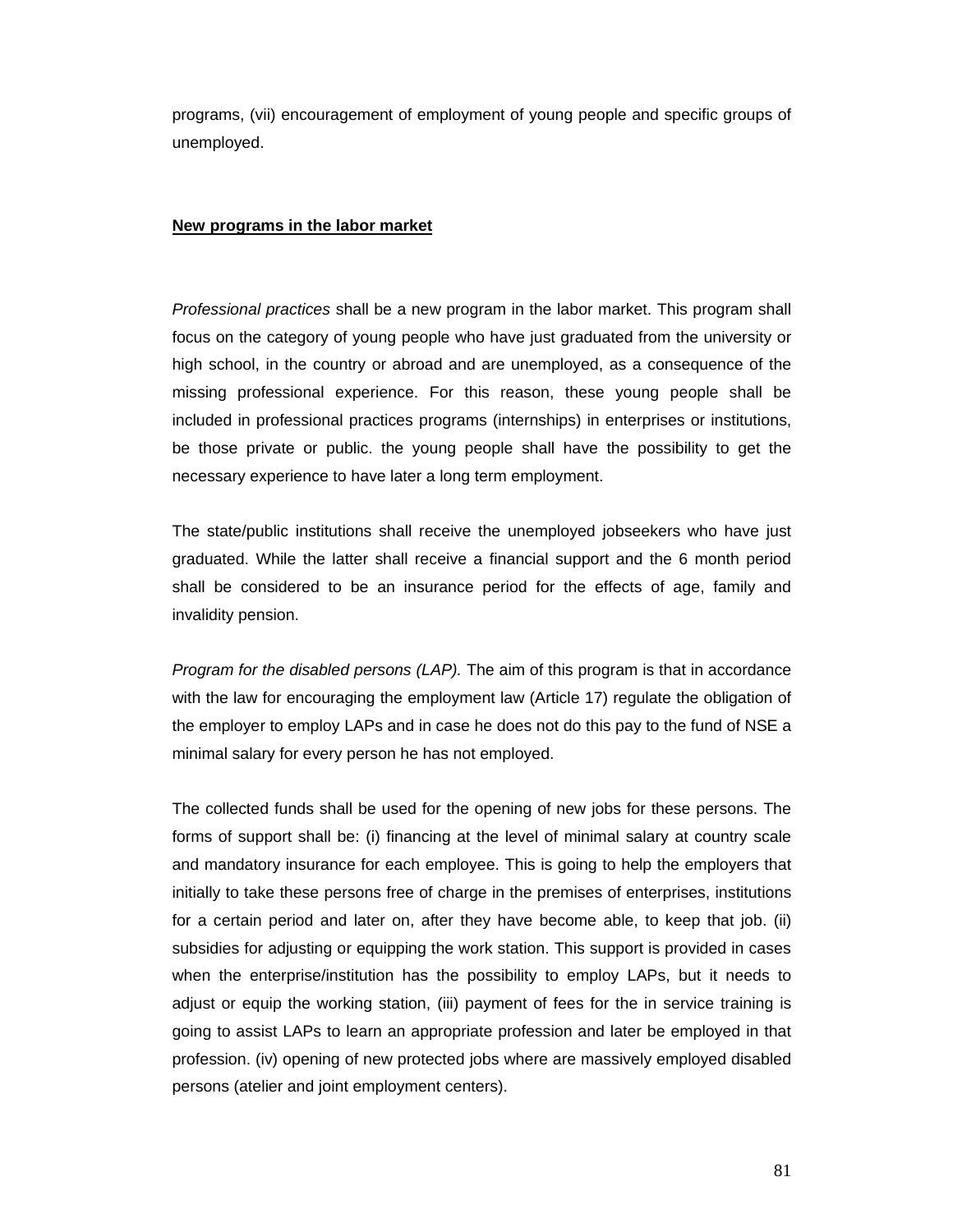### **Employment of separate groups**

### **Disabled persons**

Labor ode prohibits any kind of discrimination in employing and professional treatment of the disabled persons. At the same time law no 7995, dated 20.09.1995 "On incitement of employment" ensures and supports the employment, consultation and professional training for LAP.

The obligation for employing a LAP in every 25 employees has not been implemented neither in the private business not in the institutions or corporation. Presently in the country there prevail small business with less than 25 employees. At the same time, there do not exist (the Labor Inspectorate controls the implementation of this article) and the practices for the appropriate implementation of the law in question. For the implementation of the law there was not the necessary awareness with the tax and employers authorities.

There have been undertaken the attempts for establishment of protected businesses for the employment of disabled persons. There has been financial support from NGO and government for the production of movement means by LAPs themselves. There are some successful initiatives for the employment of disabled persons and other vulnerable groups. But for the future and for these activities there has to be ensured continuity and employment for disabled persons has to be promoted.

The objectives according to the National Strategy of LAP in the field of education, employment and professional training are:

- 1. Improvement and implementation of policies and programs for the employment of LAP,
- 2. Improvement and implementation of policies and programs for the training and professional training of LAP,
- 3. Boosting the possibilities for the employment of LAP and boosting of possibilities for education and professional training to the effect of increasing their individual capacity for employment;
- 4. Encouragement of the disabled persons for the development of the support possibilities for the employment and professional training,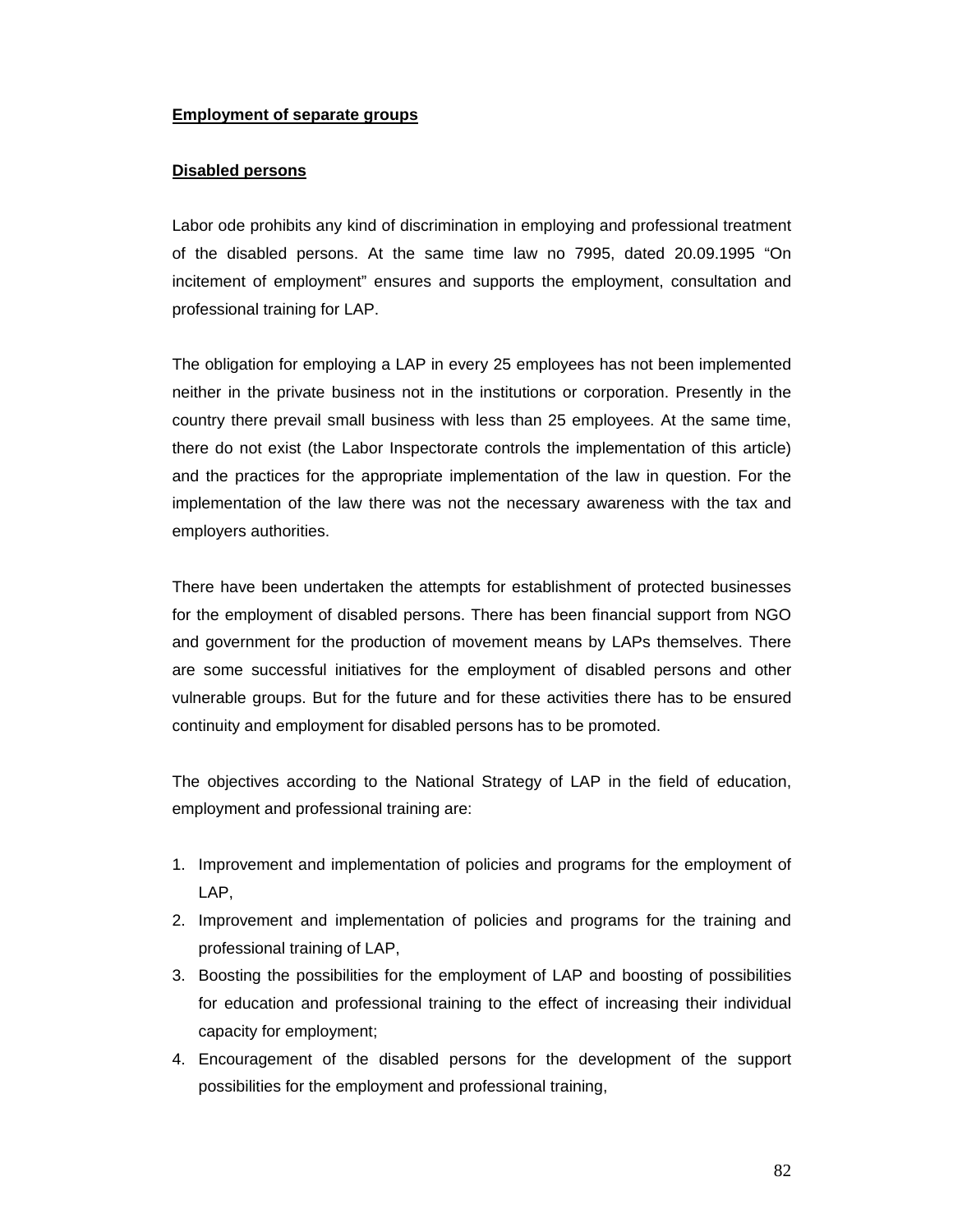- 5. Information and education of employers for the possibilities of disabled persons to work,
- 6. Ensuring information about career possibilities, ways how to generate income and for the necessary support to be provided to disabled persons,
- 7. Insurance for the disabled persons to enjoy the same employment conditions, rights and privileges as all the others, including the provisions for a minimal payment and work for comparable productivity.

## **Gender equality and equal chances**

However, the National Employment Service has to ensure the measures for supervising the possibilities and equal treatment between men and women in the field of employment services, professional training and support through income in case of unemployment.

The main aims of the gender integration in the framework of signing up to the conventions and international agreements such as Human Rights Convention CEDAW, Platform for action of Peking, MDG are:

- Active participation of women, representatives of NGOs and all target groups for the formulation of policies, guaranteeing the responsibilities and needs for the discriminated social groups,
- Use of statistics and data according to the sex making use of more detailed forms in order to point out the data in accordance with the gender affiliation,
- The data shall be complemented and collected by all the implementing units of the country to the effect of enriching the data at national level,
- Gender budgeting has to be done on the equal gender benefits. This has to be done after the reporting so far to draft even contributing policies but also equally benefiting ones.

Separate policies shall be followed for vulnerable groups of women. In addition to the policies mentioned above, there shall be new policies connected to:

Women heads of families, victims of trafficking, there shall be taken measures for ensuring the professional training at the public centers of the professional training (service is free of charge), as well as employment measure for their employment. This is done also the preventing the trafficking phenomenon.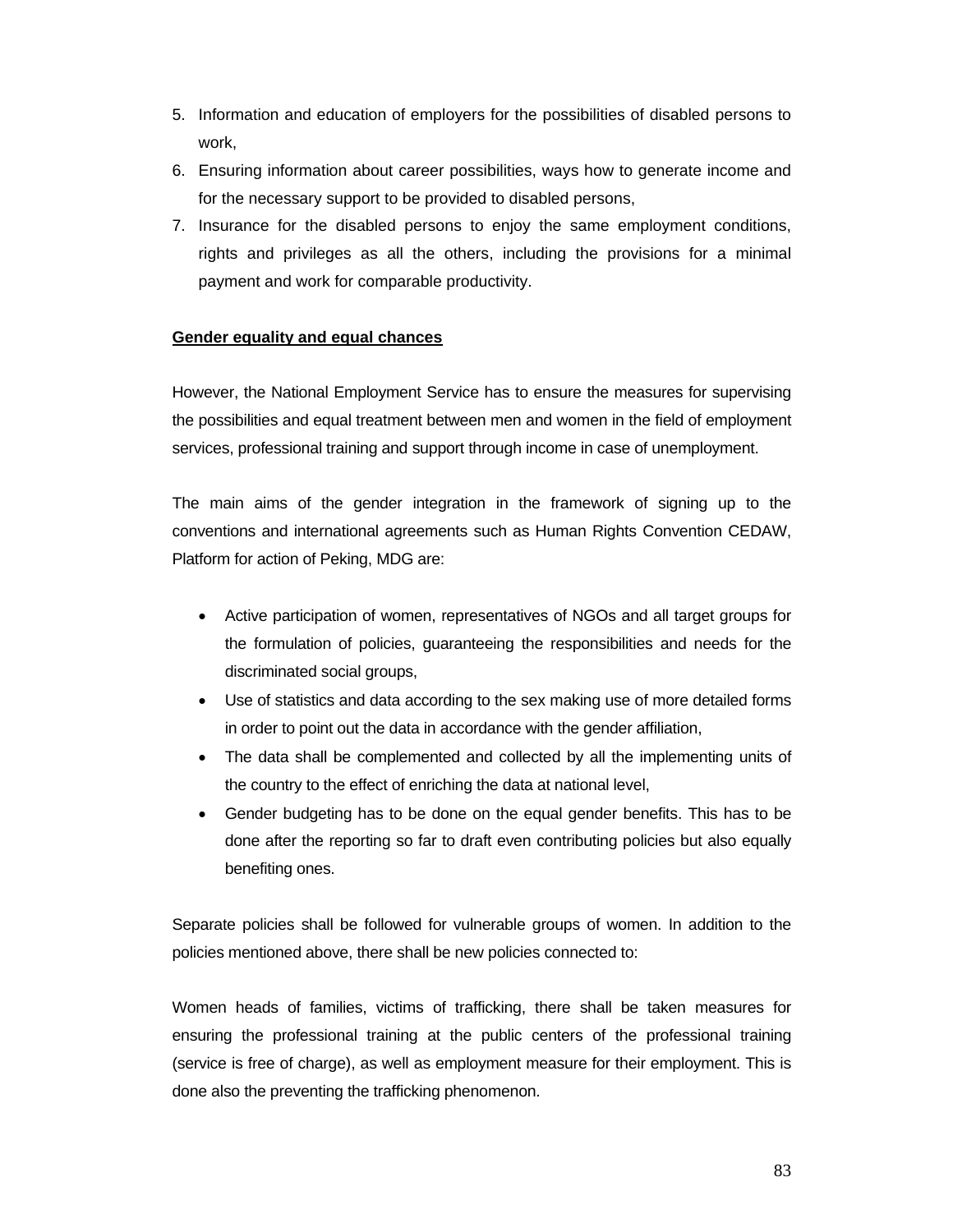For the women of Roma and Egyptian community there shall be worked for awareness among the employees of employment offices for the implementation of the existing programs of inciting employment for these groups (Council of Ministers Decision 632) as well as measures provided for in the National Strategy for the integration of Roma Community.

#### **Employment of young people**

In addition to the professional practices, which shall be a new program in the labor market with regard to the encouragement of the employment of young people, there is aimed at:

1. Continuous implementation of the professional practices which shall be a new program in the labor market where the young people shall have a priority,

2. Implementation with efficiency of the advisory program for work and profession including mobile programs of advice in schools, universities and employment office,

3. For specific groups of young people there shall be taken measures for their professional training with reduced fees, or free of charge in the public centers of the professional training.

#### **Employment and professional training for Roma community**

A considerable part of the unemployed and non-active persons of the Roma community have been unemployed for a period of many decades and among them the majority of them are not able to find a job. The main reasons for the high long term unemployment rates of the Roma community is connected to (i) missing education, (ii) regional disadvantages, (iii) discrimination, (iv) low efficiency of the active policies of employment of Roma community, due to the reason that the majority of them have not been registered as unemployed.

The professional training free of charge or with reduced fees is one of the priorities of the ministry for increasing the changes of employment of this community. At the same time an important step is: (i) identification of professionals which can be learned by Roma people and (ii) opening of professional training courses for the identified professions in public and private centers of the professional training.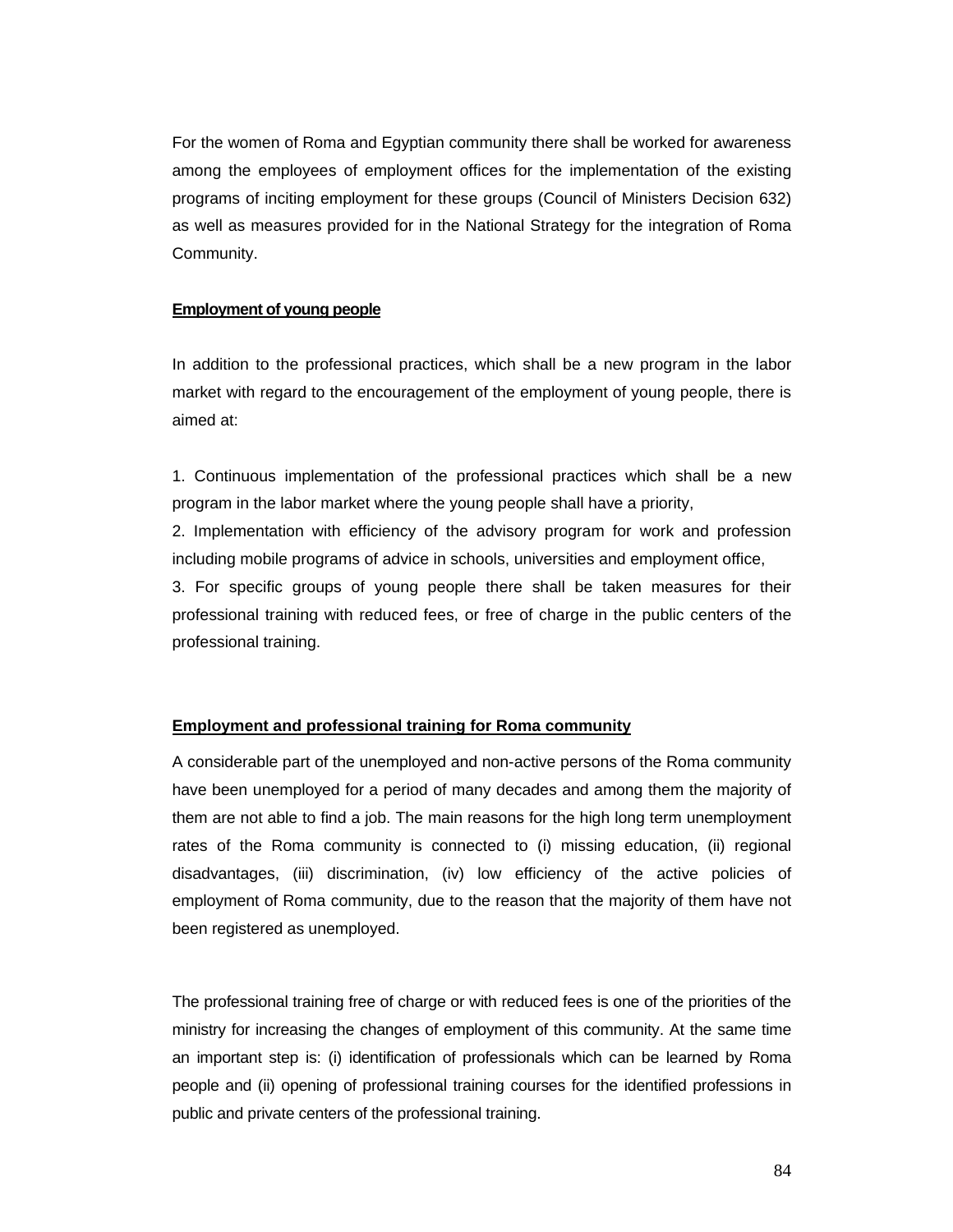Establishment by the employment offices of connections to the unemployed people from Roma community, (not only of those registered in these offices). Making the public works program functional for opening new jobs for Roma unemployed jobseekers which do not need qualifications. the implementation of the existing programs (specifically Council of Ministers Decision 632) for inciting employment for Roma community. At the same time the use of facilitating policies for the companies employing members of Roma community aims at: (i) possibility of financing the companies where the employers and employees are from the Roma community (ii) providing for fiscal benefits for those companies which open jobs for Roma people as well as (iii) support through material means, premises, financial means and human resources or those businesses which have as destination the products of Roma people tradition.

#### **Passive programs**

#### **Unemployment allowances**

The unemployment allowance shall be granted for one year to the persons who have paid the contribution for at least 12 months. In order to incite the training during the unemployment period the unemployment allowance can be extended to 18 months, upon the condition that they do not receive any salary or any other benefit during the training period. In the convention 168 there has been foreseen that the amount of unemployment allowance be 50% of the minimal salary at country level. In order to achieve this, there is needed that the unemployment allowance be increased gradually and hand in hand with the minimal salary at country level. With reference to the latest research of the labor market done my NSE for the upcoming years the tendency of unemployment is not going to have any considerable increase, since only few are the economy branches which are going to be restructured or privatized.

#### **Professional training**

*The following objectives* of the Professional Training Agency (PTA) take into consideration the latest developments, not only in Albania, but also in the region and broader, as well as they refer to the important international instruments connected to the specifics of PTA sector. They are in full compliance with the commitment of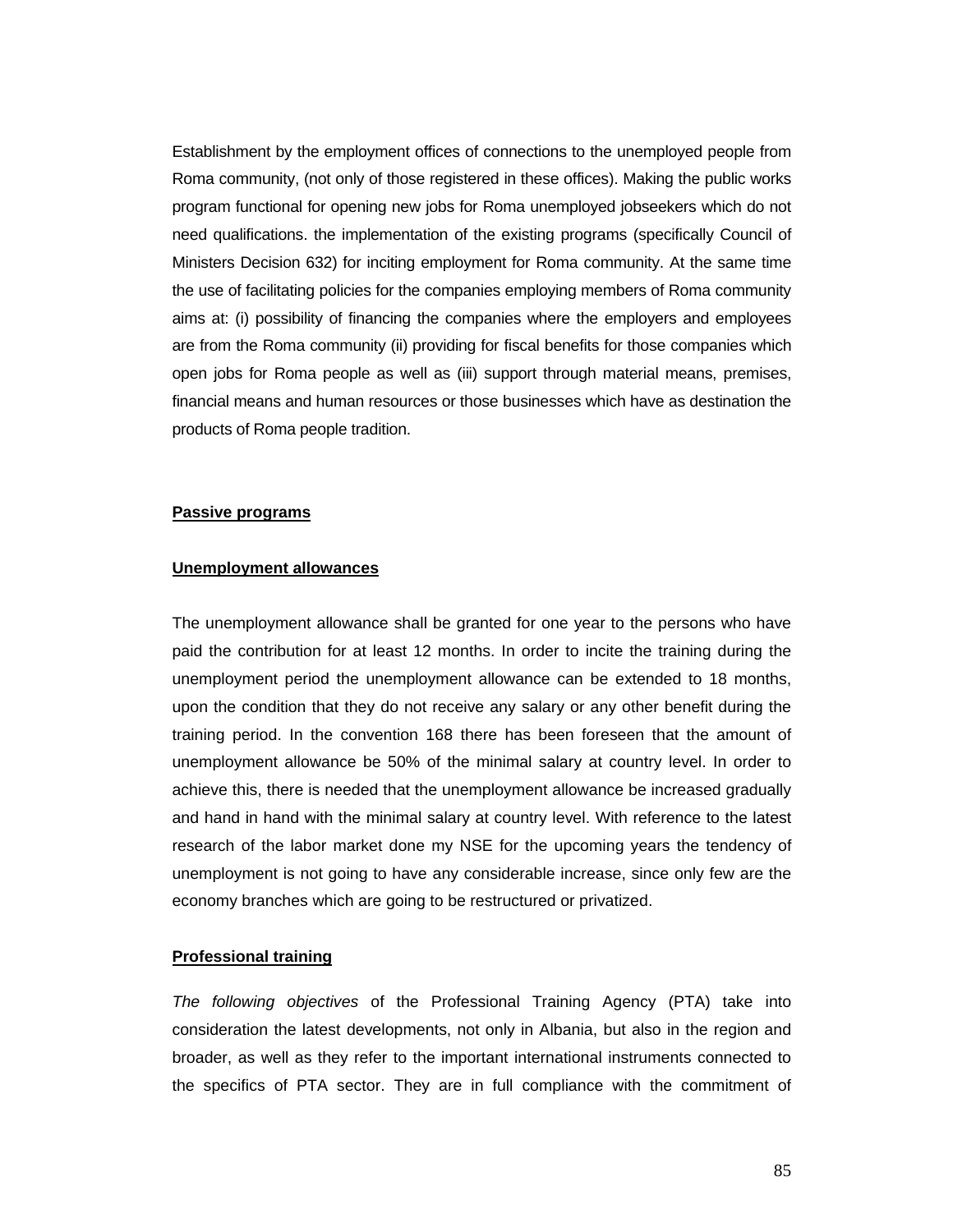CARDS Program and EU which supports the reforming of PTA in Albania and in the upcoming years.

*The increase of flexibility of the offer, possibilities of acceptance, progress and vertical and horizontal mobility in PTA, shall be achieved through:* 

- a) Establishment of a National Framework of Professional Qualifications (NFPQ)
- b) Restructuring the PTA levels based on NFPQ,
- c) Establishment of a separate cycle for providing the general culture of the students going through the level of trained worker, to offer the professional maturity diploma,
- d) Establishment of a post-secondary level of professional orientation for the students doing the middle general education and seeking to have professional training.

*The modernizing of the curriculums model to approximate it to the requirements of the labor worlds and for increasing the degree of flexibility shall be achieved through:* 

- a) The institutionalization of a Curricula structure of PTA of two degrees with a curricula skeleton (as international standard) drafted at central level and curricula at school level/centre, based on the respective curricula skeleton, real requirements of the regional labor market and the concrete possibilities of the school/centre,
- b) Gradual modeling of the Curricula of PTA to facilitate the integration of the competences and professional standards and for making possible the accumulation, transfer and knowing the received credits in different ways and forms,
- c) the institutionalization of the methodology of drafting the PTA curricula which is based on the analysis of professions, which considers the drafting of a curricula as a continuous process and with many levels and involves all the interested in this process,
- d) Support of PTA curricula with "integral texts" which are used for a relatively long time, by a considerable number of users not only of one level or professional direction, decreasing evidently the costs of their production.

*Development of institutional mechanisms for performing the new functions and support of present functions of PTA shall be achieved through:*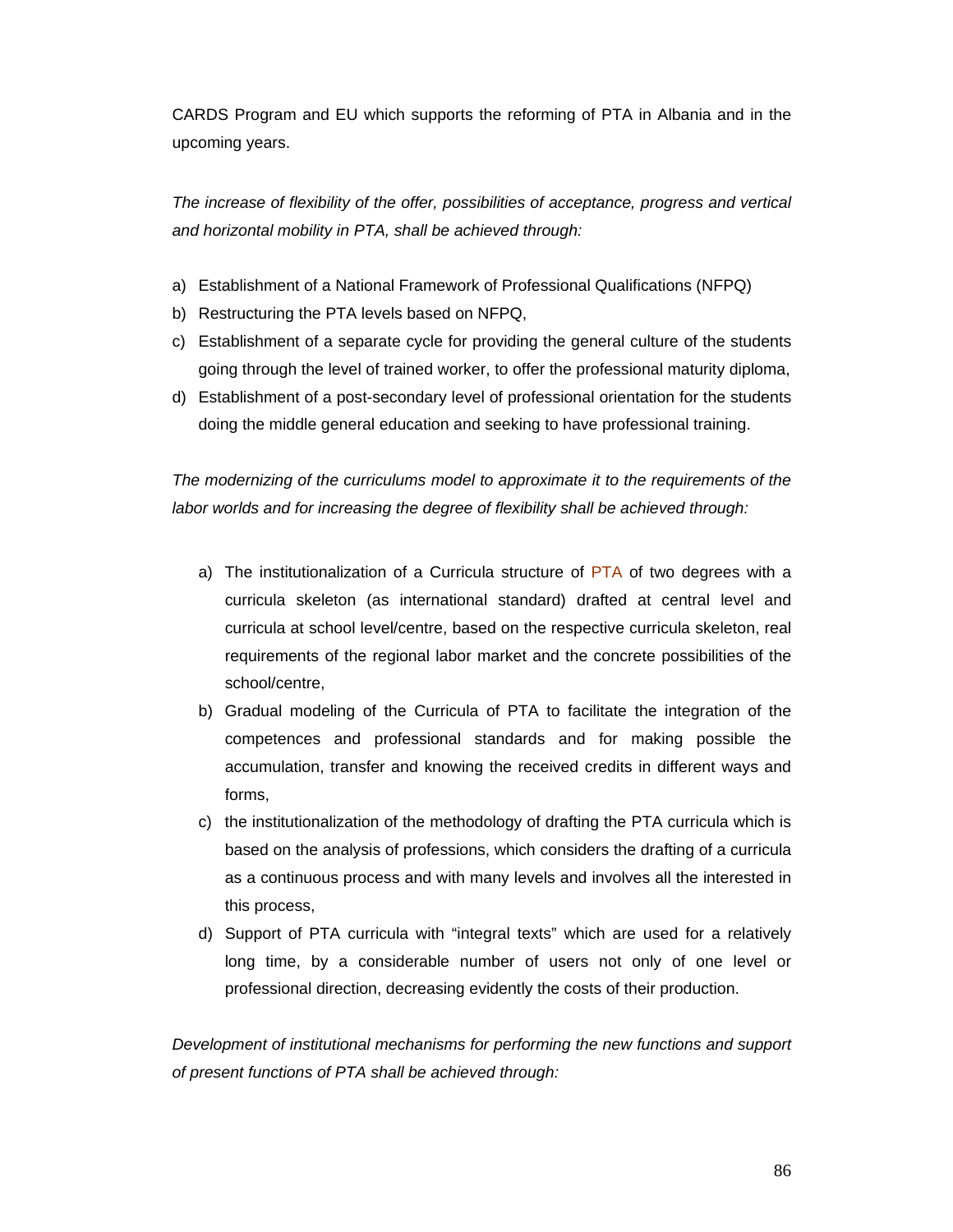- a) Strengthening of the role of National Council of PTA (specialized commissions and its secretariat) as an advisory three-party authority (government, employer, employee), in support of the development of reforming policies of PTA.
- b) Establishment of National Agency of PTA to perform the inter-sector functions which are presently not covered by AF institutions.
- c) Strengthening of the boards /centers with social partners (employers and employees),
- d) Establishment of departments (on professional basis) in schools/centers as units of adjusting and developing the curricula at school level, as well as of internal training of teachers and instructors,
- e) Establishment of a national mechanism for the professional and advisory orientation for the career with the support of even social partners.

# *Development of teaching powers and management of AP personnel shall be achieved through:*

- a) Establishment of an institutional mechanism for the training (pre-service) for the basics of pedagogy and psychology of young teachers and instructors of PTA,
- b) Strengthening of the institutional present mechanisms (at central and school level) for in-service, methodological and professional training of all teachers and instructors of PTA,
- c) Strengthening of the present institutional mechanisms for the training of the managers of schools/centers with regard to the specifics of management of PTA.

*Supplementing the legal normative framework of PTA reacting to the reforming changes in this sector shall be achieved through:* 

- a) Drafting a specific act for the "National Framework of professional Training" as well as other bylaw acts in support of this important component for a modern system of PTA.
- b) Establishment of a legal normative framework more appropriate for the development of non-public PTA,
- c) Establishment of a legal normative framework allowing a grater commitment of the schools/centers in the economic activities, to the effect of increasing quality of training and generating additional income and in the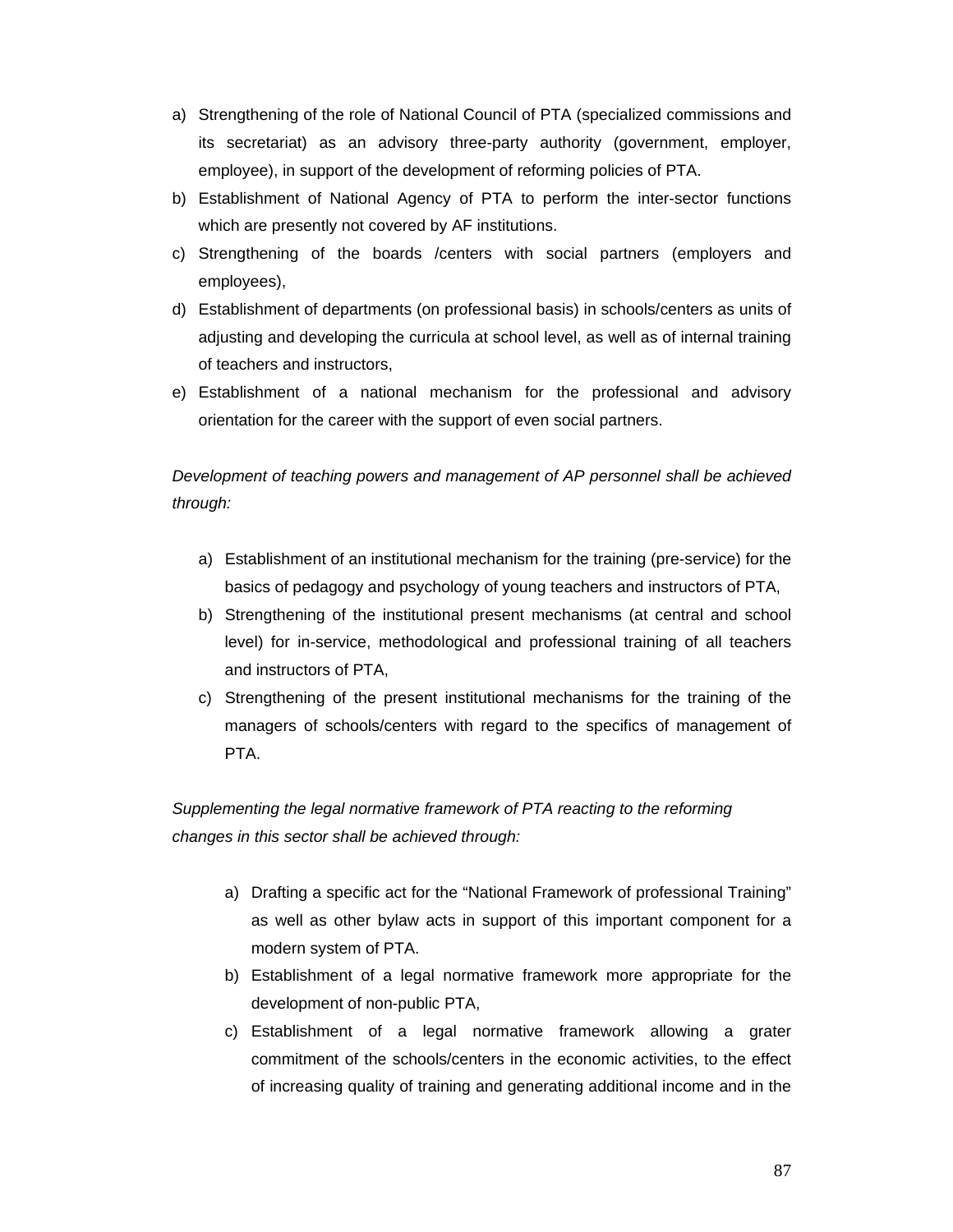field of professional training the improvement of the schema of financing from financing for the inputs towards the financing for outputs,

d) Other legal and bylaw acts in support of the development in the PTA system.

*Quantity and quality development of buildings, premises and teaching equipment in support of the foreseen qualitative and quantitative increase of PTA offer shall be achieved through:* 

- a) Renovation of existing premises for the theoretical and practical teaching in schools/centers, being careful about the disabled persons,
- b) Supply with the necessary material and didactic equipment for the theoretical and practical teaching,
- c) Establishment of the schools/new centers, transformation of some general schools in professional schools as well as creation of the mobile centers in those regions where the demand is higher. these shall be accompanied even by other interventions like, reconstruction of buildings, creation of new workshops and equipment of the existing ones, review of the training offered, etc.
- d) Optimizing the distribution and size of schools/centers to adjust the offer to the demand, to increase flexibility of the offer and lower the cost of this public service (establishment of schools, regional or national centers). This shall be accompanied with reconstructions, additional constructions, setting the forcefully occupied buildings, as well as a better use of the existing capacities.
- e) Institutionalization of cooperation between PTA and local business to make effective use of the infrastructure of these stakeholders to the effect of professional training of young people and adults.
- f) Establishment of an information system on demand/offer in PTA, through the introduction of internet in the educational system, computerization of centers of professional training, employment offices and regional departments of education.

The achievement of these objectives as well as the realization of other reforming interventions in accordance with the situation which shall come into being shall contribute to the evident increase of quality and quality of PTA in the context of fulfilling the mission of this important sector of the development of human resources.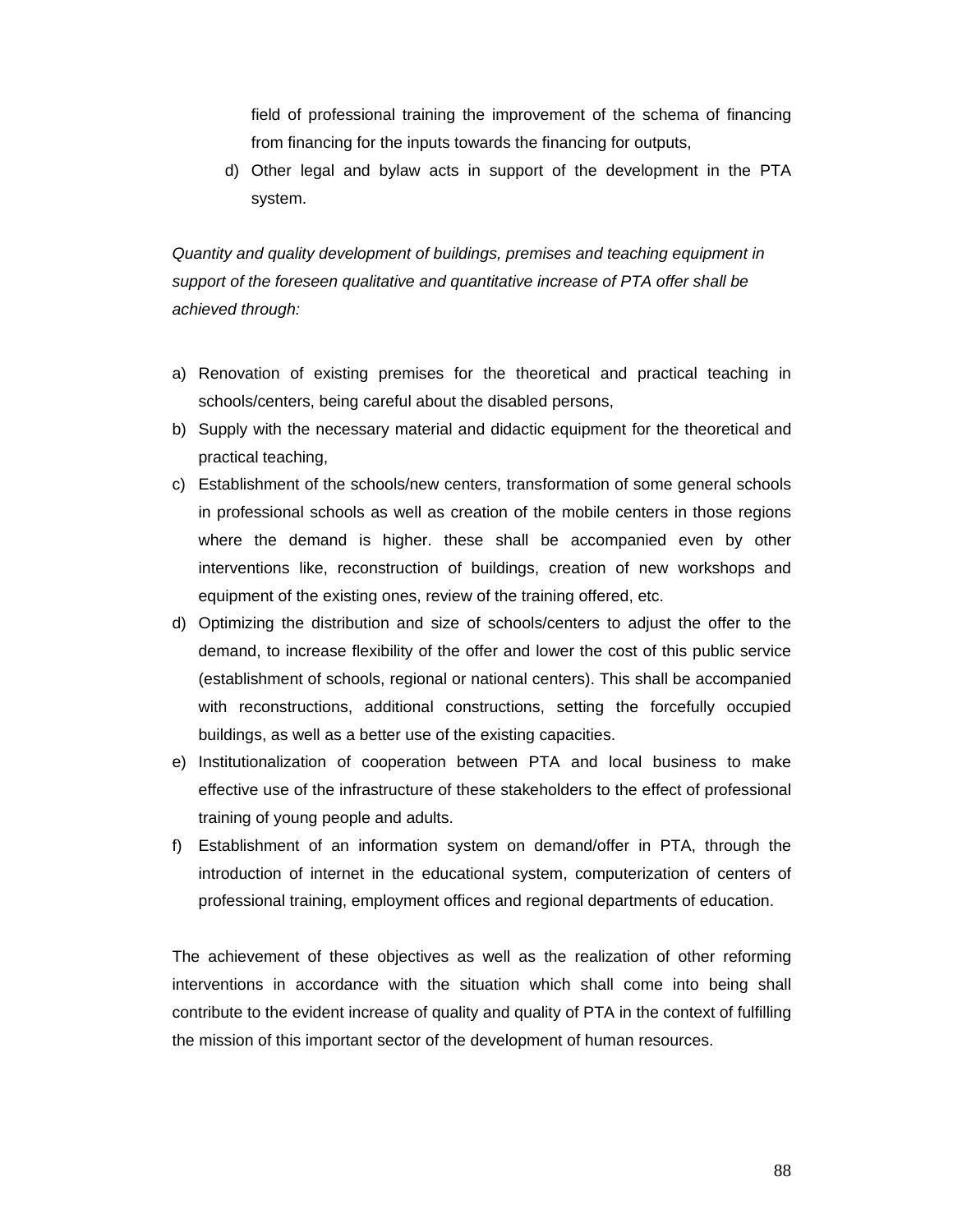## **Measures for the improvement of the situation in the informal market**

Main measures shall be:

- 1. Control of labor market which shall be ensured through the cooperation of Labor Inspectorate (LI), tax authorities, police and customs system,
- 2. Approval of the law of LI and giving priority to its role in controlling the illegal labor which shall have an impact on minimizing the informal market of labor,
- 3. Strengthening of banking system, monetary circulation through banks and registration of the circulation of money in cash is going to minimize the informal market, fiscal evasion and illegal employment market,
- 4. Consolidation of private business is going to bring about a transparent competition in the labor market according the demand and offer,
- 5. Extension of the control zones not only in the urban zones, but it has to extend to the rural ones, relying on the implementation of ratified ILO conventions.
- 6. Establishment of a computerized system as an important element in receiving a permanent information and establishment of a computer system control on the register of employers of private market of labor,
- 7. Improvement of the legal framework on which there shall rely the cooperation among the executive institutions,
- 8. Improvement of means and methods of control.
- 9. Konsolidimi i biznesit privat do te sjelle nje konkurence transparente ne tregun e punes sipas kerkese ofertes.

For the realization of the above mentioned policies there have been foreseen in the medium term budget (MTBP) the necessary funds as follows:

### **In million Lek**

| <b>In</b><br>million<br>Lek | <b>Budgetary</b><br>program | 600<br><b>Salaries</b> | 601<br>Social<br>insurance | 602<br>Goods<br>Services | 603<br><b>Subsidies</b> | 606<br>Assistance<br>for families | 231<br>Investment<br>in capital | Total |
|-----------------------------|-----------------------------|------------------------|----------------------------|--------------------------|-------------------------|-----------------------------------|---------------------------------|-------|
| 2006<br><b>Budget</b>       | Labor<br>market             | 190                    | 52                         | 55                       | 120                     | 1.040                             | 79                              | 1.536 |
| 2007<br>Ceiling             | Labor<br>market             | 242                    | 48                         | 78                       | 120                     | 1.102                             | 87                              | 1.677 |
| 2008<br>Ceiling             | Labor<br>market             | 192                    | 30                         | 86                       | 200                     | 1.080                             | 204                             | 1.793 |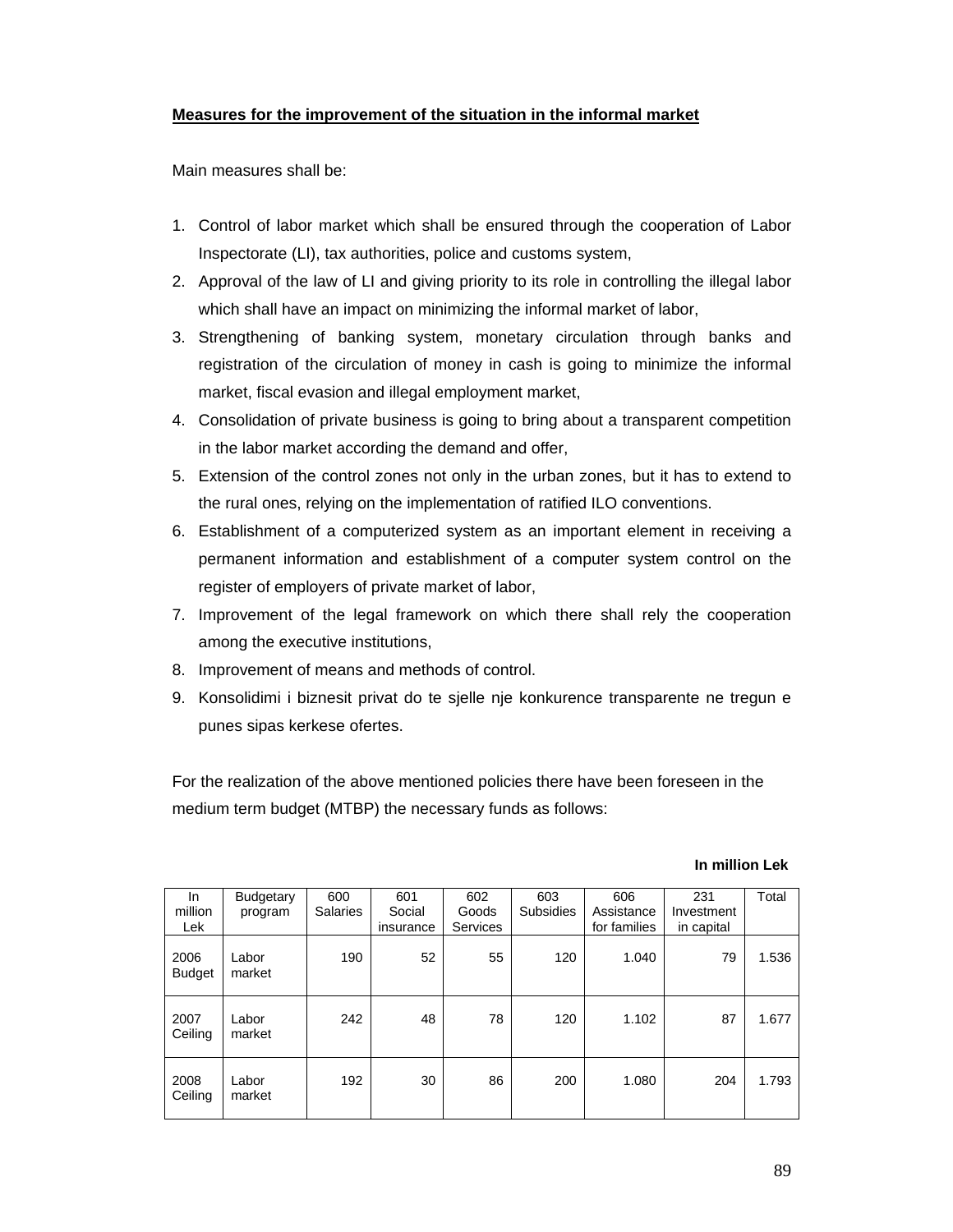| 2009<br>Ceiling | ∟abor<br>market | 192 | דה<br>∠ | 91 | 200 | 1.140 | 216 | 1.867 |
|-----------------|-----------------|-----|---------|----|-----|-------|-----|-------|
|                 |                 |     |         |    |     |       |     |       |

<sup>(</sup>Source: Medium Term Draft Budget 2007-2209 of the Ministry of Labor, Social Issues and Equal Chances for the Labor Market)

With reference to the above data, it is evident that the Ministry of Labor, Social Issues and Equal Chances for the Labor Market has highlighted the Programs of Encouraging the Employment for which it has required for the period 2007 – 2009 200 million Lek each year. At the same time there are foreseen to increase the funds for investment in capital through which there shall continue the work which started for the establishment of the big regional centers in the town Fier and Elbasan and there shall be supported the establishment of new centers of public professional training in the towns Durres, Korce. At the same time, there shall be invested in the improvement of the infrastructures of the regional and local offices of employment.

#### **4.4 Administrative Reform**

The reform in the public administration includes:

- 1- Functional structural reform,
- 2- Deepening and expansion of the reform in the civil service,
	- a- expansion of the scope of implementation of the legislation of civil service,
	- b- reform in the field of salaries (but extended not only for the civil service).

## *1. Functional – Structural Reform*

Later 2005 and in a process which was extended to the first semester of 2006 the new government changed the format with 14 ministries out of 17 which they were earlier, this change of the number of ministries there was accompanied with the decrease of the politically appointed employees by 21%, a decrease which was followed even by the respective decrease of auxiliary for these political functions (secretaries, drivers, bodyguards etc.).

The change of the format of the government was accompanied by such a deep organizational and functional foreign of the line ministries. This reform aimed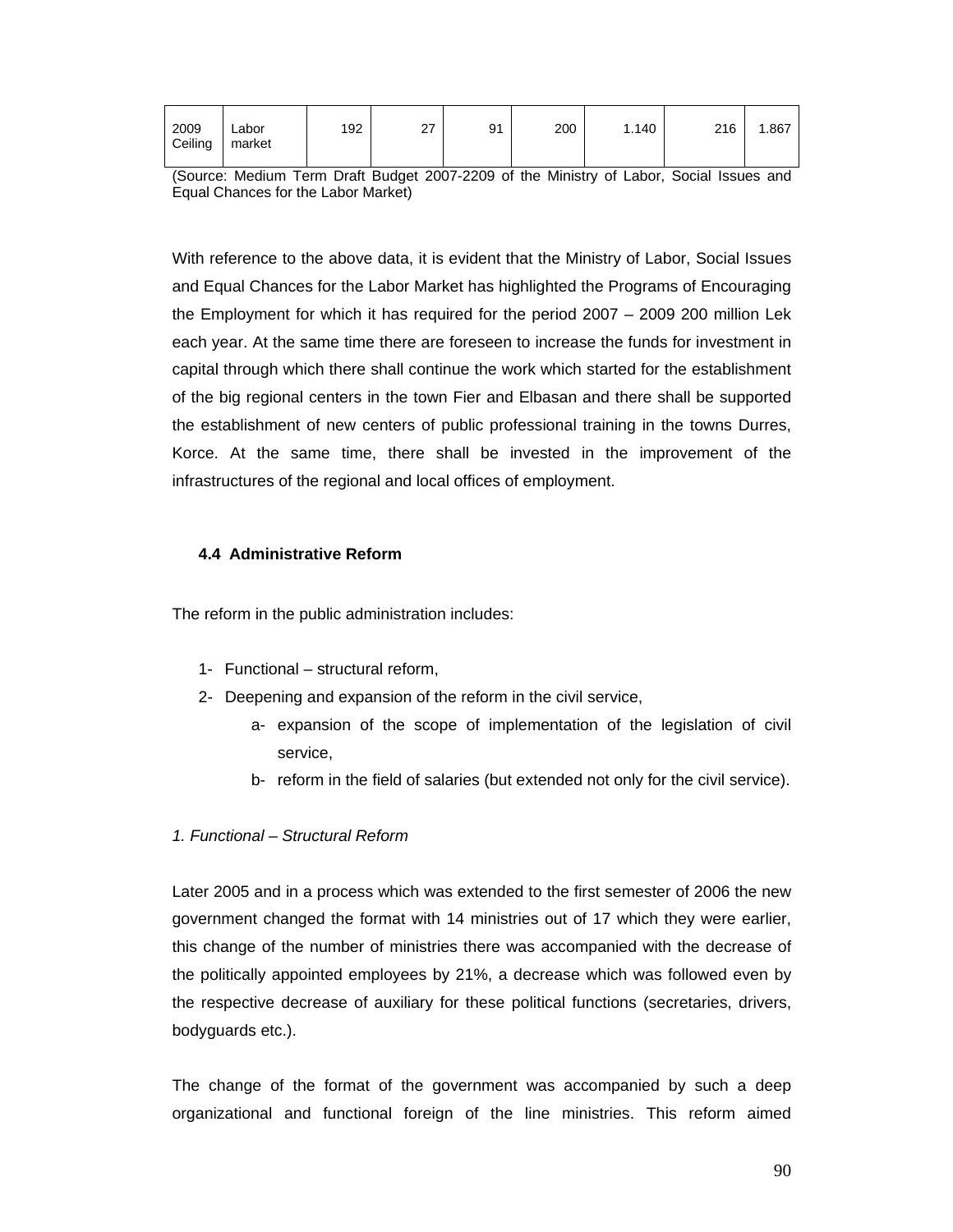determining the main governmental functions, through the reformulation and rationalizing the roles, missions, strategic objectives, functions and organizational structures. In the framework of this reform, there started to be implemented a new structural system for the ministries of the line. This stereotype provides for the functions in the ministries be grouped into four main pillars: 1. Policy making, 2. Regulator, 3. Offering services, and 4. Auxiliary services. In every pillar there have been grouped the same departments and functions, or in the case of multifunctional structures in accordance with the priority of functions led by a general director. In this way, we have a decrease of the number of reporting persons to the General Secretary and a grouping of functions under the same "roof". Thus, there is not going to be any confusion among the roles and a considerable number of resources shall focus on the policymaking processes and of drafting the strategies, processes which have limped and have not yielded the expected results in the previous years. At the same time it is aimed at establishing another possibility for extending the experience since focusing on the same process would turn out in the gaining of the experience and in the increasing the capacities of the civil servants in a short term period.

All this process was accompanied with the implementation of the objective of the government for ssetting up small and effective institutions. The turn out of the process was the diminishing by 16% of the number of positions of the civil service in the line ministries and by 38% of the auxiliary positions in the same institutions, or put differently, 263 positions of civil employees and 260 auxiliary positions less.

#### *- Interventions in depending institutions:*

The reform in central institutions was accompanied by an intervention even in the depending institutions. In the context of functional review of the depending institutions there has been performed a deep reform in all the system of institutions depending from the Agriculture, Food and Consumers Protection, a reform which started to yield its fruits. Thus there have been abolished some institutions of restricted activity, such as Institute of Vegetables, Patato, Institute of Fruit Trees, Institute of Maize, and there have been set up 5 centers of the Transfer of Agricultural Technology; there has been created the Institute of Food and Veterinary Safety as a consequence of merging two previous institutes; there have been reviewed the ways of functioning and organization of a series of other centers, which have either been merged or transferred under the authority of the universities for scientific research.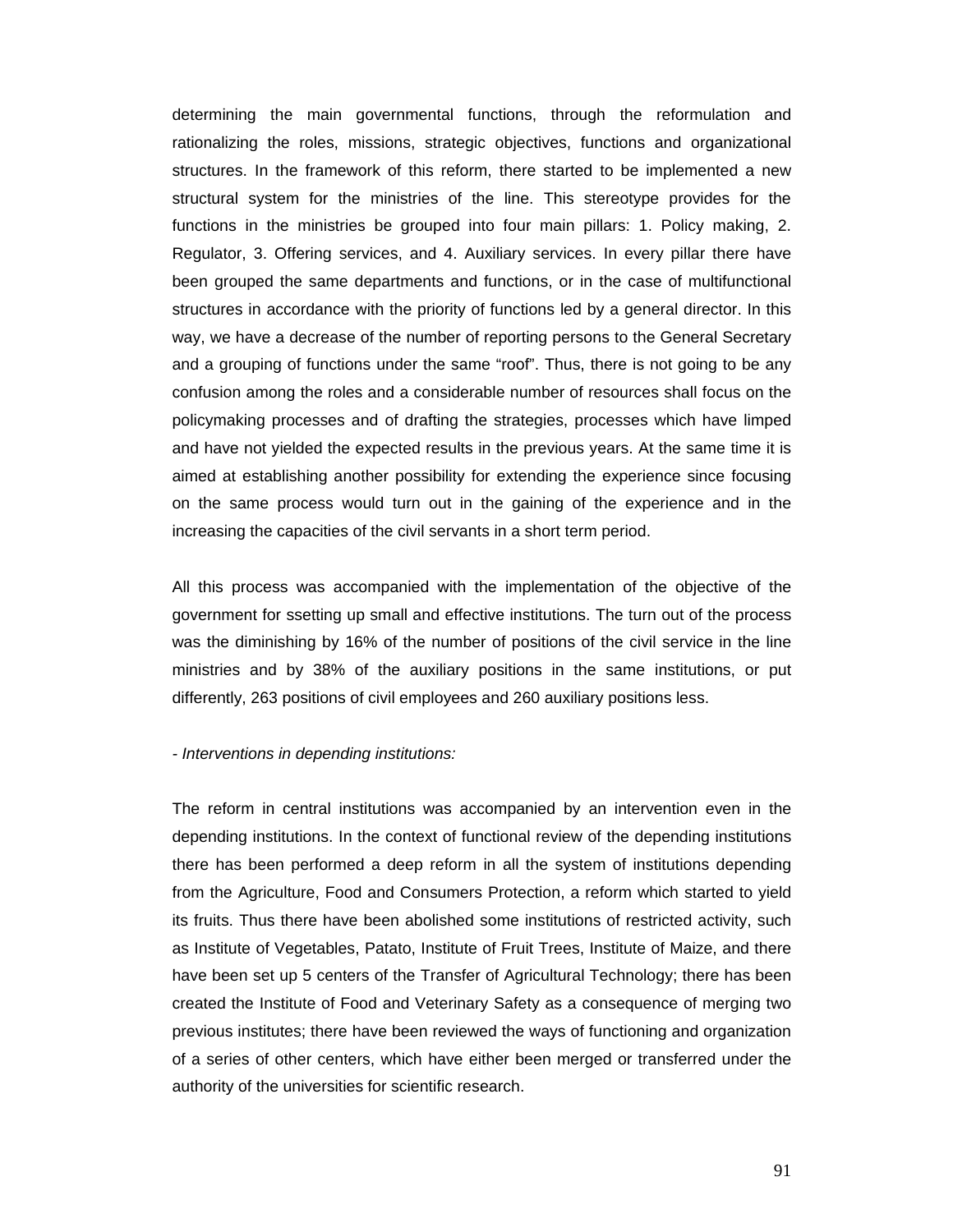At the same time, there have been utilized the researches done in the framework of functional review of ministries, in the institutions under the authority of the Ministry of Economy and Energy, there have been performed important interventions, which consist in:

- Setting up of the Technical Central Inspectorate, as a consequence of merging three previous inspectorates;
- Establishment of the agency Albinvest as are result of merging three existing agencies,
- Establishment of the National Agency of natural Resources as a result of merging four existing institutions operating in this field.

All these interventions have been accompanied with the decrease of the number of employed persons and lowering of the operating expenses for the activity of the institutions.

The activity of functional review shall continue in all the dependant institutions during 2007 and afterwards, until all the institutions be organized in accordance with the generally accepted principles for the institutions of the public administration.

## *2. Deepening and expanding the reform in the civil service*

2.a In reliance to th Institutional Reform and in the Public Administration, during the three year period and on there is aimed at deepening and extending the reform in the civil service. This plan aims at achieving the same standards and comparable to the professionalism and stability in all the institutions which perform essential and priority public functions in the Albanian public administration. The extension of the reform in the civil service provides for the amendments in the legislation of the civil employees, in two main directions: extension of the field of the effect of the legislation of the civil service to some groups of institutions, as well as improvement of the procedures of recruitment in the civil service and other means of management of human resources. The extension of the scope of effect of the law is foreseen to take place in some phases in accordance with the implementation of the functional and structural review of the institutions in the ministerial systems.

## *2-b Reform in the field of salaries*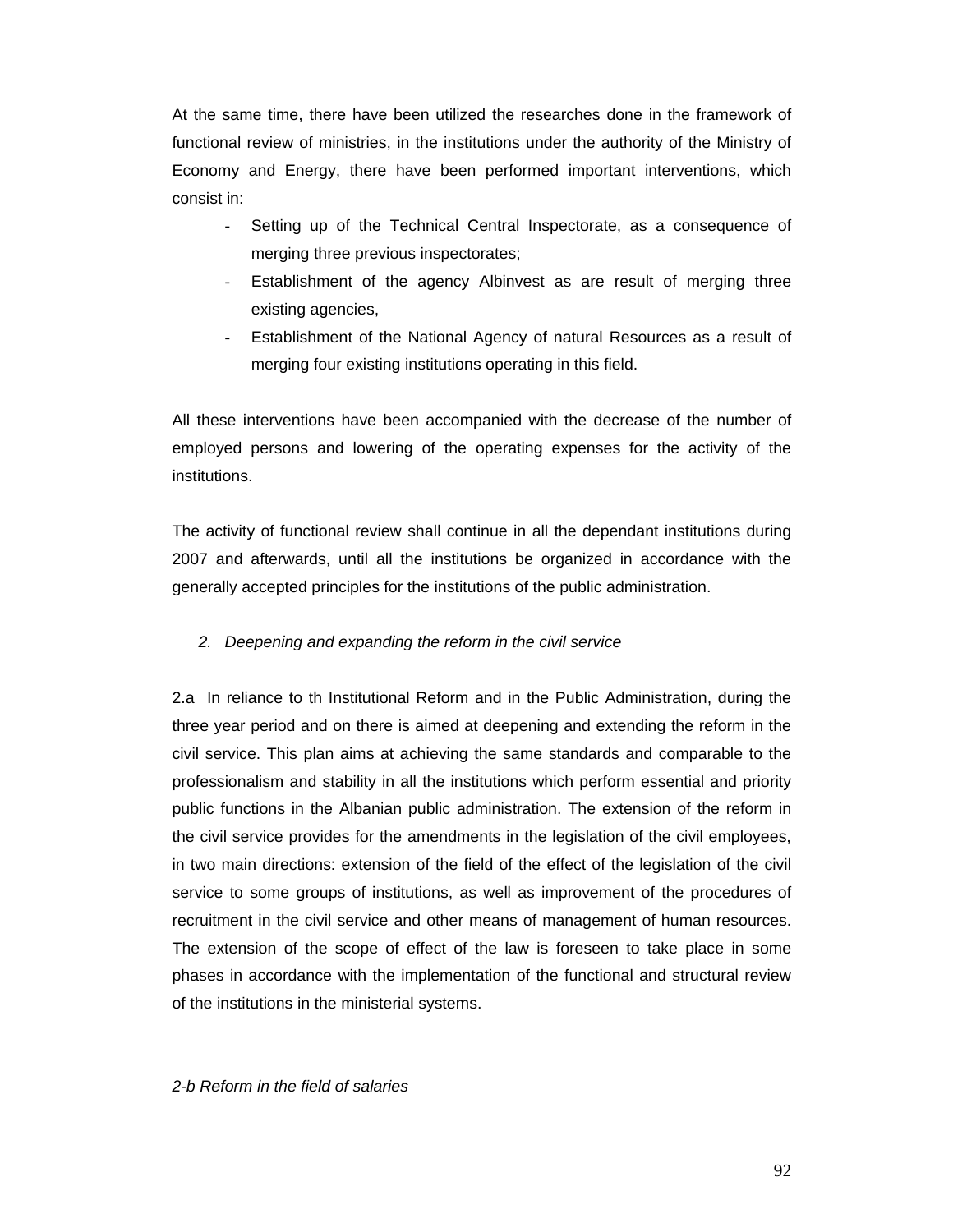Closely connected to the expansion of the reform in the civil service with regard to the amendments of the legislation of civil service, as well as with the functional and structural review of institutions in the ministerial systems, there is foreseen to deepen in the three upcoming years the reform in the field of salaries.

For 2006, the reform which was realized had some directions:

- A. Institutions which had a deep reform in the structure and level of salaries,
- B. Institutions which benefited a considerable increase of level of salaries, as well as
- C. Institutions reformed earlier, which had only an increase of only 5% of the salaries.
- D. Considerable increase of the level of salaries for the pre-university system and in the system of health.

## **A. Institutions having had a deep reform in the structure and level of salaries**

Among the institutions having had a deep reform in the structure and in the level of salaries, we can mention two big groups:

## • *Institutions under the authority of Council of Ministers*

Increase of the salaries of employees in these institutions varies from 51.89% to 121.73%, an increase which was done and realized upon the approval of the decision 371, dated 14.6.2006 of the Council of Ministers, "For the approval of the structure and level of salaries of the employees in some institutions under the authority of Council of ministers/Premier". From increase there have benefited 320 employees with an average increase of 70.7%.

## • *Institutions under the line ministries***.**

In this group of institutions there were included the majority of the institutions under the line ministries, or under the authorities of central institutions and line ministers. The reform in the salaries of employees of institutions under the authority of the line ministries was done upon the approval of the decision no 407, dated 21.06.2006, of the Council of Ministers "On approval of structure and level of salaries of employees of some institutions under the line ministers", from which there benefit about 4621 employees and the average increase of salaries 45.9%.

Reform in the salaries system was done even for structures of special status, such as: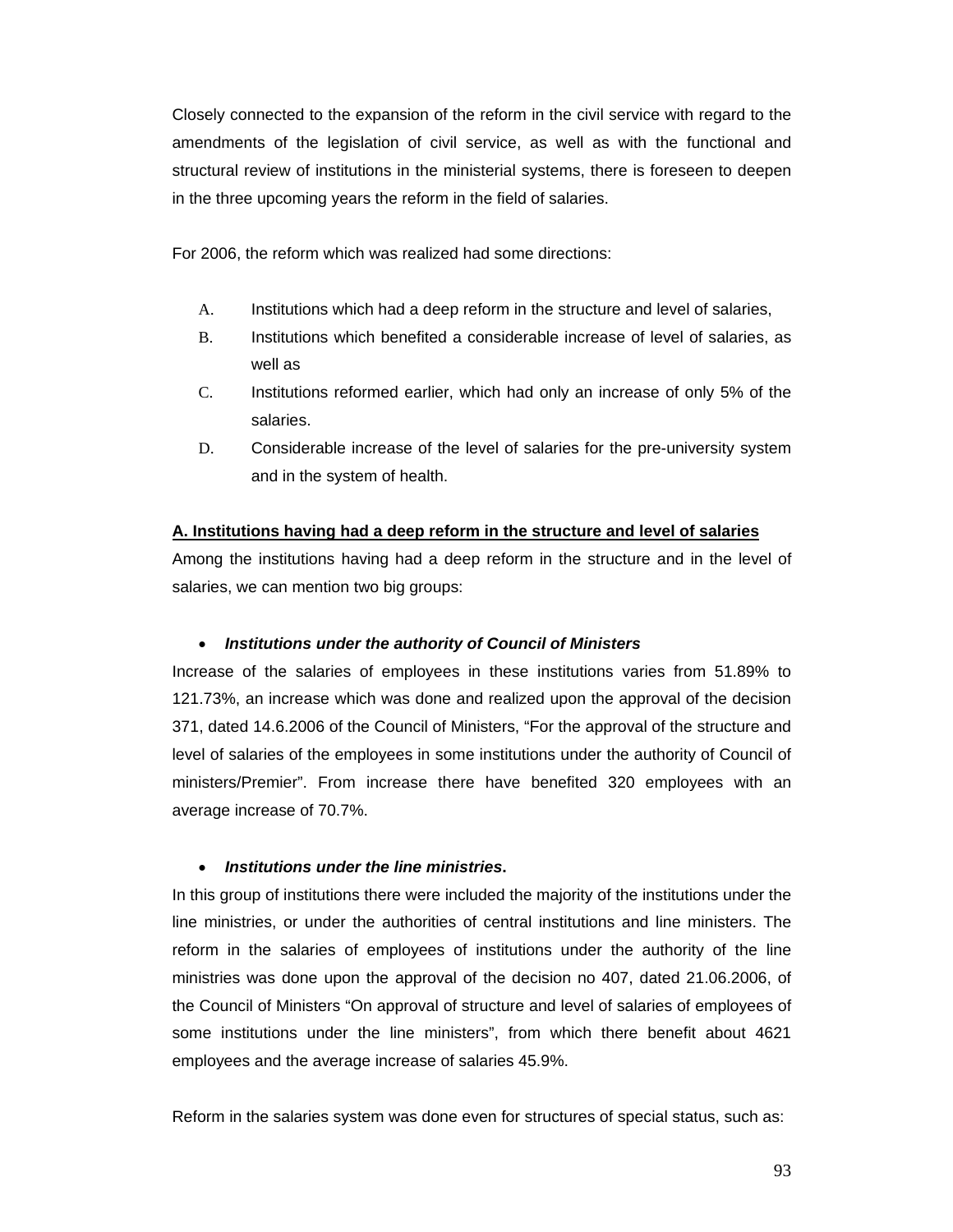- Prison Police, a structure which starting from 1 July 2006, shall be treated with a salary in the system with rang same as state police, with an average increase of salaries at the amount of 20.66% and there have benefited 1982 police employees in accordance with the respective ranks they have,
- employees of the tax system, who starting from 1 July 2006 shall receive a salary in accordance with the salaries structure of the civil employees benefiting an allowance for employment circumstances. From this there have benefited about 1530 employees of this system and the average increase of salaries is calculated in average at the amount of 34.48%. From the change of structure and increase of the level of salaries of the employees of the tax system, there has been foreseen a relatively higher increase of salaries compared to the other sectors, to the effect of including in the salary a part of the rewards distributed to these employees during or at the end of the year.
- Guard of Republic, for which there has been done the restructuring of the salaries, in accordance with the respective ranks.
- Employees of State Police for whom there has also been undertaken a reform in determining their salaries in accordance with the ranks.

Excluded from this group are the research institutes under the ministries since these institutions are in the process of restructuring, and their salaries shall be reviewed in a second phase.

## **B. Institutions having benefited a considerable increase from level of salaries**

Among the institutions which have benefited a considerable increase of the level of salaries and not restructuring, i.e., the structure of salaries has not been changed, we can mention:

- Employees of Construction police;
- employees of customs system,
- employees of Forest police;
- employees of National Information Service.

For realization of the increase of salaries of employees in all these institutions, there have been approved separate decision by the Council of Ministers. The average increase of salaries for the employees of these institutions vary ffrom 10.07% (which belongs to the employees of SHIK) up to 20.17% (which belongs to the employees of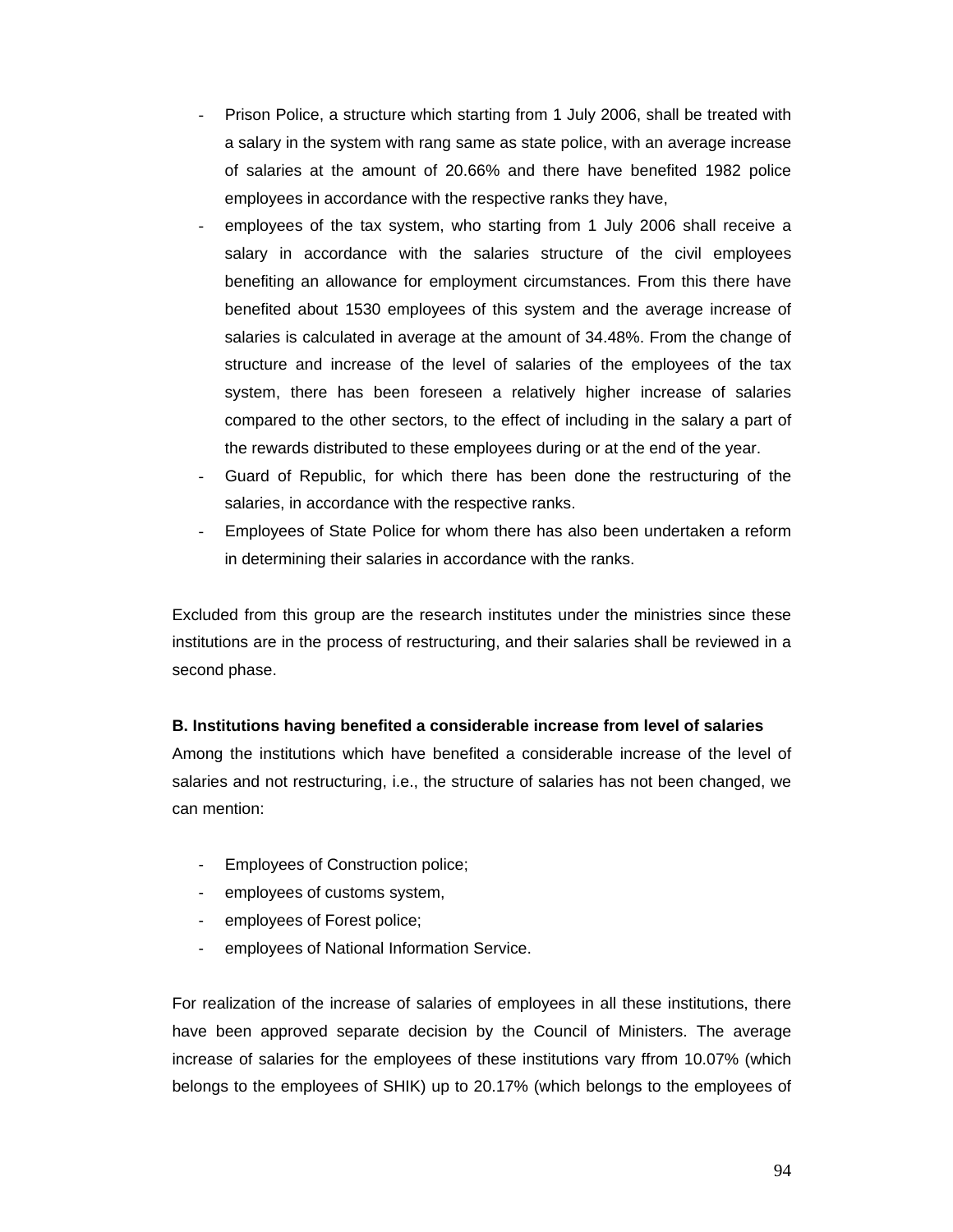construction police). The number of benefiting employees of these institutions taken together is about 3000 employees.

An exception in this group of institutions is the customs system, since for the employees of this system there has been applied a considerable of the level of salaries. From the change of salaries of the employees of the customs service, there benefit about 1000 employees, and the average increase of the salaries of employees is in average calculated 62.4%.

We highlight that for the employees of this system, there has been foreseen a relatively high increase of salaries to the effect of including in the salary a part of the rewards which are distributed during or at the end of the year.

## **C. Previously reformed institutions having benefited only an increase of 5% of the salaries**

In this group there are mainly civil employees of the line ministries, of the administration of the President and Parliament, of independent institutions, of the institutions of judiciary, as well as other depending institutions reformed earlier during the period 2001 – 2006, the salaries of which increased by 5.5%.

Following this, the high salaries and more concretely the determined salaries approved for a group of budgetary employees increased to the amount of 5%.

In this group there have been included the structures of armed forces of the Republic of Albania, where regardless of the increase in a differentiated way within the different ranks, since in the increase of this year there has been taken into consideration to consider the salary for the rank "major", the average increase for the structures of armed forces is at the level of 5%.

At the same time, there has been considered with priority the increase of low salaries, mainly the salaries of the categories in both systems, with 10 categories and 14 categories.

All the salaries per category in these two systems have been increased in average with 15%. We say on average 15%, since following the order of Premier, during the approval of the draft decision "On the minimal salary at country scale", it was determined that the minimal salary at country level from 13750 Lek per month which it was foreseen earlier, it was approved 14000 Lek per month. This brought about that the minimal salary be increased on average by 18% and as a result of domino effect even the salaries for the closest categories are increased by 18%. From this increase there benefit all the auxiliary employees of the institutions of the public administration,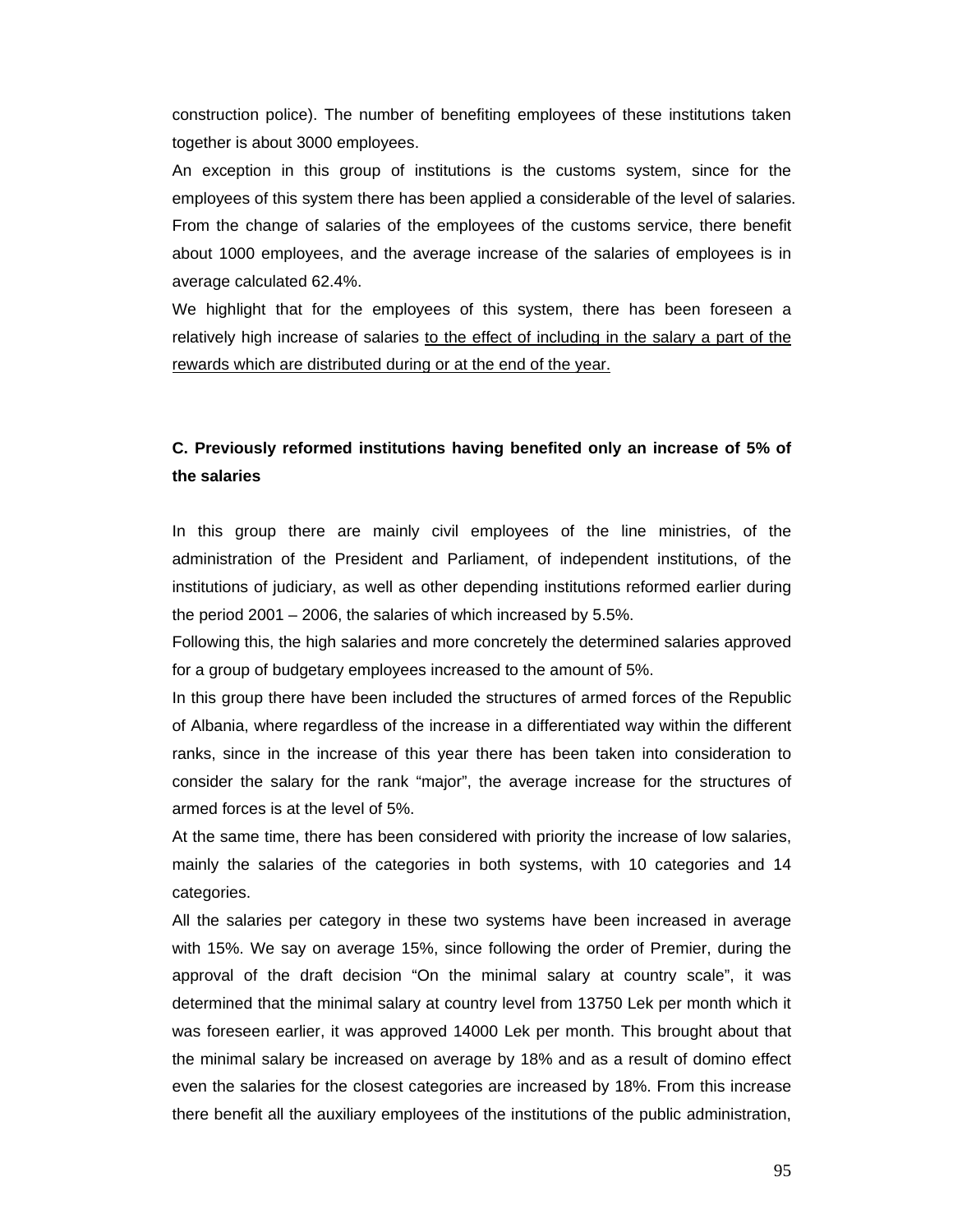where we can mention the cleaning personnel, cashiers, maintenance, drivers, technicians of different specializations, accountants etc.

**D. For implementing the objective for the priority increase of the salaries in the educational pre-university system and health system there was done:** 

#### In the sector of health:

- a general increase of salaries for the nurses in health sector on average 25% from which there benefit about 1200 nurses of the health system.

- considerable increase of the salaries of the employees of high education of this system on average 20% from which there benefit about 2900 doctors and specialists of different fields working in the health sector.

In the pre university education sector

- **- increase of the value of group salary** for each of the categories of the employees of the system, in accordance with the diplomas they have not only for avoiding clashes with the employees having the same structure of salaries, but also for reaching a satisfactory level in general.
- **- increase of the surplus per position for each of the categories of the teachers.** In this increase there have been treated with priority in general, all the employees in pre-university education of the middle schools and eight year schools, as one of the priority sectors. The increase per position varies from 34 to 40%.
- **- differentiation of teachers of mathematics, physics and informatics in middle schools and teachers of mathematics and physics in 8 year schools,** compared to their colleagues. The differentiation has been done through the surplus for working conditions, which has been approved at the amount of 1200 per month.
- **including the 13<sup>th</sup> salary in the monthly salary** for each employee of the pre university system to give a better motivation in their work during the school year.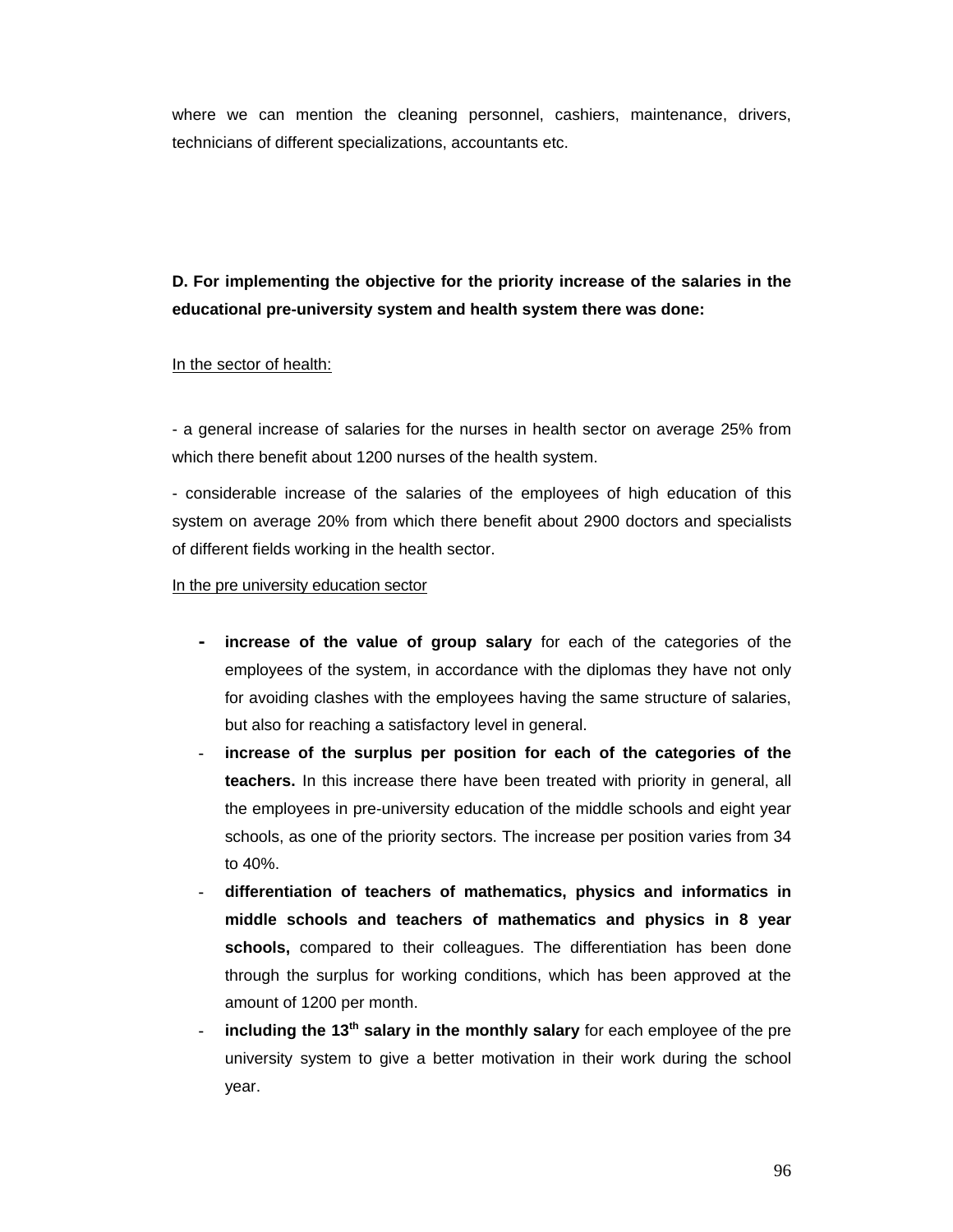In general for all the pre-university employees, taking into consideration what we mentioned above, the average increase is at the level of 27% and the beneficiaries are about 36 200 teaching staff.

In a summary, the policy of salaries done for the year 2006, is provided as follows:

| No.            | <b>Institution</b><br>(or<br>group<br>of<br>institutions)                                                                                                                      | <b>Number</b><br>of l<br>beneficiary | Average increase<br>in $%$ |
|----------------|--------------------------------------------------------------------------------------------------------------------------------------------------------------------------------|--------------------------------------|----------------------------|
|                |                                                                                                                                                                                | employees                            |                            |
| $\mathbf{1}$   | <b>Institutions</b><br>Council<br>under<br>οf                                                                                                                                  | 320                                  | 70.7%                      |
|                | Ministers/Premier                                                                                                                                                              |                                      |                            |
| $\overline{2}$ | Institutions under the line ministries                                                                                                                                         | 4621                                 | 45.9%                      |
| $\overline{3}$ | <b>Prison Police</b>                                                                                                                                                           | 1.982                                | 20.66%                     |
| $\overline{4}$ | Tax employees                                                                                                                                                                  | 1.530                                | 34.48%                     |
| $\overline{5}$ | <b>Guard of Republic</b>                                                                                                                                                       | 992                                  | 12.5%                      |
| $\overline{6}$ | Employees with the status of State<br>Police                                                                                                                                   | 11.934                               | 14.75%                     |
| $\overline{7}$ | <b>SHISH</b>                                                                                                                                                                   | 1.059                                | 10.07%                     |
| 8              | <b>Employees of Construction Police</b>                                                                                                                                        | 185                                  | 20.17%                     |
| 9              | <b>Employees of Forest Police</b>                                                                                                                                              | 1.000                                | 13%                        |
| 10             | Employees of customs police                                                                                                                                                    | 1.000                                | 62.4%                      |
| 11             | Employees of auxiliary to the<br>structures of ministries, Premier's<br>office and institutions under the<br>Premier and line ministries (system<br>with 10 and 14 categories) | 12.872                               | 15%                        |
| 12             | Pre university system                                                                                                                                                          | 36.200                               | 27%                        |
| 13             | Nurses in health system                                                                                                                                                        | 12.200                               | 25%                        |
| 14             | Higher education in the health<br>system                                                                                                                                       | 2.900                                | 20%                        |
|                | Total number of employees having<br>benefited from the increases with<br>priority due to the reform<br>of<br>structure of salaries, as well as<br>priorities of government     | 88.795                               |                            |
| 15             | Other part of state employees<br>(political functionaries,<br>armed<br>forces, civil employees etc)                                                                            |                                      | 5%                         |

Finally, we can say that from the increase of the levels of salaries in a differentiated way and the restructures of the structure of salaries of employees of budgetary institutions, there benefit all the budgetary employees, with a general average increase at the amount of 19.8%, with an financial effect of 5.2 billion Lek.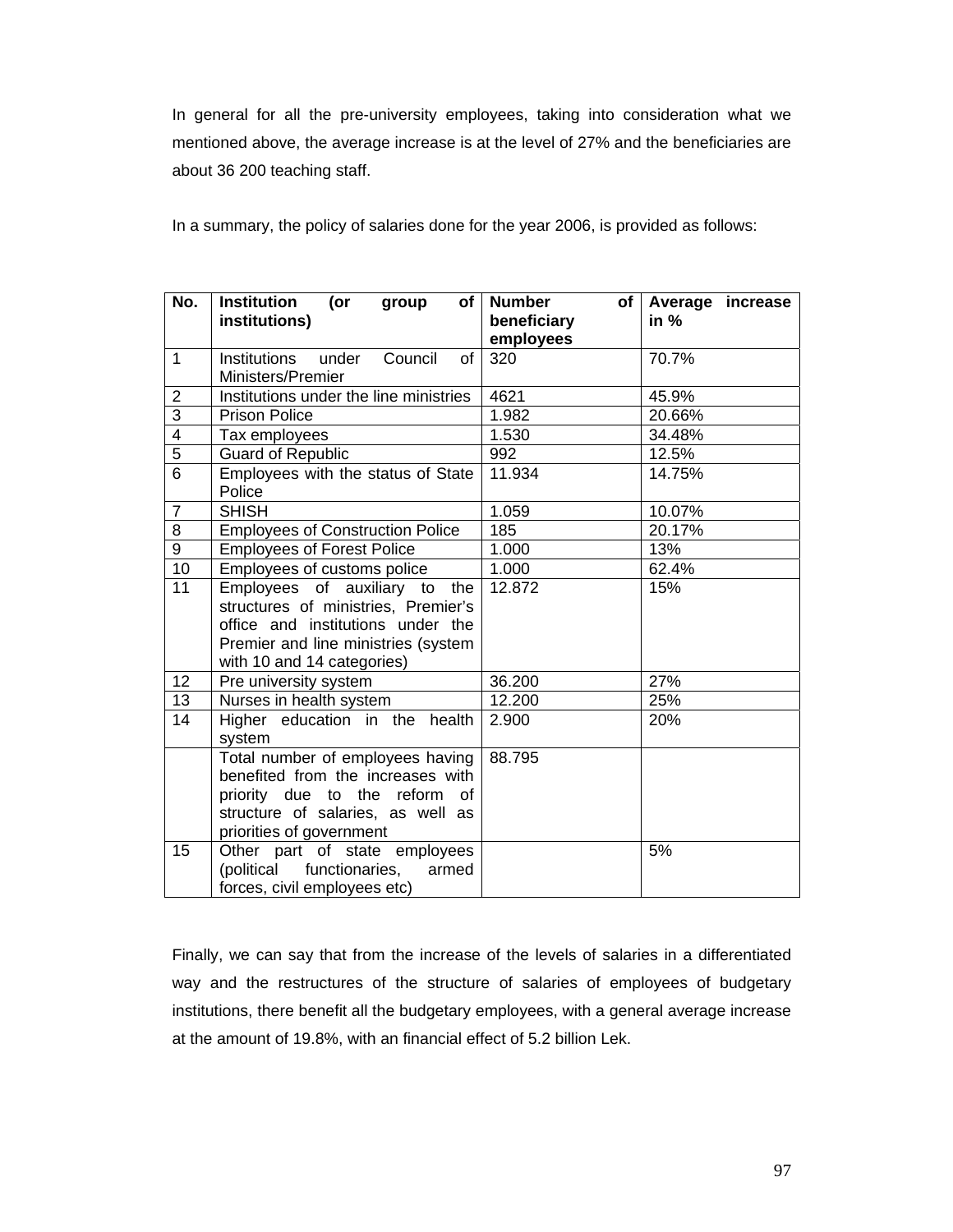Even in the upcoming years, there shall continue to remain a priority the increase of the level of salaries in the pre-university education system and in the system of health, to the effect of increasing the salaries of employees of these systems making them comparable to the levels of salaries of civil employees, as well as the increase of the salaries of the auxiliary employees, who continue to be paid in a categorized system.

For 2007, the policies in the field of salaries shall consist in:

- 1- Average increase of 20% for the employees of the pre-university and the systems of health,
- 2- Average increase of 20% for the auxiliary staff who continue to be paid in the system with categories,
- 3- Average increase of 7% of the employees of different policies and armed forces,
- 4- Average increase of 11% of the professors of universities and other higher schools,
- 5- Average increase of 5% of the part for whom reform is over.

At the same time, for 2007 there shall bee seen with priority:

- 1- possibility of applying the reward of port university studies and scientific degrees and titles of employees working in the administration (i.e., not in the research and scientific institutions or universities or other higher schools),
- 2- conditioned by the conclusion of the reforming of the research and scientific institutions and under the line ministers, there shall be reviewed their system of salaries, aiming at equalizing the reward for scientific degrees and titles of employees in these institutions with those working in the universities and other higher schools.

In total the effect of these reforms for 2007 has been calculated to be about 3.5 billion Lek.

#### **Reform in the Judiciary**

Government has considered as indispensable part of its activity the issues which have to do with the judiciary in general and the judicial administration specifically. In the context of implementing the short term and long term policies, the Government and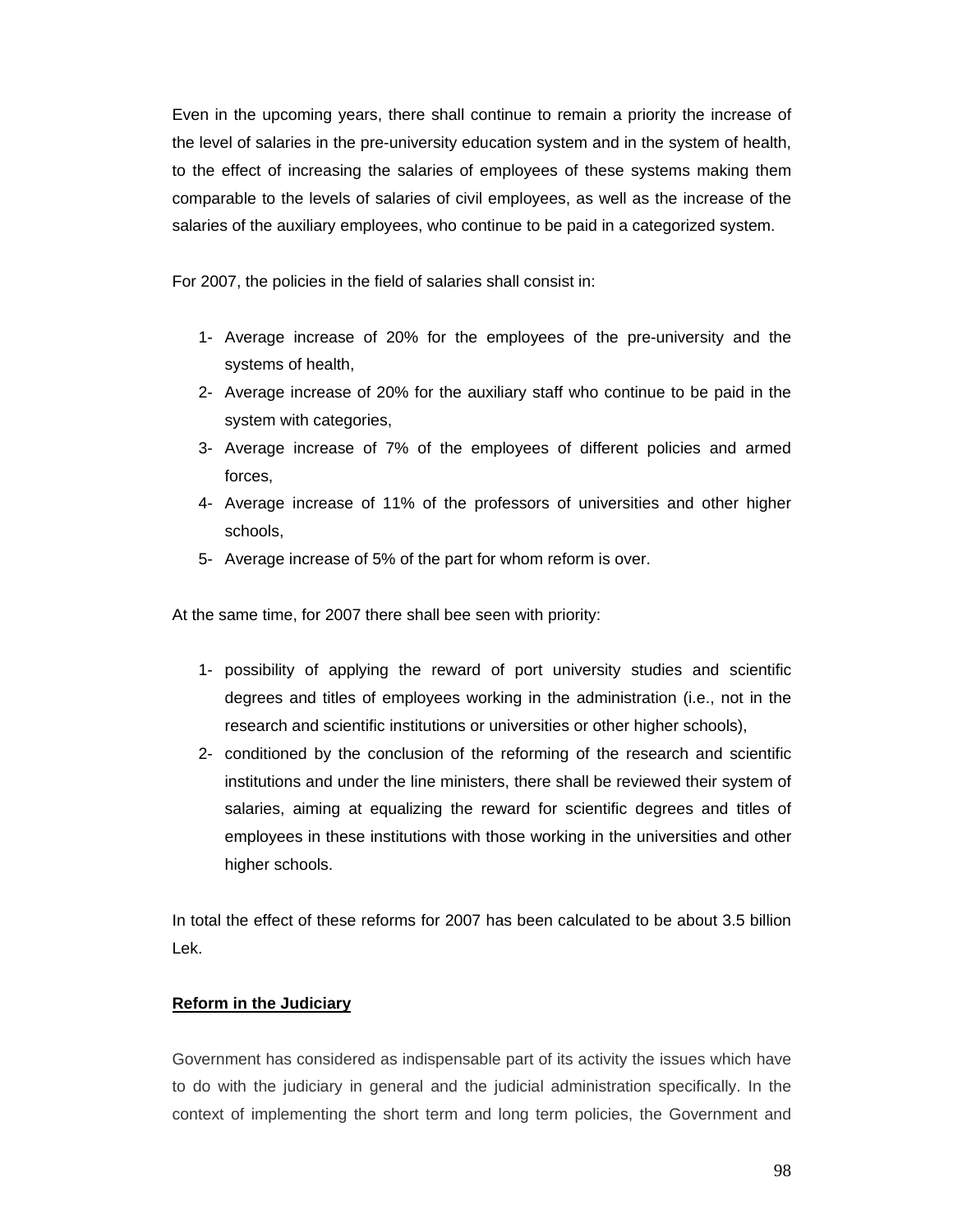Ministry of Justice of Albania aim at undertaking and implementing the important legal reforms aiming at the well functioning and improvement of the system of administering justice, improvement of quality of the adjudication process, guaranteeing a fair, equal and honest judicial process.

In the context of these policies connected directly to the judiciary system, for the period 2006 – 2008, there is aimed at implementing:

- *Reorganization of the courts of judicial circles and appeal courts, reorganization which is expected to be finalized upon the decree of the President of Republic.* 

Reorganization of the courts of judicial circles and later on the reorganization of appeal courts is at the beginning of the process. It is thought for this process to last for the two upcoming years.

This reorganization is directly connected to the recommendation coming from the research of the specialists of the ministry of justice, where it is suggested that the powers of some small courts be transferred to bigger courts making possible the expansion of the judicial circle, including in the territorial of the court of the judicial circle to be expanded even the territorial power of one or two smaller courts. A re-organization of this kind would not affect the affect the access of public to the courts, since the small courts are going to exist as branches of the main court.

Concerning the above the reorganization of the judicial circle courts would bring about an evident improvement in the management of the courts and judicial cases and it would make possible the elimination of delegation of judges from one court to another, gaining time and decreasing the expenses. In this framework there shall take place a balancing of workload in the courts among the judges and the administrative personnel.

Such a reorganization is going to have an impact on the improvement of professionalism of judges and quality of proceedings, as a consequence of their specialization. A bigger court provides for more opportunities for the specialization of judges, which brings about a better quality of trials, expansion of the possibilities for professional discussions among the judges and a more competitive situation, which could contribute to the quality and uniformity of the judicial practice.

All these shall have an impact on reliability in the judicial system, as well as in the increasing of the efficiency of the judiciary in general, which is the main aim of this reorganization. Such a thing is going to have a positive impact in strengthening the judiciary fighting against such phenomena like corruption, and boosting transparency of this power in administering justice.

99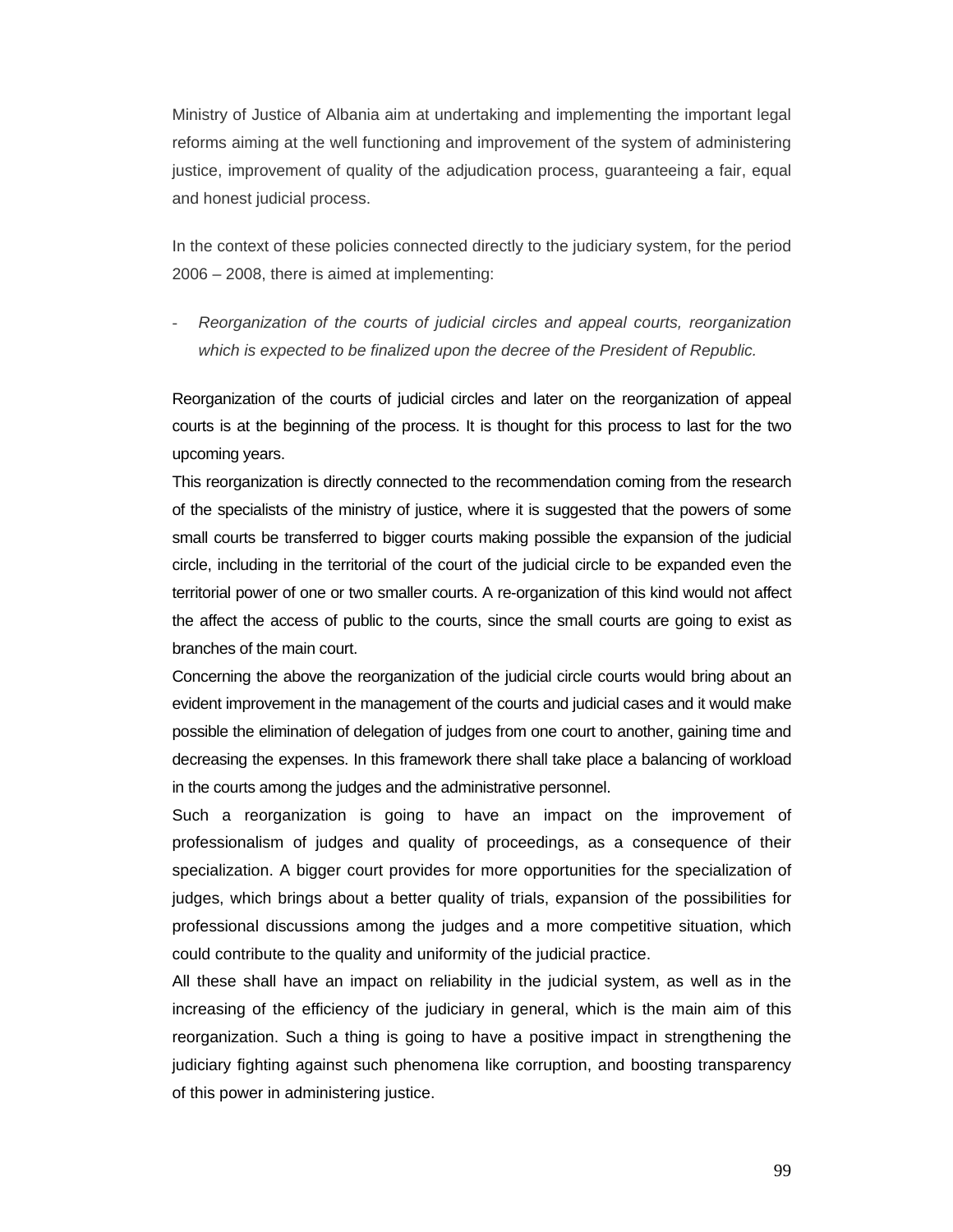- *Drafting a strategy for identification of the needs in infrastructure of the courts, as well as for determining the basic directions of improvement of this infrastructure* 

Concerning the above, such an objective can be realized in close cooperation with the Office of Administration of Judicial Budget and the other authorities tasked by law.

Drafting such a strategy is going to have a direct effect on the realization of another long term objective which is going to have as its aim the partial and full intervention with the buildings of the courts of judicial circles and appeals, to the effect of their improvement for providing for more favorable conditions for the work of judges and administrative personnel of courts.

Taking into account the novelties of reorganization of the judiciary (in courts of judicial circles and appeal courts), improvement of the infrastructure of the judiciary is considered as a priority objective.

#### - *Improvement of the status of judicial administration*

Further to deepening and improvement of the reforms of the judicial circle to the effect of improvement and functioning and its efficiency in general as well as improvement of efficiency of judicial authorities in the fight against the serious phenomena of criminality and to respond directly to the need for facing these phenomena successfully, a special attention is being paid to the improvement of the status of judicial administration.

The judicial administration is an important part of the judiciary and plays an important role in the administration of justice.

From this perspective, our attention is focused in the improvement not only of the structure, but also of the methodology of the judicial administration.

We take into account the idea of review or improvement from the legal point of view of the status of the judicial administration seen as a complex package which would regulate not only the procedures of reduction or employment of the administration, but also of a more appropriate financial treatment and in accordance with the importance of this part of the judicial system.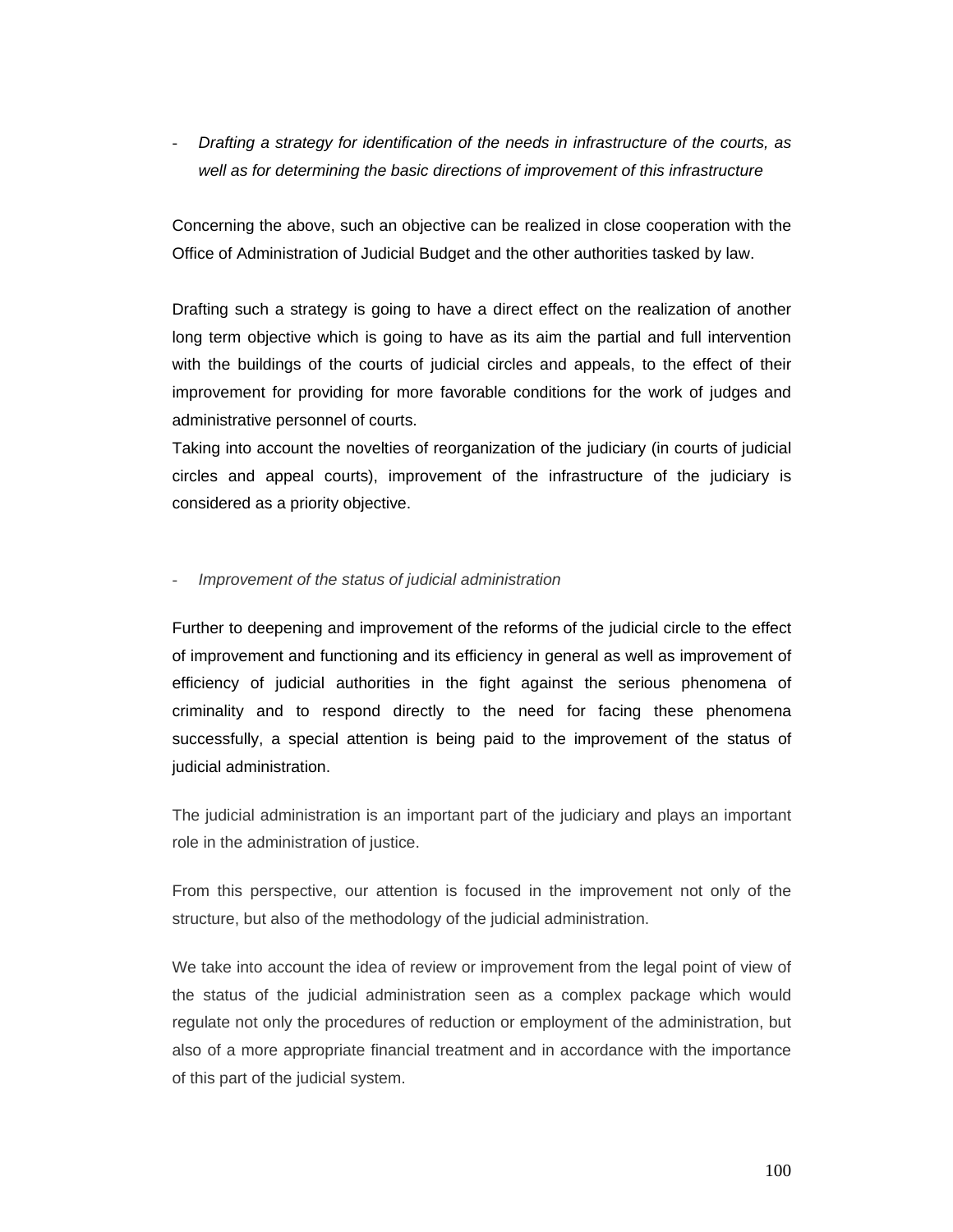In order to have a professional judicial administration, with integrity and committed to work, it is indispensable to improve its status. Such a thing would have a positive impact on the strengthening of the judiciary, fighting against such phenomena as corruption, as well as boosting the transparency of this power in administering the justice.

Considering that these measures undertaken by the Albanian executive would be encouraging, we thin that they would impact also the improvement of the quality of the work of the judicial administration, as well as it would create strong basis for the recruitment of a more qualified staff and more positive among its ranks.

### - *Training of judiciary*

Another important objective which is worth mentioning is the issue of training the judges and the judicial administration, an objective which is considered as a priority.

In this framework, ministry of justice is going to cooperate strongly with the School of Magistrates and this cooperation has been very fruitful even in the past.

Parallel to the School of Magistrates there shall be worked for drafting a strategy for the identification of the needs which the judicial administration has for training and based on the latter the respective trainings have to be organized.

- *Performing the legal amendments with regard to a more clear definition of the status of judges* 

As it is known it is more than necessary to work out more precise provisions in some essential aspects connected directly to the status of the judges, such as with regard to the career of the judges, his protection, financial treatment etc.

Such an objective is aimed at being accomplished undertaking the respective changes in the law "On organization and functioning of judicial power in the Republic of Albania".

In this context there have been received comments, opinions and suggestions of different opinions in the field of judiciary, the recommendations of which shall be taken into consideration in the changes and continuous changes to be done to the draft law.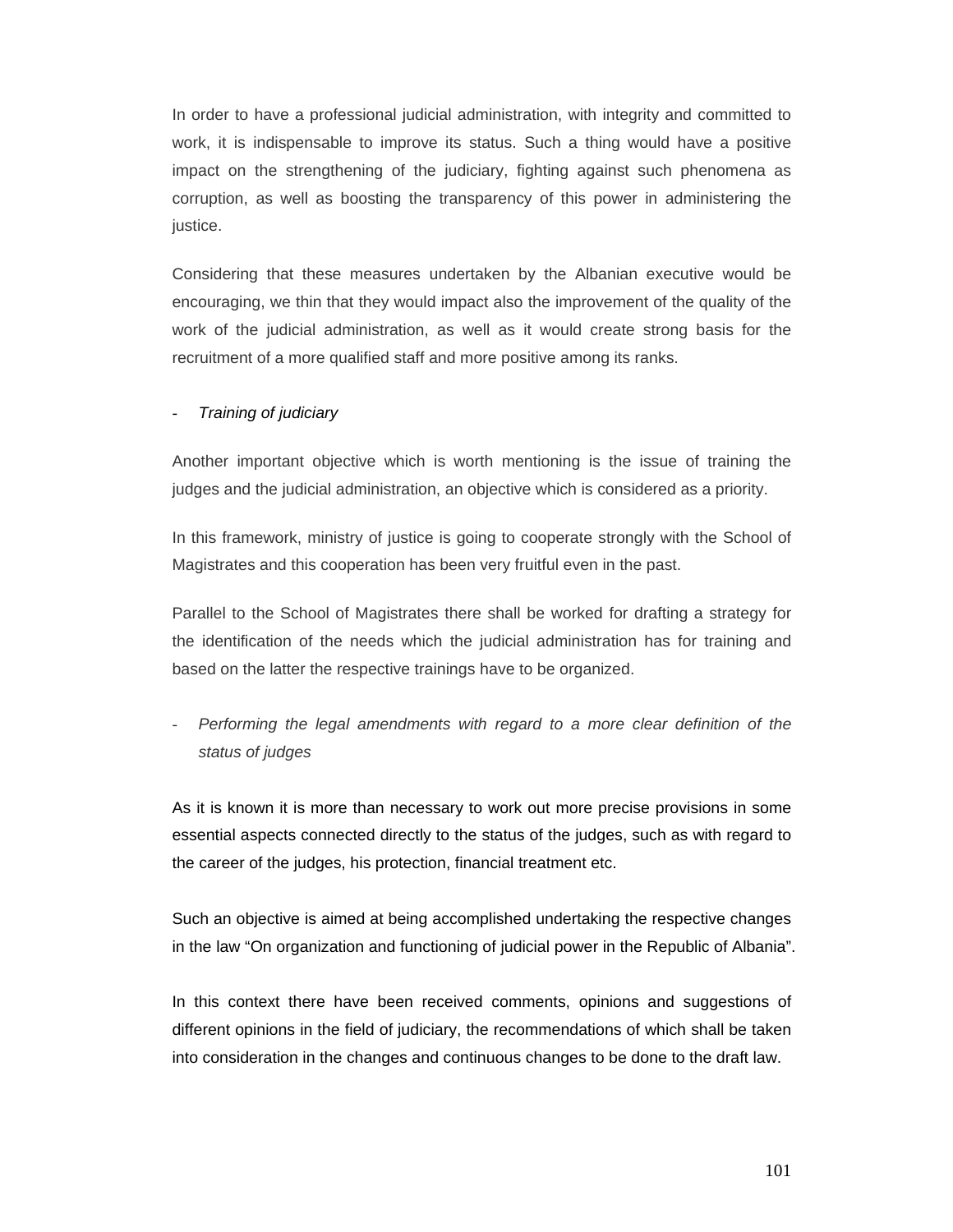- *Launching of initiatives in cooperation with the High Council of Justice connected to the improvement of legislation with regard to the payment of judicial service offered by the court, identifying clearly and fully its constituent elements and the final costs, guaranteeing the collection of all the judicial expenses, as well as making sure that that monetary value be used for improving the quality of service in the future.* 

This is an important objective (still under discussion) which Ministry of Justice thinks of carrying out in cooperation with the High Council of Justice. In the upcoming years there shall be submitted a detailed schema of this project, which has under its focus the collection of all the judicial expenses, ensuring that that monetary value be used for improving the quality of the service in the future.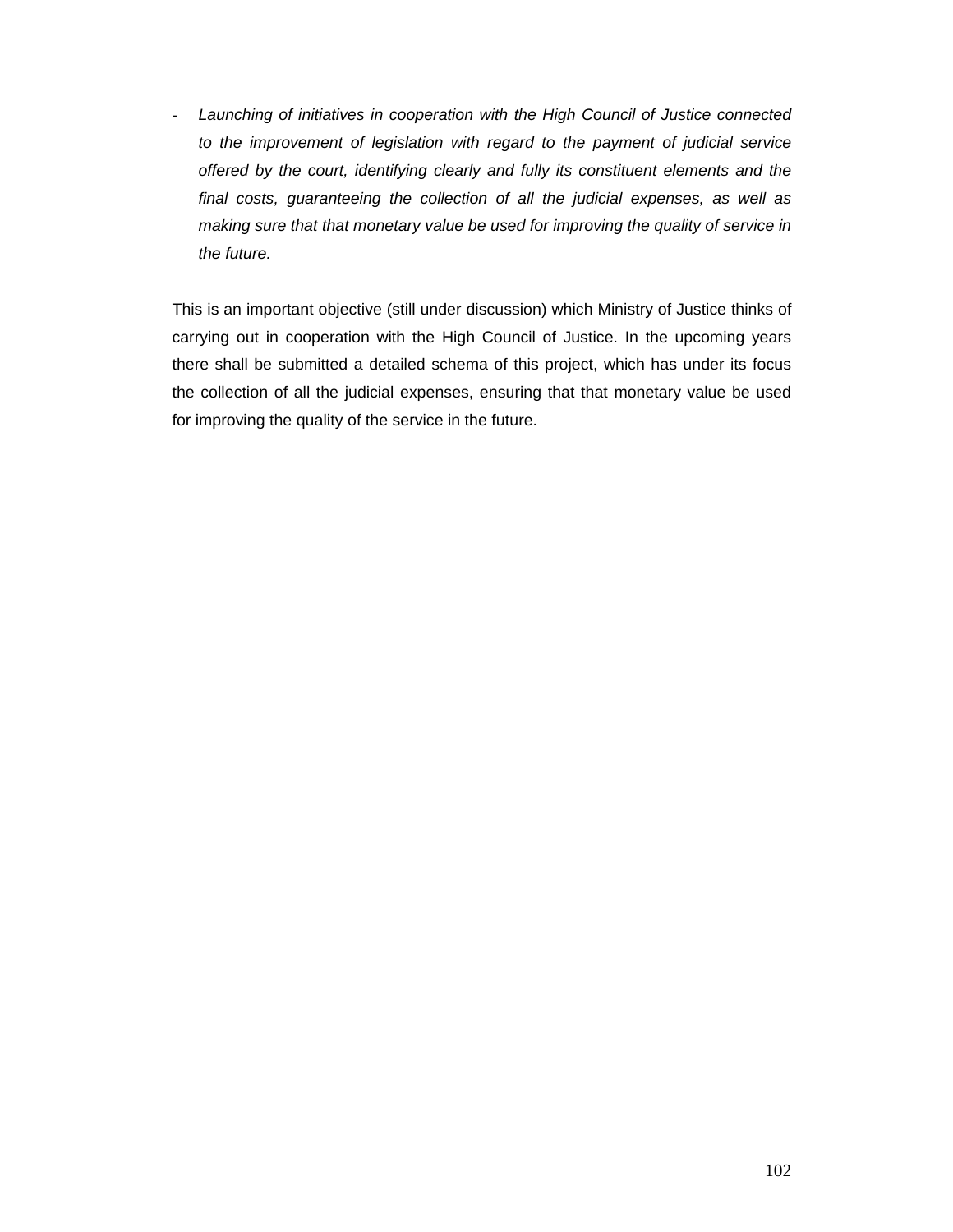| Percentages unless otherwise indicated                                                 | <b>ESA</b><br>Code | 2000                                                     | 2001    | 2002    | 2003    | 2004    | 2005    | 2006    | 2007    | 2008      |
|----------------------------------------------------------------------------------------|--------------------|----------------------------------------------------------|---------|---------|---------|---------|---------|---------|---------|-----------|
| 1. GDP growth at constant market prices<br>$(14+15+16)$                                | B1g                | 6.5                                                      | 7.1     | 4.3     | 5.8     | $6.2^9$ | 5.5     | 5.0     | 6.0     | 6.0       |
| 2. GDP level at current market prices <sup>10</sup>                                    | B1g                | 532,977                                                  | 590,282 | 631,338 | 696,950 | 755,320 | 836,871 | 899,713 | 982,179 | 1,075,718 |
| 3. GDP deflator                                                                        |                    | 1.00                                                     | 1.034   | 1.060   | 1.108   | 1.155   | 1.181   | 1.210   | 1.246   | 1.287     |
| 4. CPI change (annual average)                                                         |                    | 0.0                                                      | 3.1     | 5.2     | 2.4     | 2.9     | 2.4     | 3.0     | 3.0     | 3.0       |
| 5. Employment growth*                                                                  |                    |                                                          |         |         |         |         |         |         |         |           |
| 6. Labour productivity growth **                                                       |                    |                                                          |         |         |         |         |         |         |         |           |
| 7. Gross capital formation <sup>11</sup> ratio (% of<br>GDP)                           |                    | 21.2                                                     | 25.6    | 22.8    | 23.0    | 31.0    | 30.3    | 32.6    | 31.9    | 31.9      |
|                                                                                        |                    | Sources of growth: percentage changes at constant prices |         |         |         |         |         |         |         |           |
| 8. Private consumption expenditure                                                     | P <sub>3</sub>     |                                                          | 7.6     | $-0.9$  | 0.8     | 8.4     | 6.5     | 5.9     | 8.1     | 7.6       |
| 9. Government consumption<br>expenditure                                               | P <sub>3</sub>     |                                                          | 7.1     | 16.0    | 6.1     | 6.5     | 8.0     | 0.8     | 4.1     | 5.7       |
| 10. Gross fixed capital formation                                                      | P51                |                                                          | 14.0    | $-5.0$  | $-1.6$  | 11.1    | 5.3     | 11.5    | 11.1    | 9.8       |
| 11. Changes in inventories and net<br>acquisition of valuables as a % of<br><b>GDP</b> | $P52 + P5$<br>3    |                                                          |         |         |         |         |         |         |         |           |

#### **Table 1: Growth and associated factors**

<sup>&</sup>lt;sup>9</sup> Semi - final estimation.<br><sup>10</sup> In million Lek.<br><sup>11</sup> Eshte pasqyruar "gross capital formation" si tregues i perafert me treguesin "investment" (% of GDP), per shkak te mosparashikimit ne terma neto te ketij te fundit nga modeli yne. " Gross capital formation" perfaqeson shumen e "exogenous investment", "corporate savings" dhe "household funds". "Exogenous investment" perfshin "government capital formation" dhe "direct investment".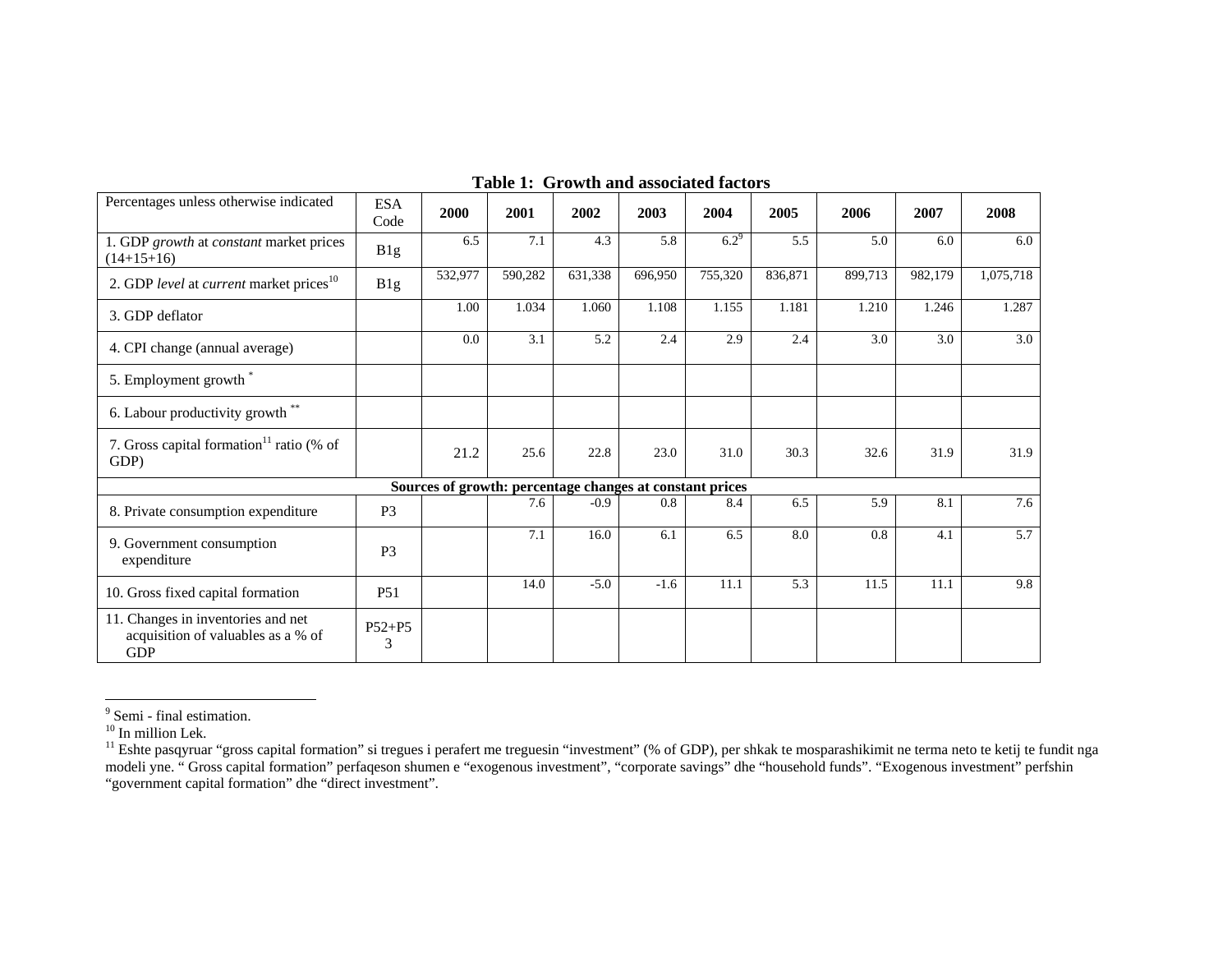| 12. Exports of goods and services $^{12}$                                             | <b>P6</b>       | 15.2                               | $-3.0$    | 8.7     | 13.1    | 8.2     | 12.3    | 13.5    | 13.6    |
|---------------------------------------------------------------------------------------|-----------------|------------------------------------|-----------|---------|---------|---------|---------|---------|---------|
| 13. Imports of goods and services                                                     | P7              | 10.7                               | $-1.9$    | 1.2     | 11.5    | 8.4     | 9.7     | 11.8    | 11.3    |
| 14. Tourism receipts                                                                  |                 | 11.1                               | 1.2       | 7.2     | 28.8    | 27.1    | 27.0    | 29.0    | 24.0    |
|                                                                                       |                 | <b>Contribution to GDP growth</b>  |           |         |         |         |         |         |         |
| 15. Final domestic demand                                                             |                 | 8.66                               | 145.29    | 2.82    | 6.91    | 4.95    | 4.84    | 4.54    | 5.13    |
| 16. Tourism receipts                                                                  |                 | 0.87                               | $-26.31$  | 2.51    | 2.06    | 2.33    | 1.86    | 3.23    | 2.83    |
| 16. Change in inventories and net<br>acquisition of valuables as a % of<br><b>GDP</b> | $P52 + P5$<br>3 |                                    |           |         |         |         |         |         |         |
| 17. External balance of goods and<br>services                                         | <b>B11</b>      | $-2.43$                            | $-114.68$ | 0.37    | $-2.27$ | $-1.78$ | $-1.70$ | $-1.77$ | $-1.96$ |
|                                                                                       |                 | <b>Growth of Gross Value Added</b> |           |         |         |         |         |         |         |
| 18. Agriculture                                                                       |                 | 3.4                                | 5.8       | 12.0    | 2.5     | 9.8     | 5.5     | 7.8     | 8.2     |
| 19. Industry (excluding construction)                                                 |                 | 4.9                                | 0.7       | 40.0    | 26.0    | 16.8    | 13.6    | 6.5     | 6.8     |
| 6.720. Construction                                                                   |                 | 40.8                               | 23.3      | 27.4    | 9.2     | 16.5    | 12.9    | 13.6    | 13.9    |
| 21. Transport                                                                         |                 | 22.3                               | $-9.6$    | $-18.5$ | 10.4    | 10.6    | 9.6     | 13.1    | 13.4    |
| 21. Services                                                                          |                 | 8.8                                | 7.8       | 5.8     | 7.7     | 8.4     | 5.2     | 8.5     | 8.8     |

<sup>&</sup>lt;sup>12</sup> Eksport of goods and non-travel services.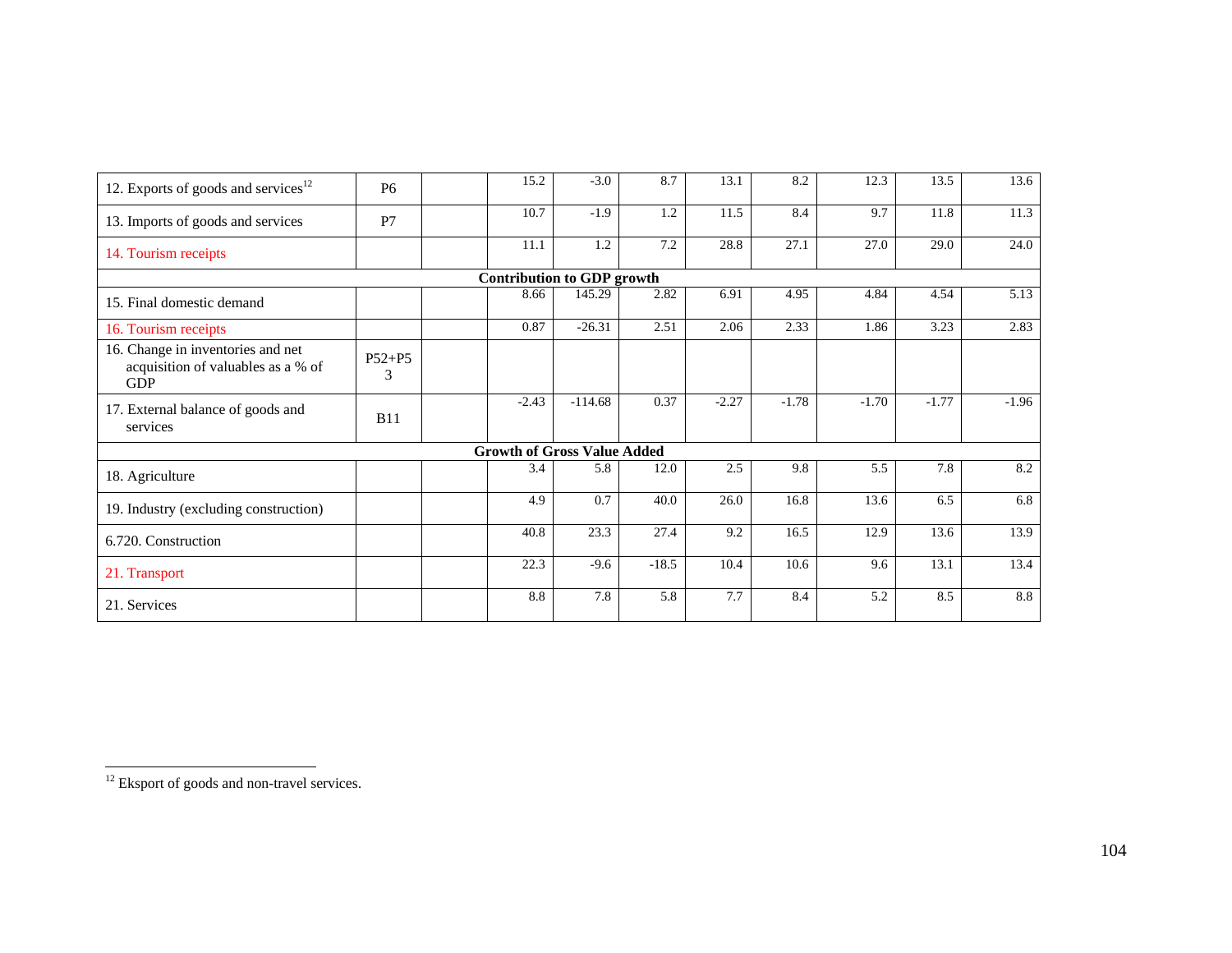|                                      |          |           | 2007          |            |
|--------------------------------------|----------|-----------|---------------|------------|
|                                      |          |           | <b>Budget</b> | 2008       |
| in % of GDP                          | 2005     | 2006 Plan | Proposal      | Projection |
| <b>TOTAL EXPENDITURES</b>            | 27.76    | 29.65     | 30.57         | 30.74      |
| Current expenditures                 | 23.18    | 23.09     | 22.89         | 23.04      |
| Staff expenditures                   | 6.41     | 6.59      | 6.19          | 6.39       |
| Interests                            | 3.11     | 3.06      | 3.01          | 2.95       |
| Domestic                             | 2.89     | 2.71      | 2.6           | 2.55       |
| Foreign                              | 0.22     | 0.34      | 0.42          | 0.4        |
| <b>Operational and Maintenance</b>   | 2.93     | 2.47      | 2.46          | 2.55       |
| <b>Subsidies</b>                     | 0.44     | 0.28      | 0.27          | 0.24       |
| Social<br>Health<br>and<br>Insurance |          |           |               |            |
| Expenditures                         | 6.68     | 6.7       | 6.82          | 6.65       |
| <b>Local Power Expenditures</b>      | 2.39     | 2.57      | 2.63          | 2.83       |
| <b>Social Transfers</b>              | 1.22     | 1.39      | 1.46          | 1.26       |
| <b>Others</b>                        | $\theta$ | 0.03      | 0.05          | 0.05       |
| Capital Expenditures                 | 4.59     | 6.11      | 7.09          | 7.23       |
| Domestic                             | 2.91     | 3.87      | 3.79          | 4.56       |
| Foreign                              | 1.68     | 2.24      | 3.3           | 2.68       |
| Reserve and Contigency               | $\theta$ | 0.44      | 0.59          | 0.46       |
|                                      |          |           |               | 2008       |
| in % of GDP                          | 2005     | 2006Plan  | 2007          | Projection |
|                                      |          |           | <b>Budget</b> |            |
|                                      |          |           | Proposal      |            |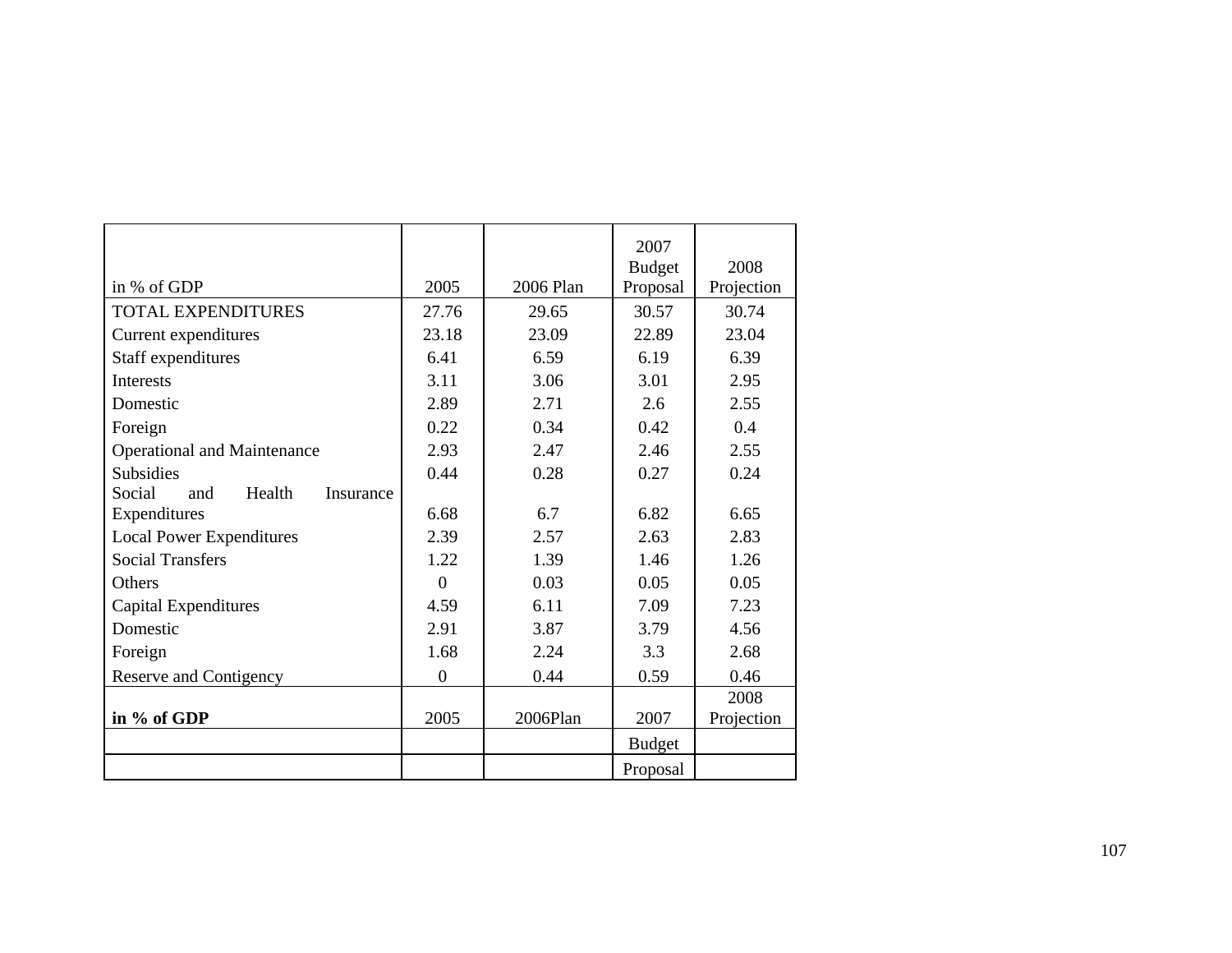| <b>TOTAL OF REVENUES</b>                     | 24.4  | 25.56                 | 25.8                              | 26.76              |
|----------------------------------------------|-------|-----------------------|-----------------------------------|--------------------|
| Subventions                                  | 0.74  | 0.67                  | 0.65                              | 0.8                |
| <b>Total of Tax Revenues</b>                 | 21.96 | 23.05                 | 23.42                             | 24.23              |
| From tax and customs                         | 16.2  | 17.67                 | 17.71                             | 17.94              |
| <b>VAT</b>                                   | 7.71  | 8.45                  | 8.69                              | 8.62               |
| Profit tax                                   | 2.3   | 2.33                  | 2.33                              | 2.29               |
| <b>Excise</b>                                | 2.21  | 2.69                  | 2.75                              | 2.84               |
| <b>Income Tax</b>                            | 0.88  |                       | 1.1                               | 1.44               |
| National and other taxes                     | 1.47  | 1.62                  | 1.63                              | 1.64               |
| Customs                                      | 1.63  | 1.58                  | 1.2                               | 1.1                |
| <b>Local Power Revenues</b>                  | 1.44  | 1.23                  | 1.35                              | 1.37               |
| Tax on small business                        | 0.45  | 0.28                  | 0.27                              | 0.27               |
| Local tax                                    | 0.98  | 0.96                  | 1.07                              | 1.09               |
| Social and Health Insurance<br>Contributions | 4.32  | 4.15                  | 4.36                              | 4.93               |
| Non-tax revenues                             | 1.69  | 1.84                  | 1.73                              | 1.73               |
| in % of GDP                                  | 2005  | 2006<br>Supplementary | 2007<br><b>Budget</b><br>Proposal | 2008<br>Projection |
| <b>BUDGET DEFICIT FINANCING</b>              | 3.4   | 4.1                   | 4.8                               | 4.0                |
| Domestic                                     | 2.8   | 3.0                   | 2.7                               | 2.7                |
| Revenues from privatization                  | 0.1   | 0.4                   | 0.1                               | 0.2                |
| Net borrowing                                | 2.5   | 2.5                   | 2.6                               | 2.5                |
| Foreign                                      | 0.6   | 1.1                   | 2.1                               | 1.3                |
| Domestic Financing of the Deficit            | 2.8   | 3.0                   | 2.7                               | 2.7                |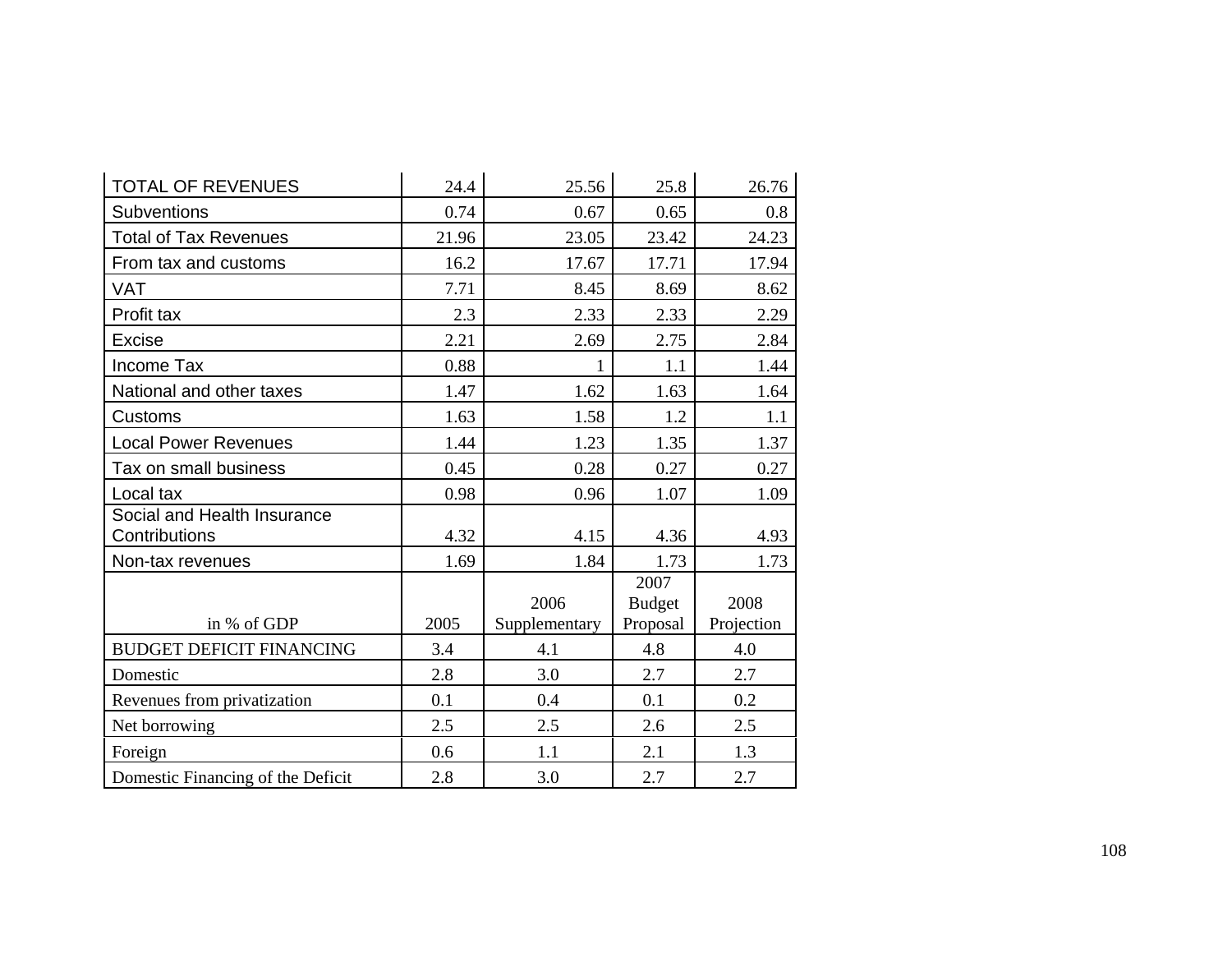|                                      |          | 2004  |       | 2005         | 2006     |          |           |           |
|--------------------------------------|----------|-------|-------|--------------|----------|----------|-----------|-----------|
| <b>Bank of Albania</b>               |          | 36.28 |       | 39,82        | 42.59    |          |           |           |
| <b>Raiffeisen Bank</b>               |          | 44.29 |       | 32.59        | 25.9     |          |           |           |
| <b>Individuals</b>                   |          |       | 5.99  | 7,2          | 6,26     |          |           |           |
| Other banks of the second level      |          | 12.47 |       | 19.67        | 23.56    |          |           |           |
| <b>Insurance Institutes</b>          |          |       | 1,01  | 0,71         | 1,69     |          |           |           |
| Debt holders                         | 2005     |       |       | 2006         |          |          |           |           |
|                                      |          |       |       | (14.09.2006) |          |          |           |           |
| <b>Bank of Albania</b>               | 19.98    |       | 19.86 |              |          |          |           |           |
| <b>Raiffeisen Bank</b>               | 44.42    |       | 39.68 |              |          |          |           |           |
| <b>Other banks</b>                   | 27.75    |       | 32.85 |              |          |          |           |           |
| <b>Other individuals</b>             | 7.85     |       | 7.62  |              |          |          |           |           |
|                                      | 2004     |       |       | 2005         | 2006     | 2007     | 2008      | 2009      |
| Foreign Debt Stock (in million leks) | 128,765  |       |       | 140,711      | 154,243  | 168,162  | 185,251   | 200,212   |
| Foreign Debt Stock in EURO (million) | 1,019.11 |       |       | 1,147.91     | 1,251.50 | 1,378.37 | 1,518.45  | 1,641.08  |
| Exchange rate EURO/ Leks             | 126.35   |       |       | 122.58       | 123.24   | 122      | 122       | 122       |
| GDP (million leks)                   | 775,864  |       |       | 836,879      | 899,700  | 982,200  | 1,075,700 | 1,176,600 |
| Domestic Debt Stock/GDP,(in %)       | 38.05    |       |       | 37.74        | 37.75    | 37.13    | 36.35     | 35.58     |
| Foreign Debt Stock/GDP, (in %)       | 16.6     |       |       | 16.81        | 17.14    | 17.12    | 17.22     | 17.02     |
| Total Debt Stock (in million leks)   | 423,965  |       |       | 456,564      | 493,892  | 532,811  | 576,300   | 618,861   |
| Total Debt Stock / GDP, (in %)       | 54.64    |       |       | 54.56        | 54.89    | 54.24    | 53.57     | 52.59     |

## **Participation in TB auctions by years in % to the Total**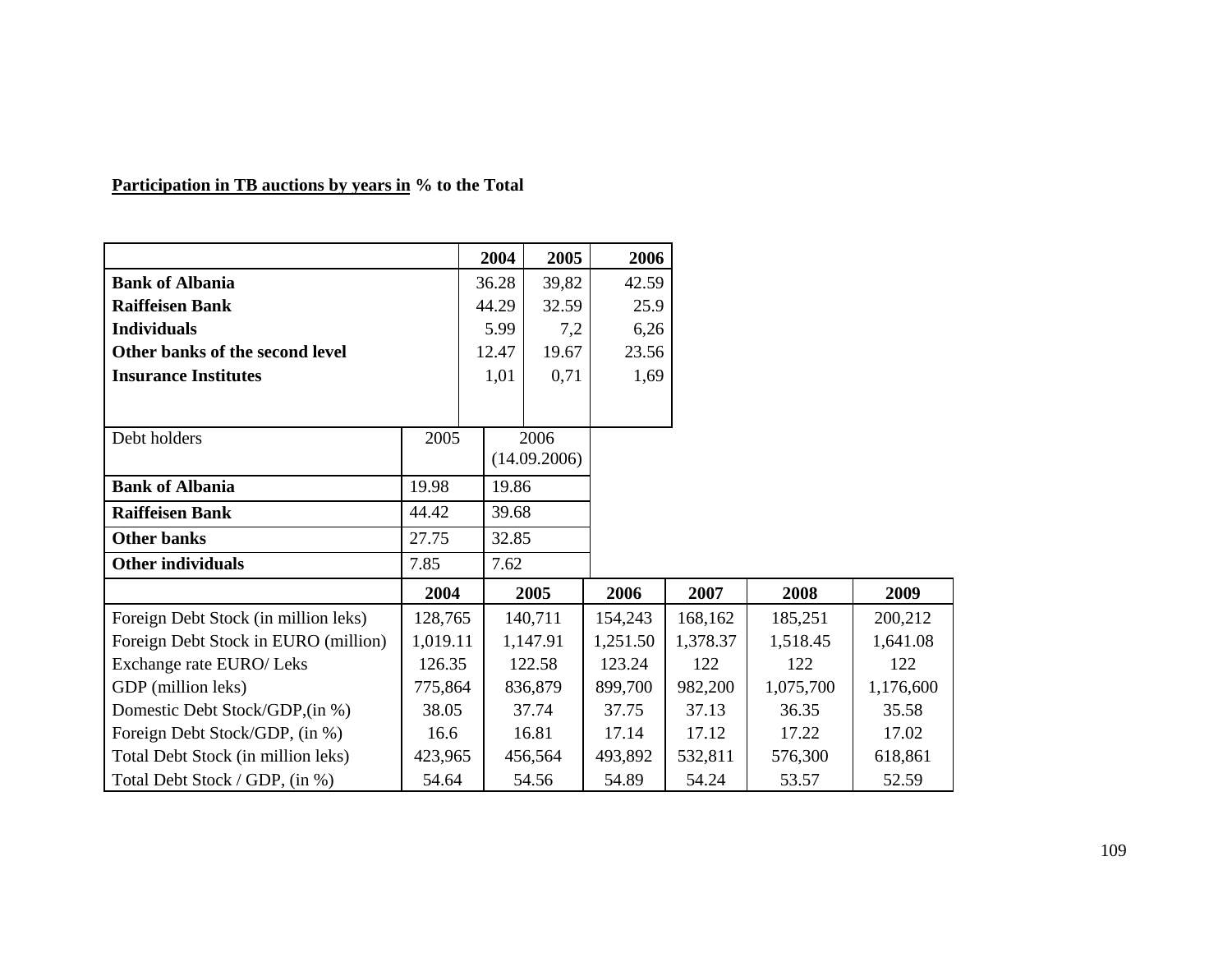|                                      | 2004     | 2005     | 2006     | 2007     | 2008      | 2009      |
|--------------------------------------|----------|----------|----------|----------|-----------|-----------|
| <b>Domestic Debt Stock</b>           | 295,200  | 315,853  | 339,649  | 364,649  | 391,049   | 418,649   |
| Foreign Debt Stock (in million leks) | 128,765  | 140,711  | 154,243  | 168,162  | 185,251   | 200,212   |
| Foreign Debt Stock in EURO (million) | 1,019.11 | 1,147.91 | 1,251.50 | 1,378.37 | 1,518.45  | 1,641.08  |
| Exchange rate EURO/ Leks             | 126.35   | 122.58   | 123.24   | 122      | 122       | 122       |
| GDP (million leks)                   | 775,864  | 836,879  | 899,700  | 982,200  | 1,075,700 | 1,176,600 |
| Domestic Debt Stock/GDP.(in %)       | 38.05    | 37.74    | 37.75    | 37.13    | 36.35     | 35.58     |
| Foreign Debt Stock/GDP, (in %)       | 16.6     | 16.81    | 17.14    | 17.12    | 17.22     | 17.02     |
| Total Debt Stock (in million leks)   | 423,965  | 456,564  | 493,892  | 532,811  | 576,300   | 618,861   |
| Total Debt Stock / GDP, (in %)       | 54.64    | 54.56    | 54.89    | 54.24    | 53.57     | 52.59     |
|                                      |          |          |          |          |           |           |
|                                      |          |          |          |          |           |           |
| Debt Service                         | 423,965  |          |          |          |           |           |

| million leks                            |         |         |         |         |           |           |  |  |
|-----------------------------------------|---------|---------|---------|---------|-----------|-----------|--|--|
| in million leks                         | 2004    | 2005    | 2006    | 2007    | 2008      | 2009      |  |  |
| Total Debt Service $(1+2+3)$            | 31,446  | 29,393  | 31,134  | 35,000  | 37,763    | 41,479    |  |  |
| Debt Service $(1+2)$ interests only     | 28,422  | 26,029  | 25,830  | 29,600  | 32,365    | 34,965    |  |  |
| 1. Domestic Debt Service                | 26,710  | 24,184  | 23,400  | 25,500  | 27,400    | 28,500    |  |  |
| 2. Foreign Debt Service                 | 1,712   | 1,845   | 2,430   | 4,100   | 4,965     | 6,465     |  |  |
| 3. Principal Payments of Foregn         |         |         |         |         |           |           |  |  |
| Debt                                    | 3,024   | 3,364   | 5,304   | 5,400   | 5,398     | 6,514     |  |  |
| <b>GDP</b>                              | 775,864 | 836,879 | 899,700 | 982,200 | 1,075,700 | 1,176,600 |  |  |
| Debt Service $(1+2+3)/GDP$ (in%)        | 4.05    | 3.51    | 3.46    | 3.56    | 3.51      | 3.53      |  |  |
| Debt Service $(1+2)/GDP$ (in %)         | 3.66    | 3.11    | 2.87    | 3.01    | 3.01      | 2.97      |  |  |
| Foreign Debt Service/GDP $(2+3)$ (in %) | 0.61    | 0.62    | 0.86    | 0.97    | 0.96      | 1.1       |  |  |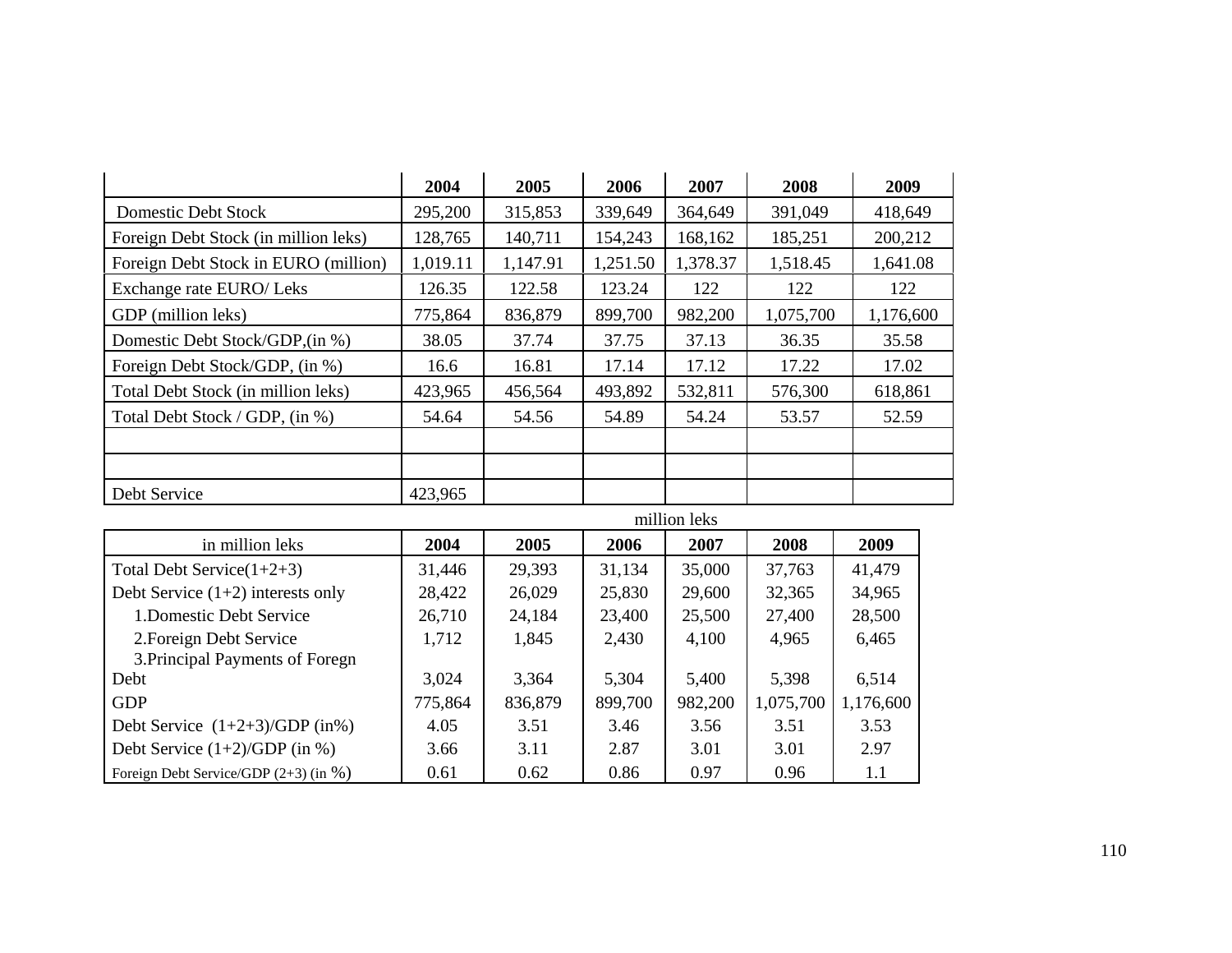|  |  | Tab 3. Developments of the foreign sector |  |
|--|--|-------------------------------------------|--|
|  |  |                                           |  |

|              | mln euro                                                            |            |            |            |            |
|--------------|---------------------------------------------------------------------|------------|------------|------------|------------|
|              |                                                                     | 2005       | 2006       | 2007       | 2008       |
|              | Current account balance                                             | $-582.2$   | $-632.6$   | $-631.3$   | $-623.5$   |
| 1.0          | Current account balance (% PBB)                                     | $-8.6%$    | $-8.6%$    | $-7.9%$    | $-7.4%$    |
| 2.0          | Export of goods(f.o.b)                                              | 530.2      | 601.0      | 679.0      | 767.0      |
| 3.0          | Import of goods(c.i.f)                                              | 2,083.9    | 2,339.2    | 2,441.6    | 2,568.9    |
|              | Import of goods (f.o.b)                                             | $-1,994.2$ | $-2,238.6$ | $-2,336.6$ | $-2,458.4$ |
| 4.0          | <b>Trade balance</b>                                                | $-1,464.1$ | $-1,637.6$ | $-1,657.6$ | $-1,691.4$ |
| 5.0          | Export of services                                                  | 967.0      | 1,225.0    | 1,486.0    | 1,847.0    |
| 6.0          | Import of services                                                  | $-1,108.0$ | $-1,334.0$ | $-1,658.0$ | $-2,093.0$ |
| 7.0          | Service balance                                                     | $-141.0$   | $-109.0$   | $-172.0$   | $-246.0$   |
|              | <b>Balance in goods and services</b>                                | $-1,605.1$ | $-1,746.6$ | $-1,829.6$ | $-1,937.4$ |
|              | Balance in goods and services (% GDP)                               | $-23.8%$   | $-23.9%$   | $-22.9%$   | $-22.9%$   |
| 8.0          | Net interest payments from abroad                                   | 43.9       | 40.9       | 50.9       | 46.5       |
| 9.0          | Other net factor income from abroad                                 | 126.0      | 199.7      | 210.0      | 226.8      |
| 10.0         | <b>Current transfers</b>                                            | 896.9      | 914.3      | 988.3      | 1,087.1    |
|              | Foreign direct investments (excluding income from<br>privatization) | 224.1      | 262.0      | 299.8      | 337.7      |
| 13.0<br>14.0 |                                                                     | 1,204.0    | 1,230.0    | 1,335.3    | 1,489.4    |
|              | Foreign reserves                                                    |            |            |            | 1,828.8    |
| 15.0         | Foreign debt                                                        | 1,147.9    | 1,326.0    | 1,630.0    |            |
| 16.0         | ow public                                                           | 972.9      | 1,091.2    | 1,360.0    | 1,548.4    |
|              | <b>GDP</b> euro                                                     | 6,738.2    | 7,314.6    | 7,985.4    | 8,464.5    |
|              | Transfers by immigrants                                             | 802.1      | 990.5      | 1,049.9    | 1,112.9    |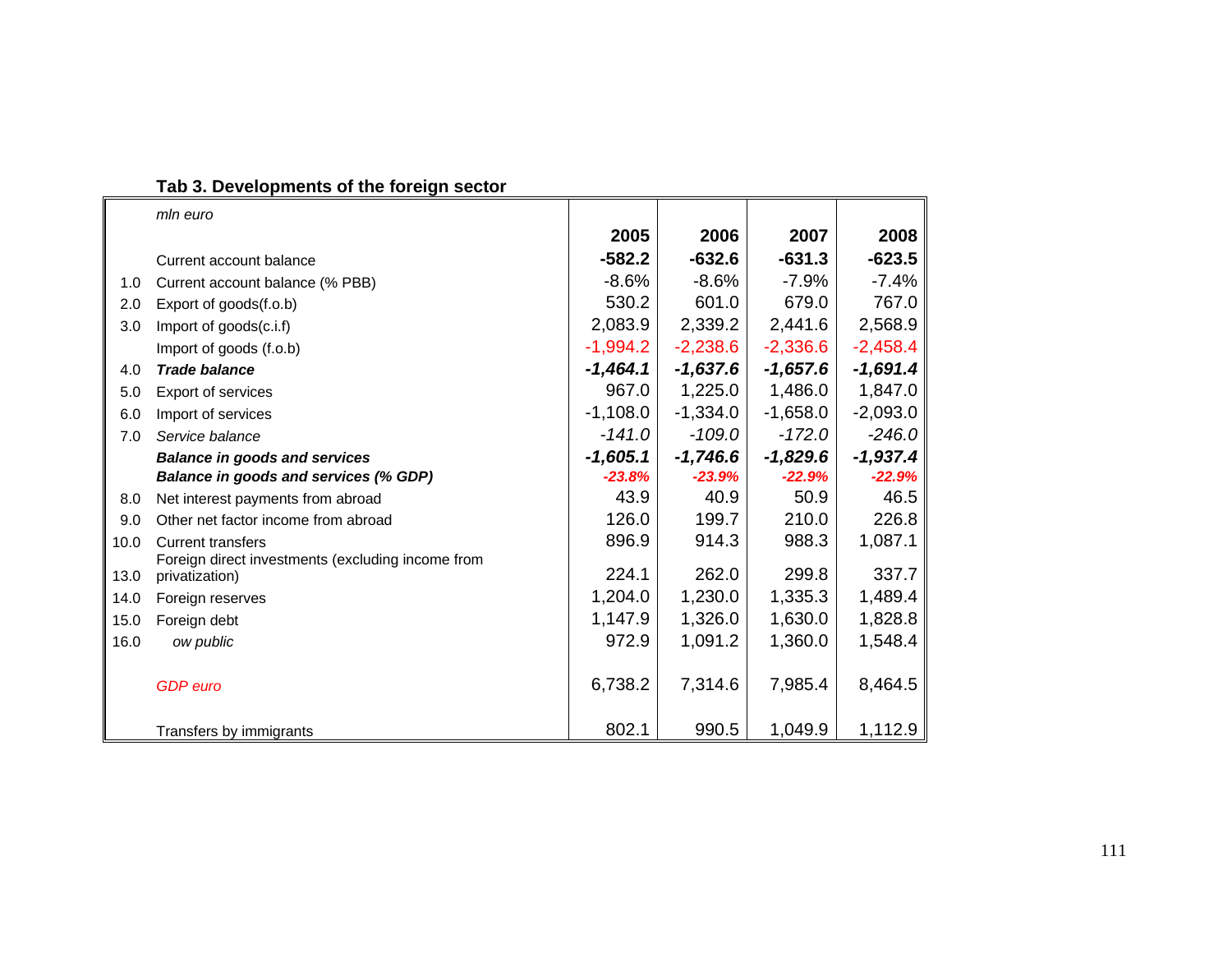| Percentages of GDP              | <b>ESA</b><br>code | 2005    | 2006    | 2007    | 2008    | 2009    |  |  |  |
|---------------------------------|--------------------|---------|---------|---------|---------|---------|--|--|--|
| Net lending (B9) by sub-sectors |                    |         |         |         |         |         |  |  |  |
| 1. General government           | S <sub>13</sub>    |         |         |         |         |         |  |  |  |
| 2. Central government           | S1311              |         |         |         |         |         |  |  |  |
| 3. State government             | S1312              |         |         |         |         |         |  |  |  |
| 4. Local government             | S1313              |         |         |         |         |         |  |  |  |
| 5. Social security funds        | S1314              |         |         |         |         |         |  |  |  |
| General government (S13)        |                    |         |         |         |         |         |  |  |  |
| 6. Total receipts               | <b>ESA</b>         | 24.40   | 25.56   | 25.80   | 26.76   | 27.30   |  |  |  |
| 7. Total expenditures           | <b>ESA</b>         | 27.76   | 29.65   | 30.57   | 30.74   | 31.26   |  |  |  |
| 8. Budget balance               | <b>B</b> 9         | $-3.37$ | $-4.09$ | $-4.77$ | $-3.97$ | $-3.96$ |  |  |  |
| 9. Interest                     | D41                | $-3.11$ | $-3.06$ | $-3.01$ | $-2.95$ | $-2.82$ |  |  |  |
| 10. Primary balance             |                    | $-0.26$ | $-1.01$ | $-1.76$ | $-1.02$ | $-1.14$ |  |  |  |
| <b>Components of revenues</b>   |                    |         |         |         |         |         |  |  |  |
| 11. Taxes                       | $D2+D5$            | 17.64   | 18.91   | 17.71   | 19.30   | 19.50   |  |  |  |
| 12. Social contributions        | D <sub>61</sub>    | 4.32    | 4.15    | 4.36    | 4.93    | 4.32    |  |  |  |
| 13. Other                       |                    | 2.44    | 2.50    | 3.73    | 2.53    | 2.48    |  |  |  |

## **Table 4: General government budgetary developments**